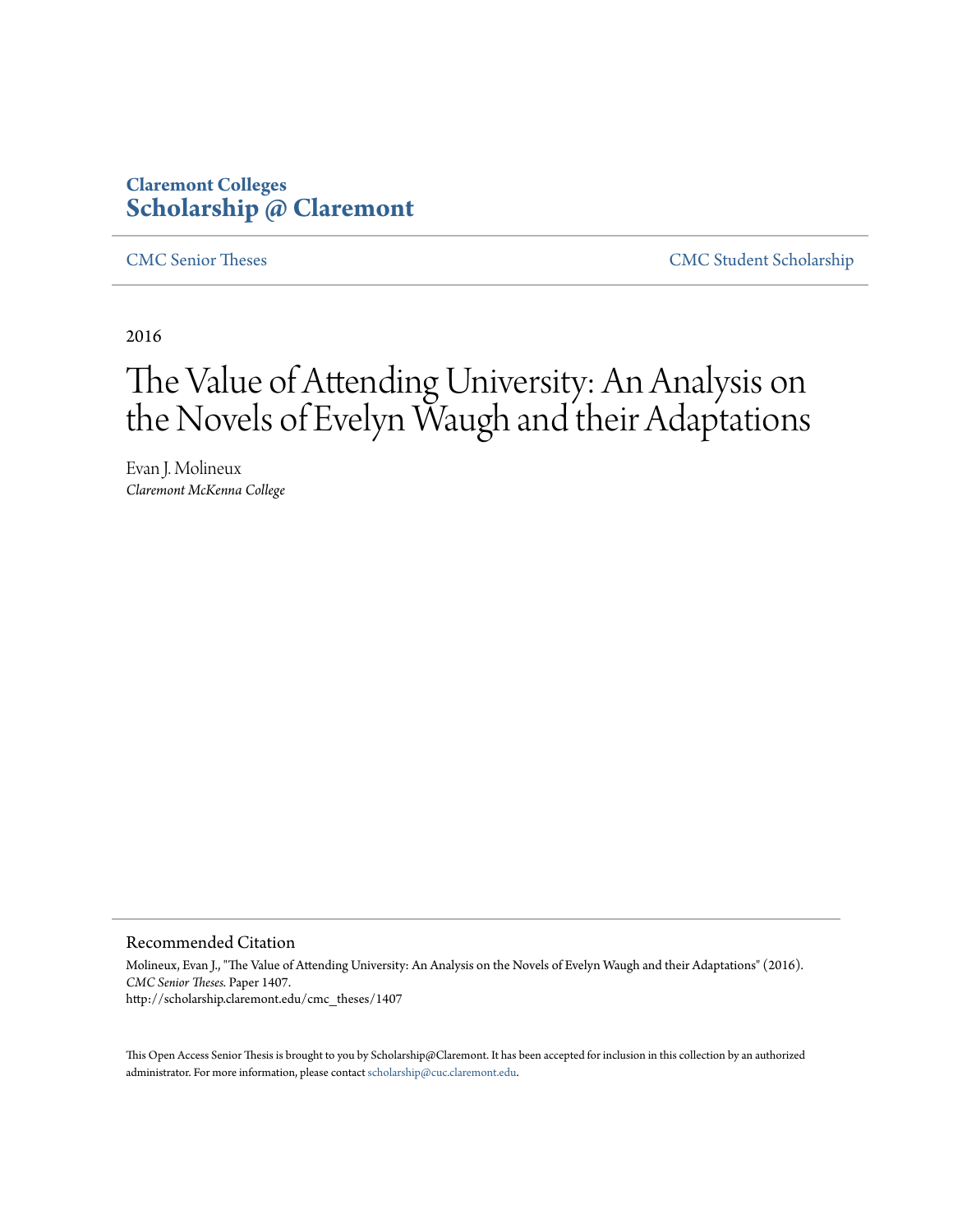Claremont McKenna College

### **The Value of Attending University: An Analysis on the Novels of Evelyn Waugh and their Adaptations**

submitted to Professor Kathryn Stergiopoulos

> by Evan Molineux

for Senior Thesis Spring 2016 April 25, 2016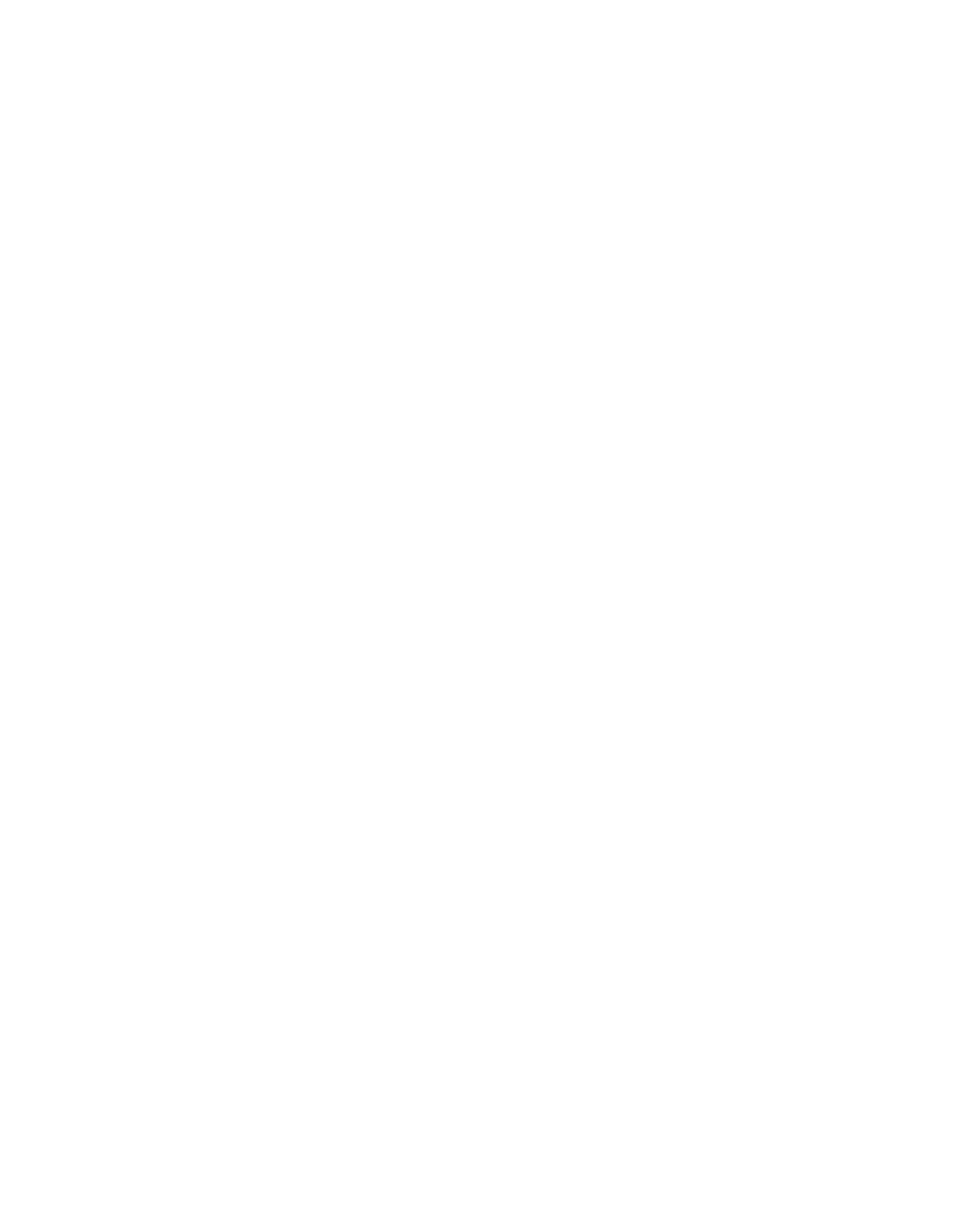### **Table of Contents**

# Acknowledgements

| II. The Transformative Effects of Oxford in Brideshead Revisited 8 - 30          |
|----------------------------------------------------------------------------------|
| III. Paul Pennyfeather's Chaotic Journey through <i>Decline and Fall</i> 31 - 55 |
| IV. The Bright Young Things of <i>Vile Bodies</i> 56 - 70                        |
| V. The Reaffirming Power of Evelyn Waugh Through Film and Television 71 - 85     |
| <b>Works Cited</b>                                                               |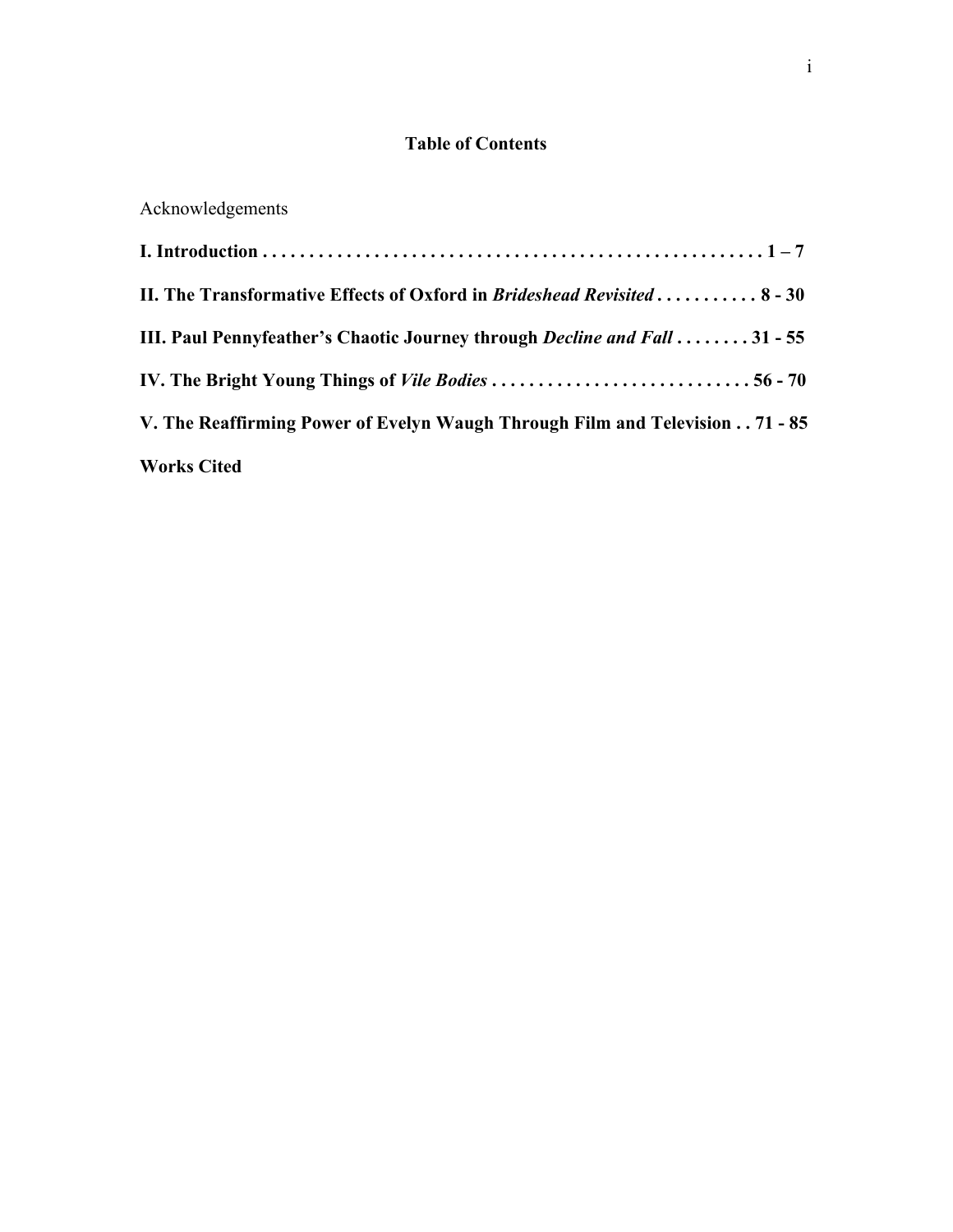#### **Acknowledgements**

I would like to thank my thesis advisor, Professor Kathryn Stergiopoulos, for her patience, guidance, support, and constructive criticism over the past two semesters. Without her or her colloquiums, this thesis would not have been nearly as enjoyable to work on. I would also like to thank the rest of the literature department for helping to nurture my love for a subject that I have truly enjoyed studying over the past four years. To all my friends, thank you for your ever present love, I "squanch" each and every one of you. Especially, Jackman, Bob, Joel, Alec, and The Guantanamo Babes. To my parents, Karl and Renee, thank you for teaching me how to read, without your help this thesis would have been a lot harder. Thank you to the University of Melbourne Library, which is where I first picked up a copy of *Brideshead Revisited*. Thank you to the park in Melbourne where I first read and fell in love with the book. Finally thank you to Evelyn Waugh. There are not many authors I could have spent a year reading and writing about. I still do not loathe you or the way you write, which is an amazing feeling.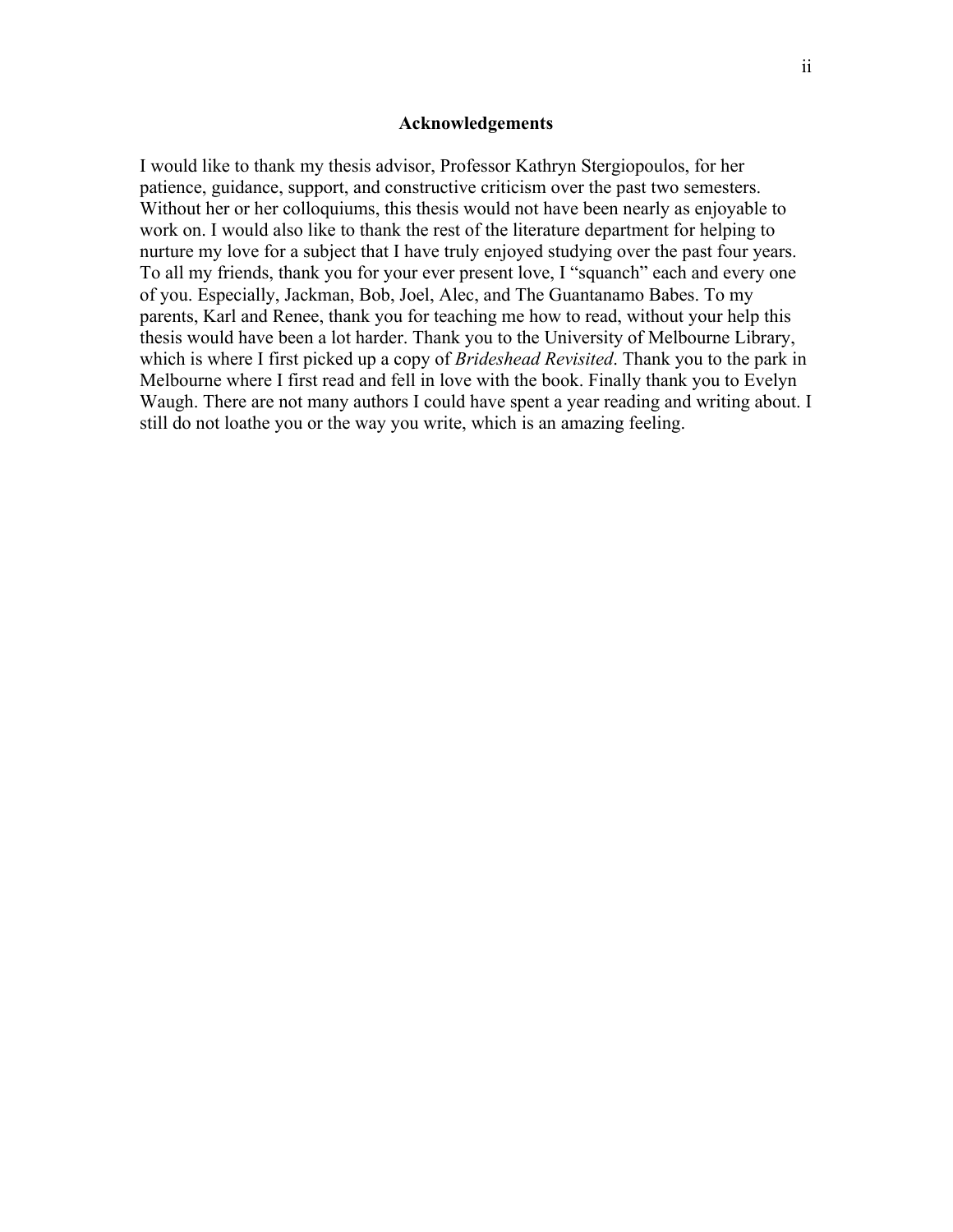### **I. Introduction**

On the 21<sup>st</sup> of June 1930 Evelyn Waugh wrote a piece for the Daily Mail. The title of the piece asked the simple question, *Was Oxford Worth While?* The first half of the article places the question of worth in terms of money. Waugh asks: "Is the money spent on university education a sound capital investment?" (*A Little Order* 15). He questions the pragmatism of his investment and whether the return made was worth the £1000 it cost him to earn a degree from Oxford in the early 1920s. He then asks, whether he could have placed his money in an even more worthwhile venture. The simple answer Waugh gives in regard to the pragmatic value of his investment, is no. Oxford was not worth it. Instead, "as far as direct monetary returns are considered, our parents would have done far better to have packed us off to Monte Carlo to try our luck at the tables" (*A Little Order* 16). However, according to Waugh analyzing an education in terms of monetary yield from a university degree is "a narrow and silly way to regard education" (*A Little Order* 16).

The true value of receiving a university education is not the job or salary resulting from the degree, but instead lies in the culture of the institution. Waugh admits that in terms of an academic education, Oxford "is not up to date in the latest theories of aesthetics and psychology…the undergraduates express the heartiest contempt for everything to do with art or intellect." (*A Little Order* 16) The institution should no longer simply be regarded for its academic superiority. Waugh explains how the value of Oxford extends far beyond the degree received. Instead, the true value is found in the process of receiving it.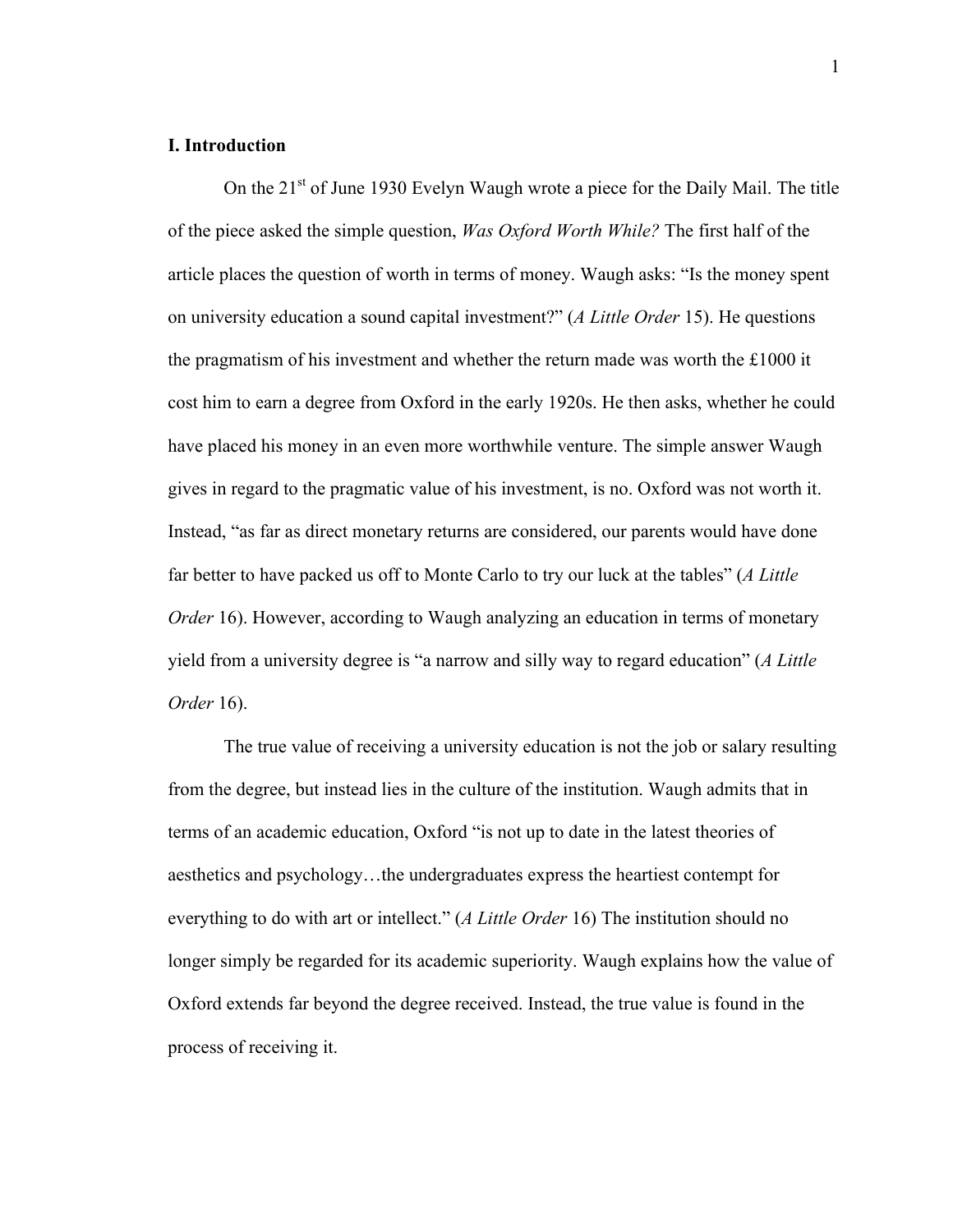Waugh states that an education at an institution like Oxford was and is worthwhile because it provides students with "another four years in which to grow up gradually. It puts them out of the way of their fellow-citizens while they are making fools of themselves." The practical learning comes not through books or lectures, but because students "can learn to get drunk or not to get drunk; they can edit their own papers and air their opinions; they can learn how to give parties; they can find out, before they are too busy, what really amuses and excites them; and they can do all this in a town by themselves." Oxford allows students essential time for which to prolong having to enter the working world. Waugh notes the absurdity to the fact that a society would "pretend that a boy of eighteen, however sound he has been as a school prefect, is a fully grown man." Regardless of a boy's aptitude or maturity, a university experience is essential because it provides a unique, exploratory experience that will temporarily prevent students from "the dreary and futile jobs that wait for most of them" and give then a chance at "keeping their sense of humour and self-respect." (*A Little Order* 17)

In his novels *Brideshead Revisited* and *Decline and Fall* Waugh shows the positive effects of providing young men with the appropriate period of time, setting, and culture to grow up within. In *Brideshead Revisited* going to Oxford allows both Charles Ryder and Sebastian Flyte the opportunity to separate from their families and engage in a unique world that fosters their development. In the world of Oxford the boys drink alcohol, collect art, throw parties, and fraternize with other students currently engaged in the same experience. The boys hardly attend class and struggle academically, but their experience at Oxford is entirely positive because they are immersed in a culture that promotes their constant growth. The lives of the boys do not derail until they are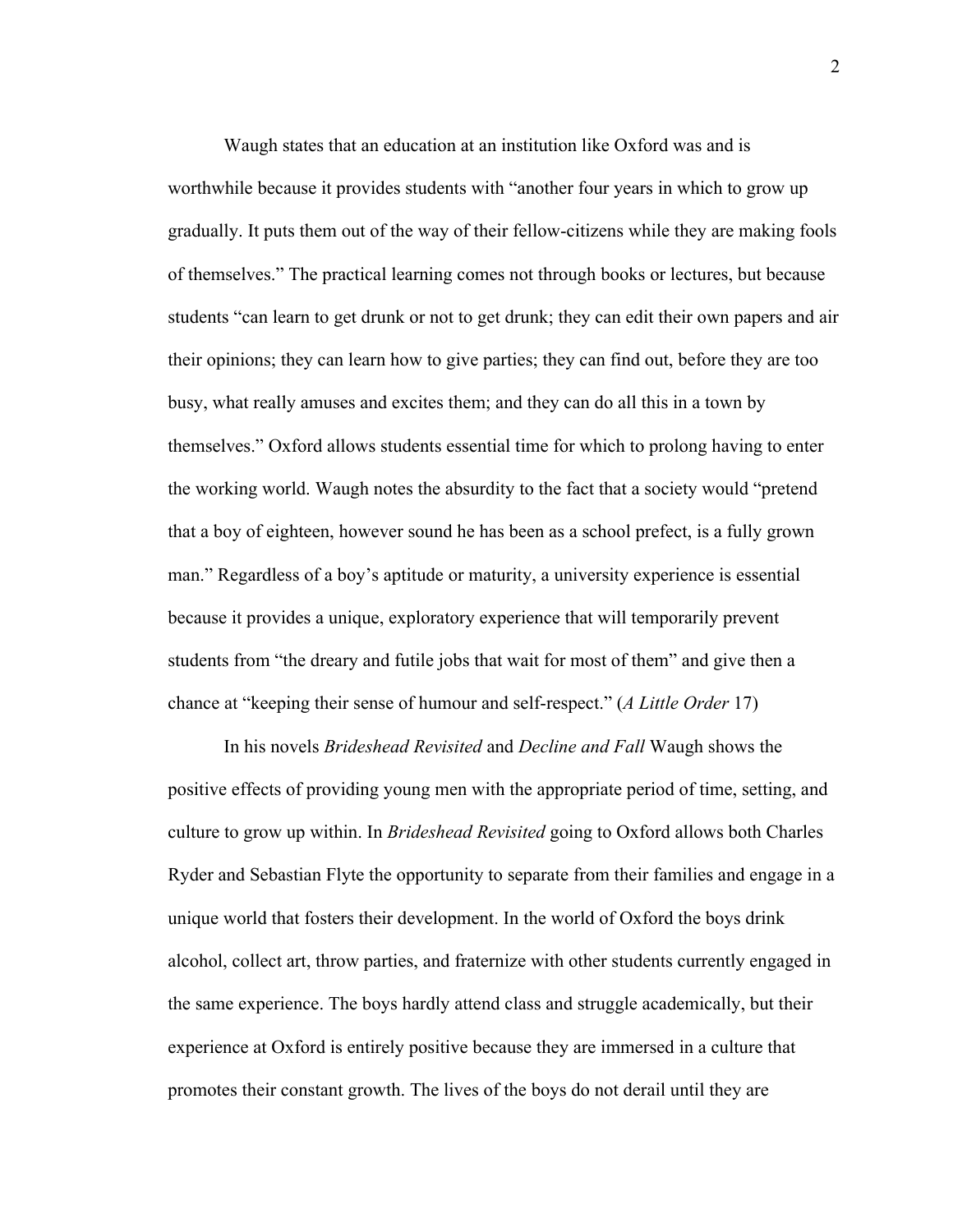prematurely removed from their educational oasis or when exterior forces impose on their lifestyles. Waugh shows how once removed from Oxford, Charles and Sebastian still try to engage in their same juvenile behavior, yet how outside of Oxford their growth is no longer facilitated. Especially with Sebastian, Waugh shows the extreme consequences that arise once his family restricts his experience at Oxford and eventually try to remove him completely from the college. Sebastian experiences an intense and rapid decline until he removes himself from normal society and becomes an alcoholic, which eventually leads to his sickness and death.

Charles is able to learn from the contrast between his positive and negative experiences growing up as a student both inside and outside of Oxford. However, in Waugh's other novel *Decline and Fall* Paul Pennyfeather is only given a brief taste of Oxford, before he is quickly thrown into a chaotic universe. Paul's descent in the novel is helpless because he has no experience to reflect back upon or an appropriate environment of support. Unlike Charles, Paul is unable to return to Oxford until the novel's Epilogue. Charles is able to draw on his experiences as a student within the narrative and grow; Paul is never afforded this opportunity and his growth is restricted.

Waugh creates a division between spaces in order to reinforce why attending an institution like Oxford is worthwhile for his protagonists. When Charles drinks alcohol at Oxford, his experiences are positive and become associated with moments like his first encounter with Sebastian: "I might well have spent my three or four years in the University and never have met him, but for the chance of his getting drunk one evening in my college" (*Brideshead Revisited* 25). However, in situations like when Charles and Sebastian leave Oxford and go to London, their drunkenness is not rewarded and instead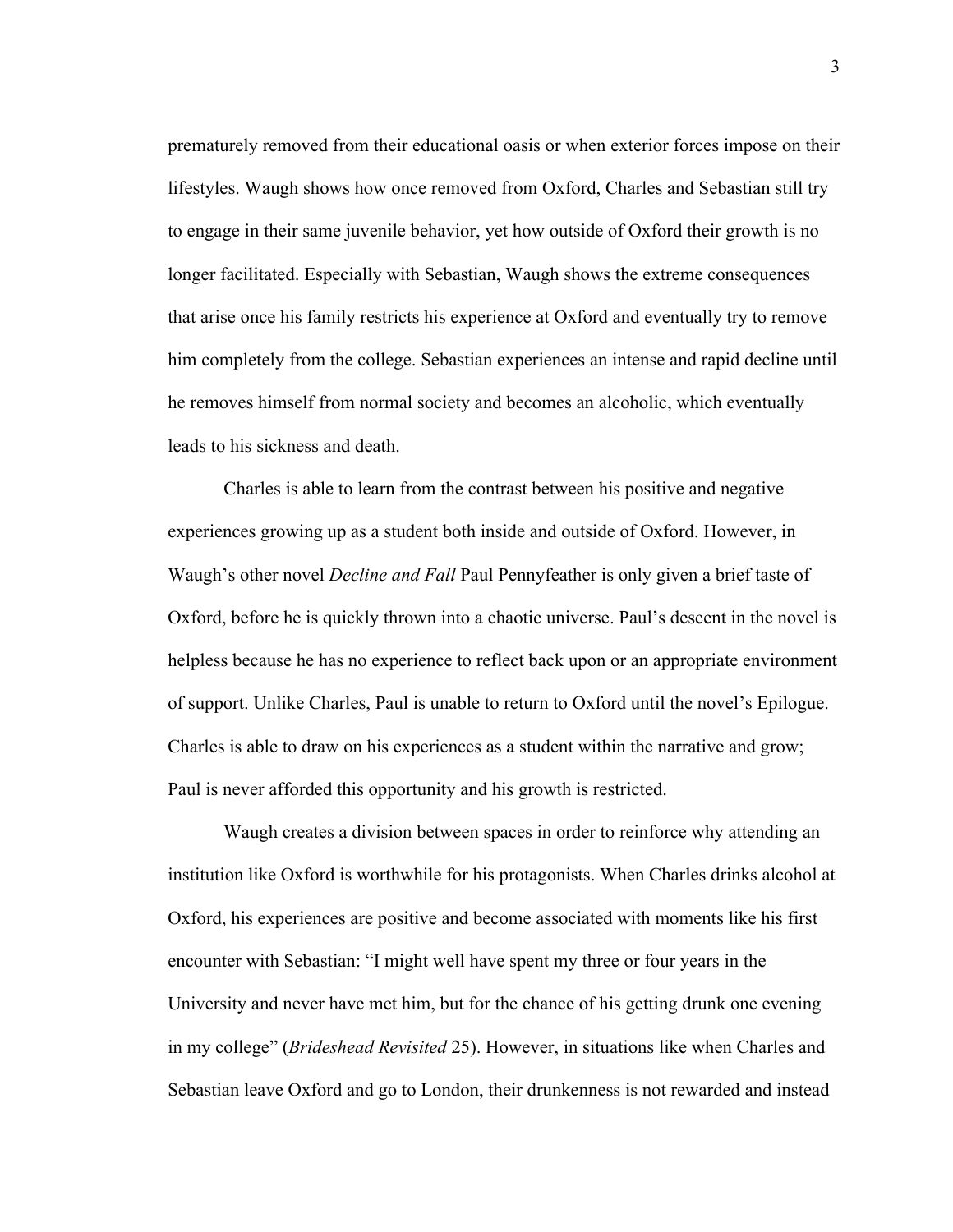the consequence is that they are thrown into prison. Since Paul is removed from Oxford at the start of the novel, when he drinks in *Decline and Fall*, the alcohol serves primarily as fuel for the novel's chaos. For example, when his colleague Captain Grimes laments over the failure of his marriage (which happens because he forgot to mention to his new fiancée that he is already married), the fact that they were "drinking cocktails in the Palm Court before dinner" (*Decline and Fall* 128) precedes the actual scene. Their constant drinking sporadically breaks up their conversation. This scene eventually devolves into Grimes getting so drunk that he exclaims in front of a crowd: "I can juggle with a whacking great bottle and a lump of ice and two knives. Look!" (*Decline and Fall* 136). The next instance that he is referred to in the text is in regard to his perceived suicide. Paul is unable to achieve any real growth throughout the novel, until the very end when he is finally allowed to return to Oxford.

Waugh's sophomore novel, *Vile Bodies*, provides a completely antithetical setting to Oxford. The novel catalogues the experiences of a group similar in age to Charles, Sebastian, and Paul, but their world denies education and promotes a society that has devolved into complete chaos. The novel's central figure Adam Fenwick-Symes is sucked into this world and becomes trapped within the riotous universe of the aristocratic youth's that Waugh ironically refers to as "The Bright Young Things". Waugh uses the novel to show a world where everyone is denied the educational experience he cites as a necessity in his article. The result for Adam is that he is tossed around through a series of discordant action and like Paul is never afforded any opportunity for growth. However, unlike Paul, Adam is hardly the center of the novel's action and instead is used as a way to transition between action and nonsensical situations for other characters. Waugh shows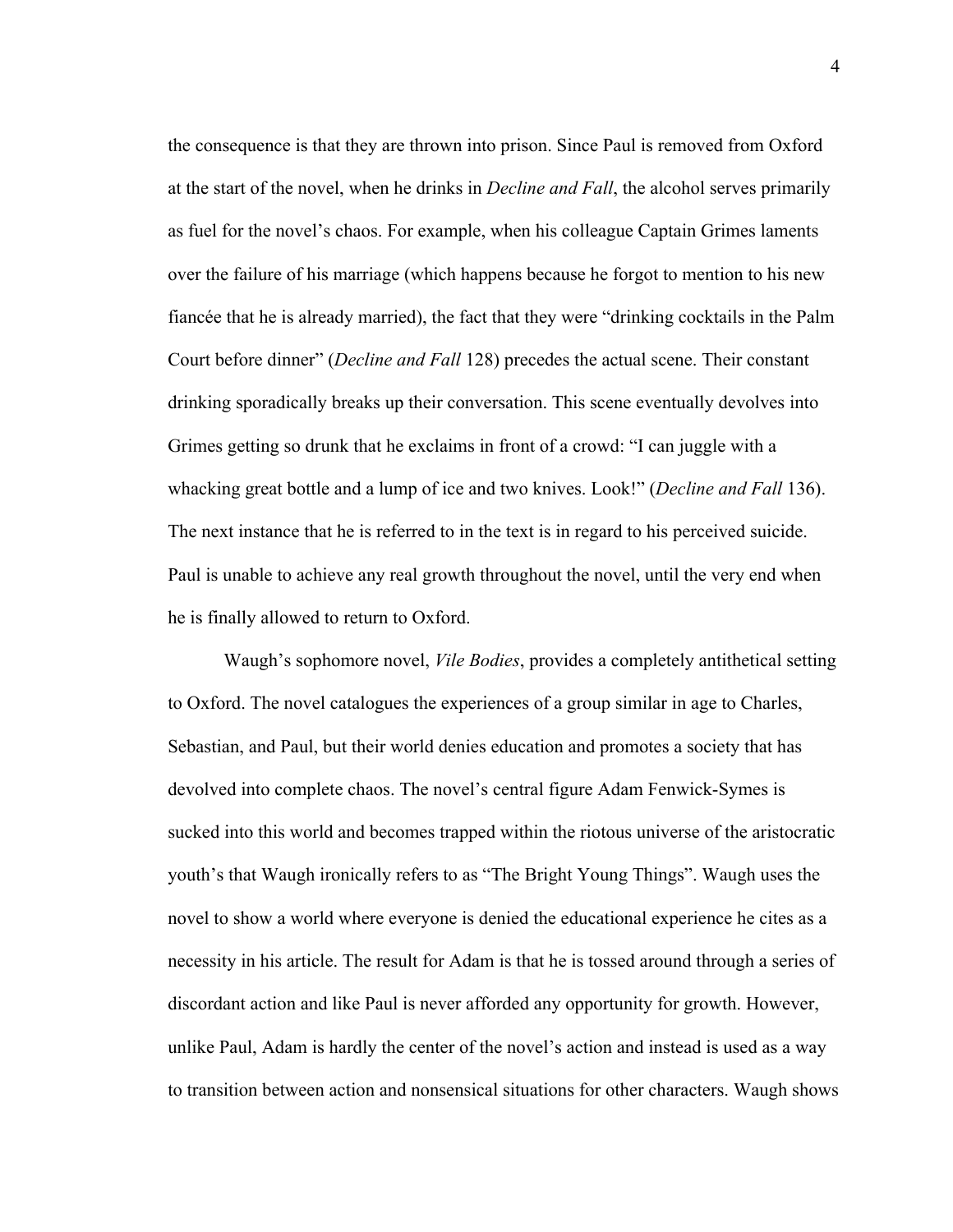through the other characters in his novel how without a proper, formative education they are doomed to act idiotic, spoiled, and foster a meaningless world of simple comforts. Aside from Adam, The Bright Young Things are seemingly flushed with money, yet their wealth is unable to correct the issues of their universe and instead magnifies it. Their senseless behavior cries out for the corrective, formative education they would receive at an institution like Oxford. It is not until the end of the novel when The Bright Young Things are confronted with the intense realism of war that the truth of their characters as entirely incompetent is unapologetically revealed.

These three novels all work to back up Waugh's claim as to the true necessity of sending young people to university. The film and television adaptations of these works also work to similar effects. *Brideshead Revisited*, *Decline and Fall*, and *Vile Bodies*  were all used as the source material for either films or television series. In 1981 *Brideshead Revisited* was turned into an eleven episode miniseries, directed by Charles Sturridge and Michael Lindsay-Hogg. The series was notable for sticking closely to its source material and transferring the images of the novel in an almost identical fashion to television. The series gave a modern audience a clear view into the world of Oxford and England during the 1920s. It utilized expansive shots of the actual university through location shooting and color patterns to show a nostalgic image of Oxford. Stephen Fry's 2004 film adaptation of *Vile Bodies*, *Bright Young Things*, worked to a similar effect as it adhered closely to its subject matter. It also used on screen techniques like quick crosscuts and cluttered frames to illustrate the chaotic world of the novel. The film roots its characters distinctly within the time period of the novel, with set designs, costumes, and music that all echo 1920s London. The primary effect of these two adaptations is to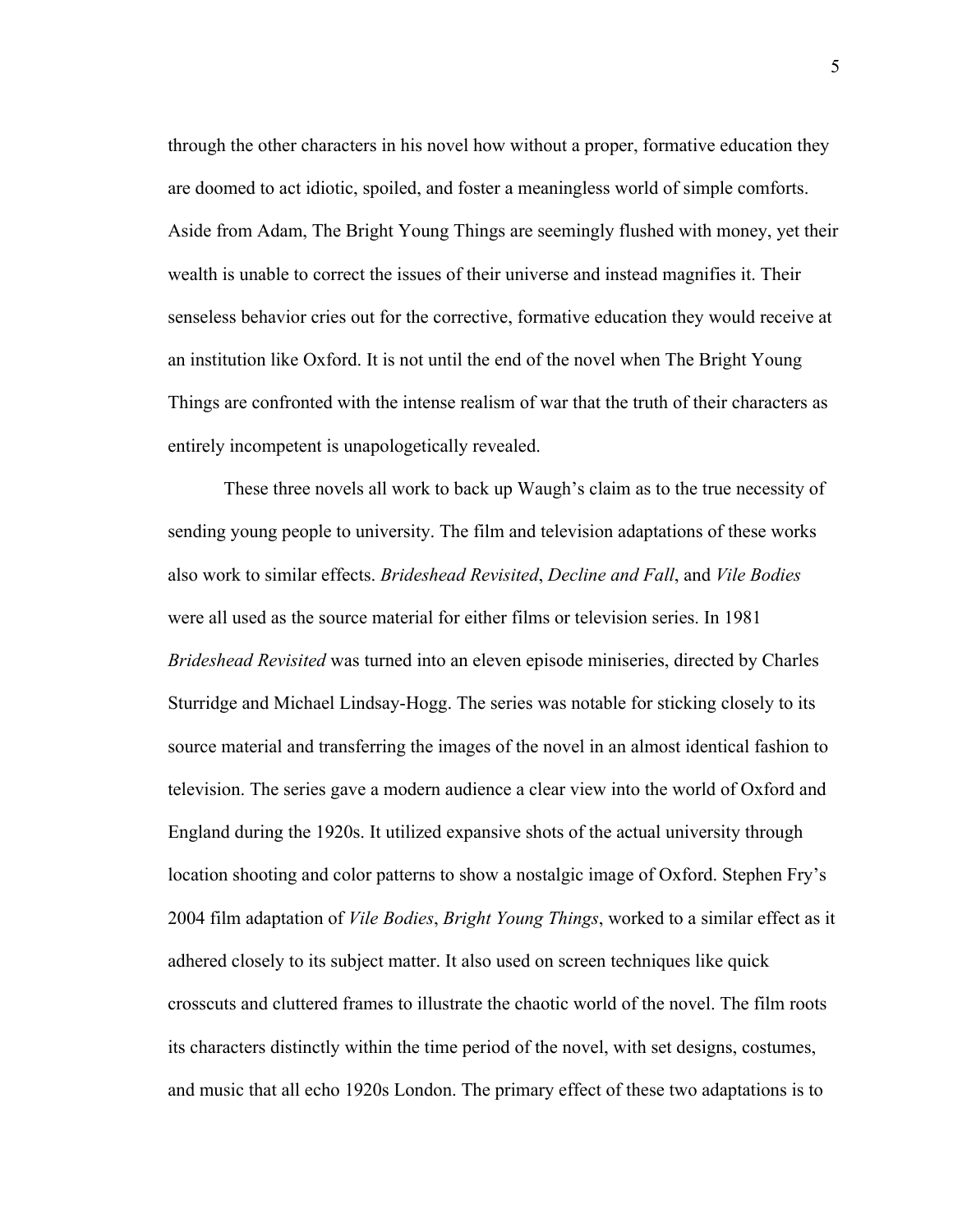reinforce the points made in Waugh's novels through the added visual effects, which film and television can achieve that a novel does not have the advantage of utilizing. Therefore the *Brideshead Revisited* television series and *Bright Young Things* reinforce Waugh's point on the value of education.

The film adaptation of *Decline and Fall* takes a slightly different approach in the treatment of its source material compared to the other aforementioned adaptations. Instead of sticking directly to the novel, *Decline and Fall of a Birdwatcher* (Goodwin, 1969) places the narrative of its story in a contemporary universe to the year in which the film was made. Unlike *Brideshead Revisited* and *Bright Young Things*, Goodwin does not make a film which reflects the world of Waugh, but instead reflects his own. The film possesses images and a score that are definitive of the late 1960s. The film also takes greater liberty with changing the course of its narrative, with a major shift away from the novel taken during the film's ending. However, despite these changes the film still shows the chaotic world of Waugh's novel and uses it to show the transformative effects of a positive educational environment and the degradation, which occurs in a more unholy environment. The film's shift in time period simply proves the timeless truth to the point made in Waugh's article *Was Oxford Worth While?* 

Despite having been made across the span of nearly eight decades since Waugh first published his novels, the adaptations of his work reflect the constant relevance of his themes to the English audience. The liberties that Goodwin takes in modernizing his film and moving away from the world of Waugh reinforce the power of these themes. The adaptations use a variety of points to back up the fact that an education is valuable because it allows students "another four years in which to grow up gradually" and teaches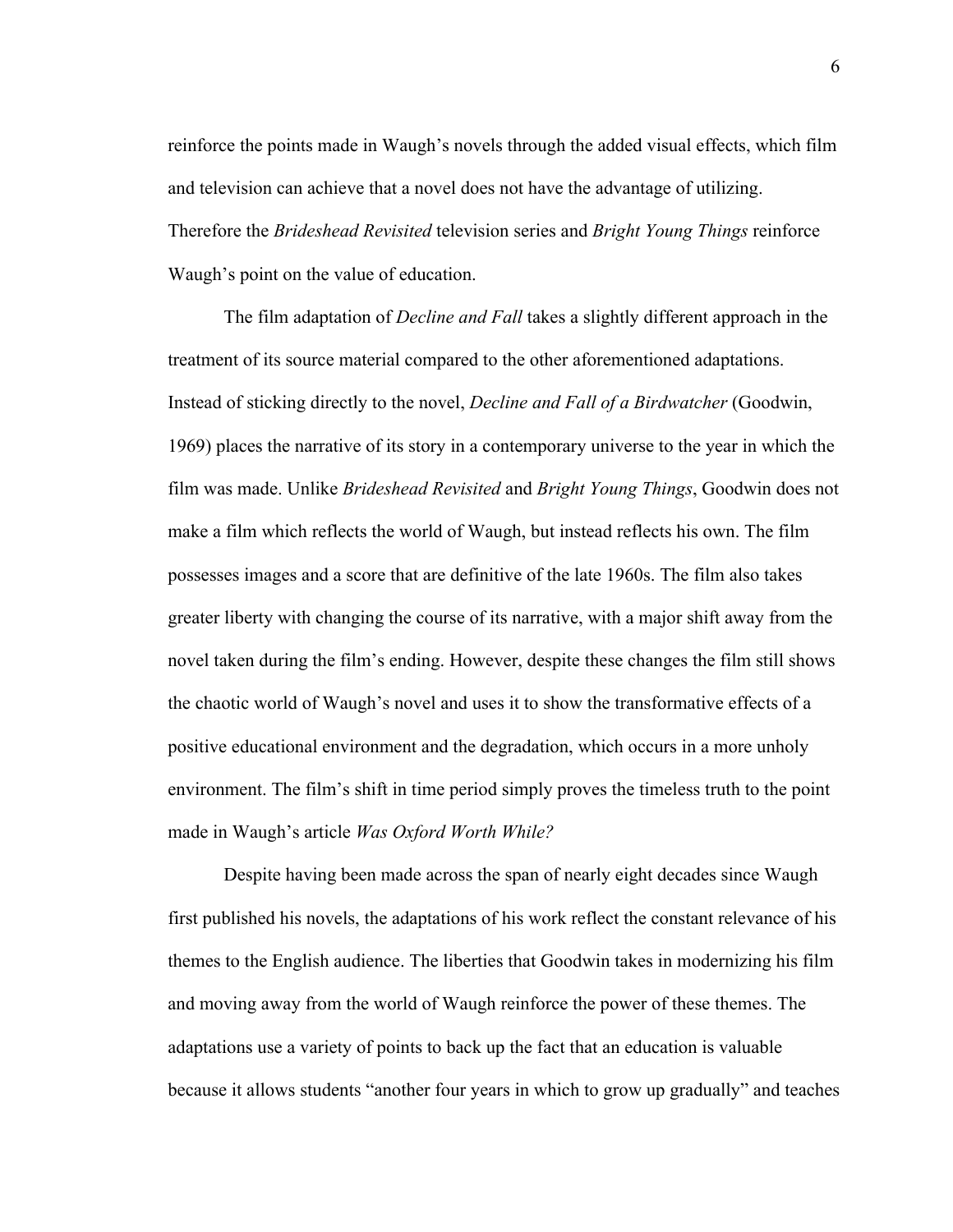them things like how "They can learn to get drunk or not to get drunk" (*A Little Learning*  17).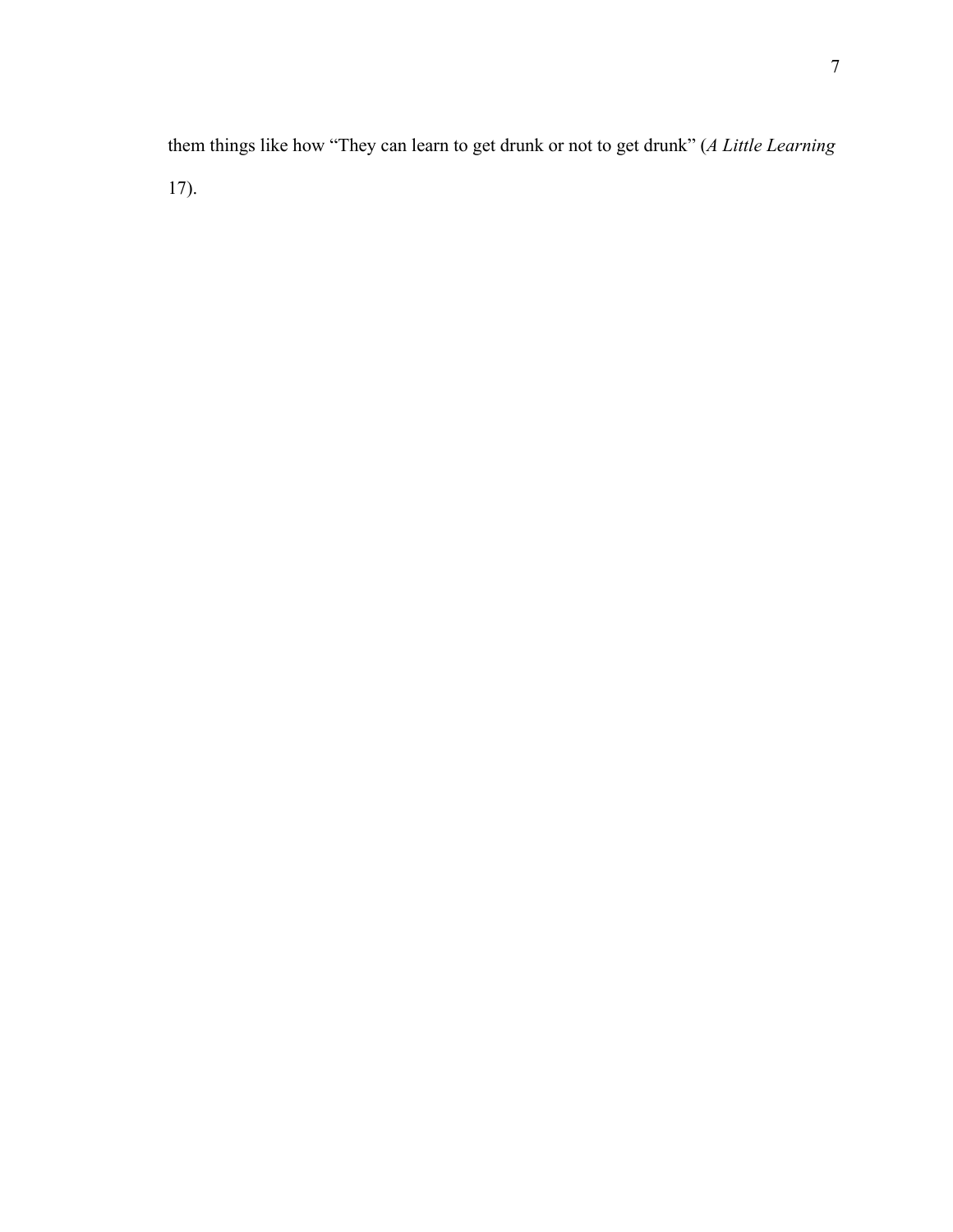### **II. The Transformative Effects of Oxford in** *Brideshead Revisited*

Oxford is the main setting of *Brideshead Revisited's* Book One. The formative experiences had at Oxford prove vital for the characters. The university becomes a romanticized space characterized by a sense of openness. Oxford embodies the practical function of school described by Waugh in his piece *Was Oxford Worth While?* It gives Charles and Sebastian "another four years in which to grow up gradually." Waugh titles book one of the novel "Et in Arcadia Ego", which translates from Latin into the phrase "And in Arcadia I Am". In 42 B.C. Virgil established Arcadia as an "imaginative creation…it is the land of shepherds and shepherdesses, the land of poetry and love." (Wooden 36) Warren Wooden describes the nature of the Utopia as coming from "a growing humanistic dissatisfaction with the corruptions of the civilized world and a longing for a simple, rational and humane style of life." (36) This definition foreshadows the effect of book one's setting.

A straightforward reading of "Et in Arcadia Ego" shows Oxford as the novel's Utopia. The quote highlights the transformative effects of the university. The declarative statement of "I am" reflects the actions of the students. For Charles and Sebastian, Oxford will serve as a setting that facilitates their ability to exist and live properly. The phrase establishes Waugh's idea that Oxford will serve as a fantastical setting that will allow for intense development of his characters. In his essay on Waugh, David Lodge describes a similar sensation in *Brideshead Revisited* and notes how "By 1922, the sober veterans of the war had departed, and the University was 're-possessed by the young.' The manner of their repossession – the drinking, the ragging, the dandyism, the defiance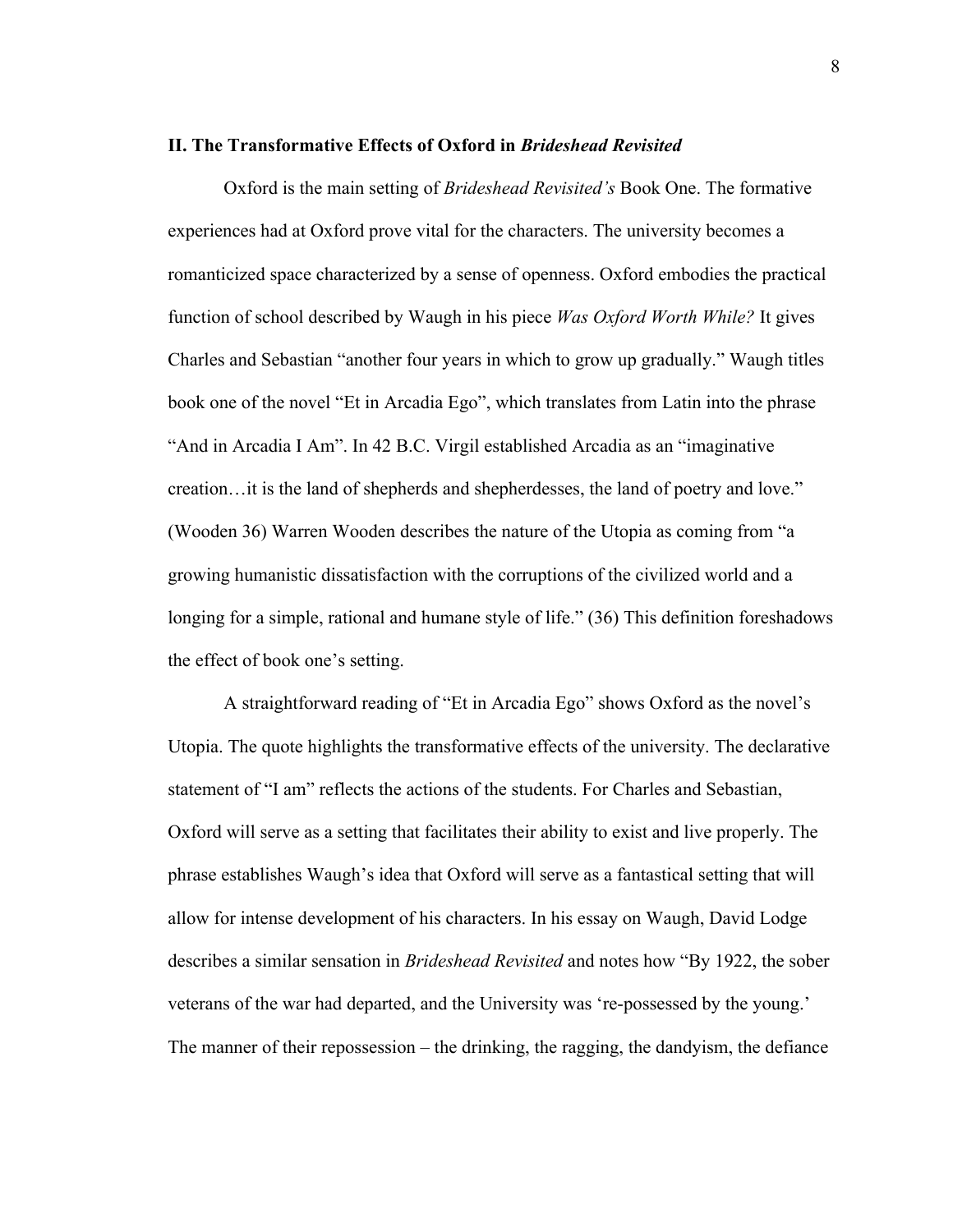of authority, the experimentation with every style of life and art-is unforgettably evoked, for all its nostalgic idealization, in the long first section of *Brideshead Revisited.*" (13)

In the novel's first section, the depiction of Oxford is characterized by Charles's unique perspective of innocence and interest. He moves into Oxford with a sense of amazement that highlights both the idealization of the space and foreshadows the experiences he will have. Charles' narration establishes Oxford as a fantastical setting. He blends ideas of mythology with an acute sense of his surrounding nature and further recognizes the significance of coming to Oxford by connecting it to his present:

That day, too, I had come not knowing my destination. It was Eights Week. Oxford – submerged now and obliterated, irrecoverable as Lyonnesse, so quickly have the waters come flooding in  $-$  Oxford, in those days, was still a city of aquatint. In her spacious and quiet streets men walked and spoke as they had done in Newman's day; her autumnal mists, her gray springtime, and the rare glory of her summer days – such as that day – when the chestnut was in flower and the bells rang out high and clear over her gables and cupolas, exhaled the soft airs of centuries of youth. (*Brideshead Revisited* 21)

Charles connects his arrival in the novel's preface at Brideshead to his earlier arrival at Oxford. The connection comes through the word "too". Like his arrival in the prologue at Brideshead, Charles "had come not knowing my destination." This is the first sentence Waugh provides about Oxford and it is strongly characterized by an overwhelming nostalgia. Oxford is both positively associated with Brideshead and with the sense of adventure that comes with arriving at an unknown destination.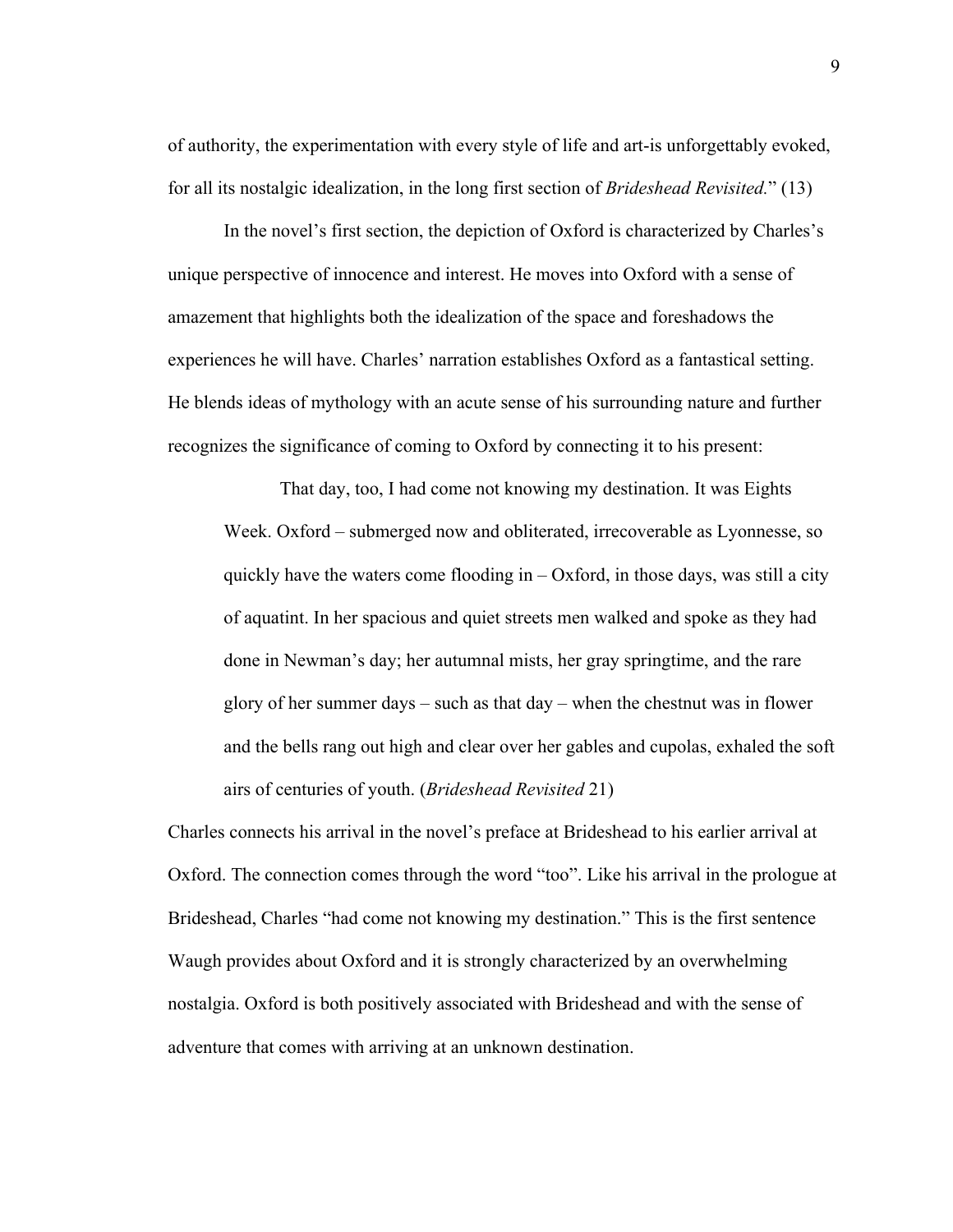Through his introduction, Charles also brings in a contemporary perspective of the university. His nostalgia is interrupted by the realization that Oxford is now "submerged and obliterated, irrecoverable as Lyonnesse, so quickly have the waters come flooding in." The "submerged" is most obviously a reference to the Second World War. World War II curtailed time for students at Oxford and a major military presence became present on the campus. Oxford, like the rest of England was literally submerged by the country's involvement in the war. However, using the comparison of the lost quality to "Lyonnesse" extends Charles' sense of nostalgia. In an essay titled "Lyonnesse: The Evolution of a Fable", A.D.H. Bivar discusses how the mythic land of Arthurian legend was referenced heavily throughout English literature from the  $17<sup>th</sup>$  to  $19<sup>th</sup>$  centuries. As a result of unregulated mythology the facts became distended and the name "Lyonnesse" lost meaning. Like Bivar's point, the university has lost the meaning it once held for Charles and it is now "irrecoverable". Charles specifies the quality that Oxford has lost because it used to be "a city of aquatint." Describing Oxford as a city of aquatint is peculiar given the singular definition related to printmaking<sup>1</sup>. This definition relates to a number of aspects in the life of Charles given the novel's later contexts. Removing those future contexts, the aquatint most likely refers to the inspirational effects of the city. On the most basic level of the word's definition, the artistic process reflects Charles eventual profession as a painter, which was developed at Oxford. A more in depth reading of the

 <sup>1</sup> Aquatint - a variety of etching widely used by printmakers to achieve a Broad range of tonal values. The process is called aquatint because finished prints often resemble watercolor drawings or wash drawings. The technique consists of exposing a copperplate to acid through a layer of melted granulated resin.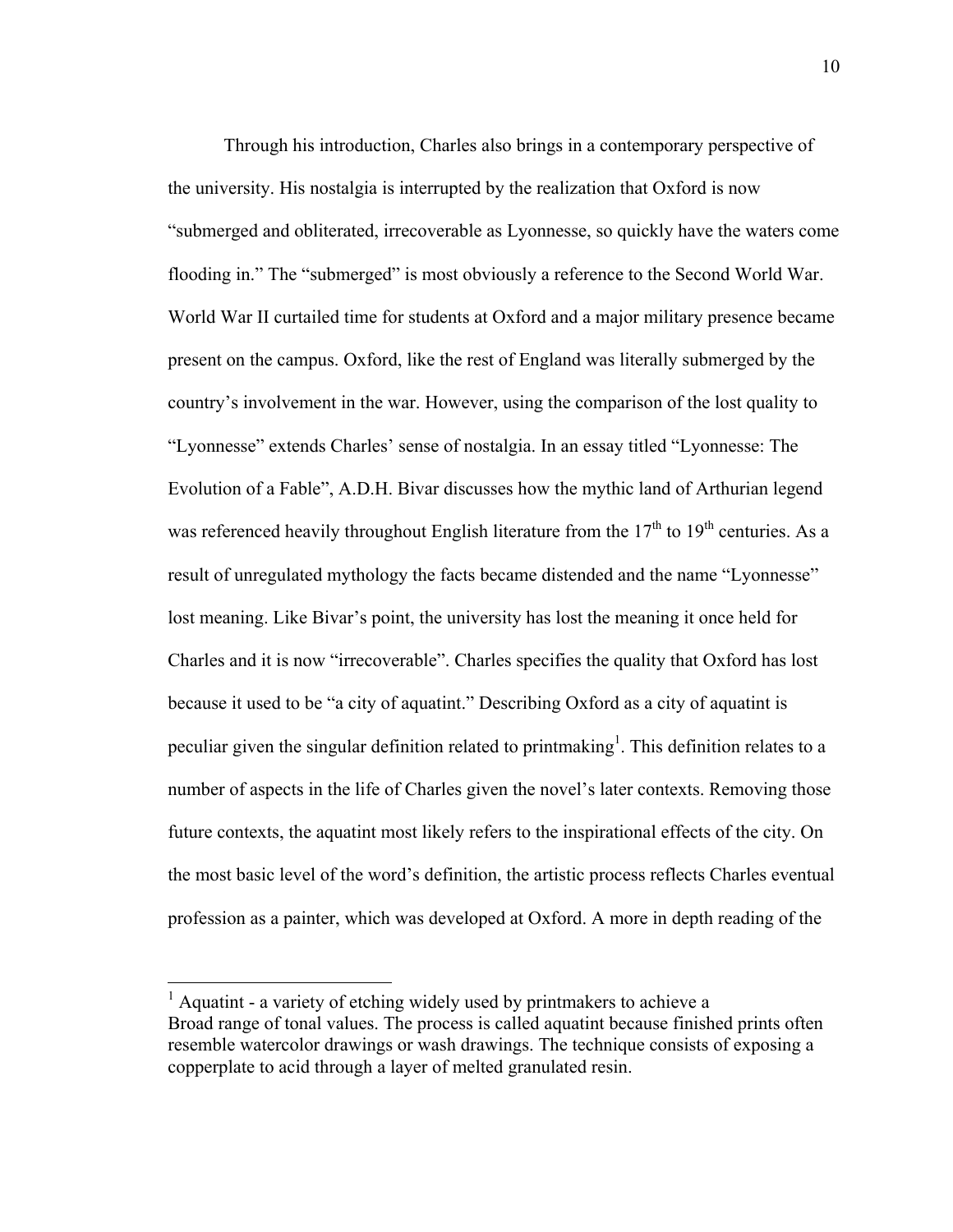word alludes to Charles' exposure to potentially dangerous influences. Just as copper and acid mix in the process of aquatint, Charles was forced into relationships with the human equivalents of acid, which came together to shape his adult character.

"Aquatint" also works to separate the past from the present and associate a negative emotion with contemporary Oxford. A sharp contrast is established with the waters, which "quickly have…come flooding in". The tense places the flooding waters in the present, which is contrasted with the "city of aquatint", which is no longer part of the present, but existed "in those days". Aquatint is an art form, which has colors and a surface aesthetic that resembles watercolor painting, but does not actually use a waterbased paint. Therefore when water is incorporated, as represented by the incoming floodwaters, it completely changes the art form. The classic quality of Oxford, represented by the aquatint is gone and replaced quickly by an overwhelming normalcy of the new form, which can be assumed to be art based in watercolor paint. This notion of the genuine, uniqueness of the university being lost is reflected in the final line of the passage, which in summation states that "exhaled the soft airs of centuries of youth." "Exhaled" presents an action of transition and abandonment. Just as air is exhaled from the human body, the "soft airs of centuries of youth" exuded from Oxford. However, again denoted by the tense of the passage, this air of youth is no longer being "exhaled" and like the quality of "aquatint", Charles's reflection shows how Oxford has changed and its current state is a negative one.

Charles' unknown destination is however not Oxford. At the point of this introduction, Charles is well established within the university. He introduces Oxford not on his first day, but on a day during his "third term since matriculation" (*Brideshead* 

11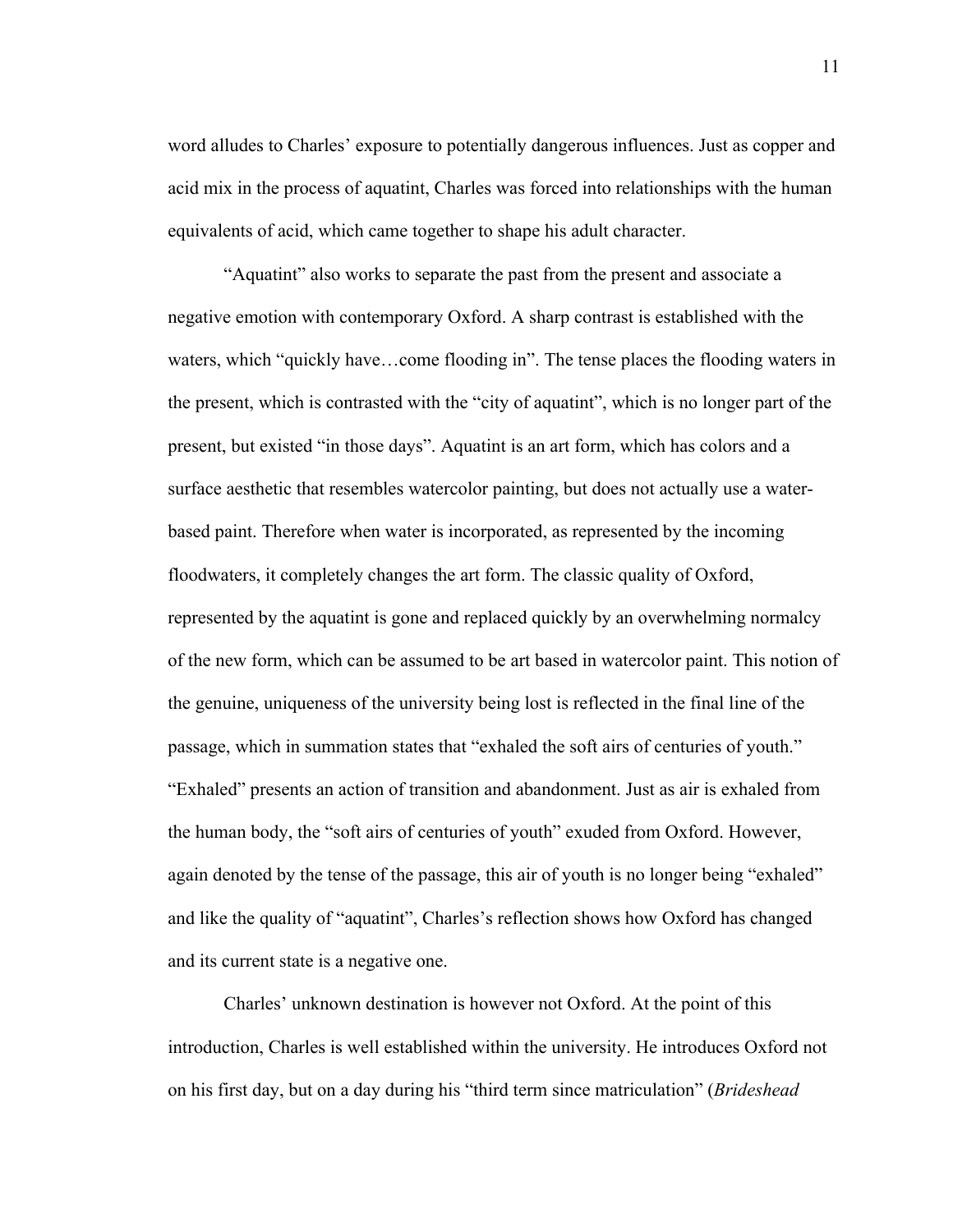*Revisited* 25). The in media res introduction to Oxford is characteristic of the setting's effect. The space is defined by the experiences it fostered. Waugh immediately establishes the value in attending Oxford. Charles' initial reflection does not provide a physical description of the university, but recounts an adventure with Sebastian.

Waugh particularly places the order of events in his first chapter through the voice of his narrator. He moves from an introduction of Oxford into an account of Sebastian Flyte and then finally into his first day at university. After Charles' introduction, the novel's first book is rich with the characteristics Lodge gives Oxford: "the drinking, the ragging, the dandyism, the defiance of authority, the experimentation with every style of life and art". However, Sebastian has to be placed as the focus of the introduction because without his influence Charles' life would not have matured in the same way. Starting the book with "I have been here before,' I said; I had been there before; first with Sebastian more than twenty years ago on a cloudless day in June" (*Brideshead Revisited*  21) gives immediate attention to the novel's most significant relationship. Sebastian literally comes first both in Charles' memory and in the chronology of Book One. This first memory of Sebastian is also defined as "cloudless," which reflects the quality of Charles's narration. However, the negative influence of Sebastian is present even if it is not fully realized by Charles as the narrator. Early in the text he comments "I sometimes wonder whether, had it not been for Sebastian, I might have trodden the same path as Collins round the cultural water-wheel." (*Brideshead Revisited* 47) This sense of doubt occasionally creeps into the narration, but is often explicated through external voices.

An example of the type of exterior influence that affects Charles is his cousin Jasper. Charles is told by Jasper that "I expected you to make mistakes your first year.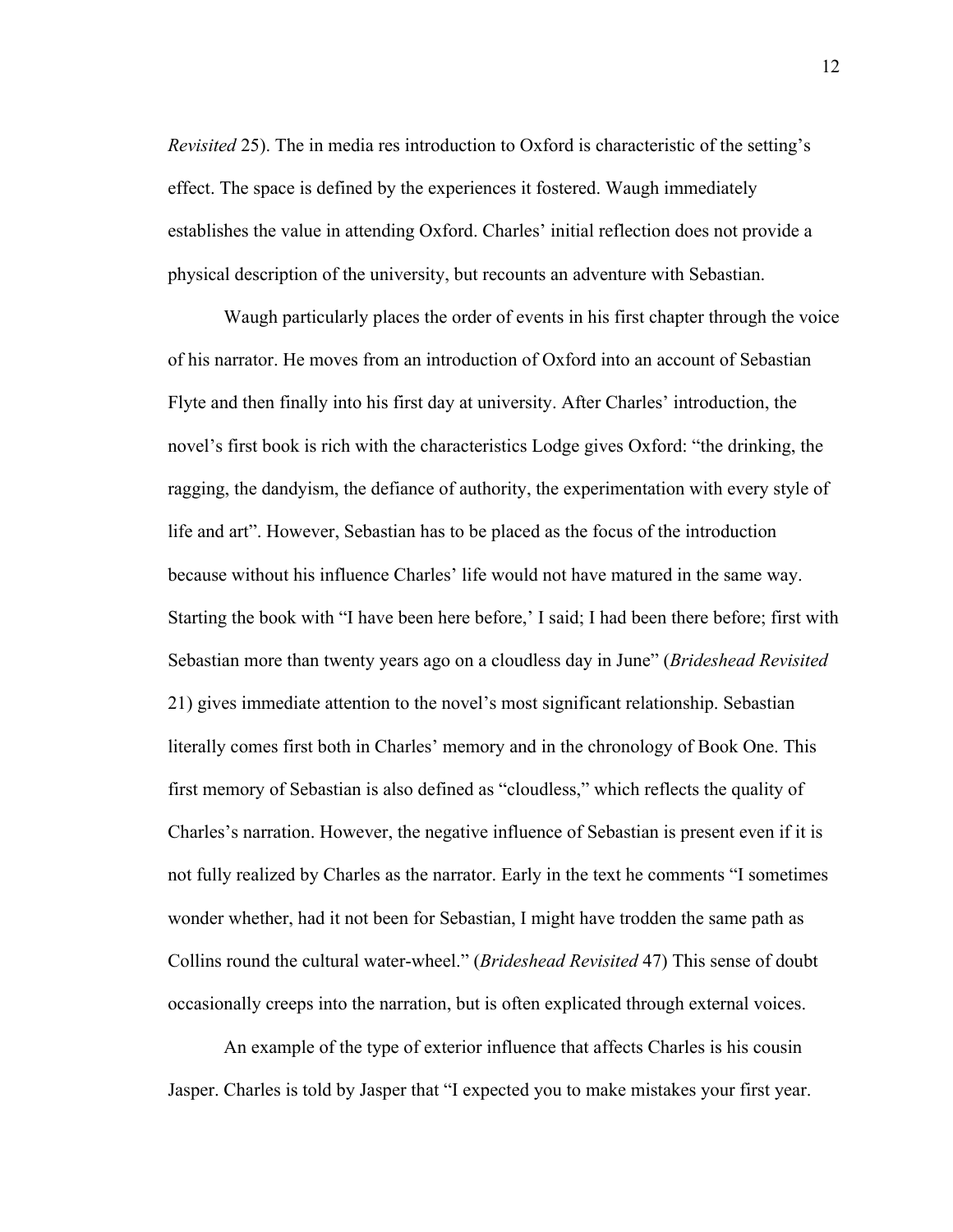We all do...But you, my dear Charles, whether you realize it or not, have gone straight, hook, line and sinker, into the *very worst set in the University*." (*Brideshead Revisited* 44) This remonstration is definitive of Charles's time at Oxford and his relationship with Sebastian. He is told off for his social circles, drinking habits, lack of attendance in class, physical appearance, and most significantly his lavish quality of living. Jasper makes the point that "I don't know what allowance my uncle makes you, but I don't mind betting you're spending double. All *this.*" (*Brideshead Revisited* 45) This expensive quality of life is a feature Charles has adopted chiefly from Sebastian. In this passage, the italicization of "this" provides significance through emphasis. The "this" turns into a much larger and exaggerated image of all Charles' unnecessary possessions. Following the "this" is "a wide sweep of his hand the evidence of profligacy about him." A series of items are then explained having been encompassed by the sweep of the hand, including "the box of a hundred cabinet Partagas" and "a dozen frivolous, new books." (*Brideshead Revisited* 45) The language shows Charles' awareness in how ludicrous his purchases are. He describes the books as "frivolous", which connects directly back to the first description of the room before he had met Sebastian. At that point at the start of his education, "My books were meager and commonplace…and my earliest friends fitted well into this background" (*Brideshead Revisited* 28). Now that his relationship with Sebastian has been established he has abandoned any sense of modesty in place of such items as the one hundred "Partagas", a type of cigar that would probably go misunderstood by the average reader. The most significant item comes last in the list, when Jasper acknowledges "*that* peculiarly noisome object" (*Brideshead Revisited* 45). Waugh again uses italics to heighten the weight of the speech, adding special attention to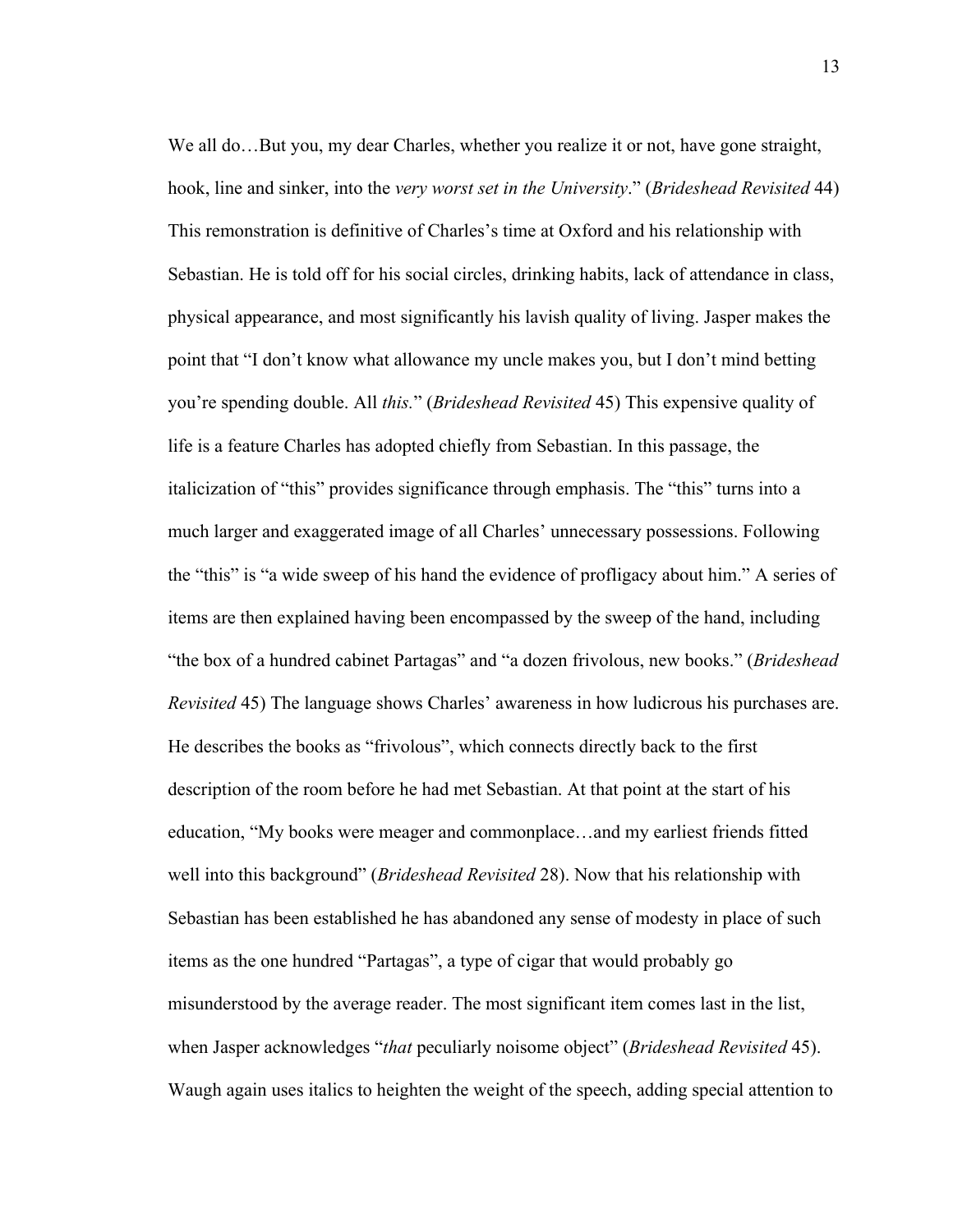the description of "a human skull lately purchased from the School of Medicine, which, resting in a bowl of roses, formed, at the moment, the chief decoration of my table. It bore the motto '*Et in Arcadia ego'* inscribed on its forehead." (*Brideshead Revisited* 45)

The skull bearing the motto, which is shared with the title of the novel's first book, is definitive of the formative, early years of Charles' times at Oxford. The motto itself presents the same aforementioned meaning and significance, as it represents Oxford as the Arcadian utopia where the students are allowed to grow and learn in an unadulterated environment. The Utopian metaphor contrasts Jasper's remonstration and reveals how despite his misbehavior, the value of his time at Oxford is because of his experiences. The descriptive language surrounding the skull works in agreement with this idea of free unrestricted growth. Charles purchased the skull using the allowance from his uncle, showing the value of money in the Utopian Oxford. Money is never a concern for Charles; instead of focusing on dollar amounts, he shows a blatant disregard for economy in search of happiness through material possessions. The skull was also purchased from the "School of Medicine", a specifically mentioned part of the University's prestigious, educational institutions that Charles has almost definitely neglected other than to purchase this skull. In doing so it again reveals the idea that his education is not facilitating him to study medicine, but allowing him access to a facility that will foster his inordinate spending and behavior. The final detail of the skull is that it's "resting in a bowl of roses". The placement of this detail is significant given how it immediately follows that it was purchased at the "School of Medicine". The order of the objects shows that the purpose of the skull is to be "the chief decoration of [Charles's] table." There is no deep, intellectual meaning Charles has applied to its placement in the room, which is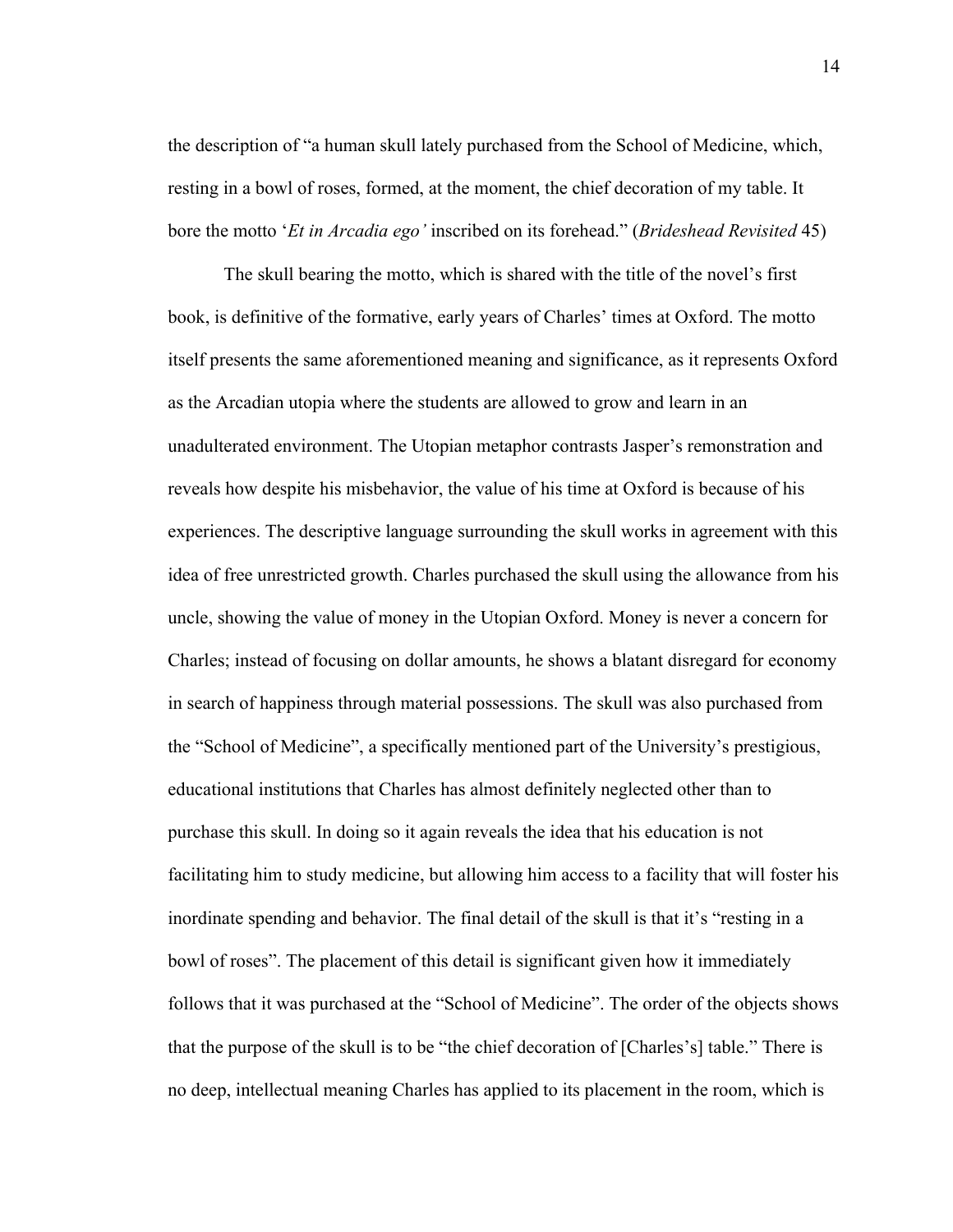why its origins are presented as an aside to the point that it is simply an expensive decoration. The fact that the skull is placed in a "bowl of roses" also reflects the meaningless to Charles's excess. In her essay "Just Roses", H.J. Taylor describes the timeless style of the flower and the way that they "seem to speak as no other flower can." (155) Taylor notes how there is not a single type of rose and therefore there is no singular symbol when the flower is included in literature. "The rose is a favorite flower but it cannot be said that every one loves and admires roses" (159), Charles roses are undefined and are therefore devoid of a specified meaning. The fact that his skull is placed in a generic "bowl of roses" again shows the way his possessions provide style without significance.

Going to Oxford allows students to purchase ornate and frivolous items and display them for their social circles. This idea of life at the university is not one inherent to an idea of a classical education, but falls in line with Waugh's idea that a significant university education is one, which provides the students with a unique experience. The type of secluded experience that avoids the reality of dealing with money and pushes adult life aside so "After…they can begin on the dreary and futile jobs that wait for most of them, with a great deal more chance of keeping their sense of humour and selfrespect." (*A Little Order* 17) Despite not receiving money from his father, Charles spends endlessly throughout his time at university. Allan Hepburn describes the negative quality to the excessive lifestyle Charles and the rest of the students take on, as it "creates class divisions within families and pushes people to constitute new families" (243). Mr. Ryder withholds money from Charles, which is why he becomes reliant on the allowance given to him from his uncle. It is also why he becomes so attached to Sebastian and the rest of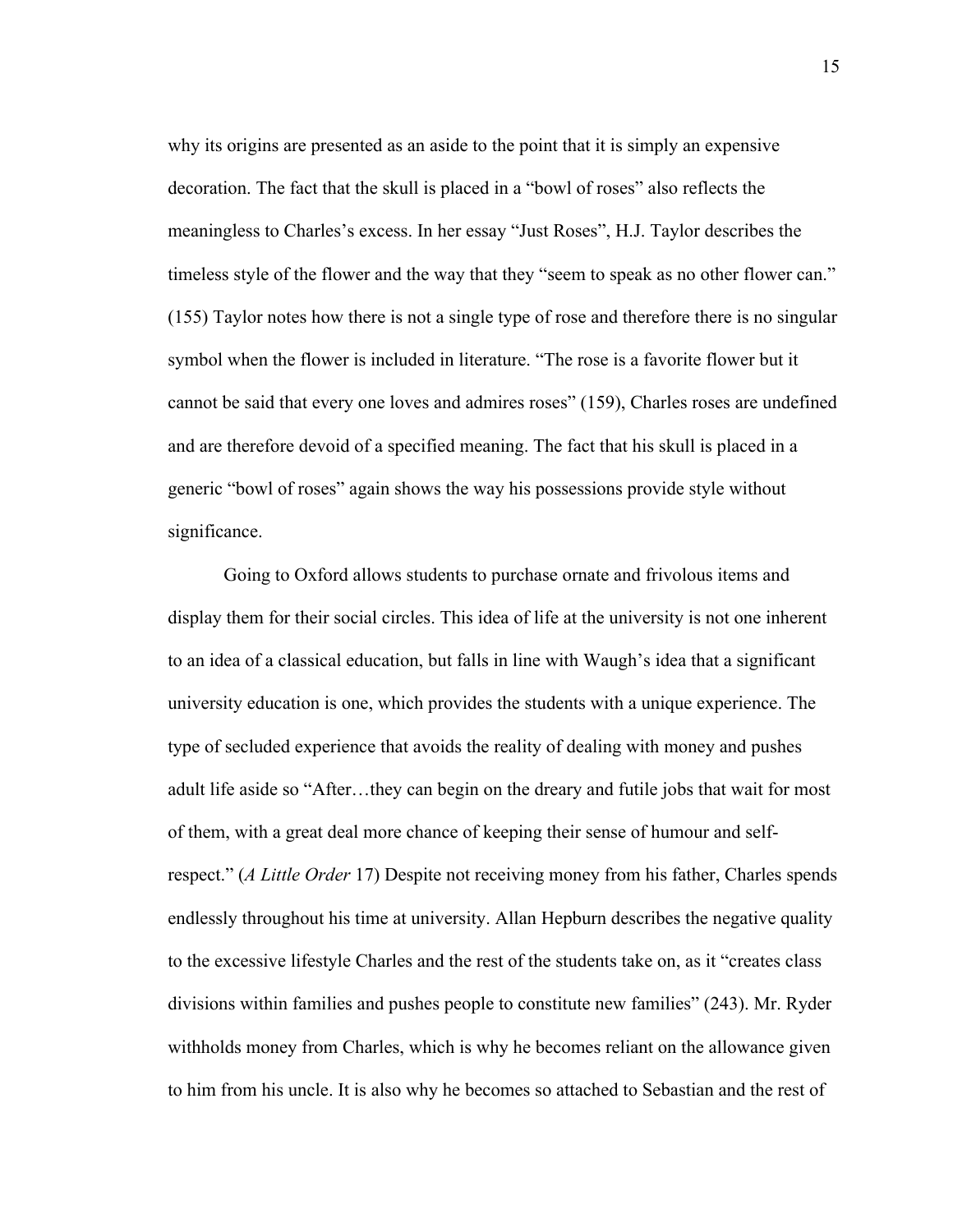the Flyte family. "The narrative of *Brideshead Revisited* concentrates on acts of exchange, scrimping, and prodigality." (Hepburn 244) For Hepburn, the atmosphere created by forcing an aristocratic lifestyle on students that cannot afford it, paired with the extreme levels of spending creates a disturbing comedy. Charles is forced to "enumerate items of décor and delicacies that he has not paid for in his Oxford rooms." (Hepburn 244) He spends money on "frivolous, new books" (*Brideshead Revisited* 45) yet in order "To cover end-of-term expenses I had sold my Omega screen to Collins for ten pounds, of which I now kept four." (*Brideshead Revisited* 67) Charles struggles to pay for his education: "I had started the term with my battels paid and over a hundred pounds in hand. All that had gone, and not a penny paid out where I could get credit." (*Brideshead Revisited* 67) Charles admits how "Sebastian used to tease me – 'You spend money like a bookie' – but all of it went on and with him. His own finances were perpetually, vaguely distressed." (*Brideshead Revisited* 67) The relaxed attitude wealthy students have with money and the social divide it creates at the university such as with students like Sebastian facilitates this debt for Charles, yet it also gives him a more complete understanding to the value of money.

Hepburn presents a largely critical reading of the world at Oxford. He views the novel's ideas of debt and exchange as detrimental to the average student, while accentuating the economic position of an affluent student like Sebastian. Although the spending habits that Charles falls into are largely negative and at times detrimental, they extend beyond his time at university, to where his experiences with debt can be seen both comically as Hepburn states, but extremely formative and valuable. Had it not been for his time at Oxford, Charles would not have had intimate experiences with students whose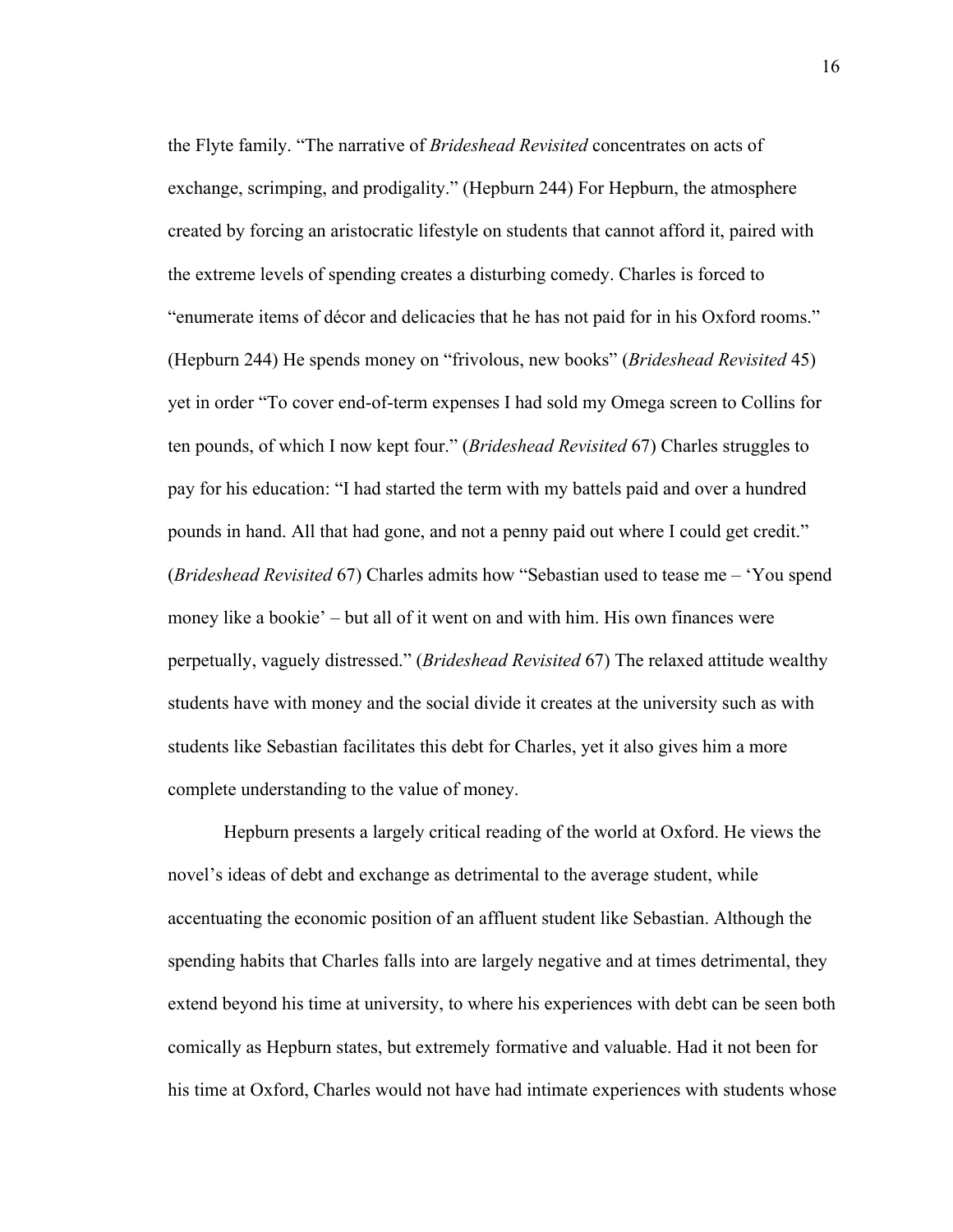own finances were "perpetually, vaguely distressed." He would not have been introduced to a mentality like Sebastian's which allows him to speak of money casually and put it aside with remarks like, "'It's all done by lawyers,' he said helplessly, 'and I suppose they embezzle a lot. Anyway, I never seem to get much. Of course, mummy would give me anything I asked for.'" (*Brideshead Revisited* 67) Sebastian is willfully ignorant and unapologetic about his wealth. Waugh uses the reference to "lawyers" and speculative language like "I suppose" and "I never seem to" in order to accentuate Sebastian's condescension. This heightened tone increases the flawed nature of his relationship to money, adding the comic elements discussed by Hepburn. However, Waugh also interjects the word "helplessly" to show how Charles is reading the situation as the narrator. Charles sees Sebastian as helpless and although he has been manipulated into adopting a culture of lavish spending, he starts to see the obvious flaws in this culture and the effects it has on Sebastian. These instances and interactions provide Charles with the real value in attending Oxford. He is able to learn from Sebastian's ignorance and apply it to his life beyond the university.

Following this interaction with Sebastian, Charles returns home to spend a period of his vacation from school with his father. In a conversation at the dinner table Charles admits that "Well, father, as I told you, I haven't much money to spare for theatre-going." (*Brideshead Revisited* 72) Mr. Ryder's response creates a positive juxtaposition with Sebastian's reaction to personal finance from earlier in the chapter.

> My dear boy, you must not let money become your master in this way. Why, at your age, your cousin Melchior was part-owner of a musical piece. It was one of his few happy ventures. You should go to the play as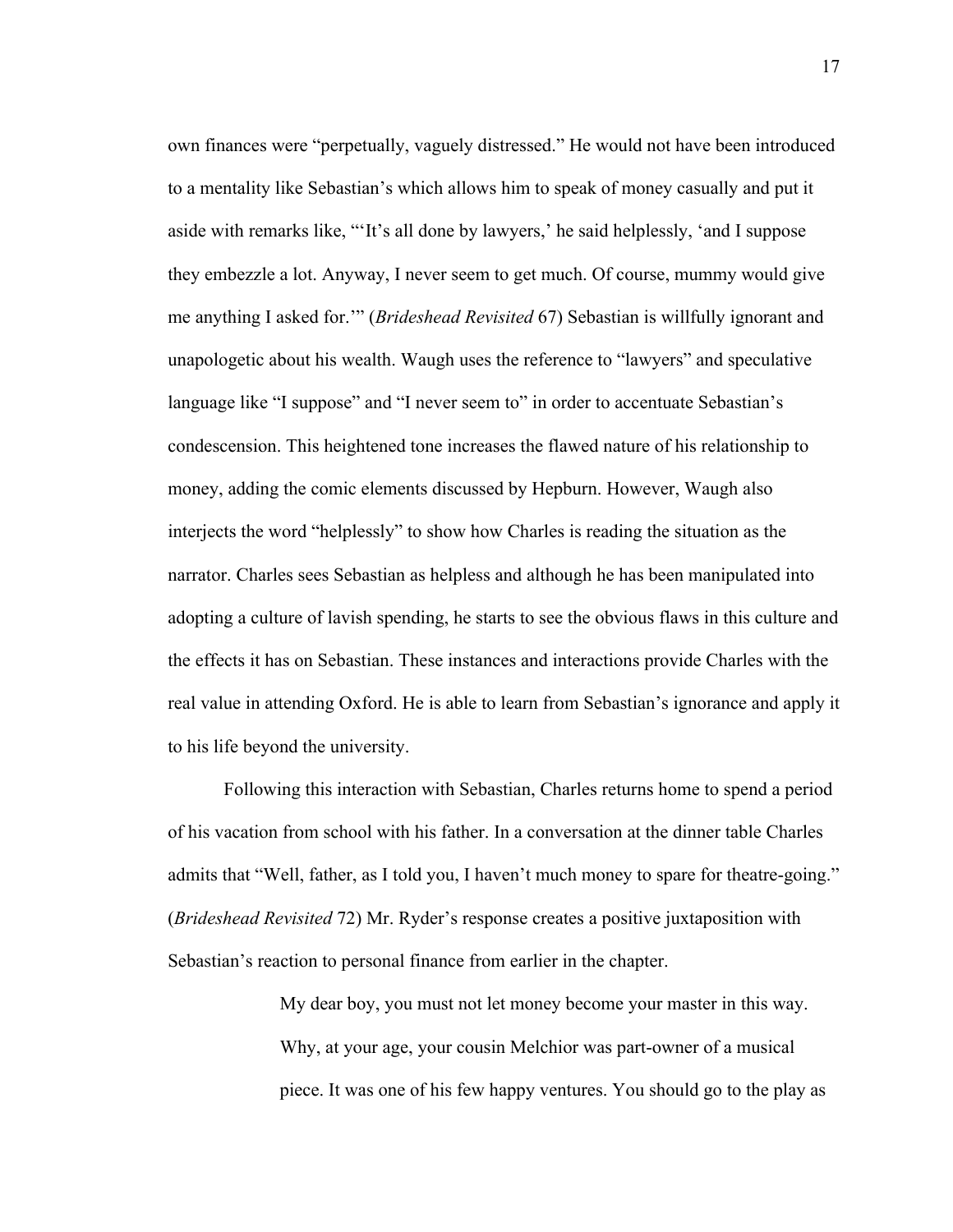part of your education. If you read the lives of eminent men you will find that quite half of them made their first acquaintance with drama from the gallery…The expense is nugatory, and even while you wait for admission in the street you are diverted by 'buskers.' We will sit with the gods together one night. (*Brideshead Revisited* 73)

Mr. Ryder's speech shows the transition, which occurs for Charles when he exits Oxford. His father is able to break down his adopted idea of the value of money as being an indicator of happiness and possessions reflecting status and replaces it with a practical idea of spending. Compared to the thoughts of Sebastian, there is a similar disregard for accounting for money, but Mr. Ryder is not concerned with spending frivolously or for decorative purposes. Instead money should not be an issue because it should be saved and spent on "happy ventures" that will "play as part of your education." Furthermore it should facilitate an experience that is not reliant on money, such as their diversion by the buskers. The buskers<sup>2</sup> represent a nontraditional art form that although motivated by money, does not require wealth to experience nor is their any discrimination based on social status. Waugh uses this to show the obviously hollow quality to the life Charles leads with Sebastian and although he constantly digresses back into it, moments like this allow for a clear insight into the legitimate value of money and education. If he were not forced into financial restriction at Oxford then he never would be able to make this connection with his father.

<sup>&</sup>lt;sup>2</sup> A person who performs music or some other entertainment in a public place (now esp. in the street) for monetary donations; an itinerant entertainer or musician. (OED)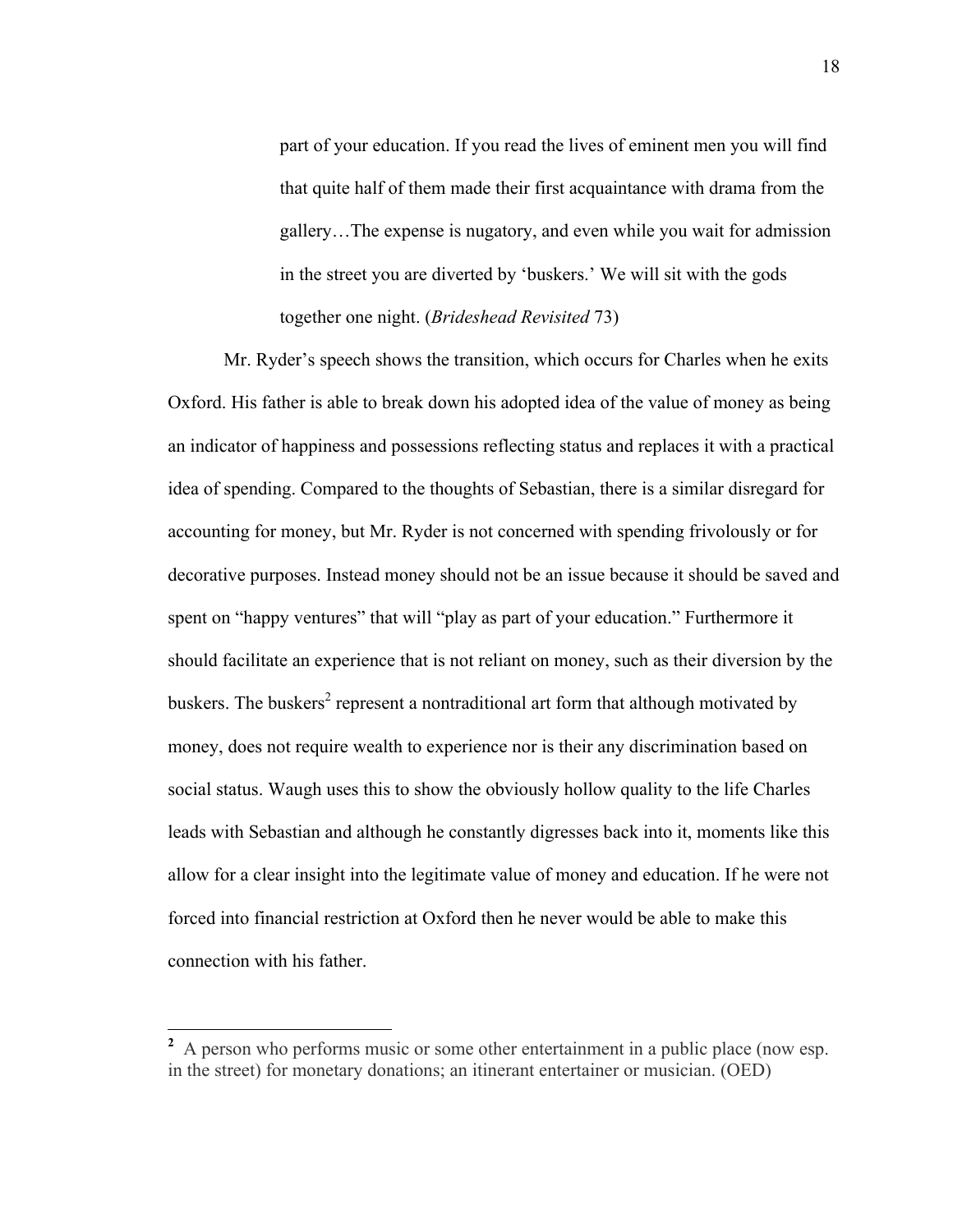Immediately after Mr. Ryder's speech to Charles, the scene is amplified to reflect the plain nature of Charles time away from Oxford. For example Charles describes the food he shares with his father:

> Dinner that evening consisted of a white, tasteless soup, over-fried fillets of sole with a pink sauce, lamb cutlets propped against a cone of mashed potato, stewed pears in jelly standing on a kind of sponge cake. (*Brideshead Revisited* 73)

The language used in this description of the meal is obvious in the way it uses the mundane. The core of the meal is standard, just meat, potatoes, and cake, but the descriptive words surrounding the food amplify the ordinary quality of the meal. The food is "white" and "tasteless" and served with a "pink sauce". All of these words are extremely basic and obvious in the way that they avoid being vibrant or particularly special. The language purposely falls flat, which is reflected by the way the lamb cutlets cannot stand up, but must be "propped against a cone of mashed potato". This type of scene works to create a sharp contrast once Charles leaves his home and returns to Oxford.

The contrast between life at Oxford and life outside is apparent throughout the novel. Charles and Sebastian's fortunes are far different when they leave their established bubbles at Oxford and Brideshead. This is perhaps most evident through the boy's drinking habits while they are enrolled at Oxford. The first interaction between Charles and Sebastian comes after a night of heavy drinking. Charles recounts the situation, as "when at last we met, were the circumstances propitious." (*Brideshead Revisited* 30) The details of the encounter are then given as Charles recounts how "there appeared at my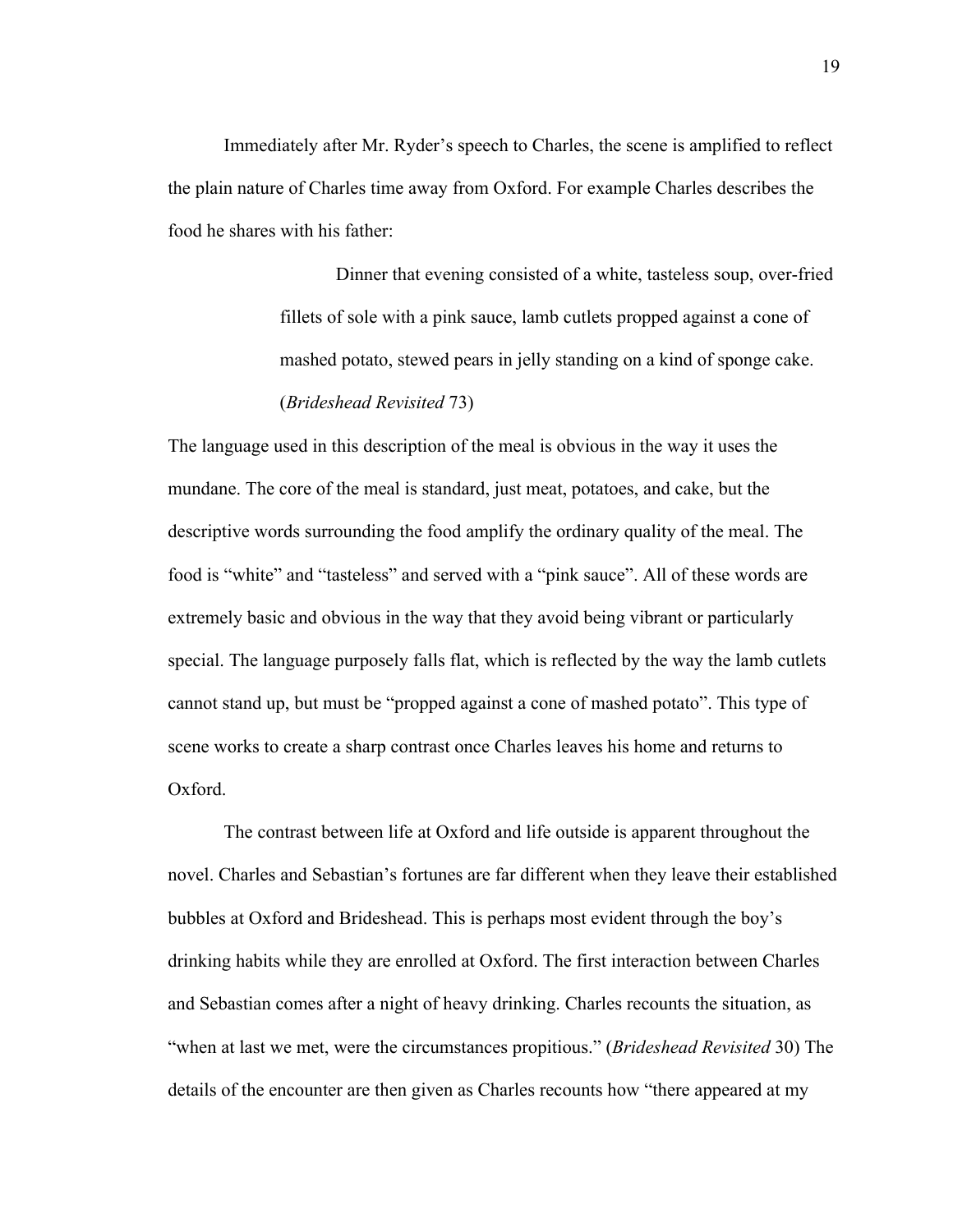window the face I knew to be Sebastian's, but not, as I had formerly seen it, alive and alight with gaiety; he looked at me for a moment with unfocused eyes and then, leaning forward well into the room, he was sick." (*Brideshead Revisited* 30) Despite public drunkenness and vomiting through a window into an unknown room, the consequence of Sebastian's actions is minimal. The results are the frustration of Charles's housing attendant who has to clean up Sebastian's vomit and an apology from Sebastian, which quickly buds into the characters' lasting relationship.

Charles and Sebastian's drinking habits are facilitated in this way until they are put in more realistic social situations beyond Oxford and Brideshead. One of the first moments when the novel shows Sebastian struggle with his alcoholism against societal restrictions is on a trip to London. After being invited to dine in the city, the boys devolve into their university habits as "Sebastian and I found ourselves drinking alone together as we always did." (*Brideshead Revisited* 127) The boys then find themselves with "Rex Mottram [who] ordered more wine; presently the three of us were together on the pavement." Being on the pavement in this context relates to the extreme drunken state of the three boys, exaggerating their inebriation to a point where they have lost motor skills and now reside on the pavement. Their drunkenness is obvious, yet the next course of action is to drive their car to meet up with another friend. Sebastian provides the logic for driving because it is "Always better to have one's own car on an occasion like this." Charles has become so used to the distorted reality of Oxford that he is unable to apply any logic to this situation.

Sebastian's life has been uniform in the way that both Brideshead and Oxford have allowed him to live in worlds that neither hold him accountable for his actions nor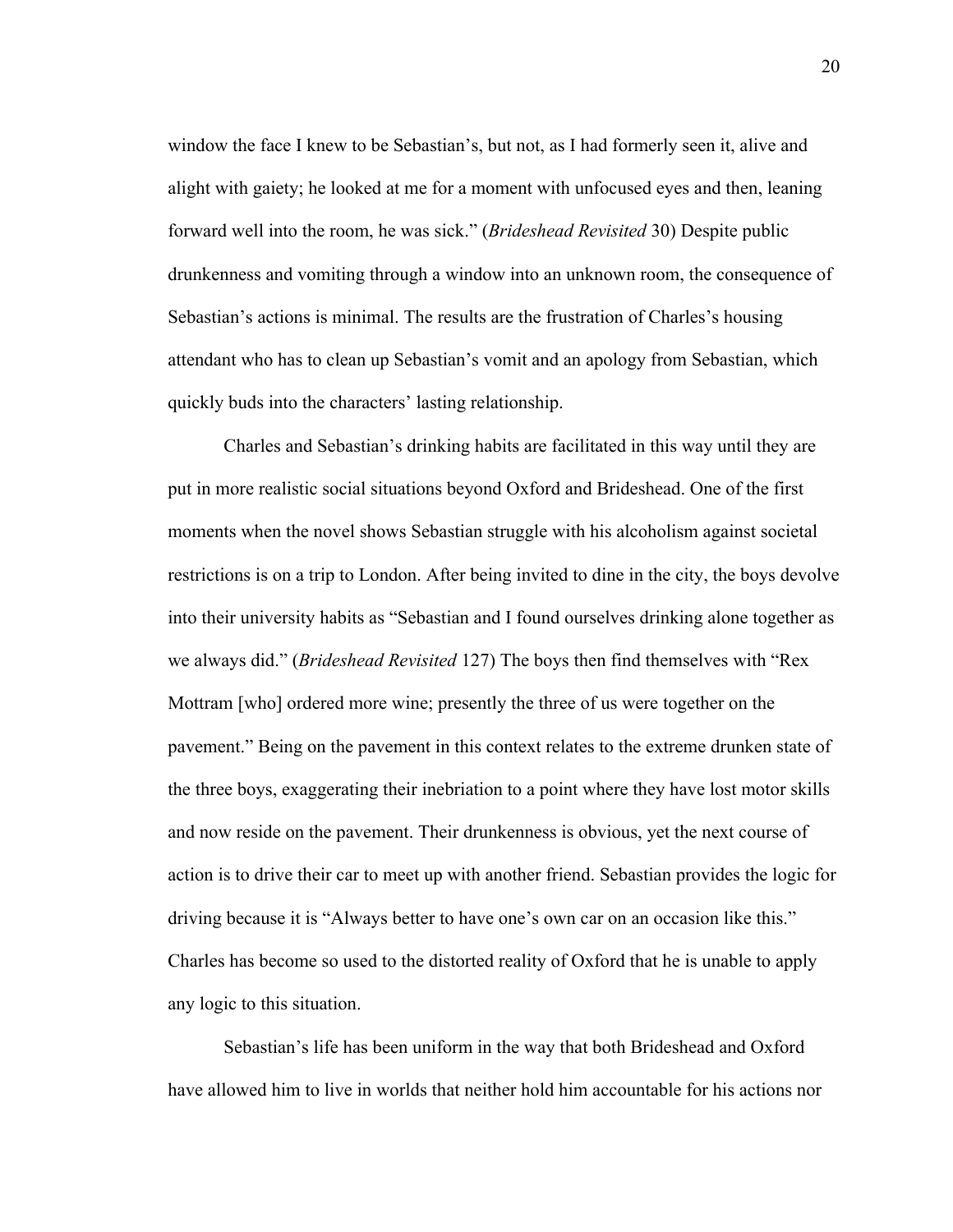question his logic. He has been allowed to explore a world that has never hit back, but instead has promoted his bad habits leading to social irresponsibility and alcoholism. Charles has fallen into the world of Sebastian, which is why when Sebastian tells his friends that he is going to drive drunk out of convenience sake, there is no rebuttal. Instead Charles remembers how "We did not question this reasoning, and there lay our mistake." (*Brideshead Revisited* 128) Sebastian finds himself at the wheel accompanied by a girl that does not attend Oxford and stands for a sense of external reason. When she tells Sebastian "It isn't safe the way you're driving…Besides, we ought to be on the other side of the road…Here, stop. I'd sooner walk." (*Brideshead Revisited* 131) he stops the car abruptly and is confronted by two police officers that throw the group of boys in prison.

The true value of the Oxford education is that it facilitates an environment described by Waugh, which allows the students to either avoid moments such as these or use them as lessons. The fundamental difference between Charles and Sebastian is that while both boys are stalled in a pompous, aristocratic way of life, Charles eventually emerges from it, learns from his experiences, and becomes a well-rounded adult. Lodge suggests that "the myth of decline has become more rigid and polemical here – but at the very end, the narrator recognizes that the disfigurement of Brideshead by its military occupants and the dispersal of the aristocratic family that once occupied it matter less than the fact that the sanctuary lamp continues to burn in the ugly little art nouveau chapel." (10-11) Lodge's suggestion proves true given Charles's concluding realization upon his return to Brideshead that "the place was desolate and the work all brought to nothing…Vanity of vanities, all is vanity." (*Brideshead Revisited* 402) Charles makes

21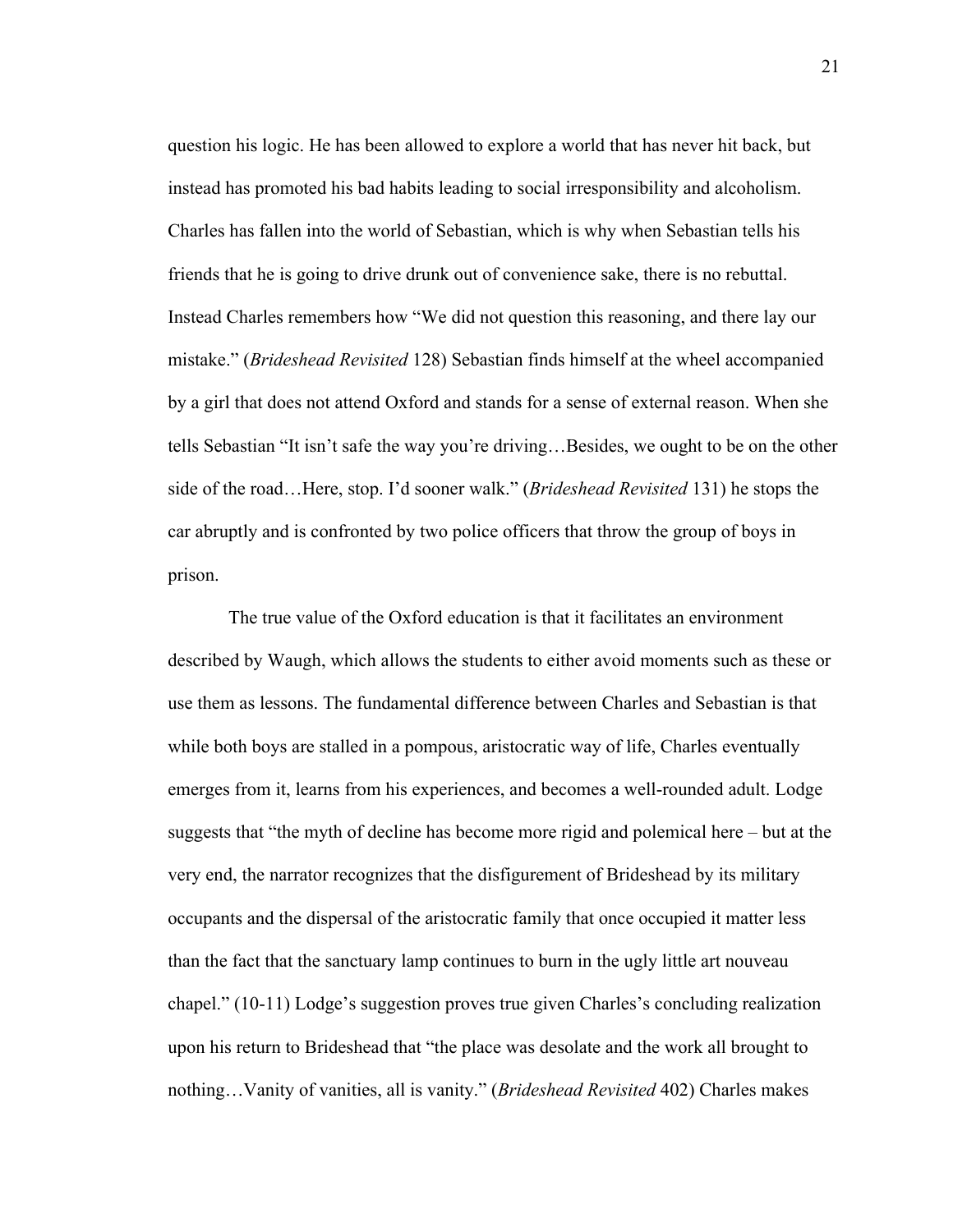this statement at the end of the novel to denote the transition he has made away from the errors of his youth. Sebastian never makes this realization and his character remains flat up until his death. This scene where he is thrown in prison for driving drunk is a major turning point because it reveals this unchanging, singular dimension to Sebastian's character.

In his recollection of the group's night in prison, Charles separates himself from his friends who "Somewhere to the left of me Sebastian and Mulcaster were raising Cain. Sebastian had been steady on his legs and fairly composed on the way to the station; now, shut in, he seemed in a frenzy and was pounding the door, and shouting." (*Brideshead Revisited* 132) This moment is Sebastian's first real conflict. Until now, the narration has been extremely positive and the language reveled in a style that was "exceedingly lush, both the romanticism and the preoccupation with the appeal of aristocratic manners and accouterments" which showed the "languid and idyllic Oxford years of the early 1920's." (Doyle 29) The style and narration does not abruptly shift through this exposition of Sebastian's character, but it slowly begins to turn until Charles is able to make what Lodge describes appropriately as his realization that "the aristocratic family... matter less than the fact that the sanctuary lamp continues to burn in the ugly little art nouveau chapel." (Lodge 10) It is however this moment in jail that Sebastian stops being just the "flamboyant, teddy bear-owning aristocrat" (Copping *The Telegraph*)

After Charles is released, Sebastian tells his friend, "'I suppose mummy's got to hear about it,' he said. 'Damn, damn, damn! It's cold. I won't go home. I've nowhere to go. Let's just slip back to Oxford and wait for *them* to bother *us*.'" (*Brideshead Revisited*  136) Sebastian is no longer the calm pillar of swagger he embodied and was known for at

22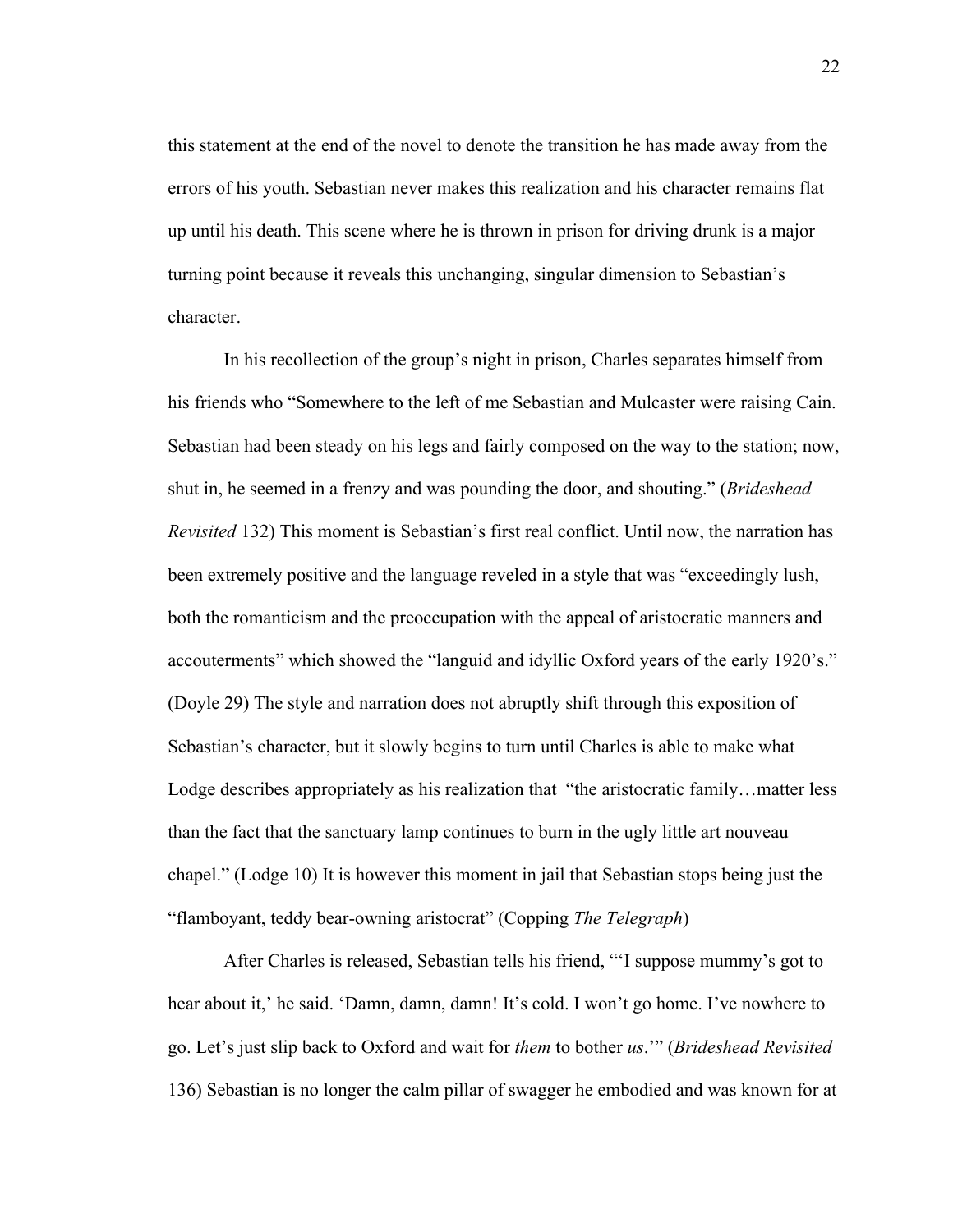Oxford. His speech becomes manic as is denoted by the repetitive "damn". The concern for his mother sees a further shift from his former self, which constantly tried to separate from his family. For example, before returning to Oxford the semester of this incident, Sebastian dissuades Charles from joining him in his mother's London home under the pretense that "the place is probably full of my family." (*Brideshead Revisited* 115) Sebastian upheld an air of disregard for his family, which is why he constantly and casually separated them from Charles. Now however as the veil around his personality breaks down, he calls out with concern over the opinion of his mother in front of his friends. This shift reiterates the significance of Oxford and also provides a clear separation of the university from Brideshead. Oxford is still a sanctuary for Sebastian, especially from his home at Brideshead but the value in being there is far less significant because he refuses to grow or learn from his experiences. Given Charles' narration and his infatuation with the Ryder family the descriptions given about Brideshead are positive. Yet, through the subtle language of Waugh and moments such as these, which break Charles' narration and express the feelings of Sebastian, there becomes a clear division in the spaces.

Physical descriptions of the university are sparse, occasionally negative, and extremely insignificant compared to Brideshead. Upon arriving at Brideshead, Charles is struck speechless, finally expressing himself as he tells Sebastian, "What a place to live in!" The elements of the setting at Brideshead are neither simple nor limited to what is of significance to the action. Instead, Waugh "conveys his sharp criticism of Brideshead House through subtly charged language." (Heath 167) Charles and Sebastian don't simply enter the house and proceed immediately with action. They "entered through the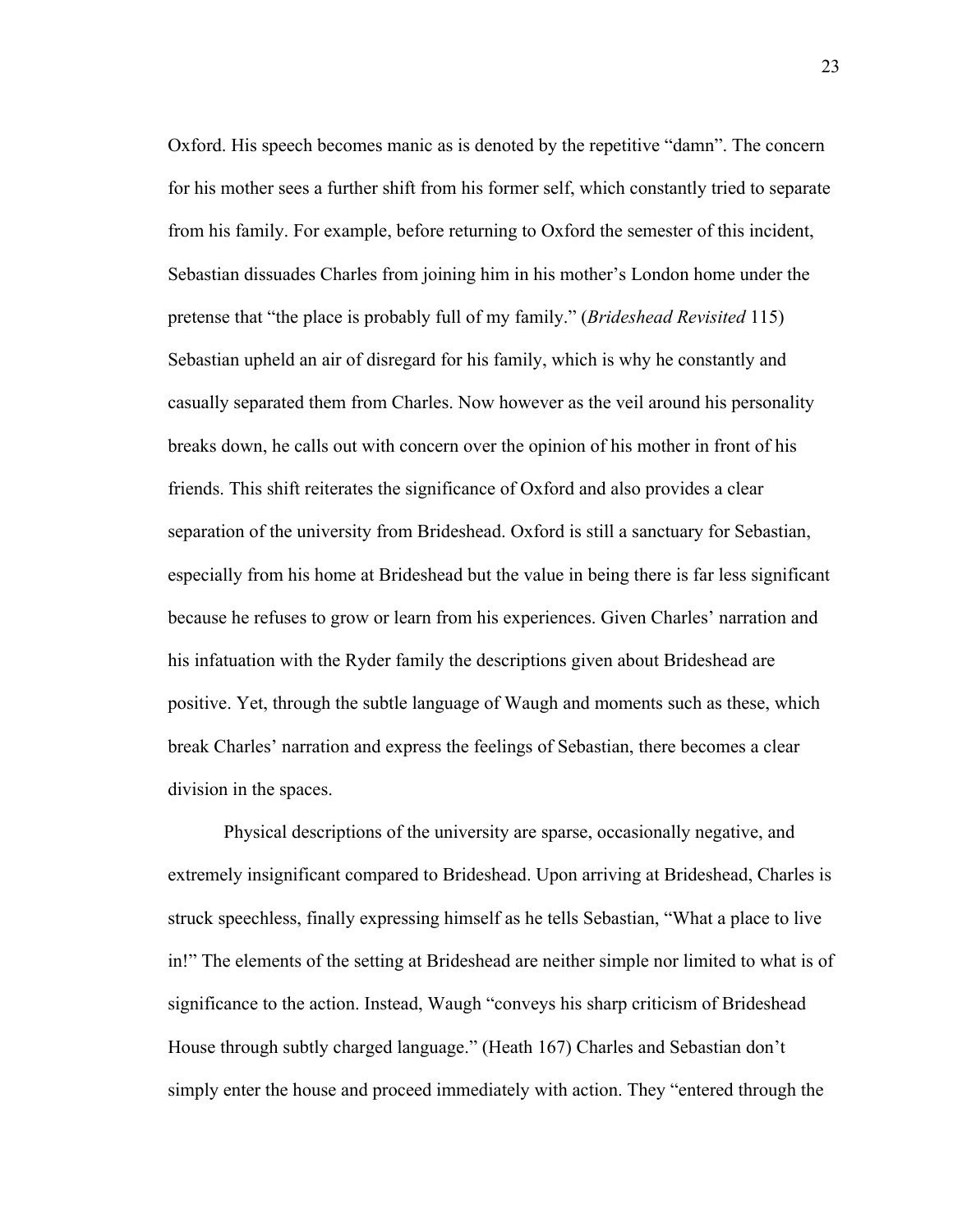fortress-like, stone-flagged, stone-vaulted passages of the servants' quarters…and climbed uncarpeted, scrubbed elm stairs, followed more passages of wide boards covered in the center by a thin strip of drugget, through passaged covered by linoleum…" (*Brideshead Revisited* 37) This description continues for another three lines and is characteristic of the treatment Brideshead receives in the novel.

Brideshead is a "sequestered place" (*Brideshead Revisited* 18) that rejects any legitimate sense of intellect and growth as a result of its focus on the wealth of the Flyte family. "While appearing to praise the house, Waugh condemns it, for its joys are illusions." (Heath 167) In the aforementioned passage, the language is repetitive and descriptive without being overtly flattering. Instead of creating a grandiose entrance, the boys enter through the "fortress-like, stone-flagged, stone vaulted passages of the servants' quarters". This provides a clear sense of the building's size with the word "fortress", but it is followed up plainly by the repetition of the "stone". Stone is not a fancy element of construction, but represents a practicality and even a plain quality to the building. Waugh elicits a sensation of underwhelming by following up "fortress" with this extremely plain language. Furthermore, entering through the "servants' quarters" creates an awkward contrast and again takes the focus of the reader away from the overwhelming grandeur of the home and places it again onto a more practical element of the estate. Bringing out elements like the stone and the servants, which exist at the core of Brideshead work to Heath's point on Waugh's condemnation and how he is exposing the joys of the estate as illusions.

In the scene where Charles and Sebastian enter Brideshead together for the first time, Sebastian comments that "You must see the garden front and the fountain…It's

24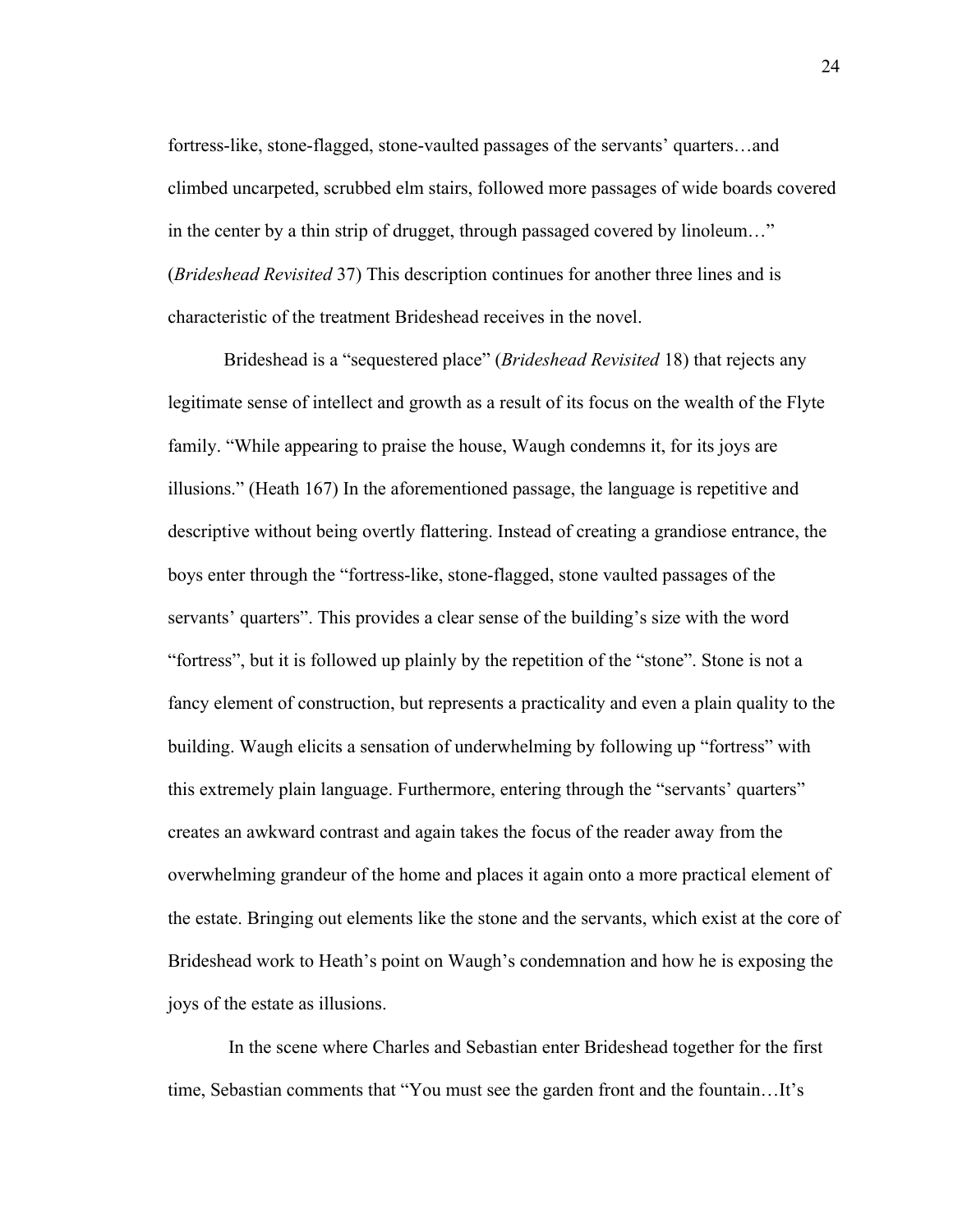where my family live." Charles reveals how Sebastian's introduction left "an ominous" chill at the words he used – not, that 'that is my house,' but 'it's where my family live.' (*Brideshead Revisited* 36) Charles' revelation shows the hallow quality to Brideshead, the wealth it represents, and the decadent aristocratic culture it embodies. Charles provides a constant stream of praise on Brideshead, which places a thin veil over the criticism in Waugh's language.

On a later trip Charles says that he is "very near heaven, during those languid days at Brideshead." (*Brideshead Revisited* 87) On that same trip, the Brideshead fountain becomes a focal point when Sebastian requests that Charles draw it. It was "such a fountain as one might expect to find in a piazza of southern Italy; such a fountain as was, indeed, found there a century ago by one of Sebastian's ancestors; found, purchased, imported and re-erected in an alien but welcoming climate." (*Brideshead Revisited* 89) Waugh uses the semicolons of this sentence to create a parallelism in describing the fountain. The initial thought is the quality of the fountain, which is as beautiful as those of southern Italy. Waugh then repeats "such a fountain as" after his semicolon. This repetition places the two following thoughts next to each other. Although the fountain is Italian, it was "found there a century ago by one of Sebastian's ancestors;" Waugh does not finish the sentence here, but instead extends the thought through another semicolon. The fountain is Italian, but was found by one of Sebastian's ancestors, and finally he concludes his impression about the fountain with language Waugh uses to denote the true quality of the items at Brideshead. The genuine quality of the Italian fountain is removed because it was "found, purchased, imported and re-erected". Starting this series of thoughts with "found" connects it to the second part of the sentence, removing the initial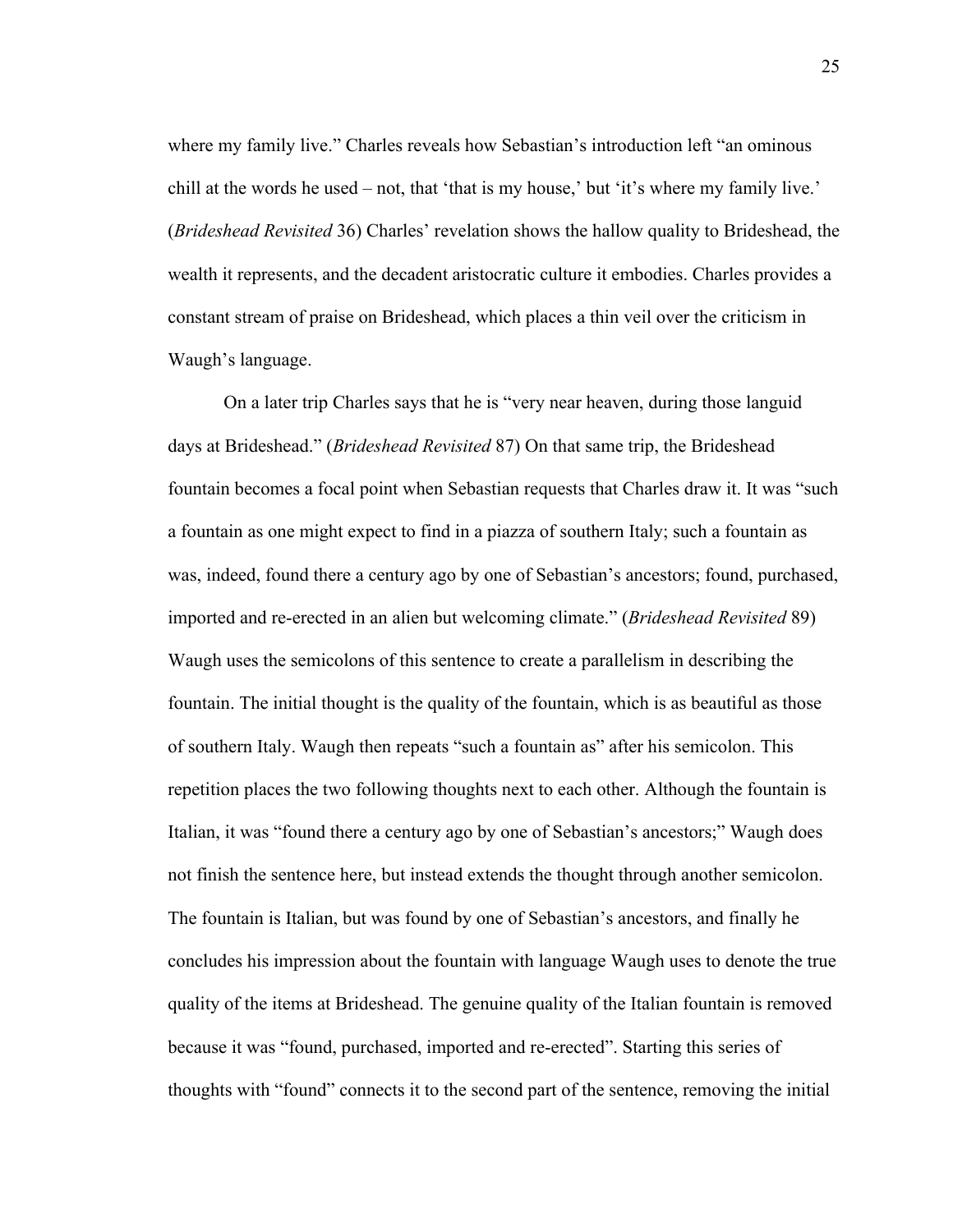correlation to Italy. Waugh uses this sentence to make clear that the overriding quality of the fountain is that it was "found, purchased, imported, and re-erected in an alien but welcoming climate." The language Waugh uses to describe Brideshead is heavy with words that subtly reveal the negative qualities of the estate. This again falls under Heath's point that Waugh condemns Brideshead because "its joys are illusions." The fountain is not simply a beautiful piece of architecture within the garden of the estate, but instead serves as a symbol for the unfiltered wealth of the Flyte family and their power to manipulate a cultural artifact for the shallow purpose of making their garden look nicer.

Oxford revels in a modestly beautiful city and campus that although described, is never made the focal point of conversation. Instead the university is described through the ornate qualities of its students and faculty. Not praising Oxford serves an opposite effect to the descriptions of Brideshead. Instead of superfluous features that reveal the negative quality of the wealth Brideshead embodies, Waugh's description of Oxford are understated. The physical qualities of the university and town do not mask negative undercurrents, but instead allow legitimate emotions and interactions to reveal themselves. Waugh does not hide anything beneath Charles's language and instead "The Oxford scenes, so romantic in tone, are recreated exactly as one might look back in nostalgic remembrance, and especially as Ryder tries to recall precisely how he felt and acted at the time" (Lane 100).

Charles provides a lavish description of the University on his return and at the start of his second term.

"It is typical of Oxford,' I said, 'to start the new year in autumn.' Everywhere, on cobble and gravel and lawn, the leaves were falling and in the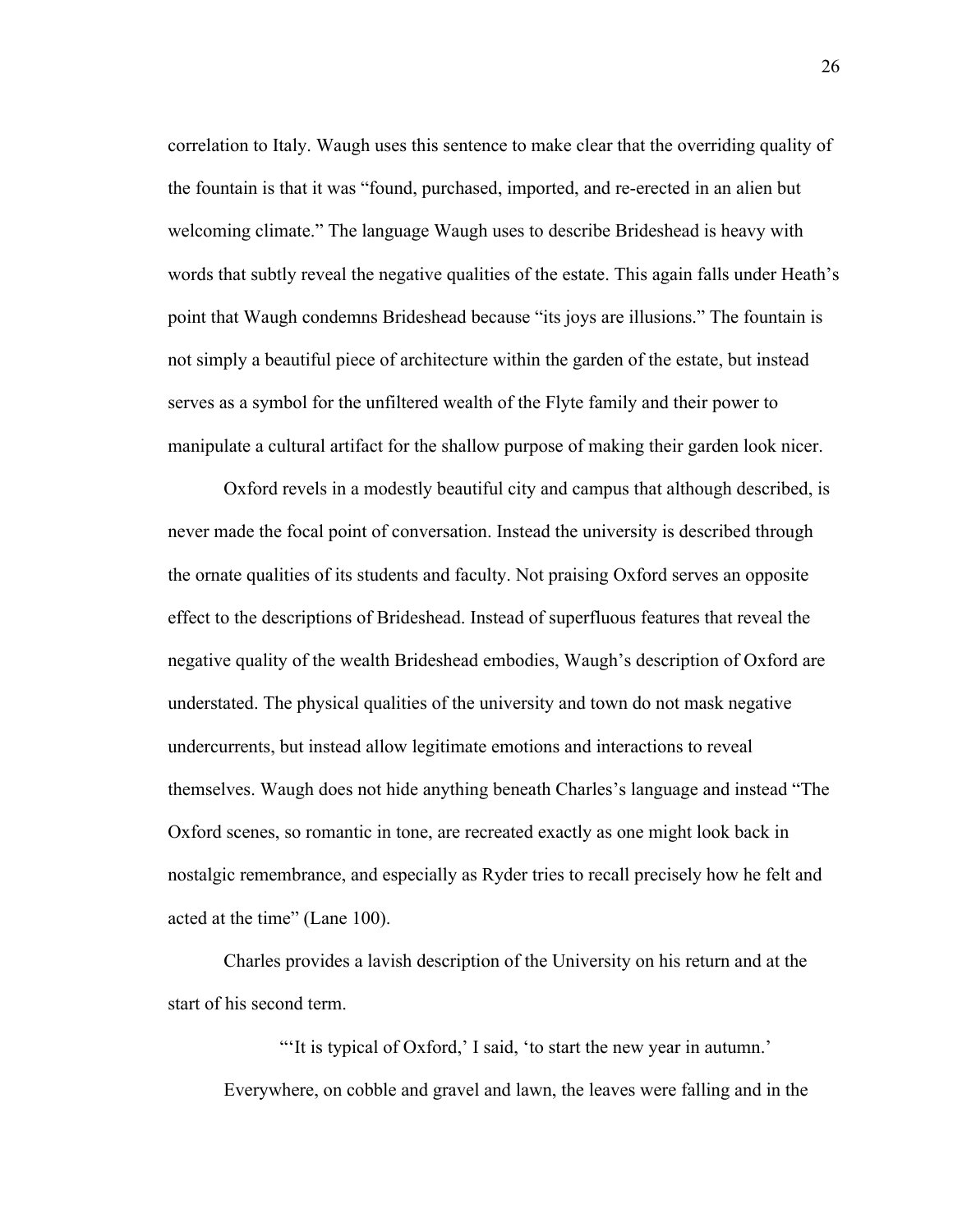college gardens the smoke of the bonfires joined the wet river mist, drifting across the gray walls; the flags were oily underfoot and as, one by one, the lamps were lit in the windows round the quad, the golden lights were diffuse and remote, new figures in new gowns wandered through the twilight under the arches and the familiar bells now spoke of a year's memories. The autumnal mood possessed us both as though the riotous exuberance of June had died with the gillyflowers, whose scent at my windows now yielded to the damp leaves, smoldering in a corner of the quad." (*Brideshead Revisited* 117)

This description pays particular attention to the natural elements of the campus and directly relates them to their influence over the narration. Charles does not denote the change in season or describe the way "leaves were falling" anywhere else in the novel.

The change in season parallels the transition in space as Charles returns to Oxford. Just as he has left London and his vacation behind to start again at university, autumn has also returned. The language of the passage is obvious in the way it provides significance to the arrival of autumn, the leaves fall and Waugh even uses the phrase "autumnal mood". Autumn is a season of transition, the leaves fall and the weather begins to take a dramatic change, which causes the smoke of the bonfires to join the wet river mist. The sensation possesses a duality of being familiar, yet strange given the amount of time that has passed since the last autumn. The lamps around the quad are "diffuse and remote", which creates a paradox. The lamps are not situated to illuminate the maximum amount of space, just as Charles is not fully cognizant of his surroundings on his return to school. There are elements of the school that despite being beautiful are distant. The lights are still "golden" they have just taken unfamiliar space. This idea of an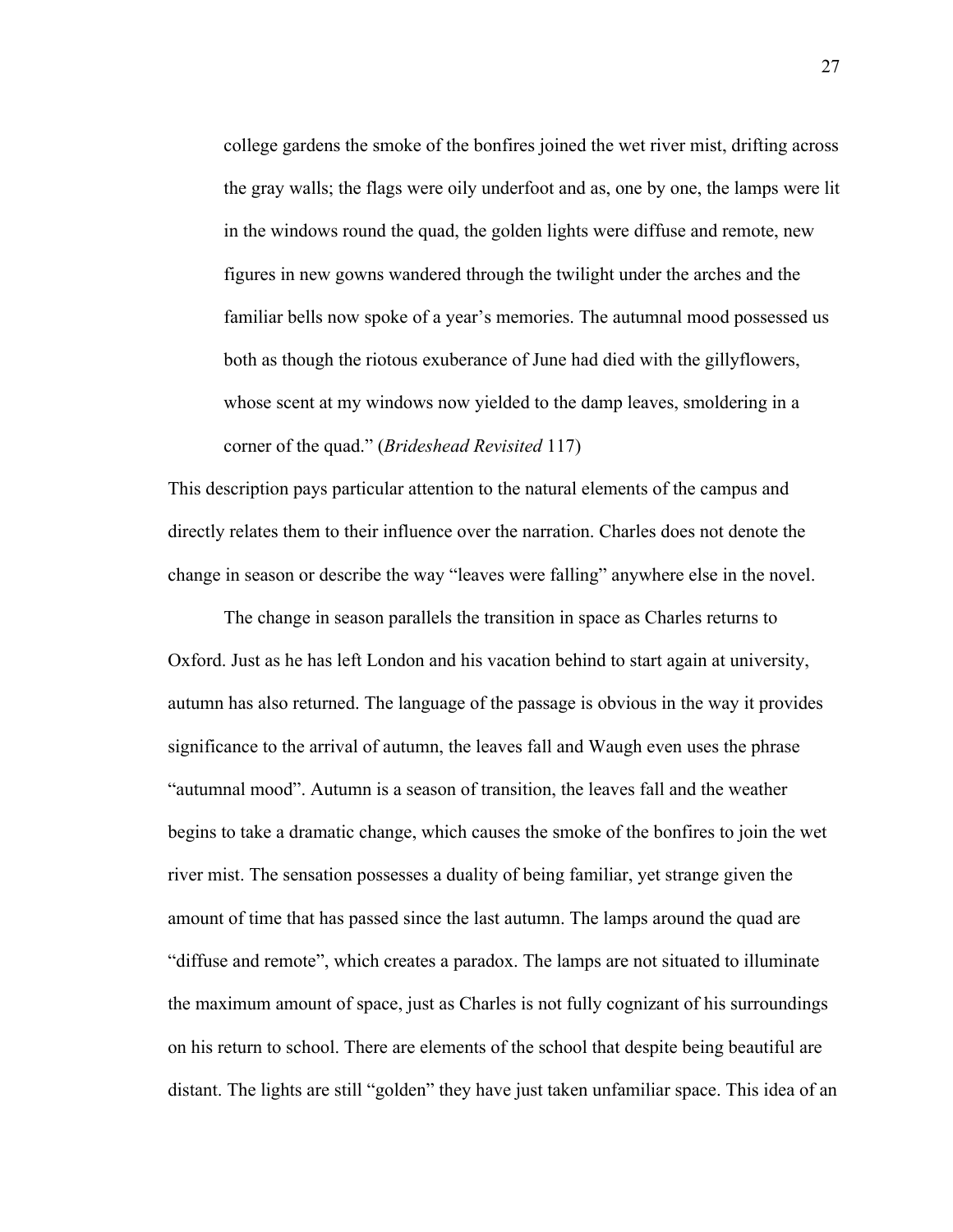unfamiliar return is extended to the "new figures in new gowns". The first line of the chapter, "It is typical" establishes the sense of familiarity upon the return to Oxford. Acknowledging how typical the quality of Oxford is shows both the confidence and sense of comfort for Charles as he returns for his second year. However, the school also possesses obvious differences. The repetition of the word "new" shows that despite his initial sentiment, Charles's return to Oxford has subverted expectation. These differences eventually become an aside to what is familiar. The "new figures in new gowns wandered through the twilight", yet the paragraph is closed by the "familiar bells [which] now spoke of a year's memories." Ending the passage with this idea of the bells instills the idea that for Charles's the space he returns to evokes an overall familiarity.

Moving into the next passage, Waugh continues to build on the familiarity of the space, but establishes a more somber mood, which contrasts the sense of unknown and naive excitement Charles exuded on the first day of his inaugural term at Oxford. At that moment he absorbed his environment and noted how outside his room "there were gillyflowers growing below the windows which on summer evenings filled them with fragrance." (*Brideshead Revisited* 28) Now upon his return to Oxford, the excitement has waned and "the riotous exuberance of June had died with the gillyflowers" (*Brideshead Revisited* 117). In his new state of maturity Oxford has become a familiar world that no longer has the same exciting effects as it did during Charles's first term. Sebastian reflects this sense of perceived maturity with the chapter's first dialogue as he exclaims, "I feel precisely one hundred years old." (*Brideshead Revisited* 117) This transition into maturity shows the appropriate effects of the University, which Waugh posits in his essay. As the excitement begins to fade, the exploratory phases of the boy's lives is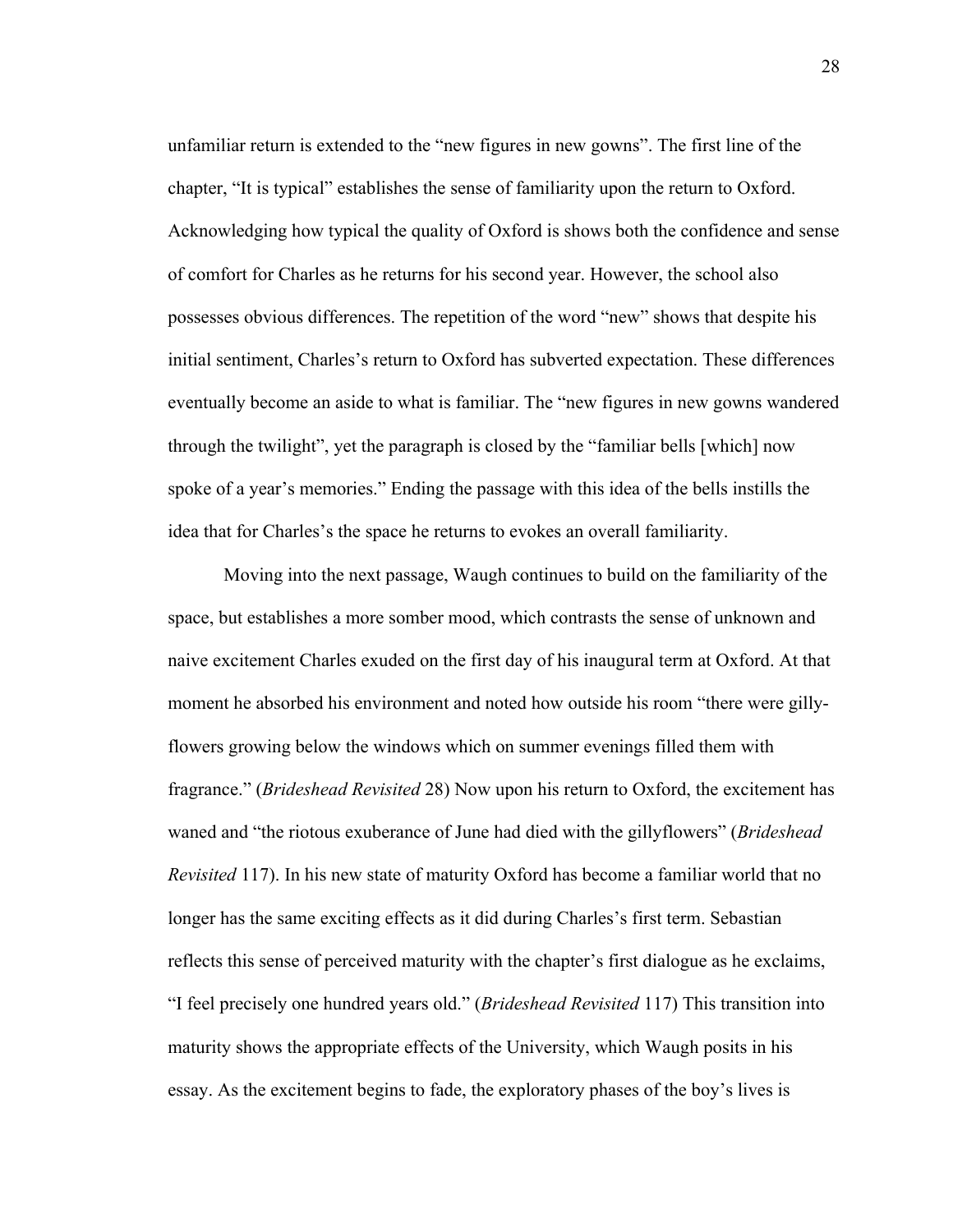satisfied. They got drunk and acted foolish through their first semester and have started the process of "four years in which to grow up gradually" (*A Little Order* 17).

*Brideshead Revisited* shows how Waugh's practical definition of sending boys to university is correct because of the growth and decline endured by his two main characters. Through the beginning of their time at Oxford Charles and Sebastian act like fools, but their foolish habits are facilitated in the environment of the university. They live within the Arcadian Utopia and they show slight signs of growth through their shenanigans. However, their development is derailed when they are pushed into secondary environments beyond Oxford, like Brideshead and the city. In these environments, their juvenile behavior is not facilitated, but instead is punished and the boys are not afforded the opportunity to learn from their mistakes. When Sebastian is ultimately pushed completely away from Oxford, his character sees a complete decline. In a moment, which sums up this theme in the novel, Charles describes the significance of being allowed to explore, act foolishly, and drink alcohol:

I might well have spent my three or four years in the University and never have met him, but for the chance of his getting drunk one evening in my college and of my having ground-floor rooms in the front quadrangle. (*Brideshead Revisited* 25)

Had Charles listened to his law abiding cousin and changed his room from the ground floor of the front quadrangle or had Sebastian avoided the advice of Waugh and not gotten drunk at university, then the entire course of action for the novel would have been avoided. If Charles had not attended a university, which dissuaded him from drinking or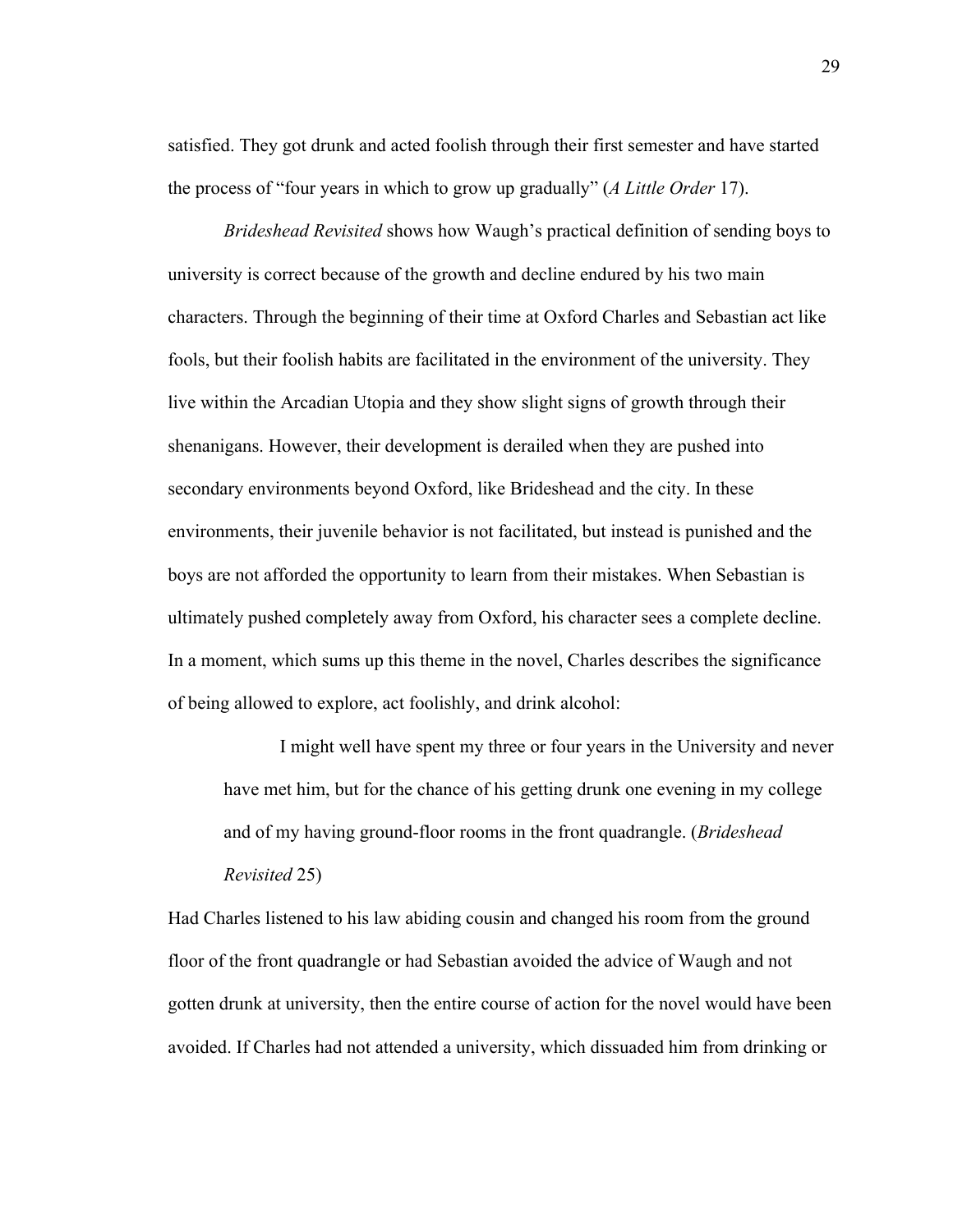acting strictly within the rules then he would never as Waugh puts it, have been able to "grow up gradually".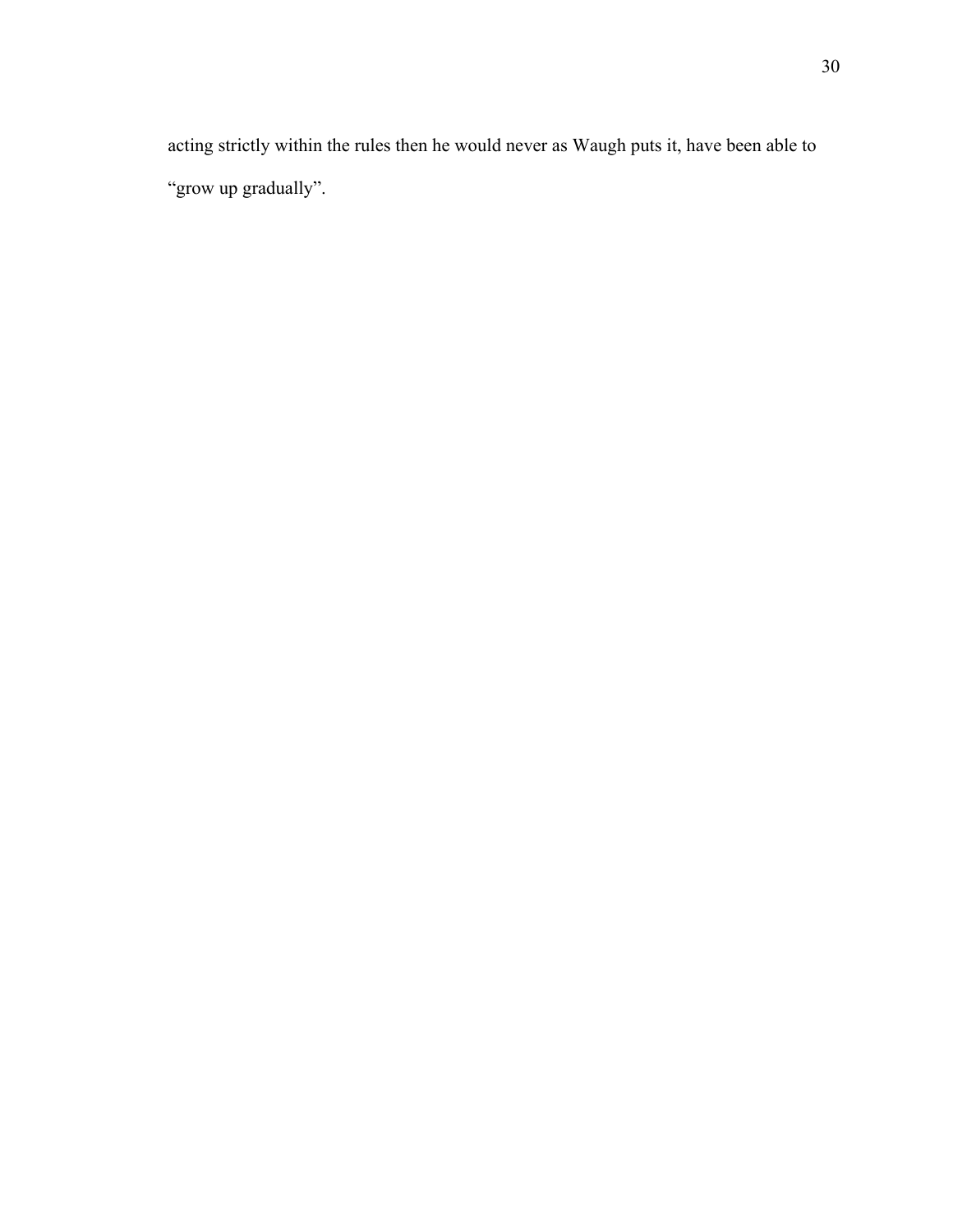### **III. Paul Pennyfeather's Chaotic Journey through** *Decline and Fall*

In a moment of self-reflexivity, Waugh tells his readers what *Decline and Fall* is about: "In fact, the whole of this book is really an account of the mysterious disappearance of Paul Pennyfeather." (*Decline and Fall* 163) Waugh is not describing a literal disappearance of his novel's main character; he remains the central figure throughout the text. Instead, this passage refers to the disappearance of Pennyfeather's sensibility and the loss of the character's innocence, as he is placed into an ever-changing chaotic world after he is expelled from Oxford. The world of *Decline and Fall* is one where "madness, mismatch, and misalliance flourish: incompatibles marry, the guilty go unscathed, innocents bear the blame, incompetents hold positions of power." (Meckier 51) The book is endowed with a purpose, although it is admittedly a negative one. Waugh shows through the hapless Paul Pennyfeather, innocence set adrift in a corrupt world. After being released from Oxford, Pennyfeather begins to move through the social hierarchy of education moving from his university to a public school in Wales. He eventually ends up as the private tutor of a wealthy family, and then finally back to Oxford. As he moves through these institutions his character begins to change and the characters he interacts with become increasingly strange. Had Pennyfeather been given the opportunity to remain at Oxford, his character would have been afforded the opportunity to grow and develop instead of having his innocence manipulated in the corrupt world beyond his university.

Jeffrey Heath writes in *The Picturesque Prison: Evelyn Waugh and His Writing* "the motif of intoxicated and irresponsible authority recurs in *Decline and Fall…*it forms the novel's central theme." (Heath 64) This motif is played out across the characters in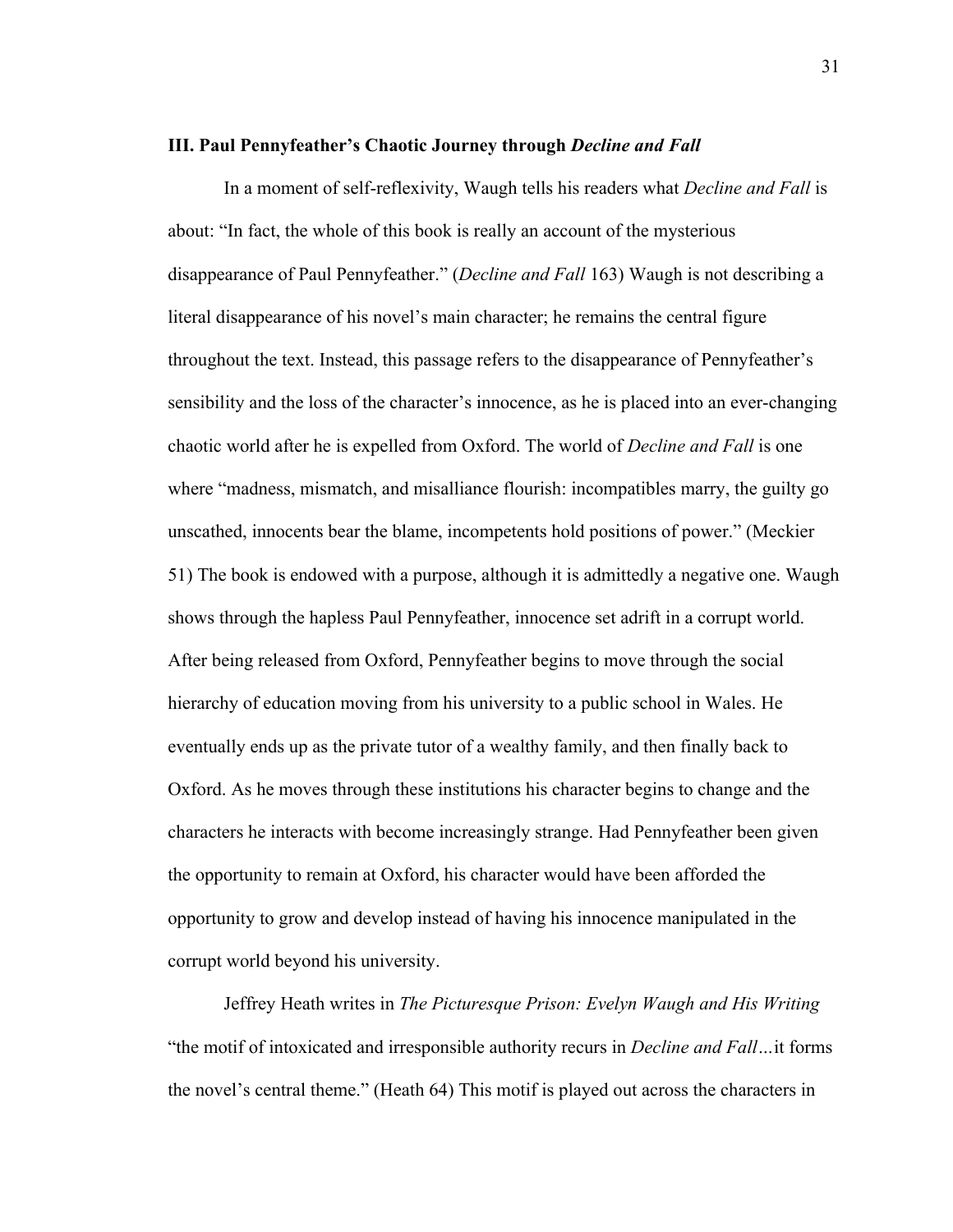the book and its development parallels the decline of Pennyfeather's character. As Pennyfeather begins to move further away from Oxford and is forced into a more open and public sphere, his character breaks down and the consequences of his actions intensify. As Waugh states in his article *Was Oxford Worth While?*, the value of attending Oxford is not simply the degree, but because it provides an environment that facilitates unrestricted growth for its pupils. The effect of Oxford is obvious in the novel given the fate of Pennyfeather, which David Lodge describes as the way the characters "fortunes follow a circular rather than a vertical trajectory" (7). The circular quality of his fortune refers to the fact that he eventually ends up at Oxford in a position identical to the one he held before being expelled. There is a sharp contrast between Oxford and the public school Llanabba and an even greater distinction between the settings outside of the schools, when Pennyfeather begins as a private tutor for the Beste-Chetwynde family and is then put in prison. The novel's satire and absurdity grows as Pennyfeather's character degenerates, while Waugh simultaneously "astringently satirizes what Paul encounters: the Establishment's education system." (Heath 65)

Waugh satirizes the value of education and criticizes the system in Britain. The satire is obvious even through the novel's title. *Decline and Fall* does not simply refer to the degradation of Pennyfeather's character, but also to a book of history written by British historian Edward Gibbon, *The History of the Decline and Fall of the Roman Empire*. Lodge conjectures that it was "a work which Waugh perhaps read as a student of History at Oxford, and with which he seems to have had a kind of negative identification." (7) The title is not inherently negative, but instead serves a satirical purpose of marking the collapse of two main figures within the novel. Just as the Roman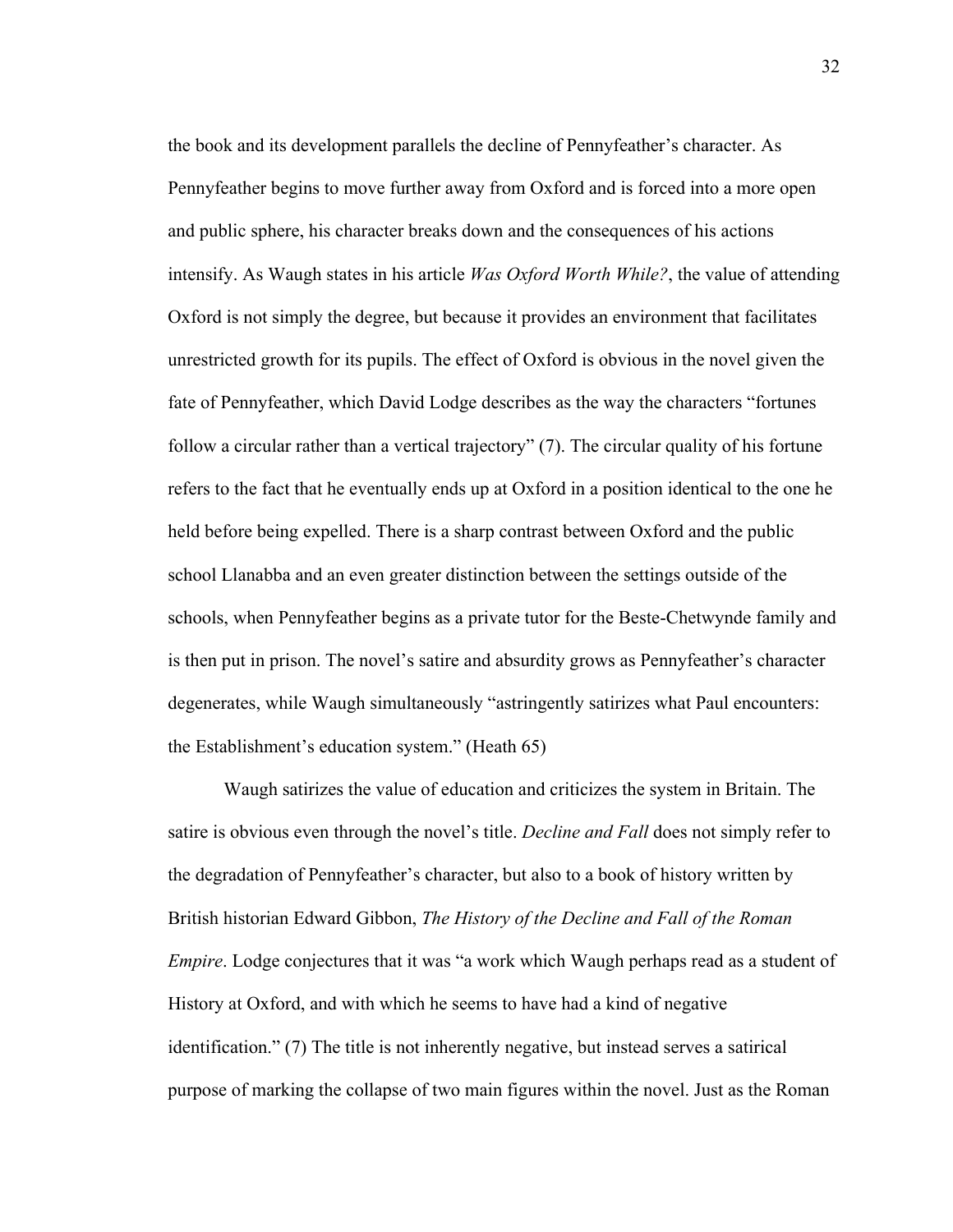Empire fell, so too does Pennyfeather; the other figure which falls is the education system. Waugh uses his title ironically to denote the contemporary state of education, both private and public. His title purposely mimics the title of the history book so that it can play on the nature of the book and use the metaphor of the fall of the Roman Empire. As Lodge states, the text was commonly read in classrooms and was notorious for being dry and long across its six volumes. Waugh uses this image to reflect the current state of education. Oxford is moving away from his idea of an environment conducive to getting drunk and exploring the world and further towards an institution run by an old aristocracy that implements a seemingly practical way of learning through texts such as *The History of the Decline and Fall of the Roman Empire*. Oxford is consequently placed next to Rome through this title. This again satirizes the hyper-serious, Victorian attitude of the University's elites. Oxford is not a great empire, but merely an educational institution, which according to Waugh is starting to become ridiculous through its practices.

The novel's prelude provides a series of interactions among the educational elites of Oxford. The prelude shows the negative effects of the institution's elite, older class, which override the disciplinary system at the university. The novel starts as "Mr. Sniggs, the Junior Dean, and Mr. Postlethwaite, the Domestic Bursar, sat alone is Mr. Sniggs's room overlooking the garden quad at Scone College." (*Decline and Fall* 1) The introduction of these two figures establishes the nature of authority at the university. The power is in the hands of ridiculous, old men who are definitive of a corrupt and outdated aristocracy. Waugh uses the names of these two fictitious characters as a means of mocking their authority. In a statement from Oxford's University College the primary responsibility of the Junior Dean is "to help to maintain an appropriate environment in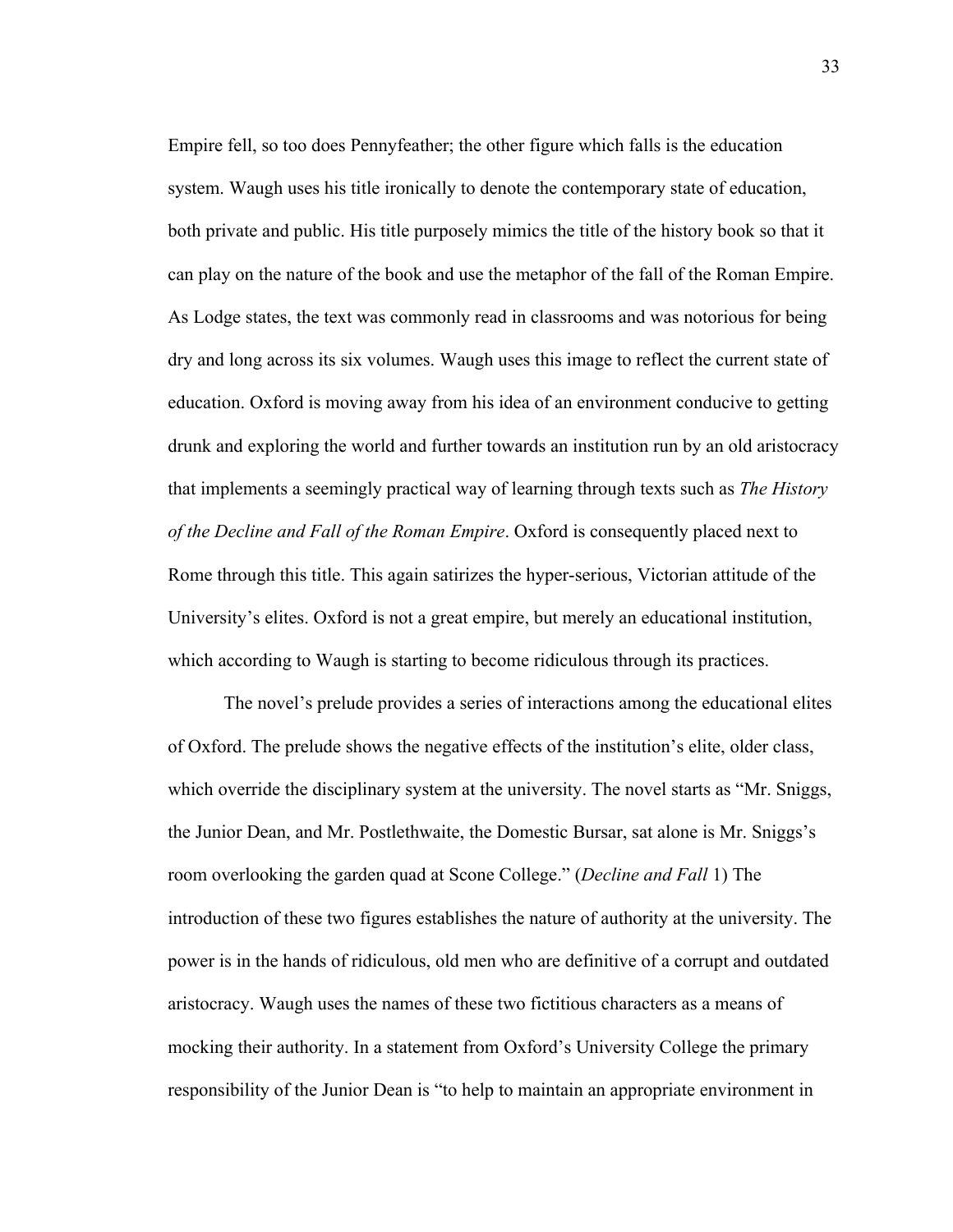the College by upholding college regulations, especially in the evenings, overnight and at weekends." The position of "Domestic Bursar" is similarly defined as "the person responsible for the administration of the domestic establishment of a college or university." (OED) Mr. Sniggs's name is significant simply because it sounds ridiculous and elicits an image without requiring further description. It shares a clear relation to the word "snigger", which is defined by the OED as "a slight or half-suppressed laugh". This effect of Mr. Sniggs's name parallels the effect of the fictitious "Scone College" he is employed by. Waugh's reason for naming a fictitious college at Oxford "Scone" serves no other reason than to be ridiculous and it makes a connection to something completely unrelated (the fluffy breakfast pastry, which is its namesake). Sniggs however also finds its roots and earliest use in *Phillips's New World of Words*, which was a text, first published in London in 1658 and served as the first folio English dictionary. Relating the name of Mr. Sniggs to *Phillips's New World of Words* again brings in Waugh's idea of an improper strictly regulated system of education. Just as the word snigger appeared in the dictionary with a prescribed definition for the English language, the authoritative figures at Oxford are imposing ill-founded meanings on their students. Mr. Postlethwaite's name also relates directly to a popular educational text. Postlethwaite appears on the publisher information for the aforementioned text *The History of the Decline and Fall of the Roman Empire* by Edward Gibbon. The publishers of the book were Postlethwaite, Taylor & Knowles, Limited, 1909. Using the name from the publisher makes a clear connection to this education text and accomplishes a similar function. The name of Scone College's Domestic Bursar shows the overriding idea that at Oxford a structured education based on historical texts is the desired system.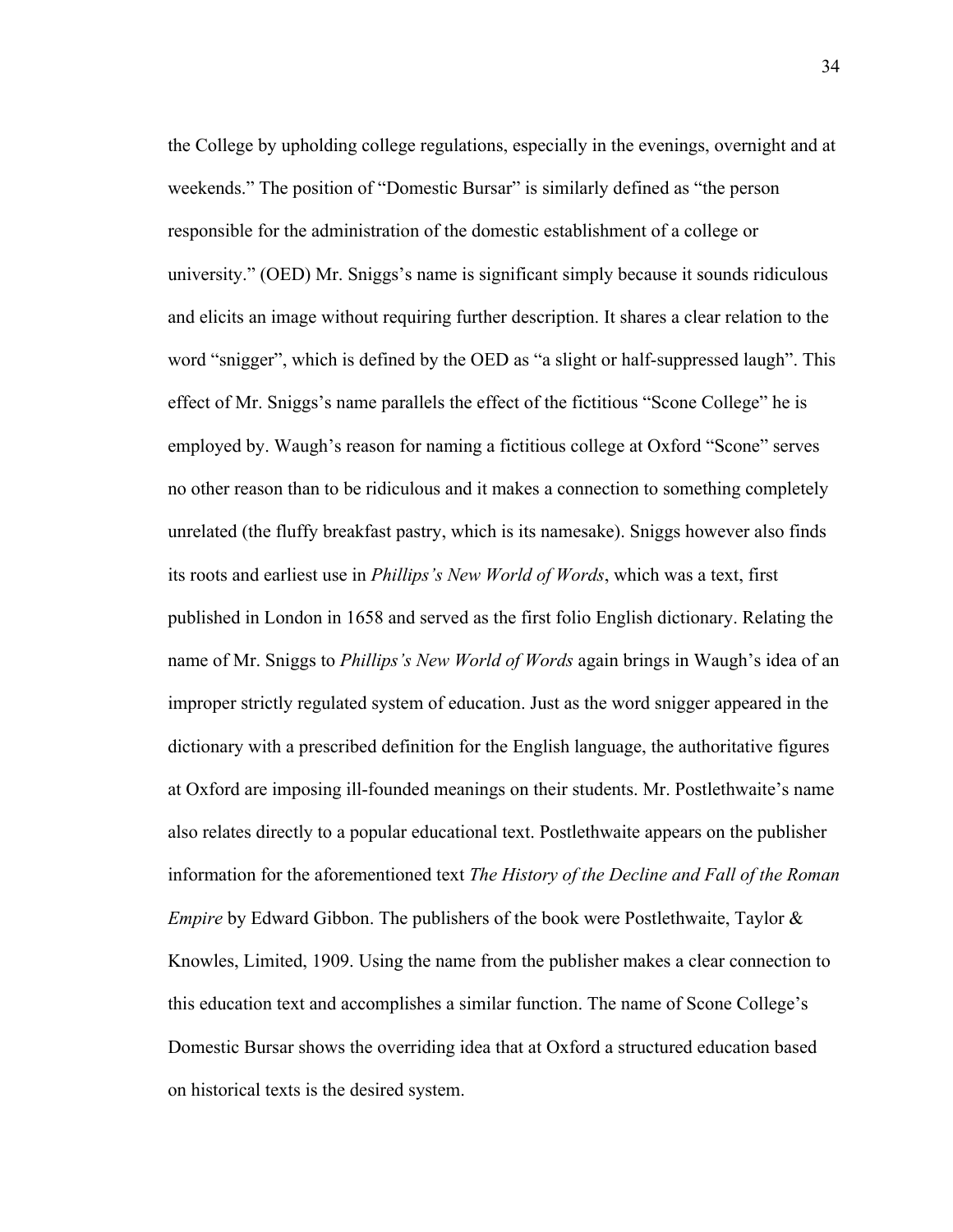Sniggs and Postlethwaite engage in a discussion that reveals another major flaw, which contrasts Waugh's ideology of education. Their concern is not to provide for their students. They focus on economic interests and self benefits. This way of thinking moves in the opposite direction from an environment that provides students with "another four years in which to grow up gradually" and does not place students "out of the way of their fellow-citizens while they are making fools of themselves." (*A Little Order* 17) Instead it brings the aristocratic ideologies of the world into the university and presses it onto their students, which is eventually why Pennyfeather is kicked out of the school. The novel's first dialogue comes through an exclamation from Mr. Sniggs: "'The fines!' said Mr. Sniggs, gently rubbing his pipe long the side of his nose. 'Oh, my! The fines there'll be after the evening!'" (*Decline and Fall* 2) This is followed by a expository statement and a response from Mr. Postlethwaite: "There is some highly prized port in the senior common-room cellars that is only brought up when the College fines have reached £50. 'We shall have a week of it at least,' said Mr. Postlethwaite, 'a week of Founder's port.'" (*Decline and Fall* 2) This conversation relates to the fact that this night of the novel's introduction is "the annual dinner of the Bollinger Club," an event for which "all over Europe old members had rallied for the occasion. For two days they had been pouring into Oxford: epileptic royalty from their villas of exile; uncouth peers from crumbling country seats; smooth young men of uncertain tastes from embassies and legations…" (*Decline and Fall* 1-2) Waugh continues this passage and describes a variety of guests that will be invading the college. All of the guests share the same characteristics of being young, vibrant, and somewhat ridiculous. Waugh provides an initial sense of these traits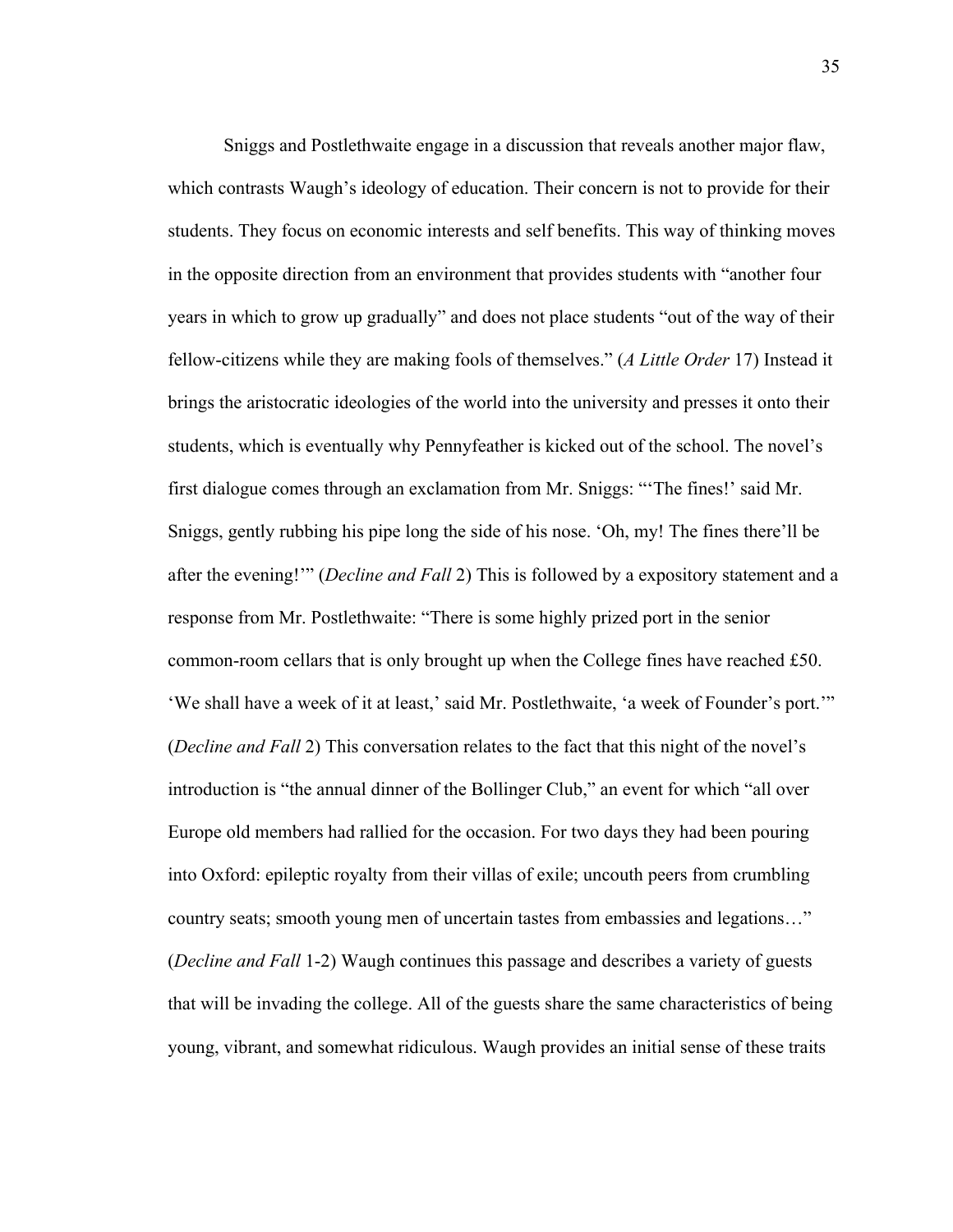through the aforementioned description when he describes their royalty as "epileptic", their peers as "uncouth", and how they are "smooth young men".

The chief concern of the college officials on call while this event occurs is not to facilitate an environment that will accommodate the students, but to make the greatest financial gains. Instead of protecting their students, Mr. Sniggs and Mr. Postlethwaite sit back in darkness and allow the drunken destruction of the university to ensue so that they can collect the fines from the students. There are now two invasive elements at Scone College: first the selfish economic attitudes of Mr. Sniggs and Mr. Postlethwaite are being imposed. And now simultaneously, the physical presence of the drunken attendees of the annual dinner of the Bollinger Club also presents a more literal invasion of the space. Both of these elements break down the educational realm of the university and work to an extremely negative effect for the college's residents.

The night is described as "a lovely evening":

They broke up Mr. Austen's grand piano, and stamped Lord Reading's cigars into his carpet, and smashed his china, and tore up Mr. Partridge's sheets, and threw the Matisse into his water jug; Mr. Sanders had nothing to break except his windows, but they found the manuscripts at which he had been working for the Newdigate Prize Poem, and had great fun with that. Sir Alastair Digby-Vaine-Trumpington felt quite ill with excitement" (*Decline and Fall* 3-4).

The power of this invasive group is obvious; especially in the way their destruction targets educational objects at the college. The phase with which the passage begins with "a lovely evening" again reflects the mentality for the college's officials who want as much destruction as possible. These wealthy figures, with satirized names like "Sir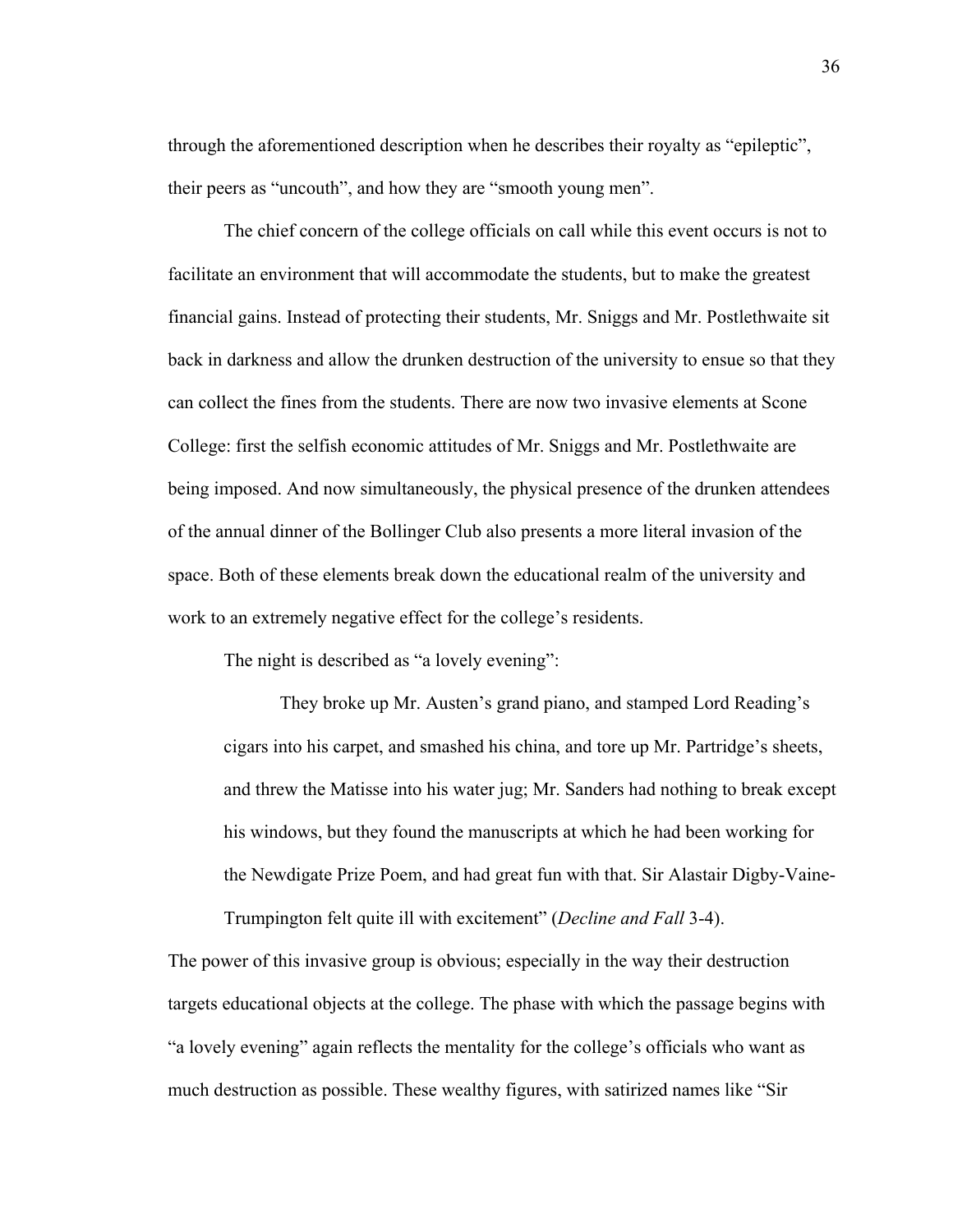Alastair Digby-Vaine-Trumpington" invade the college and destroy various elements of creative culture, like a "grand piano" and a painting by "Matisse". When they run out of things to destroy the group finds a manuscript of poetry, which has little value other than to the author who is still working on it, which they "had great fun with" destroying.

The destruction moves beyond objects around the college when the group catches Pennyfeather. Mr. Sniggs and Mr. Postlethwaite continue to watch and describe the action from their room above the college. Upon their realization and assessment of the situation, the two men maintain the same self-important attitude. The scene begins with a rare moment of concern when Mr. Postlethwaite states "'They appear to have caught somebody...I hope they don't do him any serious harm." Mr. Sniggs responds asking, "can it be Lord Rending?" (*Decline and Fall* 6) Lord Rending represents an insignificant figure whose only quality is the title ahead of his name. The concern that Mr. Sniggs has over the safety of this character is simply because of the stature given by the "Lord" preceding his name. This is evident, when they realize the real identity of the individual being harassed. "Mr. Sniggs [had] a sigh of relief. 'But it's quite all right. It isn't Rending. It's Pennyfeather-some one of no importance." (*Decline and Fall* 6) Again the presiding officials of the college present the idea that the only concern is for the maintenance of high society and the continued accumulation of wealth. When a common student like Pennyfeather, without a "Lord" before their name, is haplessly thrown into the situation, there is a complete disregard for his well-being. Instead, after he is accosted and his clothes are stolen, the college responds by putting Pennyfeather on trial for indecent exposure on the campus. At his trial, one potential conclusion is to "fine him really heavily", but instead it is decided that since "I very much doubt whether he could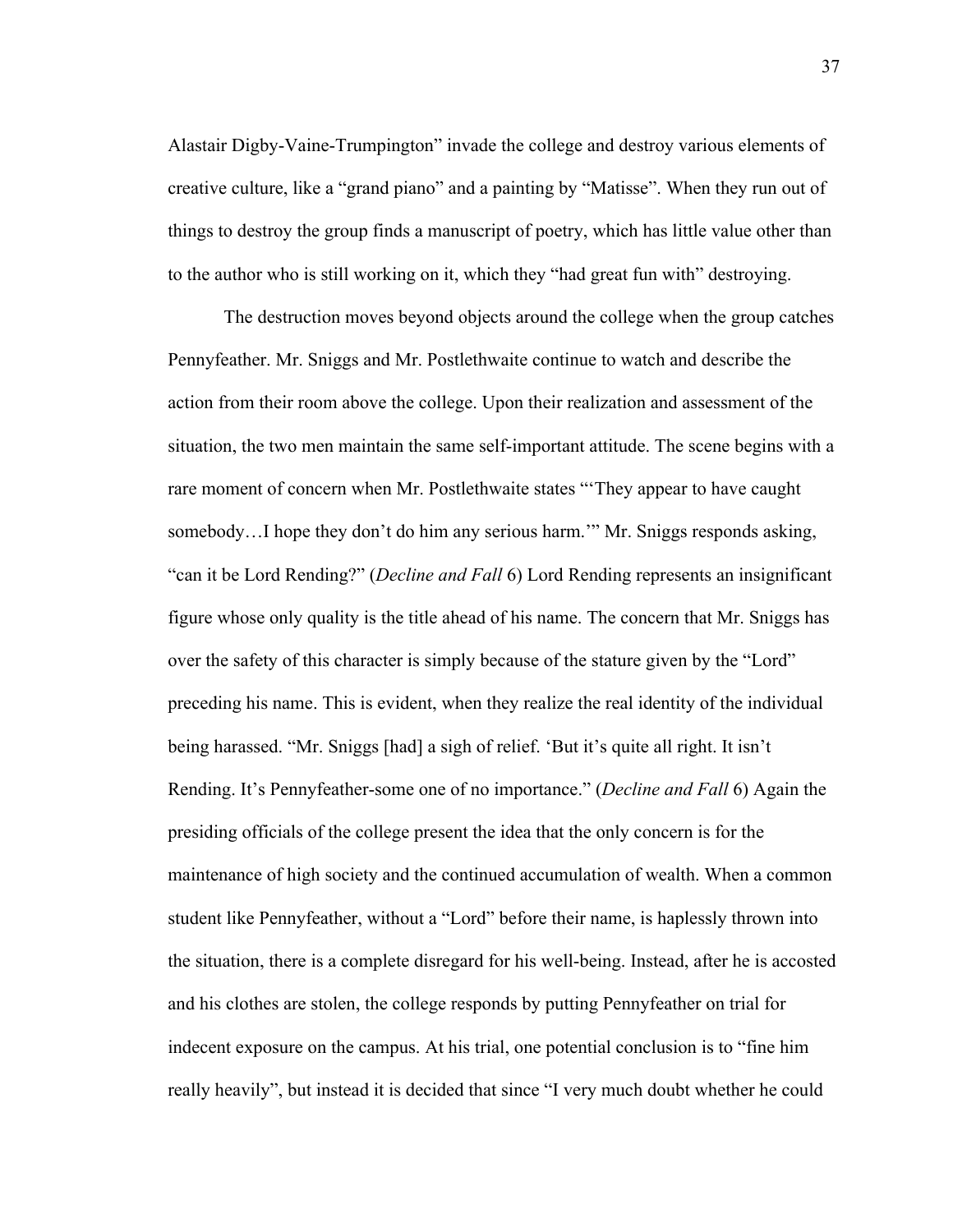pay. I understand he is not well off. *Without trousers*, indeed! And at that time of night! I think we should do far better to get rid of him altogether. That sort of young man does the College no good." (*Decline and Fall* 7) The college's headmaster with language that condescends Pennyfeather gives the verdict. The facts of the situation are completely overlooked and instead there is an emphasis on Pennyfeather's financial situation. The headmaster expresses a low opinion of his finances because of Paul's unconventional physical appearance and because he was up late at night at the time of his incident.

Under the pretense that he does not serve a beneficial purpose to his college, Paul Pennyfeather is expelled from Oxford. This moral code of the university serves as the heart for the "social decay and cultural decline", which Bernard Schweizer describes as the main theme for Waugh's early novels, especially *Decline and Fall*. Waugh characterizes the role of an educational space in his essay *Was Oxford Worth While?* as a world where boys are allowed to grow unrestricted from the outside world. However, when this space becomes completely corrupt, as is the case with Scone College in *Decline and Fall*, Pennyfeather is forced from a corrupt educational space into a ludicrous world he is unable to handle and which constantly takes advantage of his innocence. If Oxford were to abide by the ideals of Waugh, then Pennyfeather would have continued to grow under the guidance of his education and never would have entered into the world of decline in a state of extreme innocence. Pennyfeather is forced into a series of spaces, which highlight the necessity for a formative space such as Oxford.

Pennyfeather's expulsion from Oxford presents Waugh's lack of faith in the system of education. This lack of faith continues to manifest as he moves away from life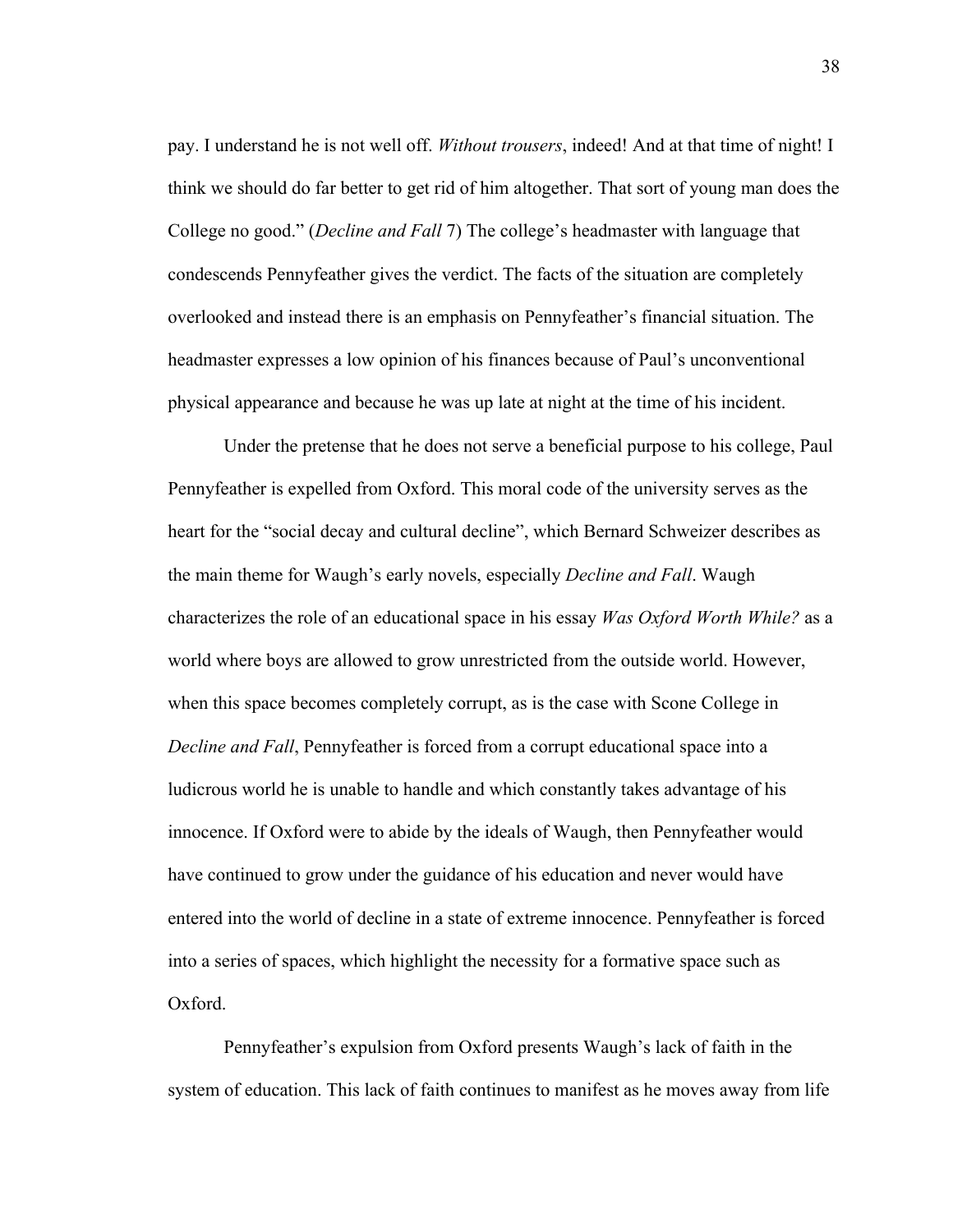at university. Upon being released from school, Pennyfeather is disowned by his "guardian" in a brief scene that concludes when Pennyfeather is told: "I think you ought to find some work…Just work, good healthy toil. You have led too sheltered a life, Paul. Perhaps I am to blame. It will do you the world of good to face facts for a bit – look at life in the raw." (*Decline and Fall* 12) This scene also reveals that Pennyfeather is twenty years old, with eleven months until his twenty-first birthday. His age is a short separation away from the point Waugh makes that "It is absurd to pretend that a boy of eighteen, however sound he has been as a school prefect, is a fully grown man." (*A Little Order* 17) His age and the chastisement of his guardian foreshadow the chaos of the action that will occur. Pennyfeather is again in a position where his fortune is being misguided by an "irresponsible and hypocritical authority [that] feathers its own nest by encouraging the disorder it should be suppressing." (Heath 67) His "guardian" takes on this position because he forces Paul away from his own home under the pretense, which Waugh expresses clear disagreement with in his article, *Was Oxford Worth While?* that he is too old to rely on others to nurture his development. Mr. Sniggs and Mr. Postlethwaite stood as the novel's first irresponsible authority figures, but they will not be the last to influence the fate of Pennyfeather. Once he leaves Oxford the seminal figures in Pennyfeather's life all hold positions of authority and all become increasingly corrupt. Even tertiary characters like his "guardian" impose onto Paul and represent some form of misguided authority and influence.

After being disowned, Pennyfeather is assigned a job by "Mr. Levy, of Church and Gargoyle, scholastic agents." (*Decline and Fall* 12) Mr. Levy is yet another corrupt authority figure. Mr. Levy presents Pennyfeather with a job at Llanabba Castle as a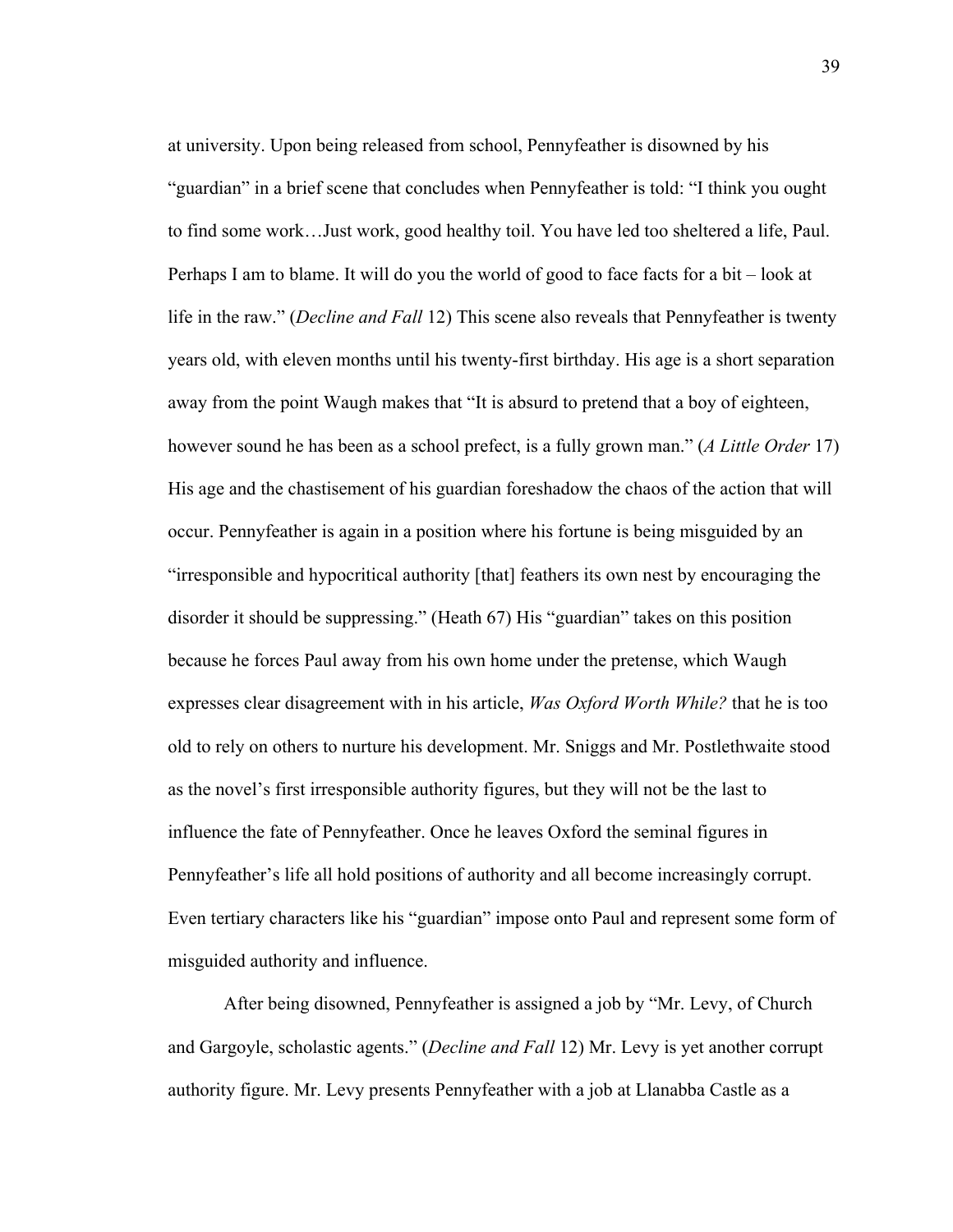"junior assistant master to teach Classics and English to University Standard with Subsidiary Mathematics, German, and French. Experience essential; first-class games essential." (*Decline and Fall* 13) He describes the position to Pennyfeather as it "Might have been made for you" to which Pennyfeather gives the sensible response that "I don't know a word of German, I've had no experience, I've got no testimonials, and I can't play cricket." (*Decline and Fall* 13)

The commonsense Pennyfeather brings to situations is disregarded until the nonsense of his universe begins to shape his character. Despite not having the required experience to teach at an elementary school, Pennyfeather concedes and gets the job under the reasoning that "It doesn't do to be too modest…Why, only last term we sent a man who had never been in a laboratory in his life as senior Science Master to one of our leading public schools." (*Decline and Fall* 13-14) Again the world of education is degraded to a world that is not founded in reason, but in superfluously filling a position. Waugh satirizes the quality of teachers, by showing that Pennyfeather is hired under no pretense and his lack of experience is excused because the school's headmaster cannot expect "*all* that for the salary he's offering." (*Decline and Fall* 14) He is then placed into "Llanabba Castle, which aspires to all the conventions of the English preparatory school…the quintessence of sham." (Carens 72) His mentors, peers, and his own ability to teach at Llanabba in this system increasingly disillusion Pennyfeather.

The two main figures Pennyfeather interacts with at Llanabba are Captain Grimes and Mr. Prendergast. As Paul struggles to strike a balance and establish some sort of order in his life, his two fellow teachers exist on opposite sides of a spectrum of reason. Their polarizing sense of life confuses Pennyfeather so that he again refuses growth and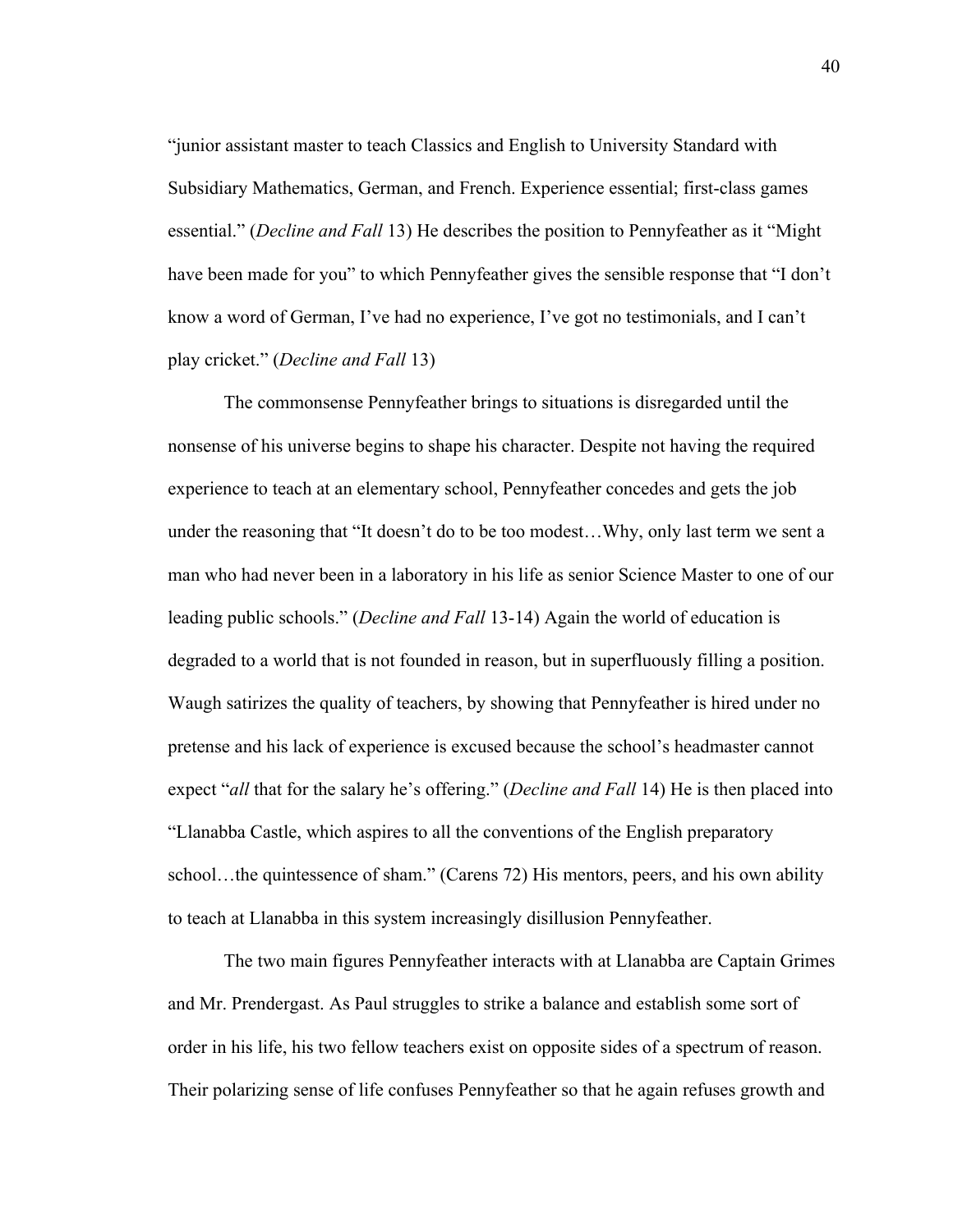his character remains static. The introduction of these two characters provides a general characterization of the men. Captain Grimes interrupts his introduction to Paul because he has to punish a student who was "whistling when I told you to stop." The student responds to Captain Grimes telling him that "'Every one else was whistling… 'What's that got to do with it?' said Grimes." (*Decline and Fall* 21) Although brief, this introduction to Grimes shows off a major part of his character because he not only turns away from Pennyfeather, but he does so in order to punish a student, not simply for disobedience, but because that disobedience existed in tandem with conformity. In his book *The Picturesque Prison: Evelyn Waugh and His Writing Jeffrey Heath describes* Captain Grimes as a man "who makes it a rule to do exactly what he pleases" (Heath 67). The novel's introduction to Grimes therefore proves Heath's definition to be true as he punishes the boy for the main reason that he decided to conform.

Grimes's unfiltered and headstrong qualities manifest themselves through his constant resurrection. Many of the characters in *Decline and Fall* end up taking on other identities, "Philbrick has at least three identities in the novel, Dr. Fagan has two, and Paul is eventually resurrected as his own cousin, all of which proves that Waugh's characters have learned the fundamental rules of modern secular life: disaster, escape, metamorphosis, and reappearance." (Meckier 56) However, Grimes is unique in that his return to the story is typically characterized by pessimism. He is a "life-force without a reason for living." (Meckier 57) Captain Grimes first exits the novel at the end of Part One when a pile of his clothes are found by the seashore with a note in the pocket inscribed with the words "Those that live by the flesh shall perish by the flesh." (*Decline and Fall* 148) This suicide comes after his life at Llanabba is ruined when his wife finds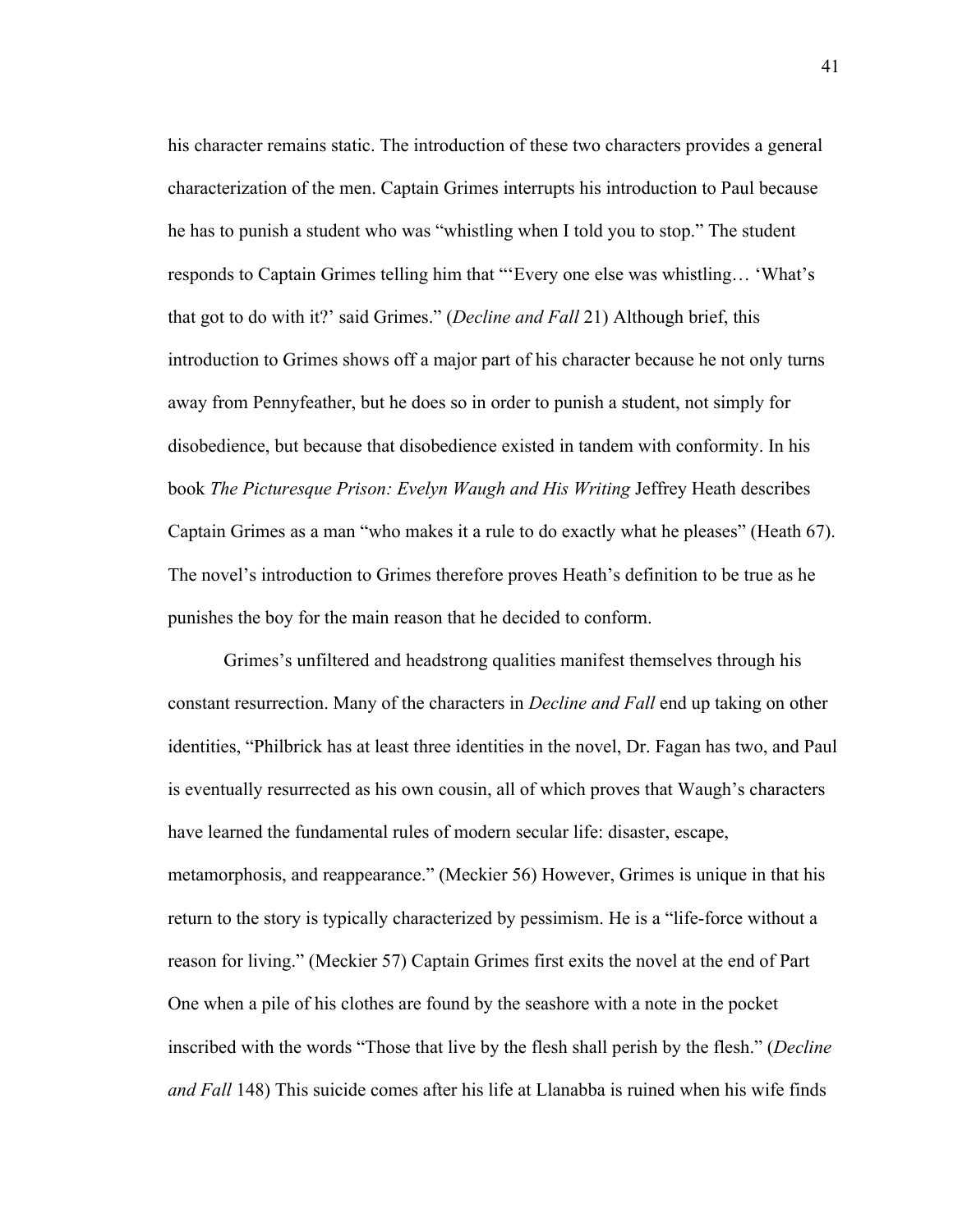him at the school as he is arranged to marry the headmaster's daughter. It is an inevitable end to his character and highlighted by the note he leaves, which makes no sense on its own, but makes an important classical reference. Taken literally the message is nonsensical because living and dying by the flesh describes the natural process of life. A person lives in his/her body and then dies in his/her body. However, Waugh's satire comes forth when the phrase is placed next to one of two potential references. The first is the line from Aeschylus's *Agamemnon* "By the sword you did your work, and by the sword you die." The second is a Biblical reference, "Return your sword to its place, for all who will take up the sword, will die by the sword" (Matthew 26:52). Both of these quotations have a similar message of justice: those who live a life of violence will die at the hand of violence. Placing these in relation to the quote left by Captain Grimes plays out the satire. The note makes a clear reference to two of history's most dramatic text, but Waugh changes the language so that the statement is now simply a fact of life. This nonsensical quality is inherent to Grimes, who although characterized by his sense of indignation, does not make a lot of sense with his actions. His character is never given a conclusion or a linear narrative to follow through the novel, but instead arrives constantly at random situations. This attitude can be chiefly attributed to the mentality that he doesn't care about his own life.

Grimes returns to the novel after Paul has left Llanabba. His return is characterized by chance and coincidence. Paul has left Llanabba and now serves as the private tutor for Peter Beste-Chetwynde at his family's estate King's Thursday. His encounter with the allegedly dead Captain Grimes is written extremely casually: "Crossing the hall one afternoon a few days later, Paul met a short man with a long red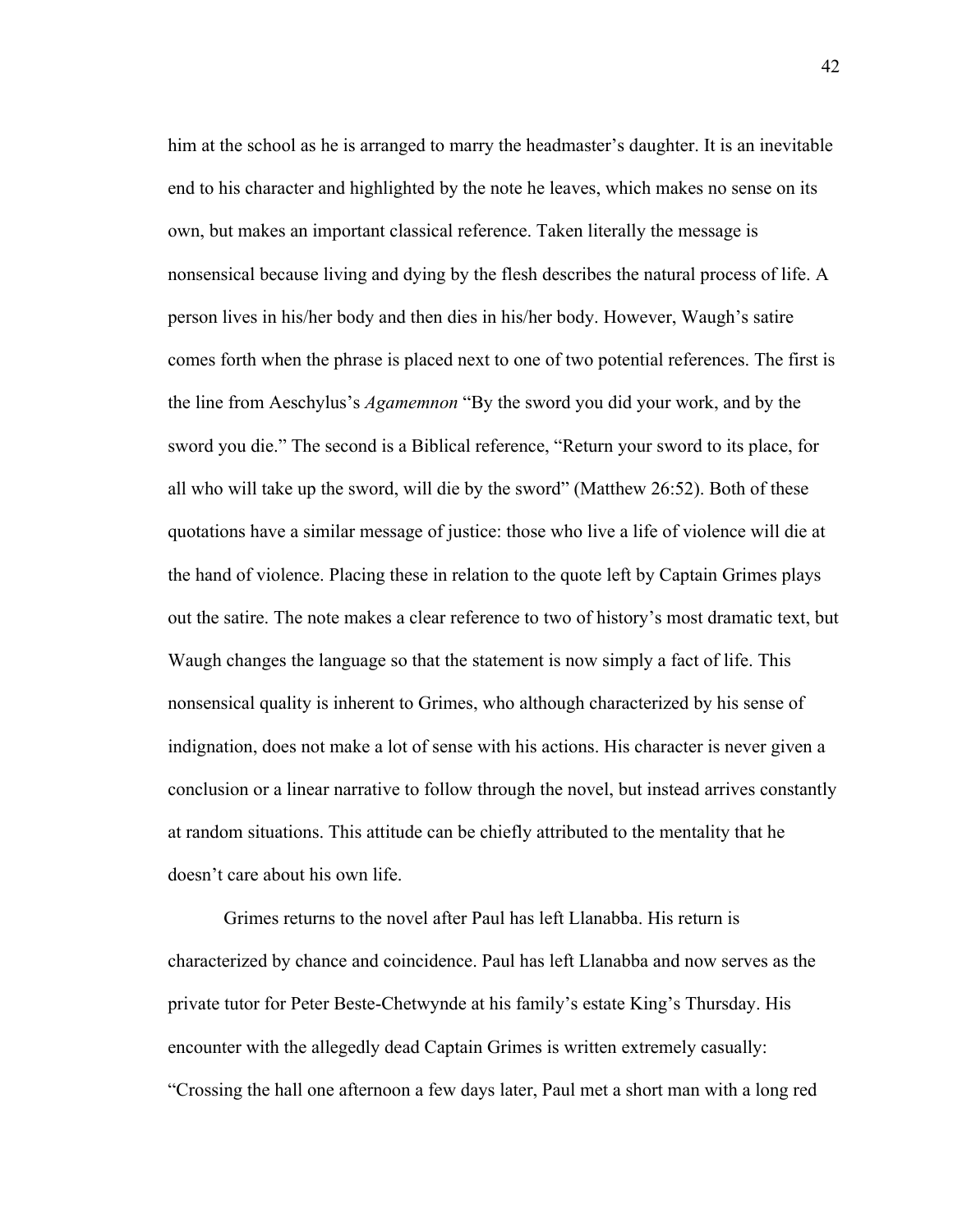beard stumping along behind the footman towards Margot's study." (*Decline and Fall*  184) Captain Grimes has been absent from the novel so that it is no longer obvious that he is the unnamed character Paul runs into in his new home. Paul recognizes Grimes as he exclaims, "Good lord!" upon seeing him, but to the reader it is not explicit that it is Grimes until the end of the page when the action is described, "A little later they ambushed him in the drive, and Grimes told them." (*Decline and Fall* 184) The resurrection of Captain Grimes is anticlimactic and he seems to just float back into the story. Once he, Pennyfeather, and Peter are all alone, Grimes describes the course of action, which has led him back to this point in the narrative. His story is characteristically outlandish highlights his relaxed and uncaring nature. He begins his recollection with the lines "It's the old story…Grimes has fallen on his feet again." (*Decline and Fall* 185) There is nothing familiar about the content of the story Grimes tells, which means it does not fall under the idea that it is just the same old story. The only familiarity of the story is that Grimes has again survived and "fallen on his feet again." The content of Grimes's story is not necessarily important. The significant quality is that he fills his language with phrases like the two aforementioned. In the midst of telling how he got a job because he was recognized in a bar, he adds that it was "just good fortune" and that "it was a pure act of God, our meeting." (*Decline and Fall* 185-187) Grimes constantly shows how there is no sensibility to his character, yet despite this he is always able to land on his feet. Meckier describes Grimes as a "parodic Christ" (Meckier 57) because despite sharing the fact of Jesus' life of death and return, unlike Jesus there was no reason or moral to his death and resurrection. This quality serves as a negative, recurring example for Paul who is constantly being knocked down.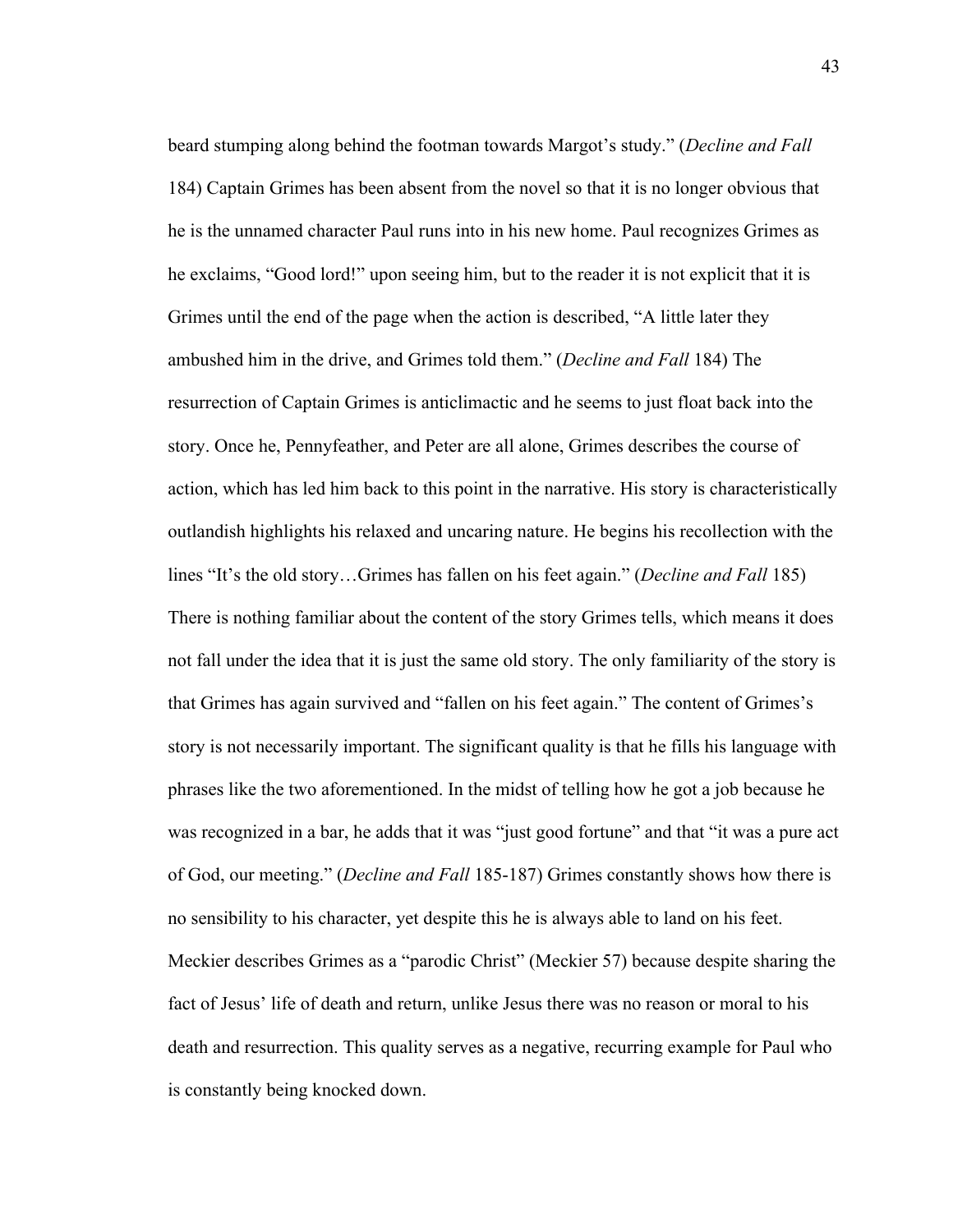Heath also describes Llanabba's other main character with the definition he gives Captain Grimes. He writes that in relation to Grimes, "Mr. Prendergast, maintains the reverse" (67). Prendergast is a man that is guided by his role within his institution. The distinction between himself and Grimes in that regard is given by their tenure at Llanabba as "I've been here ten years. Grimes only came this term." (*Decline and Fall* 22) This creates the basic distinction that Captain Grimes is less tied to the school and system, while despite his expressed hatred for the school, Prendergast is fine with his position. Prendergast's introduction to Pennyfeather is also much more formal. After telling Pennyfeather his name, Prendergast immediately offers him a drink, "'I'm Prendergast,' said the newcomer. 'Have some port?'" (*Decline and Fall* 21) This again heightens the distinction between Prendergast and Grimes, who ignored all formality after his brief introduction. Prendergast's introduction continues to reveal the overriding negative quality to his institutionalized behavior. Pennyfeather accepts the invitation to drink, but "there's only one glass." (*Decline and Fall* 22) Prendergast exudes formality, but becomes disorganized and his actions always end up being meaningless. In this situation he offers Paul a drink out of formality sake, yet is not able to fulfill his intention. The lack of a second glass provides an obstacle, but there is a simple suggestion to solve it, which is overlooked and reveals the negative side his content character. This quality of his personality is most closely related to his former role as a church official.

Mr. Prendergast reveals to Paul, "Ten years ago I was a clergyman of the Church of England." (*Decline and Fall* 36) This aspect of his character is described, as "Prendy is a parody of spiritual man, an example of fervor without faith." (Meckier 57) Prendergast's faith embodies the reality of his character. Just as he engaged in the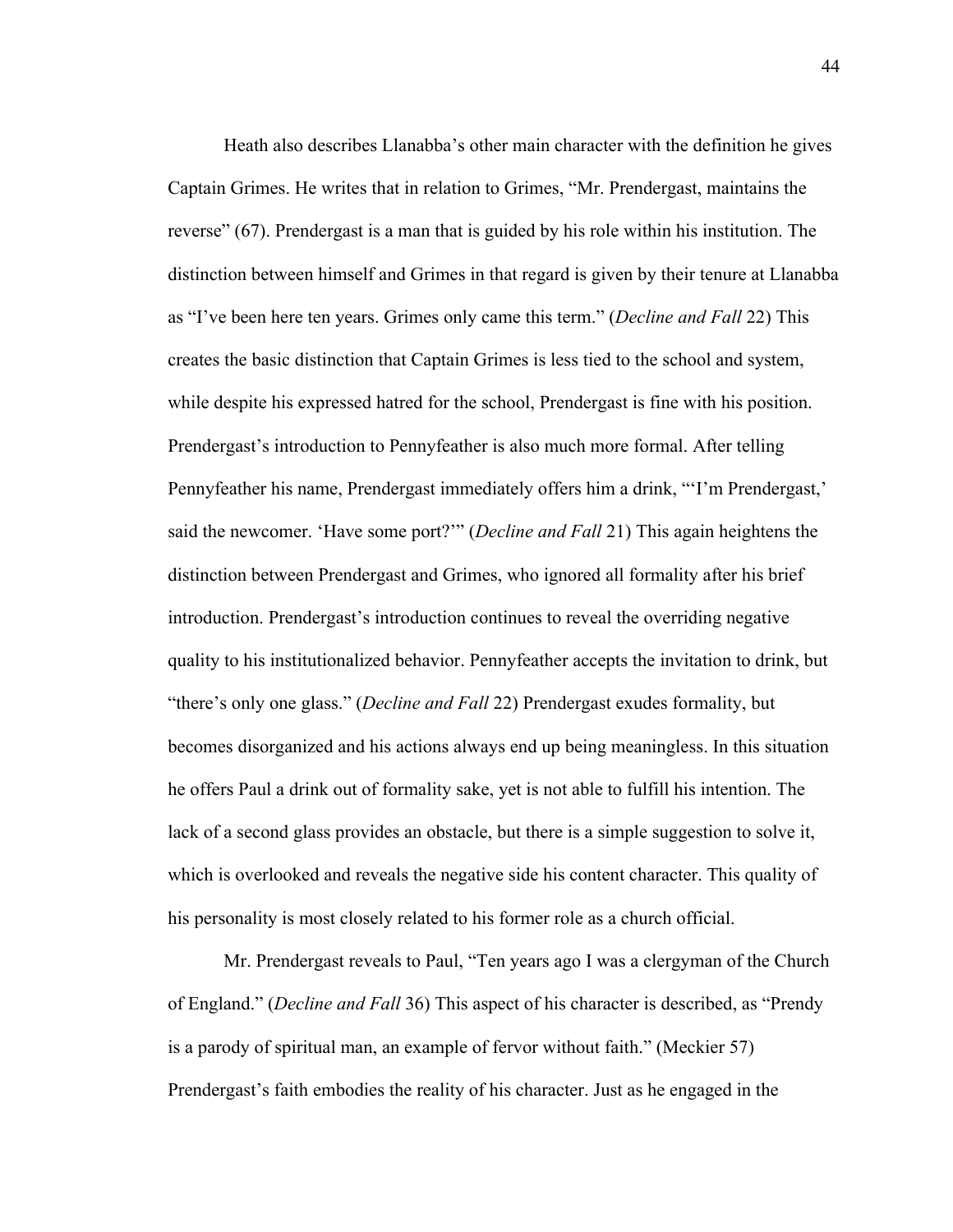formality of offering Paul a drink upon their introduction without a true intent to his action, he is a character that comically lacks substance. He describes his faith as "very pleasant until my *Doubts* began." (*Decline and Fall* 37) The italicization and capitalization of the word "doubts" provides emphasis, yet when he explains what his doubts were his character again falls comically flat. "For no real reason at all" Prendergast began to doubt, not "the ordinary sort of Doubt about Cain's wife or the Old Testament miracles or the consecration of Archbishop Parker. I'd been taught how to explain all those while I was at college. No, it was something deeper than all that. *I couldn't understand why God had made the world at all*." (*Decline and Fall* 38) Waugh creates two different categories of religious doubt for Prendergast. First, there are the doubts he describes as "ordinary" like "the Old Testament miracles" or a "consecration". Waugh uses this first category to mock the legitimacy of religion, by casting doubts over things that are so seriously ingrained in the protestant faith. Prendergast's second category of doubts are a result of the question "why God had made the world". The answer to this question is equally ingrained in the protestant faith, but through Waugh's separation, and Prendergast's ignorance, his loss of faith is ridiculed and its significance is diminished. As a result of this second category of doubts, which for some reason was not explained to him while at college, Prendergast abandons his parish and has "not known an hour's real happiness since."

Despite their roles as opposites, Dr. Grimes and Prendergast both serve a negative role in the life of Paul. However, because they are such polarizing, yet equally absurd figures their effects on Pennyfeather become neutral. Paul never reaches any sort of epiphany or salvation while at Llanabba because he is stuck in a world of extremes.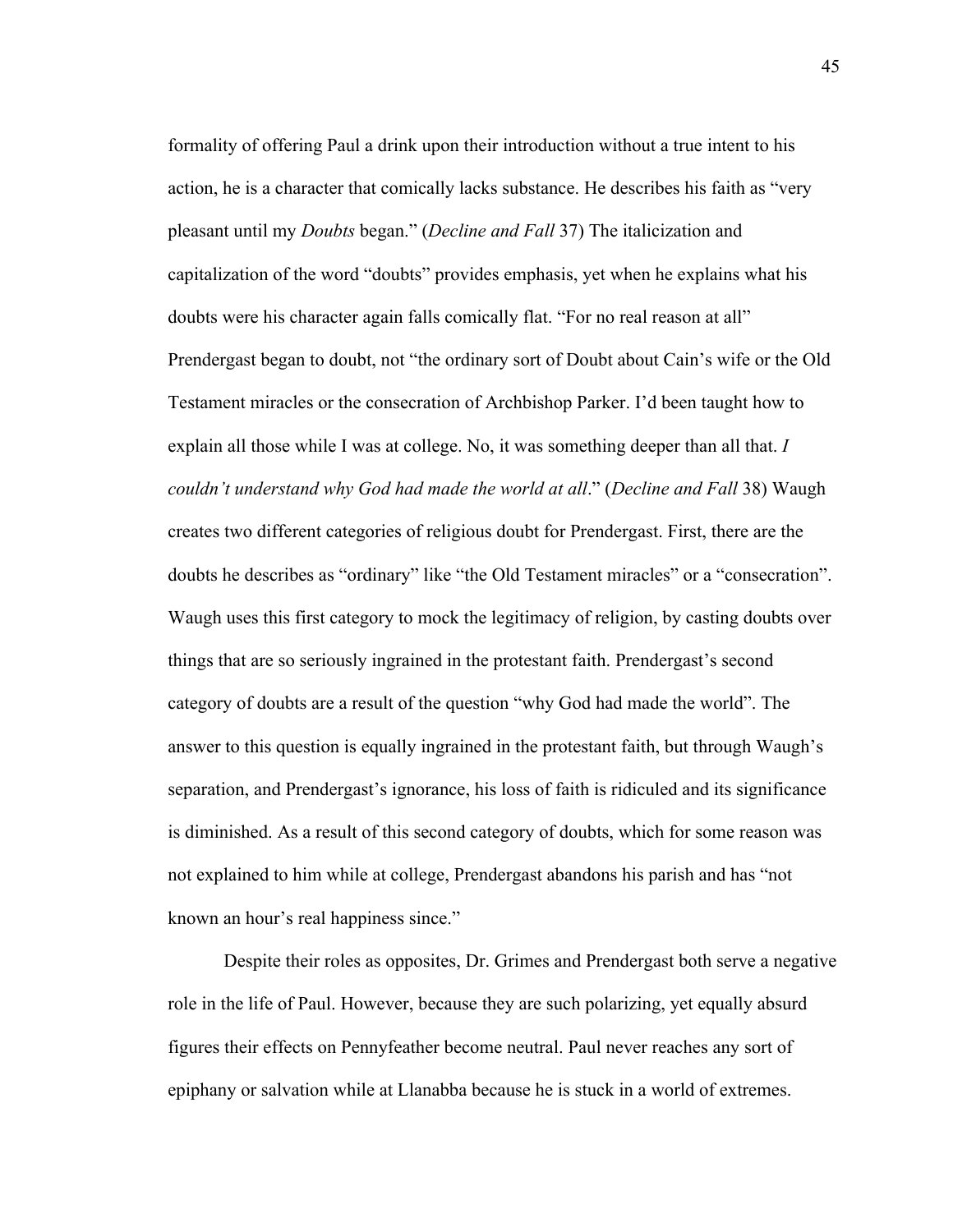Nothing is subtle at the school and he is never allowed to experience independent growth. He is trapped between a character that unwillingly succeeds and a character that constantly fails despite feigned intention. He "wavers between Grimes and Prendergast, disorder and wrong order; he never glimpses the right order." (Heath 68) Paul permanently exists in a state of extreme susceptibility, which is why he is so vulnerable in the chaotic world. Waugh heavily satirizes Paul's innocence to bring forth the static nature of his character.

In his book on *The Satiric Art of Evelyn Waugh* James Carens defines ingénu satire as the way that "the innocent provides the satirist with a particularly effective means of exposing vice and folly. Paul Pennyfeather is, in large part, a kind of dummy." (Carens 36) Because of the world he is placed in and the people he is surrounded by, Paul is never able to be anything other than a clueless idiot. Both Captain Grimes and Mr. Prendergast had this effect on Paul. This type of satire becomes again even more obvious when Paul leaves Llanabba for King's Thursday. Aside from forming another space that surrounds Paul with outlandish and radical figures, restricting his character development, King's Thursday provides a clear illustration of a contrasting space to both Oxford and Llanabba. While Oxford and Castle Llanabba are rooted in a rich, corrupt tradition, the estate King's Thursday shows a new, hideously remodeled Tudor as Paul moves further away from Waugh's ideal university education.

According to Waugh, "The truth is that Oxford is simply a very beautiful city in which it is convenient to segregate a certain number of the young of the nation while they are growing up." (*A Little Order* 16-17) King's Thursday is a complete separation from Waugh's idea of Oxford. The house is introduced first through a contrast with Margot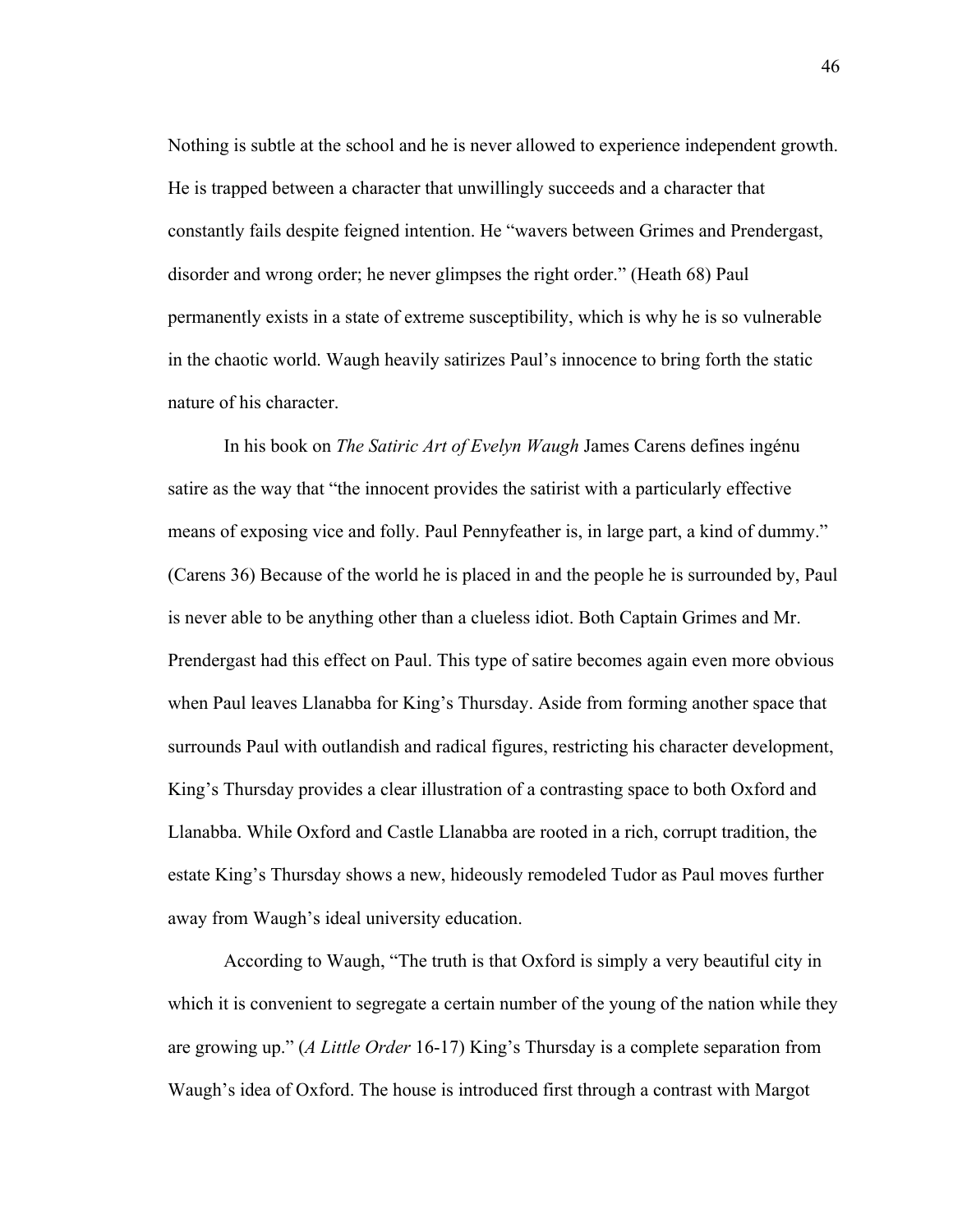Beste-Chetwynde's other home: "Her London house, built in the reign of William and Mary, was, by universal consent, the most beautiful building between Bond Street and Park Lane" (*Decline and Fall* 151) This brief introduction reflects the class and distinction of the home by placing her other home in a renowned district of London and describing how it was built during "the reign of William and Mary". This provides an obvious contrast to King's Thursday. The novel provides a third party's opinion of the home with the brief note that: "opinion was divided on the subject of her country house." (*Decline and Fall* 151) The building process of her country home is then described as "No single act in Mrs. Beste-Chetwynde's eventful and in many ways disgraceful career had excited quite so much hostile comments as the building, or rather the rebuilding, of this remarkable house." (*Decline and Fall* 151) Finally, another contrast is established between the houses before and after Mrs. Beste-Chetwynde purchased it: "For three centuries the poverty and inertia of this noble family had preserved its home unmodified by any of the succeeding fashions that fell upon domestic architecture. No wing had been added, no window filled in." (*Decline and Fall* 151) This passage refers to the original owners of the home before Margot Beste-Chetwynde purchased it. Those owners were righteous in their maintenance of the estate. However, now that Margot Beste-Chetwynde has bought it, she removes all of the history in place of obscure modernity and the house becomes a "new-born monster to whose birth ageless and forgotten cultures had been in travail." (*Decline and Fall* 155)

This initial introduction presents an obviously negative portrayal that already hints towards the resounding lavish and modern features of the house. In *Decline and Fall* Waugh does not revel in the setting of Scone College at Oxford or at Castle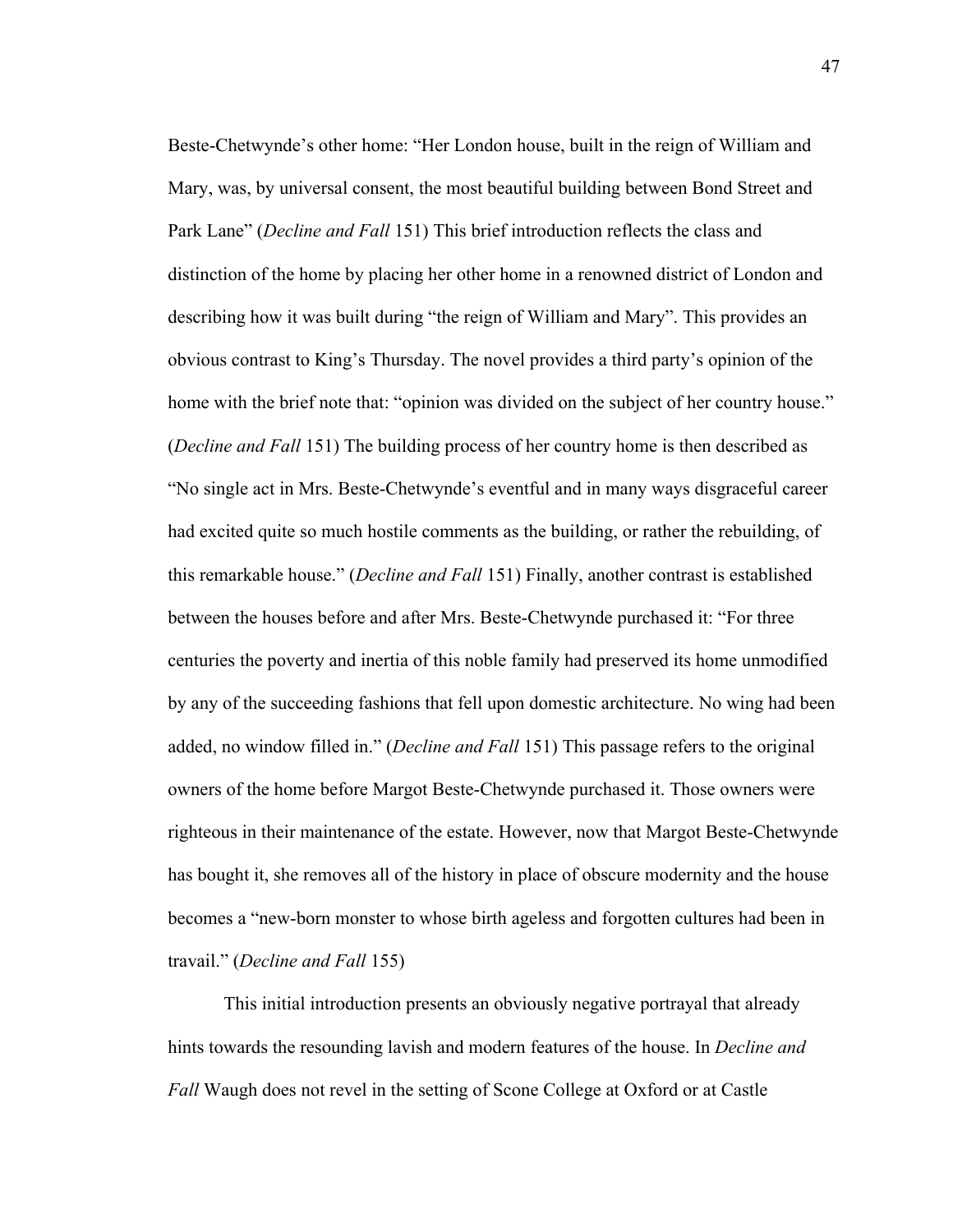Llanabba; instead he focuses on the interactions of his characters and the action that follows. Part Two of the novel begins with the introduction to King's Thursday and takes on an obvious shift as Waugh pays particular attention to the various features of the home. However, after this initial introduction, the description given once the characters finally reach the house is not as encompassing or sweeping as expected. Instead of going through a detailed overview of the home, when Paul enters it for the first time he does not revel in his surroundings, but instead "notice[s] nothing in the room except Mrs. Beste-Chetwynde." (*Decline and Fall* 166) Despite the buildup and attention paid to the refurbishment of the house, Waugh does not make it the immediate focus. Instead the details of the house are provided sporadically and subtly. They come forth casually in moments that allow the frivolous and the ornate to ring out. For example, when during a conversation the detail is dropped that "The half-finished mosaics at their feet were covered with planks and sacking; moonlight beyond the polished aluminum balustrade the park stretched silent and illimitable." (*Decline and Fall* 168) Waugh uses this moment to highlight and ridicule the modernity of the home, especially through the "halffinished mosaics at their feet". The mosaic is a modern art technique and both the fact that it is unfinished and on the floor of the home instead of hanging on the wall reflects the extreme wealth and natural arrogance of the family. Mrs. Beste-Chetwynde disregards the actual art and only recognizes its significance in filling space in her home. This passage is also used to show the power of Mrs. Beste-Chetwynde over Paul. She becomes another polarizing authority figure and provides a negative influence in his life. Her character "violates the qualities of endurance and serenity" she is "the novel's chaos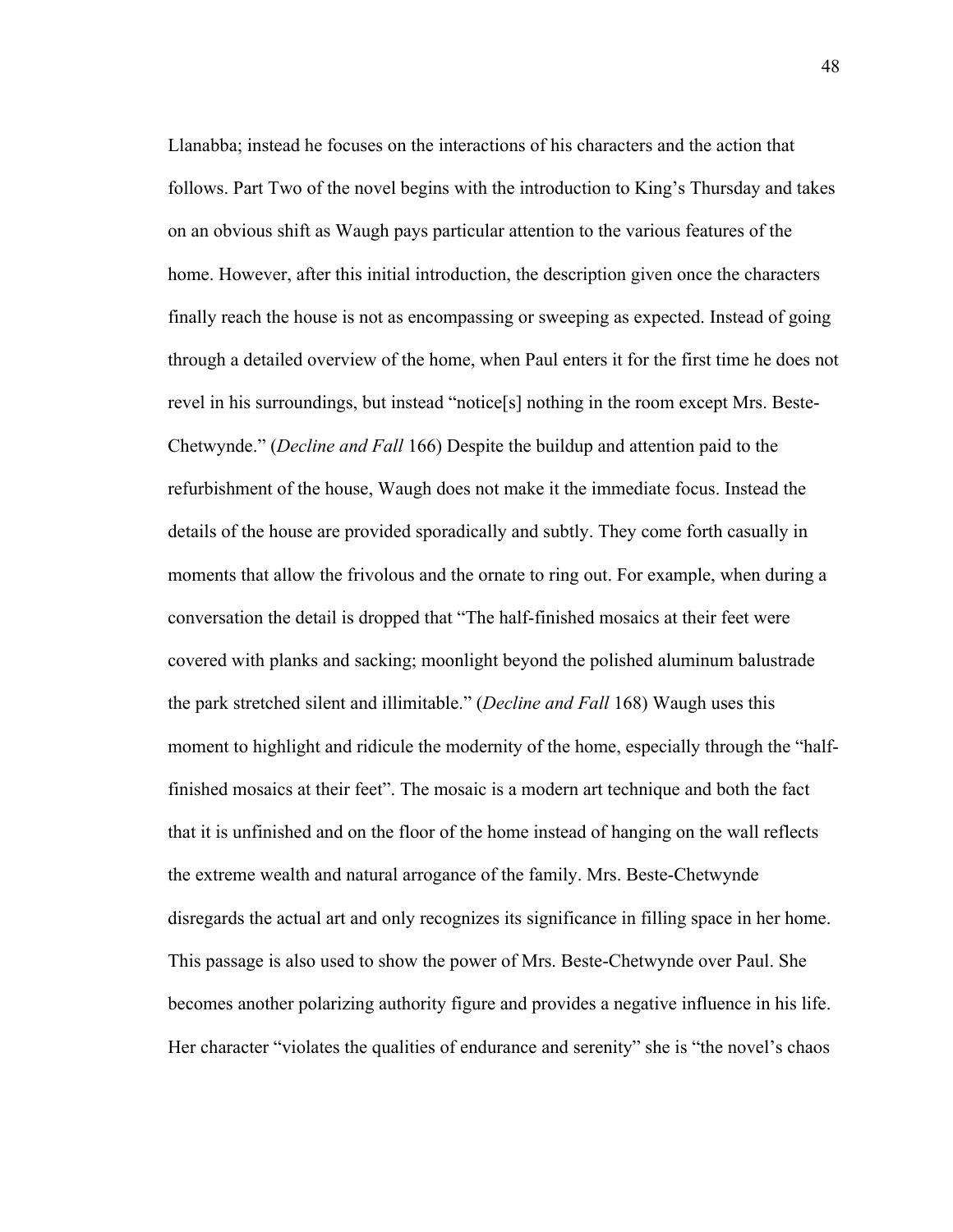merchant." (Meckier 58) She is not only responsible for refurbishing a gaudy estate, but her own beauty supersedes that of the home she has created.

Through the entirety of his time at King's Thursday, Paul's attention is on Mrs. Beste-Chetwynde. She is the first woman he comes in contact with and her beauty quickly manipulates him. Even before moving to King's Thursday, the moment Paul first saw Mrs. Beste-Chetwynde at Llanabba Castle is described as he is head over heels and smitten upon his first sight of her: "like the first breath of spring in the Champs Élysées came Mrs. Beste-Chetwynde – two lizard-skin feet, silk legs, chinchilla body" (*Decline and Fall* 95). She eventually takes him on a journey that lands him in prison and forces him to fake his own death to escape. Her beauty is able to take effect because she provides a sensation Paul is not used to. Through his transition from Oxford to Llanabba to King's Thursday, Paul did not come in contact with any beautiful women except for Mrs. Beste-Chetwynde and again he finds himself floundering in a situation he is not prepared for. Waugh's ingénu comes forth in Pennyfeather's relationship with Mrs. Beste-Chetwynde. His inexperience and innocence blossoms in situations like the scene in which he sits with Margot Beste-Chetwynde as she hires new girls for her business in South America. Paul observes from the background and again his attention is focused on Margot's beauty, as he gets lost in her prowess.

Paul sat in the corner – on a chair made in the shape of an inflated Channel swimmer – enraptured at her business ability. All her vagueness had left her; she sat upright at the table, which was covered with Balmoral tartan, her pen poised over an inkpot, which was set in a stuffed grouse, the very embodiment of the Feminist movement. One by one the girls were shown in. (*Decline and Fall* 192)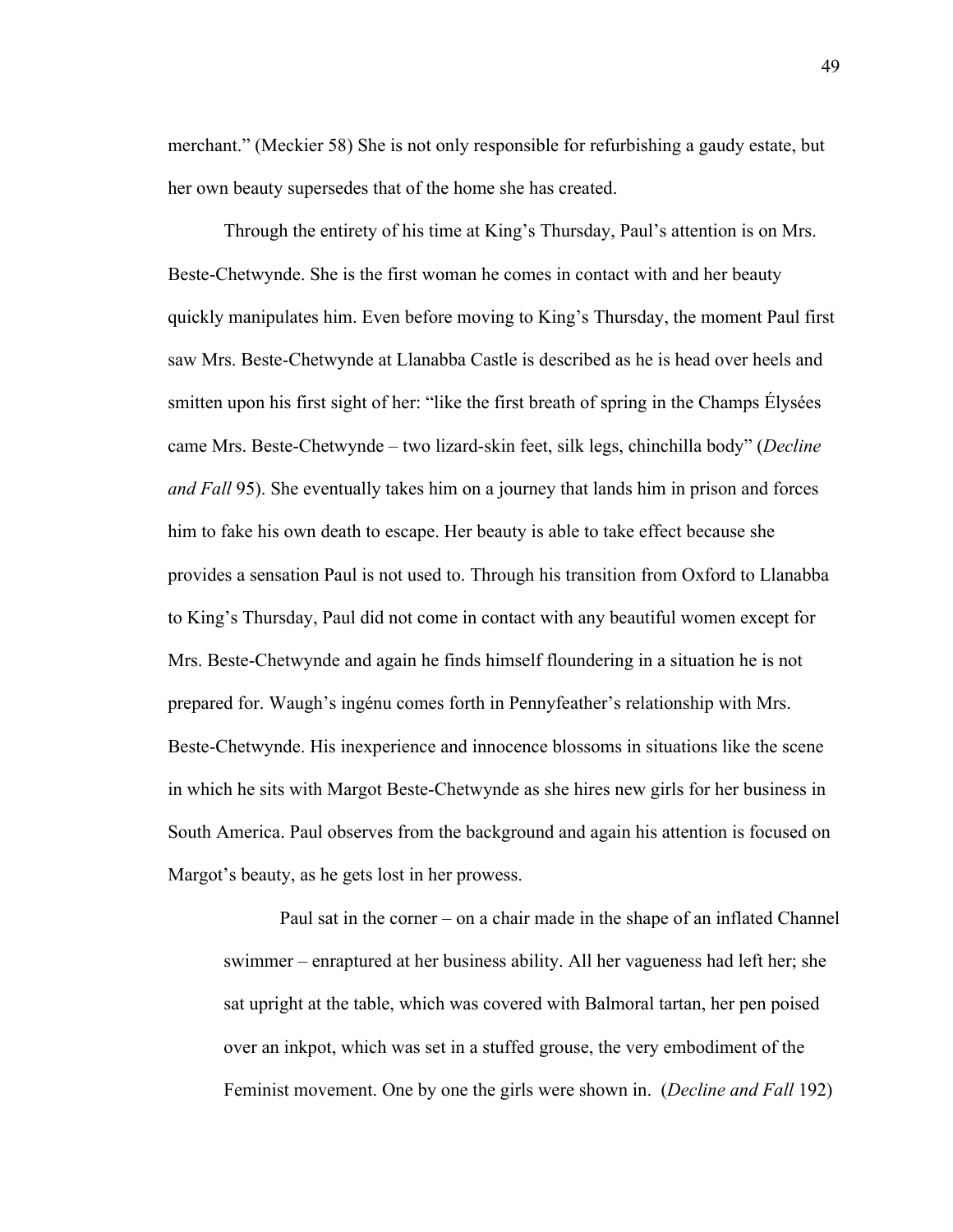Carens notes how in scenes like this Waugh's satire emerges as "Paul himself is made to seem foolish, but, even more importantly, his innocence provides a sharp contrast to the brazenness of Mrs. Beste-Chetwynde." (Carens 37) The satire is not in the face of the reader with the way it characterizes Paul, but instead places Paul in a situation where the world around him is overwhelming. He is placed in the corner of the scene and becomes overwhelmed by the new form of the woman he thought he knew as "all her vagueness had left her". He operates as a submissive character through this scene. Paul's amazement continues when the business is concluded and he says, "Margot, you're wonderful. You ought to have been an empress." Margot responds with a remark that revels in this technique of satire and firmly establishes Paul's position as she responds to say "Don't say that you were a Christian slave, dearest." (*Decline and Fall* 194-195) Margot responds to Paul's compliment by comparing his doting to a slave. This response shows the contrast between their characters; Paul's innocence and Margot's unbridled harshness come forth in this moment, as well as her negative influence over him. Paul's character has again remained unchanged as the actions of those around him shape him into stagnation. He does not drive the action of the narrative, but instead stands to the side and watches as other characters like Captain Grimes, Prendergast, and Mrs. Beste-Chetwynde act in the world around him and drive his character forward for him. It is because of this stagnation that Paul's story takes a circular route as he learns nothing, is reincarnated, and ends up back at Oxford.

Chapter 4 of Part Two is titled "Resurrection" and reveals the reemergence of Captain Grimes after his supposed suicide. The final chapter of the novel is also titled "Resurrection", but instead is concerned with the rebirth of Paul Pennyfeather. The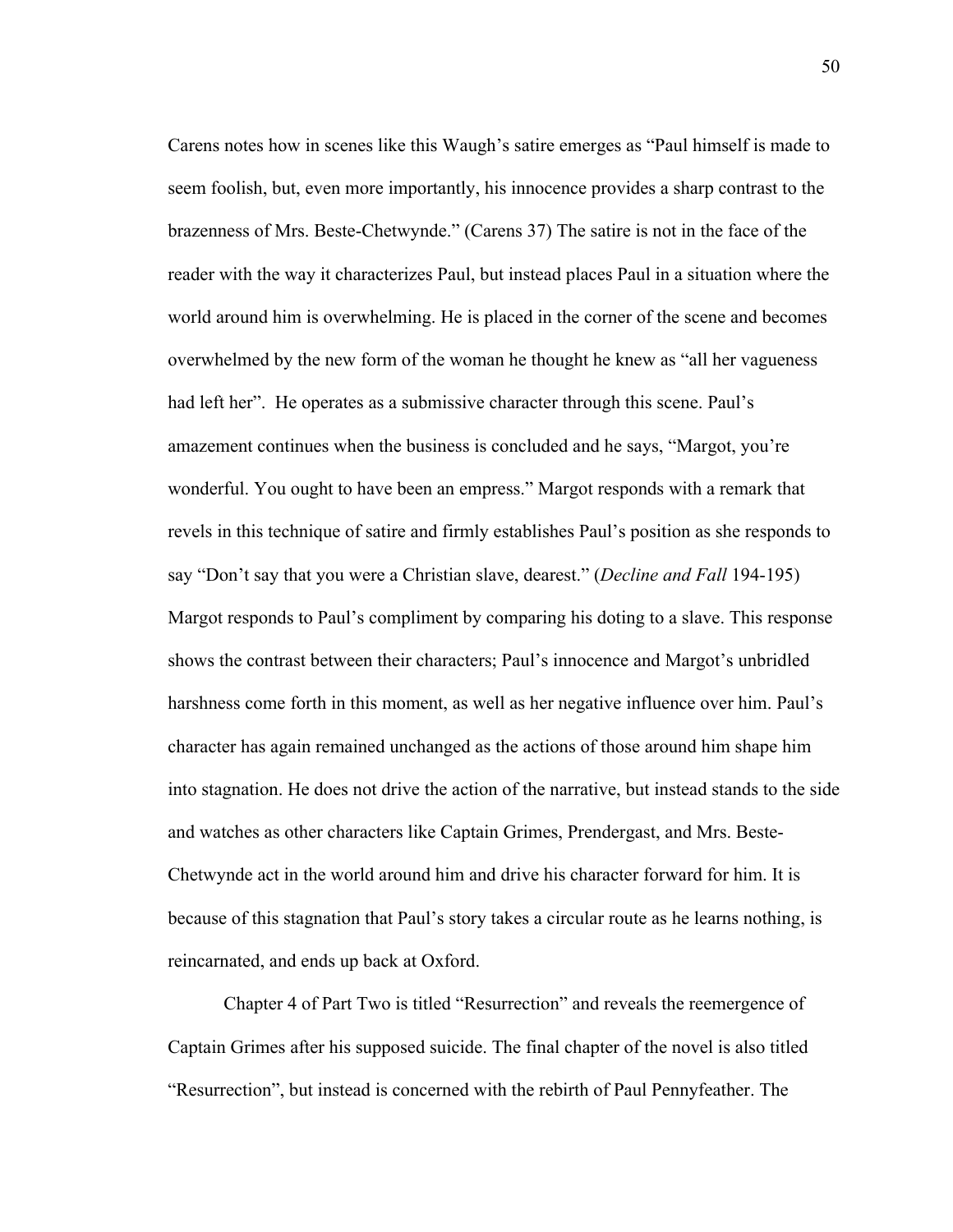novel's narrative sees Paul wrongly put in prison for the crimes committed by Margot Beste-Chetwynde. Margot then makes a plan to remove Paul from jail by faking his death and giving him a new identity. The plan comes off and Paul finds himself a new man in the novel's final chapter. After spending time doing nothing, Paul makes the decision that "Yes, I'm going back to Oxford again to learn theology." (*Decline and Fall* 281) Not only does he return Oxford, but also theology was the same subject he previously studied there. This decision solidifies the circular nature of Paul's journey.

Paul's lesson "is a sad one, the discovery not of growth but the reincarnation treadmill." (Meckier 64) The characters and world he has had to work through have established his stagnation and his decision to return to Oxford under his new identity has solidified his mentality. Instead of disconnecting with the flawed system that abandoned him, he returns "ripe for another unfavorable turn of Fortune's wheel." (Meckier 65) The circular tragedy of *Decline and Fall's* narrative is summed up in a metaphor in the final chapter. Professor Silenus tells Paul that life is like the big wheel at Luna Park: "At first you sit down and watch the others. They are all trying to sit in the wheel, and they keep getting flung off, and that makes them laugh, and you laugh too. It's great fun." Paul replies to this metaphor, "I don't really think that sounds very much like life." (*Decline and Fall* 282) Professor Silenus' metaphor for life serves as the perfect parallel for the narrative structure endured by the characters through the novel and the experience had by the reader. The narrative of *Decline and Fall* sees its characters act wildly beyond any sense of reason. Characters attempt to settle, like Paul's attempt to find stability through a job or his marriage with Margot Beste-Chetwynde, but the only certainty is the constant destabilization. Just as the passage notes, the constant destabilization of the characters is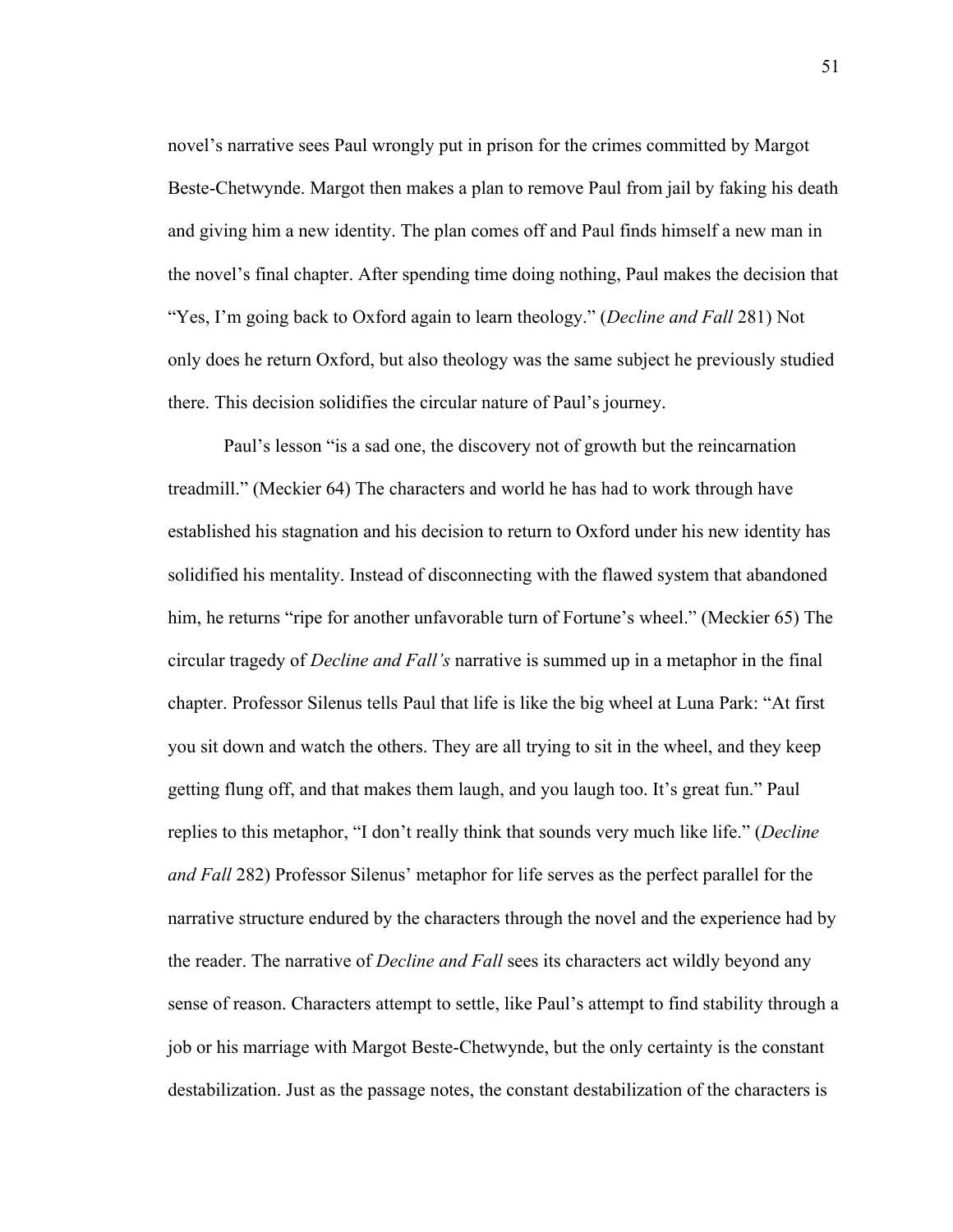where the comedy emerges. Professor Silenus' name also works to reinforce his metaphor for life being like the wild ride at Luna Park. In Greek mythology Silenus is a "creature of the wild, part man part beast, who in Classical times were closely associated with the god Dionysus." (Encyclopedia Britannica) Waugh uses this name particularly for Paul's new professor because it reflects the inhuman chaos of Oxford, which Paul has returned to. Paul's response further sums up his character's arc. Despite being the center of this chaos through his own life, Paul is still just as innocent and naïve as he was at the start of the novel. He will also continue to attempt to find stability, marked by his return to Oxford.

 Paul finally returns to Oxford and "entered his old college once more, wearing a commoner's gown and a heavy cavalry moustache. This and his natural diffidence formed a complete disguise." (*Decline and Fall* 284) The facts about his appearance reflect the lack of growth he has had from the first chapter through to the last. Waugh provides a mostly physical description of his character, denoted by his moustache and clothes. His lone emotional characteristic is his "diffidence" but it is qualified as a "natural" quality. Paul's diffidence throughout most of the novel was forced as a result of the constant abuse and manipulation he took from other characters, he was also not openly diffident during his first tenure at Oxford. At this point in his journey, he has been conditioned and his diffidence has been solidified as natural, which is why it now appears as a disguise. The static quality of his character is however still obvious as "After much doubt and deliberation he retained the name of Pennyfeather." (*Decline and Fall* 284) It is clear that despite the events and variety of characters he encountered throughout the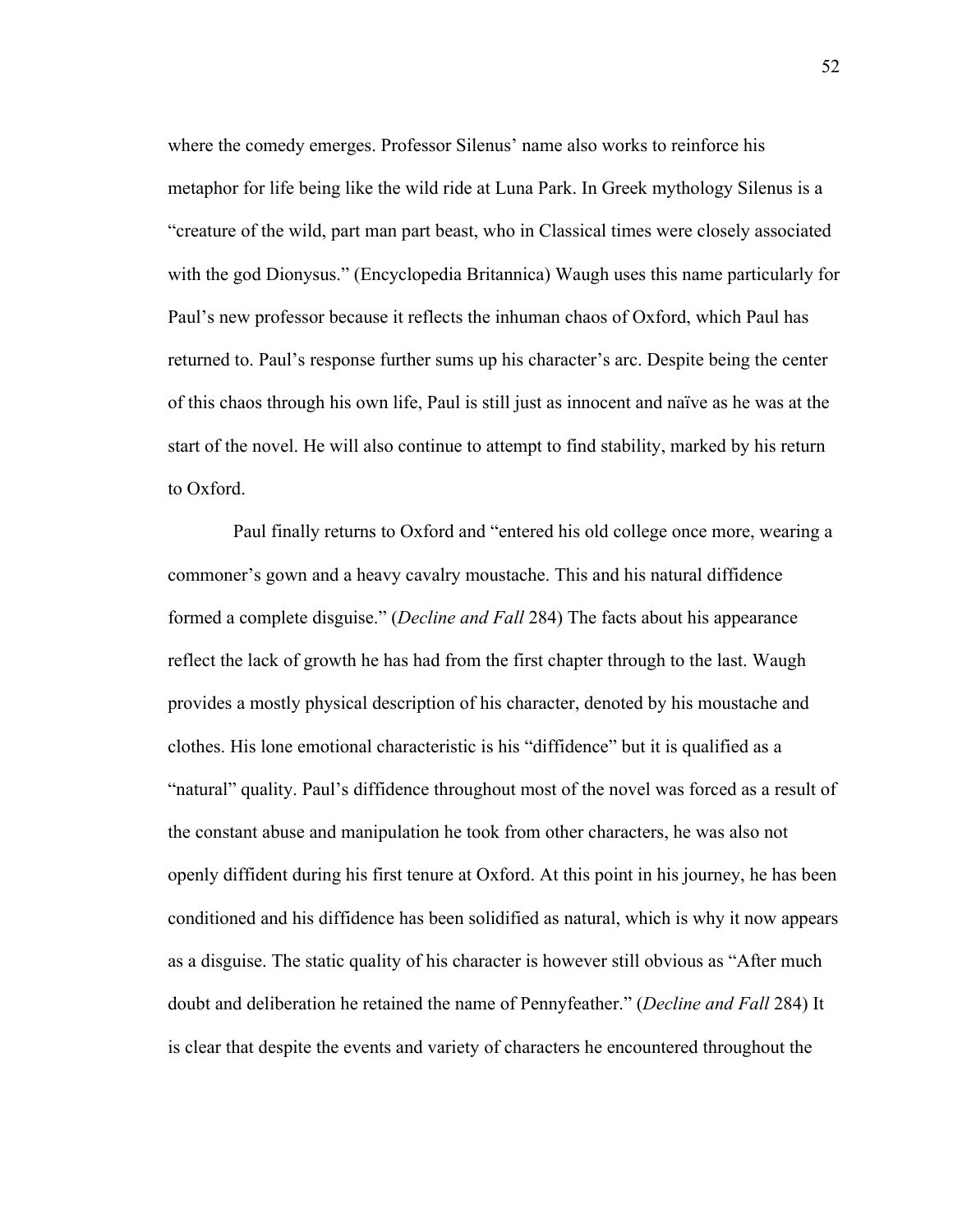text, Paul floated through the narrative unchanged. Why would Waugh then have his protagonist return to where he started?

Jerome Meckier states that Waugh inserts a deluge of moral ideas for Paul to avoid throughout the text to show the unavoidable and circular nature of life. Paul is resurrected and returns to Oxford "in order to undergo one calamity after another." (Meckier 57) Paul's return to Oxford is however not as senseless as Meckier suggests. Instead he returns to Oxford for a second chance to avoid the narrative he has just experienced. Jeffery Heath provides a slightly more agreeable reading of Waugh, as he says "Waugh's plots are circular and bring the reader, but not the protagonist, to the point where (to use Northrop Frye's phrase), he can 'escape from an incorrect procedure.' Waugh advances his narratives through repetition with variation" (Heath 123). Heath's reading of Waugh agrees with Meckier's idea of the circular narrative, but Heath extends the idea by suggesting the course of events that occur after the novel is over. The reader is able to learn from the narrative and proceed, while as seen with Paul Pennyfeather, the protagonist continues to enter the flawed cycle throughout the narrative. However, Waugh's Epilogue suggests that Paul's return to Oxford will also allow him some sort of growth despite the recurring corruption of his environment.

The Epilogue of *Decline and Fall* provides a moment of reflection between Paul and his former student at Llanabba, Peter. The action coincidentally takes place on the equivalent day to the prologue, the night of the Bollinger Club dinner. Paul comments that "The Bollinger seem to be enjoying themselves…Whose rooms are they in this time?" (*Decline and Fall* 289) Instead of unwillingly falling into the action, Paul is now in a position where he can observe the drunken acts of those at the dinner. The action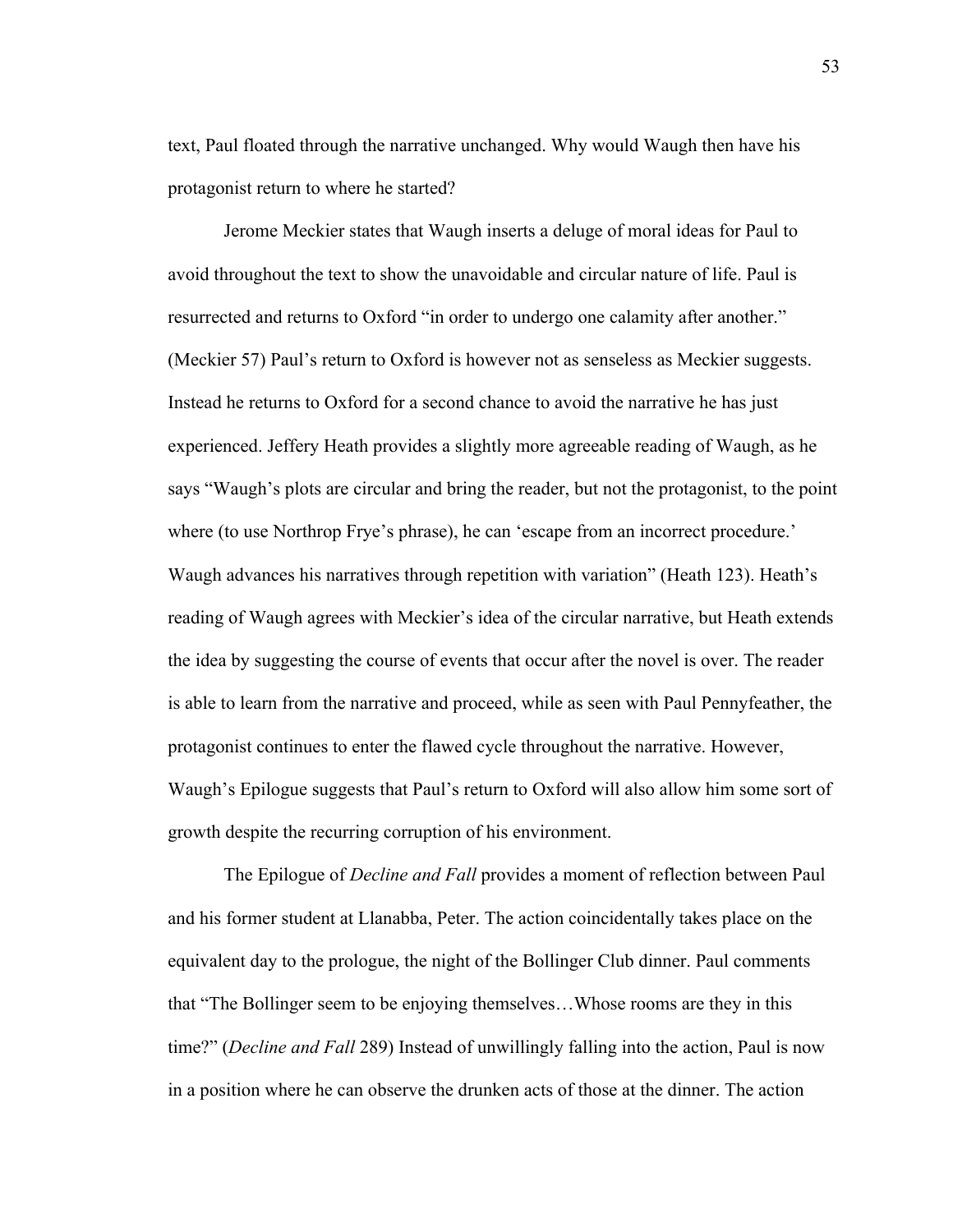does eventually come to Paul, as "Peter Pastmaster came into the room. He was dressed in the bottle-green and white evening coat of the Bollinger Club. His face was flushed and his dark hair slightly disordered" (*Decline and Fall* 290). Unlike in the Prelude, Paul is now able to handle himself. Despite Peter's drunkenness and involvement with the dinner that once got Paul kicked out of school, the two men engage in a solemn conversation, which reflects on the fate of Paul. Peter makes the honest accusation that "You know, Paul, I think it was a mistake you ever got mixed up with us; don't you? We're different somehow. Don't quite know how. Don't think that's rude, do you, Paul?" (*Decline and Fall* 291) This moment proves to be the sole instance of change in the character of Paul Pennyfeather throughout the text. Instead of responding indignantly or with quiet reserve, Paul makes an honest and succinct point, which sums up his character, as he responds, "No, I know exactly what you mean. You're dynamic, and I'm static." (*Decline and Fall* 291) Paul does not expand on this point and Peter responds saying, "Is that it?" Through his succinct response Paul Pennyfeather is able to make a point, which not only hits the truth of the division between Paul and the rest of the novel's universe, but also shows some signs of growth as he admits how he is "static".

The novel ends as Paul finally recognizes his deficiencies. There is no obvious sign that he will move forward from this point, but Waugh ends the novel with the final sentence "Then he turned out the light and went into his bedroom to sleep." (*Decline and Fall* 293) As Heath suggests in his book, the characters in Waugh's novels are trapped through the duration of the narrative. However, now that the novel is over and the Epilogue has shown some signs of development for Paul Pennyfeather, the suggestion is that he will be able to break from the narrative structure. This is why Paul returns to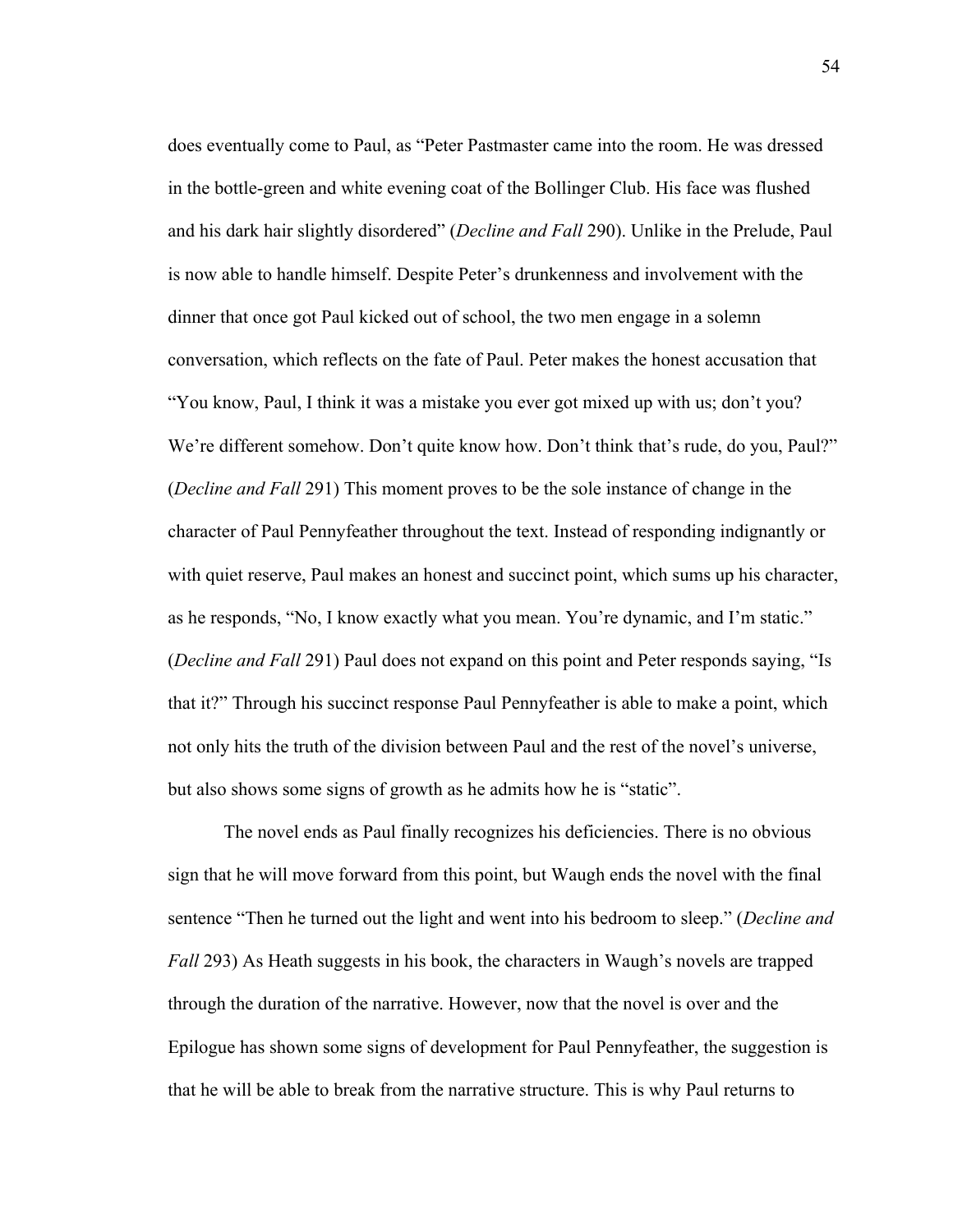Oxford so that he can finally be afforded this opportunity for growth. The ominous ending of the novel suggests hope for Paul. Both turning off the light and falling asleep disengage him from the reader and the narrative, which consequently removes him from the chaotic world he has struggled through. He can now experience Oxford for its true value, which is being able to grow in an environment separated from the chaos of the outside world. Or as Waugh puts it "It gives [him] another four years in which to grow up gradually. It puts [him] out of the way of [his] fellow-citizens." (*A Little Order* 17)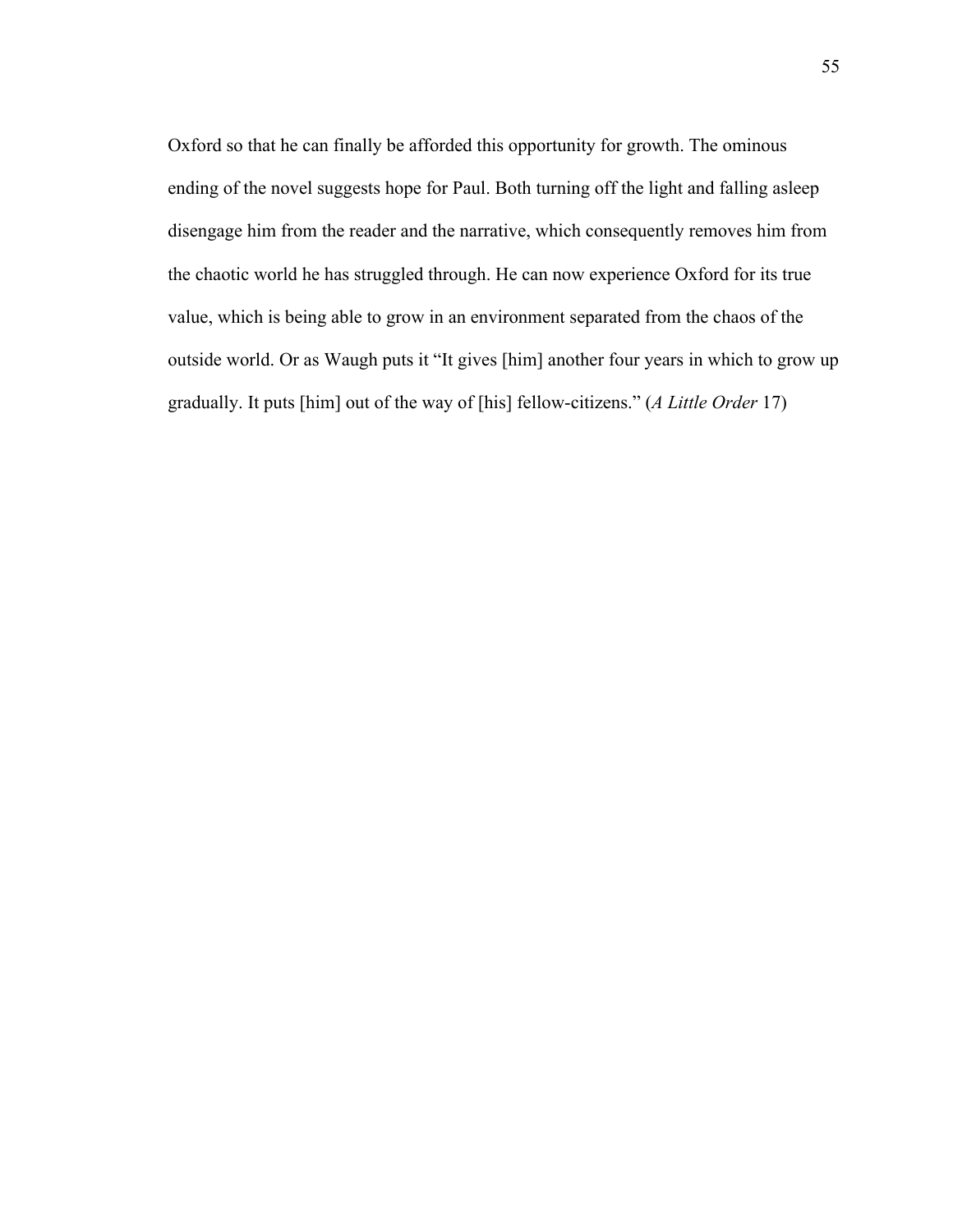## **IV. The Bright Young Things of** *Vile Bodies*

The world Waugh creates in his second novel *Vile Bodies* stands as the antithesis to the world of Oxford, established in his essay "Was Oxford Worth It". Waugh's Oxford is a "a very beautiful city in which it is convenient to segregate a certain number of the young of the nation while they are growing up." (*A Little Order* 16-17) The universe of *Vile Bodies* shares the similarity with Oxford in the way that both see young people get drunk and act recklessly, but instead of affording the characters with the opportunity to learn and grow from their experiences, there is no consequence to the actions and lifestyles in *Vile Bodies*. *Brideshead Revisited* shows the dichotomy between life at Oxford and life beyond the university. *Vile Bodies* does not work to this effect because there is no alternative world within its universe. Once Adam Fenwick-Symes gets off the boat from France and steps foot onto England he enters a harried, unruly world of chaos. Waugh uses the universe of *Vile Bodies* to show the negative side to a young aristocracy that have not been afforded the necessary opportunities for growth.

*Vile Bodies* is described as "a scene of disorientation and moral decay" (Doyle 14), "too wholly fantastic for any question of sympathy or antipathy to arise" (Hollis 8), a "portrait of the last fling of the Bright Young People – the frivolous and frantic young set that characterized the Roaring Twenties in England" (Phillips 15), and with "little direction or consistency in any of the activities." (Cook 83) The descriptions given by critics and scholars of the novel all agree on the chaos of the world Waugh creates; it is fundamentally without order. Waugh creates this world to show his frustration and to highlight the necessity for the type of education he describes in "Was Oxford Worth It". In *Brideshead Revisited* and *Decline and Fall*, the characters face chaotic worlds and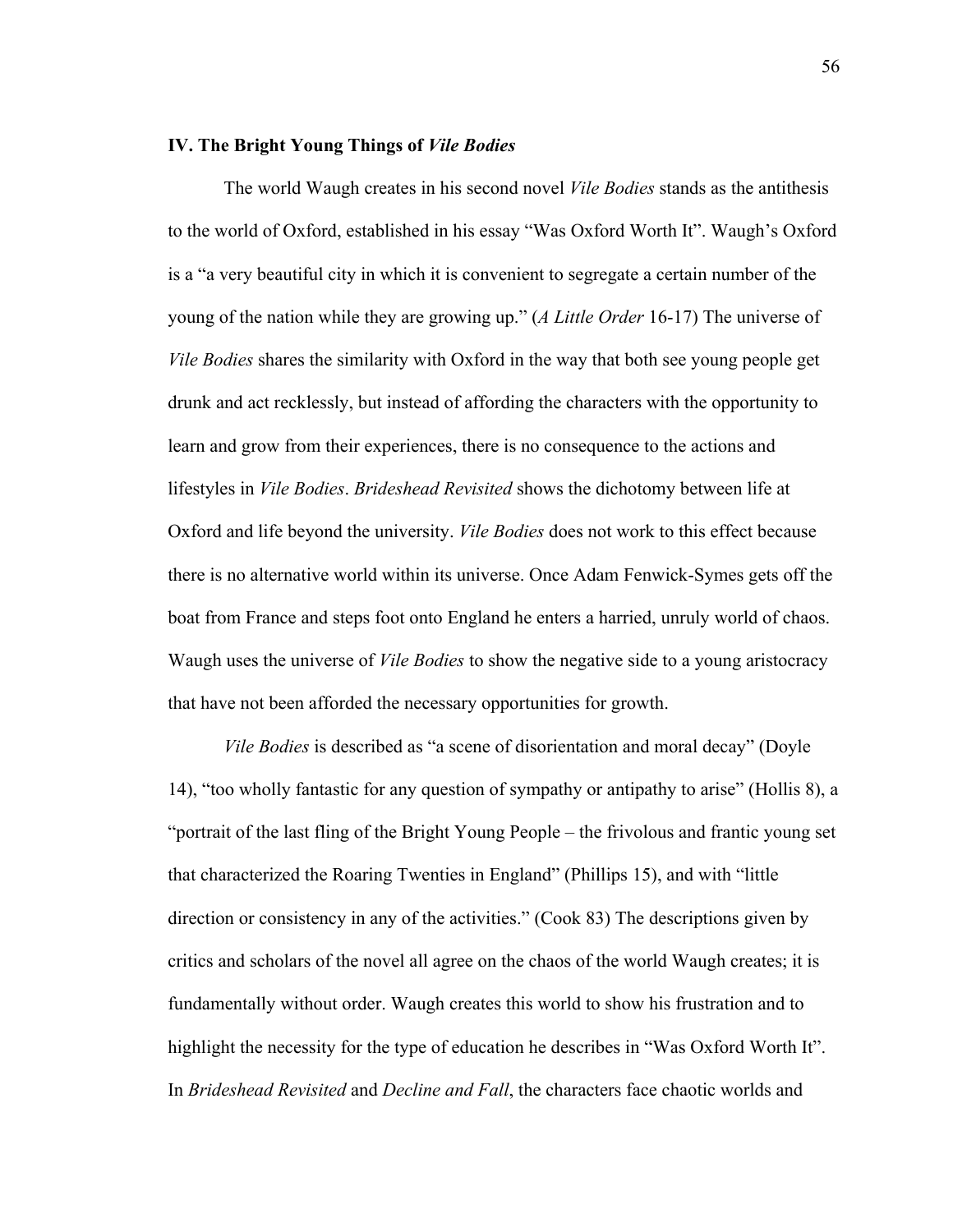disillusioned trials, but there are periods of growth because when they fall out of these worlds they transition into environments that allow them to make sense of the chaos. William J. Cook draws a line between *Vile Bodies* and *Decline and Fall* because "Adam, although functioning in the central capacity like Paul, is obviously less important to the making of the story, and the plot lacks the unified thrust characteristic of *Decline and Fall*." (84) Adam never makes sense of his chaos in *Vile Bodies*, which is why he bounces from one ridiculous situation to another as an outsider without any resolution, until Waugh provides an extremely pessimistic conclusion.

Cook describes how in *Vile Bodies* "Adam is the only character who enters every major social area of the novel and who is associated with all of the other characters…Yet, the character of Adam is constantly overshadowed by the events themselves; it is as though he is merely a part of the fantastic panorama." (Cook 85) The attention of the narrative is never focused on Adam and he becomes a peculiar protagonist because he does not stand as a clear point of identification. Instead the narrative focuses on the action, which surrounds and overwhelms his character. For example, the marriage of Adam to Nina Blount is a continuous struggle, which is maintained throughout the text. Despite the repetitive hardships Adam faces that prevent him from solidifying his marriage, his character and the effects of the action are never the focus. He does not learn from one instance to the next, but instead continues to act in the same manner, until eventually his marriage is called off. Waugh places the action at the forefront of these scenes. The action controls Adam, instead of Adam controlling the action.

In the novel's first scene, which introduces Adam's engagement, he does not push anything forward despite initiating the scene's conversation. Instead he is forced into a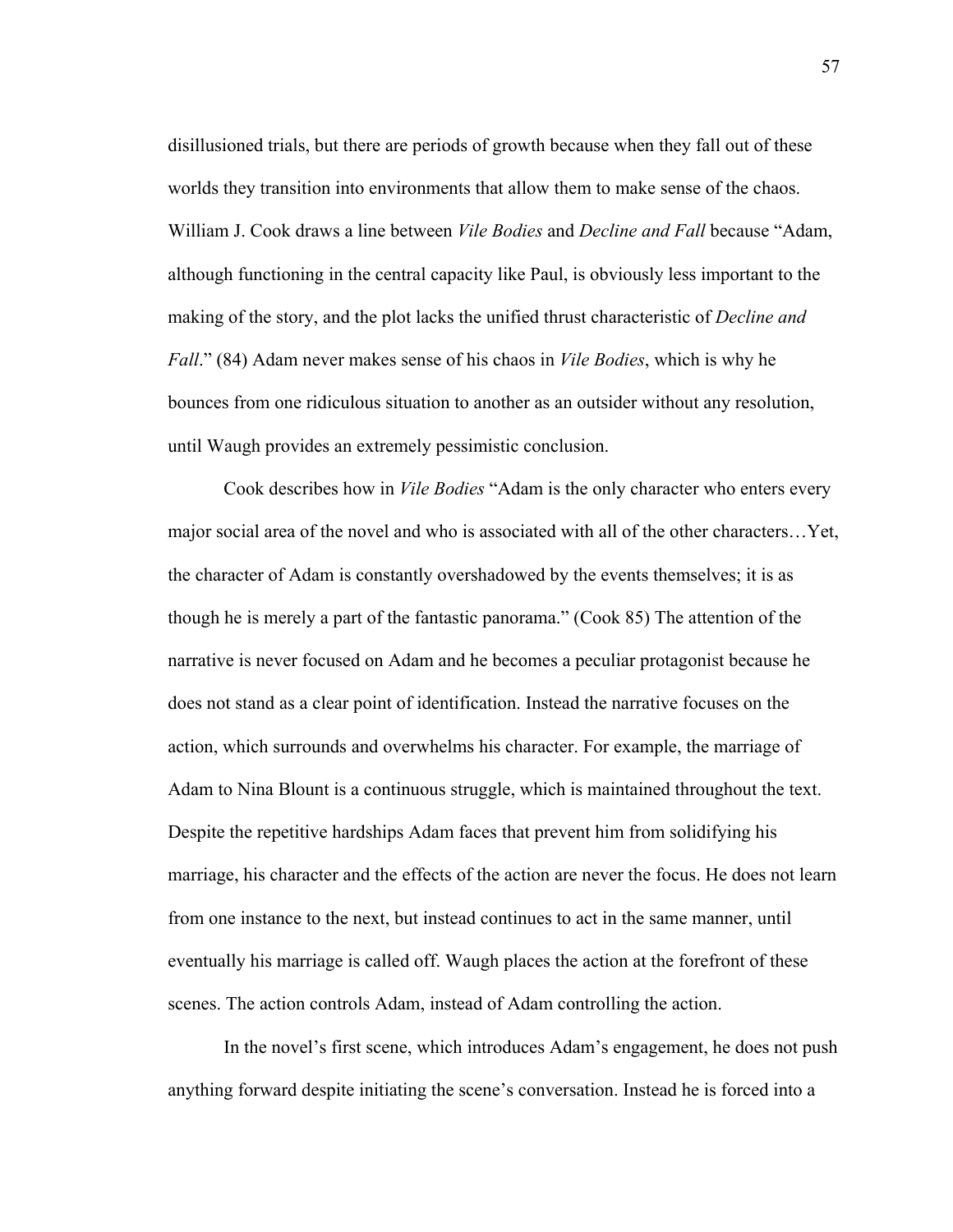passive position, where he is unable to impose himself. The introductory remarks of the conversation reflects Adam's position, when despite knowing whom he is talking to, he chooses to act otherwise. Adam calls his fiancé Nina and asks, "May I speak to Miss Blount, please?" (*Vile Bodies* 37) He receives the following response: "'I'll just see if she's in,' said Miss Blount's voice. 'Who's speaking, please?' She was always rather snobbish about the fiction of having someone to answer the telephone." (*Vile Bodies* 37) The narrator makes an implication that Adam recognizes the voice on the other end of the phone as Nina, by denoting the speaker as "Miss Blount's voice". Despite this recognition that he is talking to his fiancé already, Adam does not immediately interject, but instead allows Nina to proceed with her charade, under the reason that she is "rather snobbish about the fiction of having someone to answer the telephone". This recognition places Adam in a role beneath his fiancé when he responds to the question about who is speaking, with the simple response "Mr. Fenwick-Symes". Despite being engaged to Nina, Adam allows her to play this game. Adam eventually, passively breaks the charade in a moment Waugh uses to introduce Nina's true character into the novel.

After indirectly addressing Adam on the phone, Nina responds to him telling her his name with the singular remark "Oh." (*Vile Bodies* 37) The brevity of the retort is clear in the way it shows Nina's disappoint in receiving a call from her fiancé. Nina is young and this response is definitive of the characterization of not only her, but also her peers, which Waugh characterizes as "The Bright Young Things". These characters are constantly underwhelmed and unappreciative, despite the fantastic world they sit at the head of. For example at a party where Adam falls asleep, he wakes up to see that "There were about a dozen people left at the party; that hard kernel of gaiety that never breaks. It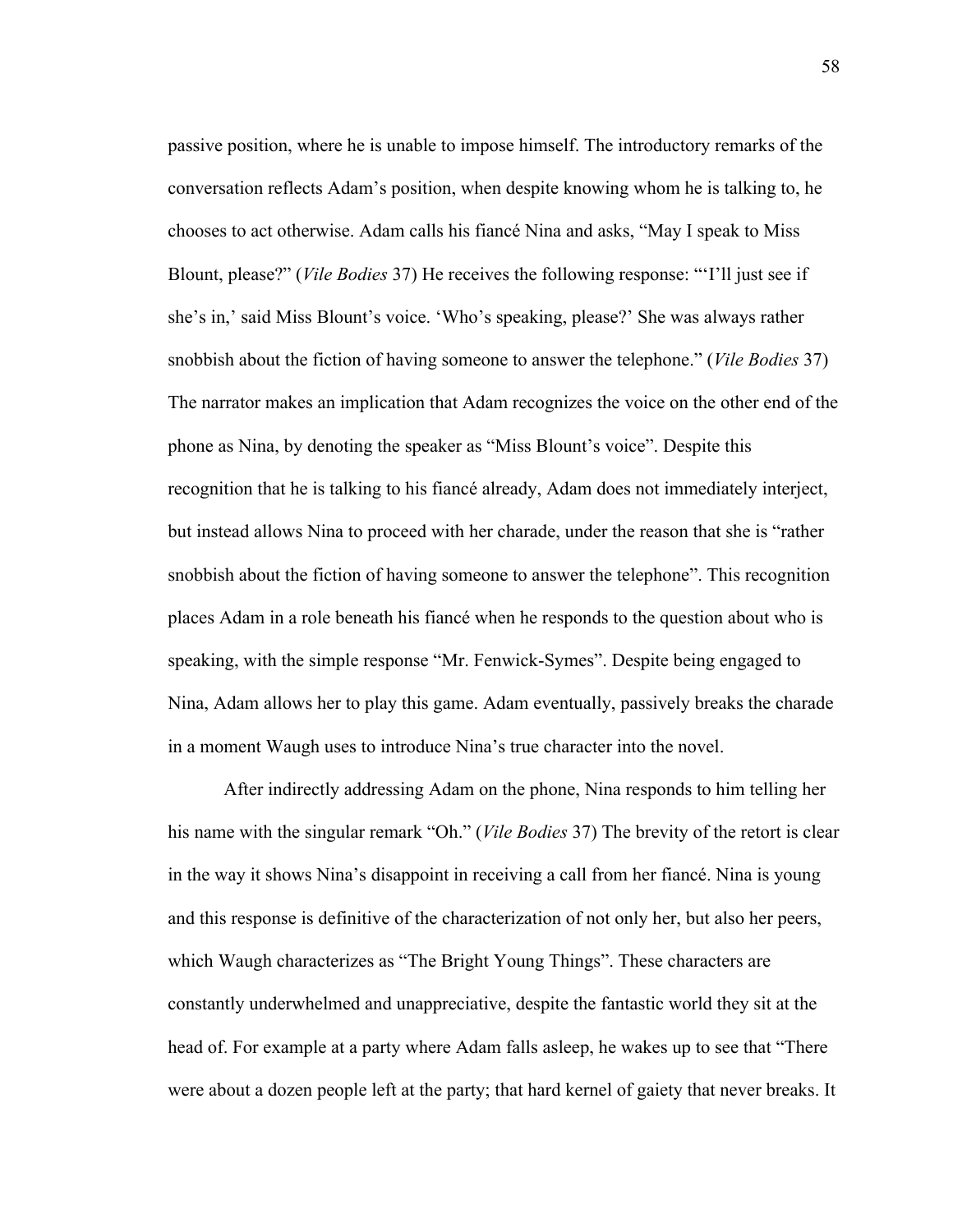was about three o'clock." (*Vile Bodies* 66) The "hard kernel of gaiety" that The Bright Young Things possess is consistently unwavering, ignores time, and exceeds Adam's ability to keep up.

Adam's next response finally breaks from Nina's act when he says, "Adam, you know…How are you Nina?" This statement finally directly addresses her despite the fact he knew it was Nina the moment she picked up the phone. The conversation continues and shows how the impositions of others dictate the actions of Adam. The dialogue continues when Nina tells him that "'Well, I've got rather a pain just at present.' 'Poor Nina. Shall I come round and see you?' 'No, don't do that, darling, because I'm just going to have a bath. Why don't we dine together?'" (*Vile Bodies* 37) Adam very rarely dictates his own actions and is instead thrown around in a whirlwind of the wishes and actions of those around him. For example, Adam's struggle to acquire the money to marry Nina is never a direct result of his own actions, but is stopped for various reasons throughout the novel by customs officers, an old Major drinking in a hotel, Colonel Blount, and that same Major except in a different incident at a horse race.

The conversation between Adam and Nina moves on and the first instance of their marriage being unavoidably postponed is presented. The passage reveals again the way Adam is subject to the actions of his universe and it also shows the division between his character and the characters of the Bright Young Things like Nina:

Oh, I say, Nina, there's one thing – I don't think I shall be able to marry you after all.

Oh, *Adam*, you are a bore. Why not? They burned my book.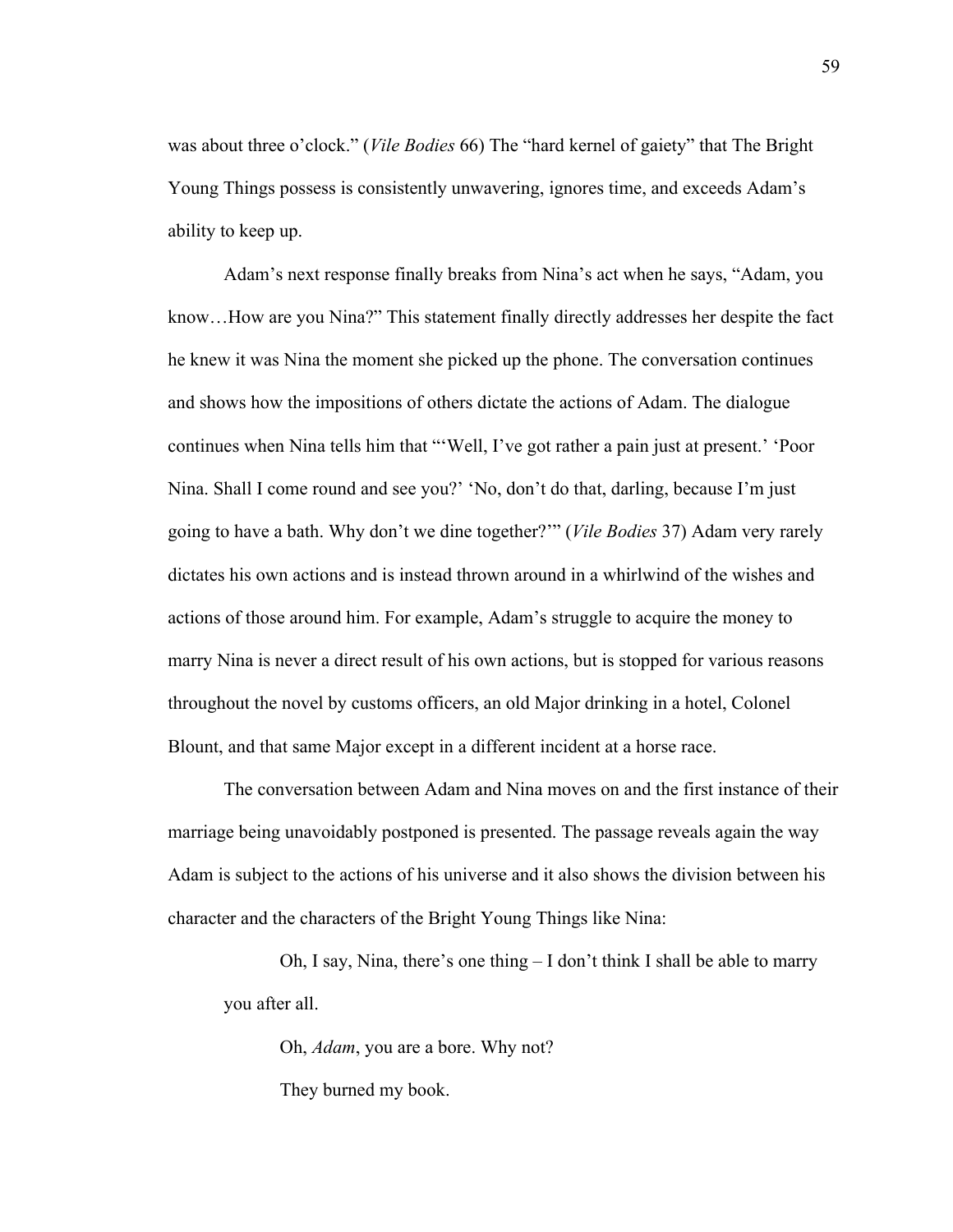Beasts. Who did? I'll tell you about it tonight. Yes, *do*. Good-bye, darling Good-bye, my sweet.

He hung up the receiver and left the telephone box. (*Vile Bodies* 38)

Adam refers in this passage to an instance, which occurs at the start of the second chapter when he arrives at England and faces customs officers as he gets off a boat from France. The customs officers force the unfavorable and unreasonable situation onto Adam when they tell him:

You can take these books on architecture and the dictionary, and I don't mind stretching a point for once and letting you have the history books, too. But this book on Economics comes under Subversive Propaganda. That you leaves behind. And this here *Purgatorio* doesn't look right to me, so that stays behind, pending inquiries. But as for this autobiography, that's just downright dirt, and we burns that straight away, see. (*Vile Bodies* 26)

The books confiscated by the customs officers show the decline in sensible society. They nonsensically allow Adam to keep his books on architecture, history, and his dictionary, but confiscate books on economics, propaganda, Dante's *Purgatorio*, and his own autobiography, which was going to serve as Adam's primary source of income upon publication. The confiscated books all represent higher learning. Architecture, history, and the dictionary are all necessary and educational, but they are much more standard in contrast to the other subjects. All of these are static, unchanging fields that revolve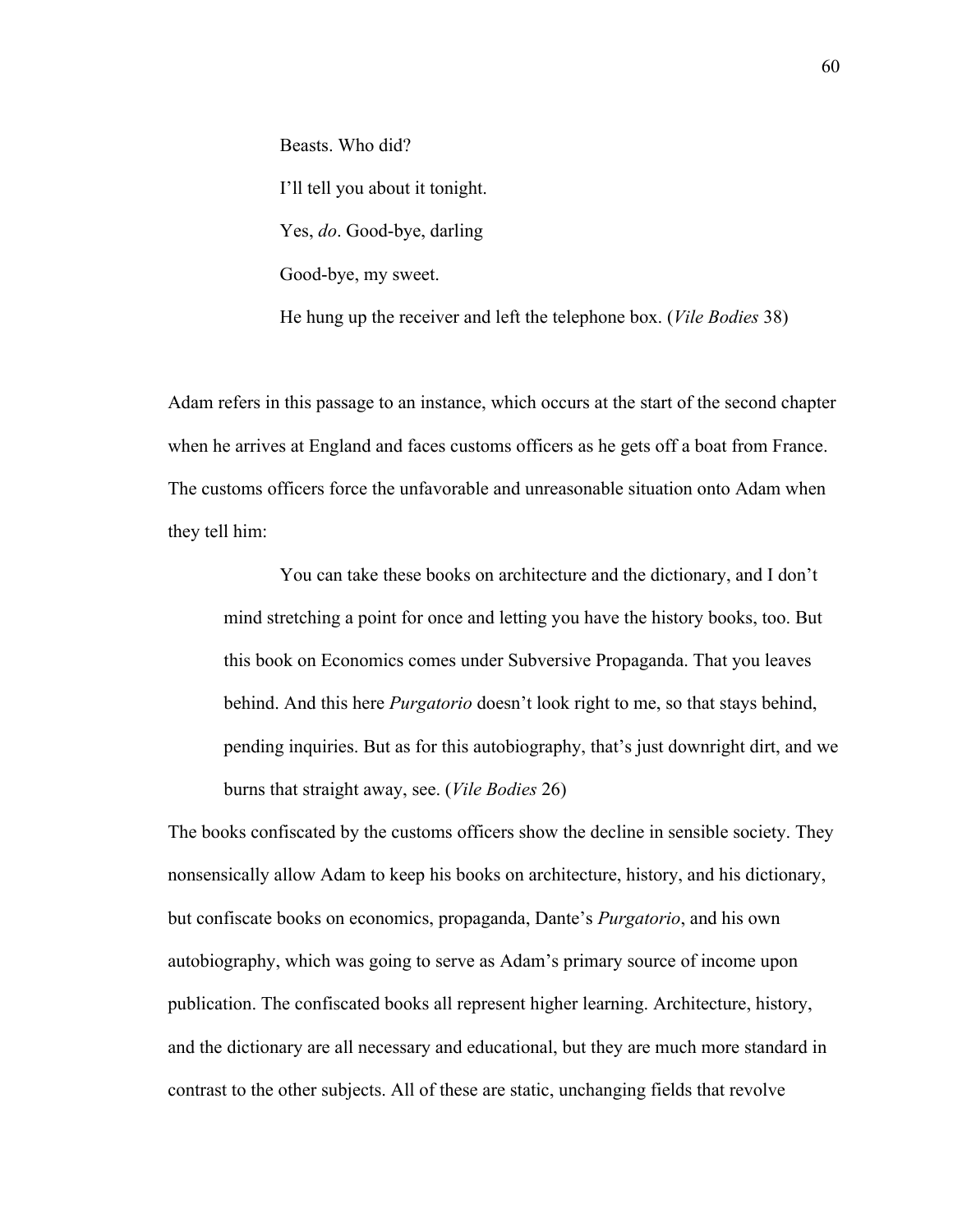around the nation's past and preconceived ideas. Economics and propaganda present more subversive subjects that given a serious understanding could be useful in shifting the status quo. Dante's *Purgatorio* clearly represents higher learning and his autobiography stands as a subjective, creative text. The division in what is confiscated represents the general population of the world Adam is entering. It is a population filled with The Bright Young Things that Waugh despises and Adam does not fit in with. It is a content population ruled by the nation's aristocratic elites, which is why more subversive texts are rejected. This is a group that wants to avoid learning given the fear that their comfortable world would change. The point that he is arriving on the boat from France sets up a further division of the class systems and the point that England has moved away from an exploratory learning and education. France shows how devolution into the contemporary world of England that Waugh despises and is filled with young characters like Nina. The reference Adam makes back to this moment again makes the point that the novel's universe is nonsensical and Adam's fate is not in his hands, but in the trivial hands of those around him.

This conversation also shows the divide between Adam and Nina, which consequently highlights the difference between Adam and the entire universe of The Bright Young Things. The most telling point of the conversation is Nina's response, "you are a bore" when he tells her they can no longer be married. Archie Loss describes the way *Vile Bodies* is a novel of dynamism: "motion gives way to stasis…a feeling of restlessness alternating with calm is conveyed in the structure of Waugh's novel." (159) In this passage and throughout the text, Adam is in a state of stasis, while the artificial dynamism of Nina is revealed. *Vile Bodies* is a world of see and be seen and when Adam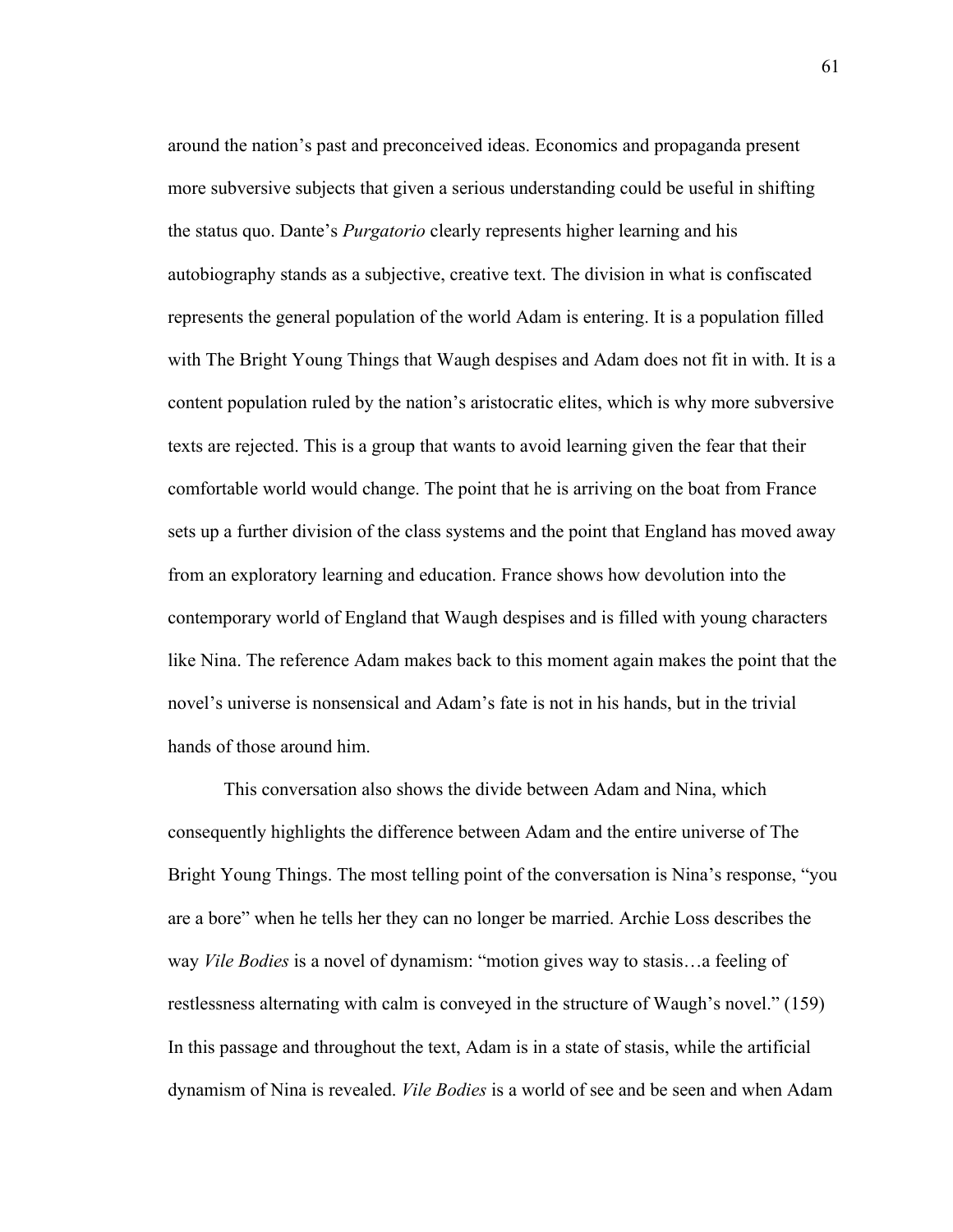removes himself from the action and the drama of the world, like when he calls off his marriage, Nina's reaction isn't forlorn because she is no longer able to get married, but frustration because his actions will harm her image by slowing her down in this dynamic universe. Waugh uses the restlessness of his characters to criticize the ultimately futile and doomed nature of their lives, which is realized at the end of the novel when their world is broken down.

The novel's dynamism is also reflected in the literal duration of the scenes. Loss describes this effect and the way that "the scenes, some only a few lines long, carry out the theme of restlessness struck at the very beginning of the book. They also bring to mind the…technique of montage that in the 1920s became such a prominent feature in film." (Loss 160) This first scene between Adam and Nina takes place over a page and a half. The final lines of their phone conversation, which ends the scene defines the succinct quality of the novel as the dialogue transitions back and forth, quickly between the two characters until it concludes with "'Good-bye, my sweet.' He hung up the receiver and left the telephone box." Adam concluding the conversation with "my sweet" also shows his extreme affection and reliance on Nina, which is rarely returned. Both the dialogue and the action are short and driven to the point and then transition immediately out and into another scene. Once the phone is hung up, the moment between him and Nina is over and the novel transitions swiftly into the next sentence, which reads, "People had crowded into the Underground station for shelter from the rain, and were shaking their umbrellas and reading their evening papers." (*Vile Bodies* 38) Just as Loss describes, the novel's scenes mimic the quick cuts of a fast paced film. The back and forth nature of the telephone conversation works to the same structure of a shot-reverse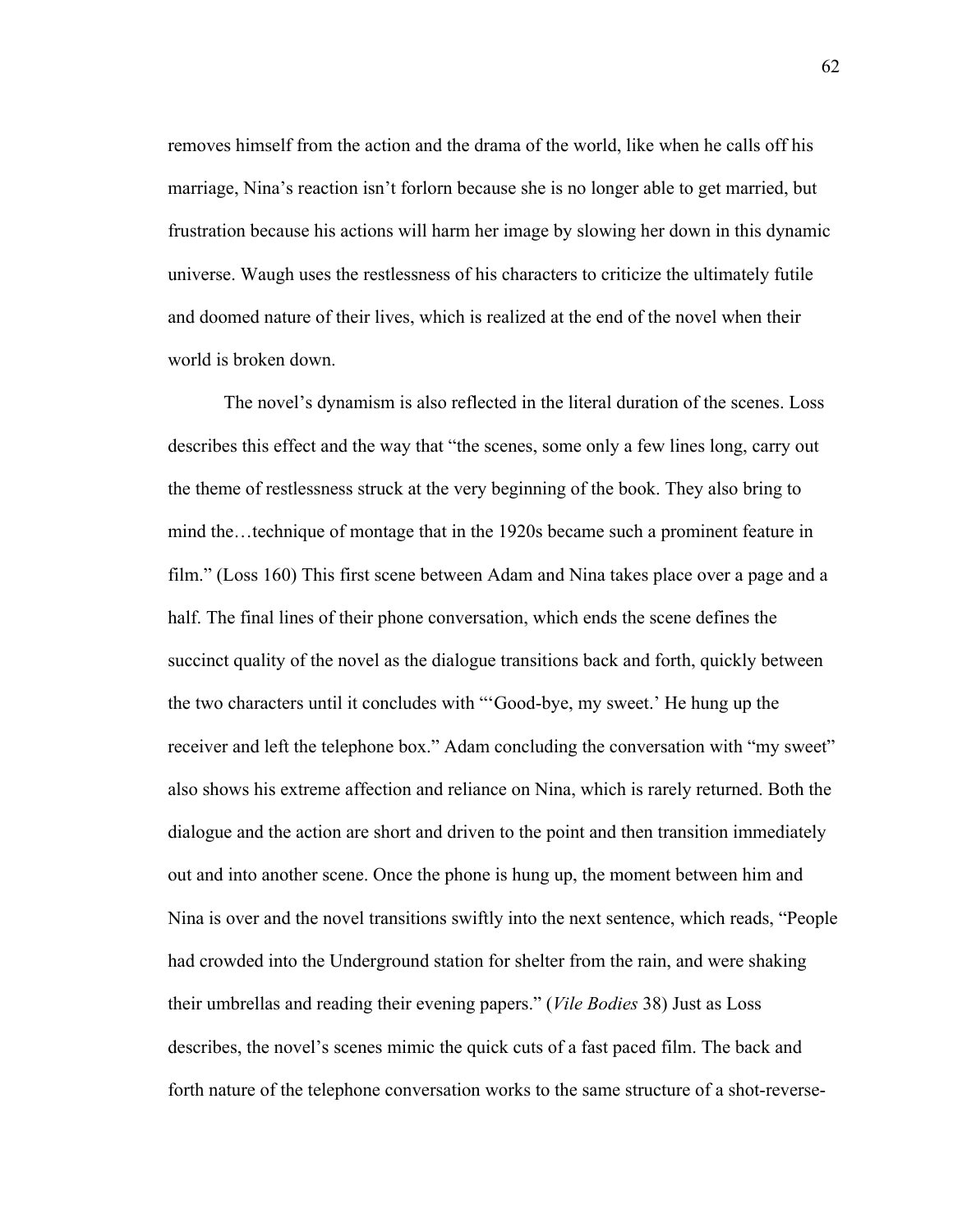shot technique. The aforementioned sentence of the people in the Underground also works like an establishing shot, laying out the setting before diving into the action.

Cook defines the role of Adam in the novel as being one of "irregular circularity; the narrative wheel has a flat side upon which it comes to rest momentarily before beginning to move again. The narrator returns to Adam, his reference point, each time before setting out to plumb other social areas." (86-87) As Cook states, Adam is the novel's fulcrum, but because of the constant action, he is afforded very little growth. For this reason, he engages in repetitive scenes, such as the delay of his engagement. The action within the scenes and the motivational forces change, but the conversations and Adam's reactions are largely the same. Throughout the novel, Adam is faced with ridiculous challenges and obstructions to his marriage that he is never able to get around and approaches with the same tepid mentality.

In a scene where his marriage is again put on hold, it is clear how he is the passive observer to the chaotic and nonsensical action. The scene takes place a third of the way through the novel and mirrors the earlier scene where Adam and Nina discuss their engagement. The passage is introduced as "Before Nina was properly awake Adam dressed and went out into the rain to get a shave. He came back bringing two toothbrushes and a bright red celluloid comb. Nina sat up in bed and combed her hair. She put Adam's coat over her back." (*Vile Bodies* 100) All of the elements of the passage work towards the positive union of the couple. Adam brings back "two toothbrushes and a bright red celluloid comb," which Nina then uses before putting on "Adam's coat over her back." However, the narrative characteristically transitions out of this passage of brief tranquility and falls back into its chaotic world: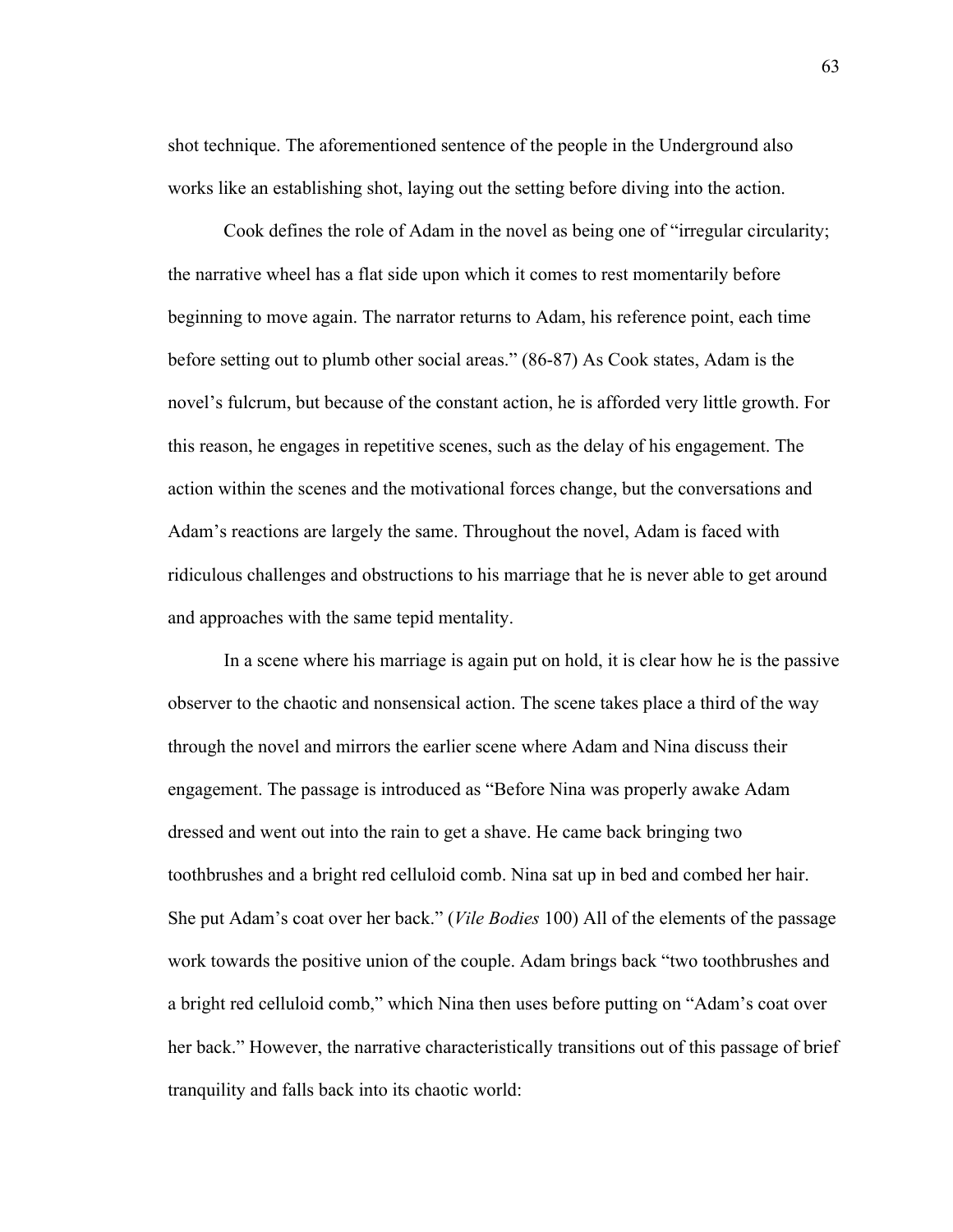She threw off the coat and jumped out of bed, and he told her that she looked like a fashion drawing without the clothes. Nina was rather pleased about that, but she said that it was cold and that she still had a pain, only not so bad as it was. Then she dressed and they went downstairs. (*Vile Bodies* 100)

Nina makes an obvious transition out of the content state she was in only moments before. Taking off Adam's coat serves as a metaphor for her reentrance into the world of the novel. Once the jacket is off she admits to being cold and having a pain. Being cold contrasts the fact that she just removed Adam's jacket, which would have served as a clear source of warmth. This reflects the nonsensical elements of the world of the Bright Young Things. It also parallels the structure of their first conversation, which before getting into the heart of the dialogue, there is a brief period of nonsensical introduction. Nina's pain also reappears in this scene and recurs constantly. The annoying ache is never given a purpose and flows in and out of the novel quickly and without reason. After this introduction to the scene, the couple begins a conversation over breakfast, which is similarly characterized by the short, choppy dialogue. The conversation quickly gets to a point and then transitions away to a different scene of action. Adam again initiates the conversation:

'By the way' said Adam. 'You said there was something you wanted to say.'

'Oh, yes, so there is. My dear, something quite awful.'

'Do tell me.'

'Well, its about the check papa gave you. I'm afraid it wont help us as much as you thought.' (*Vile Bodies* 100)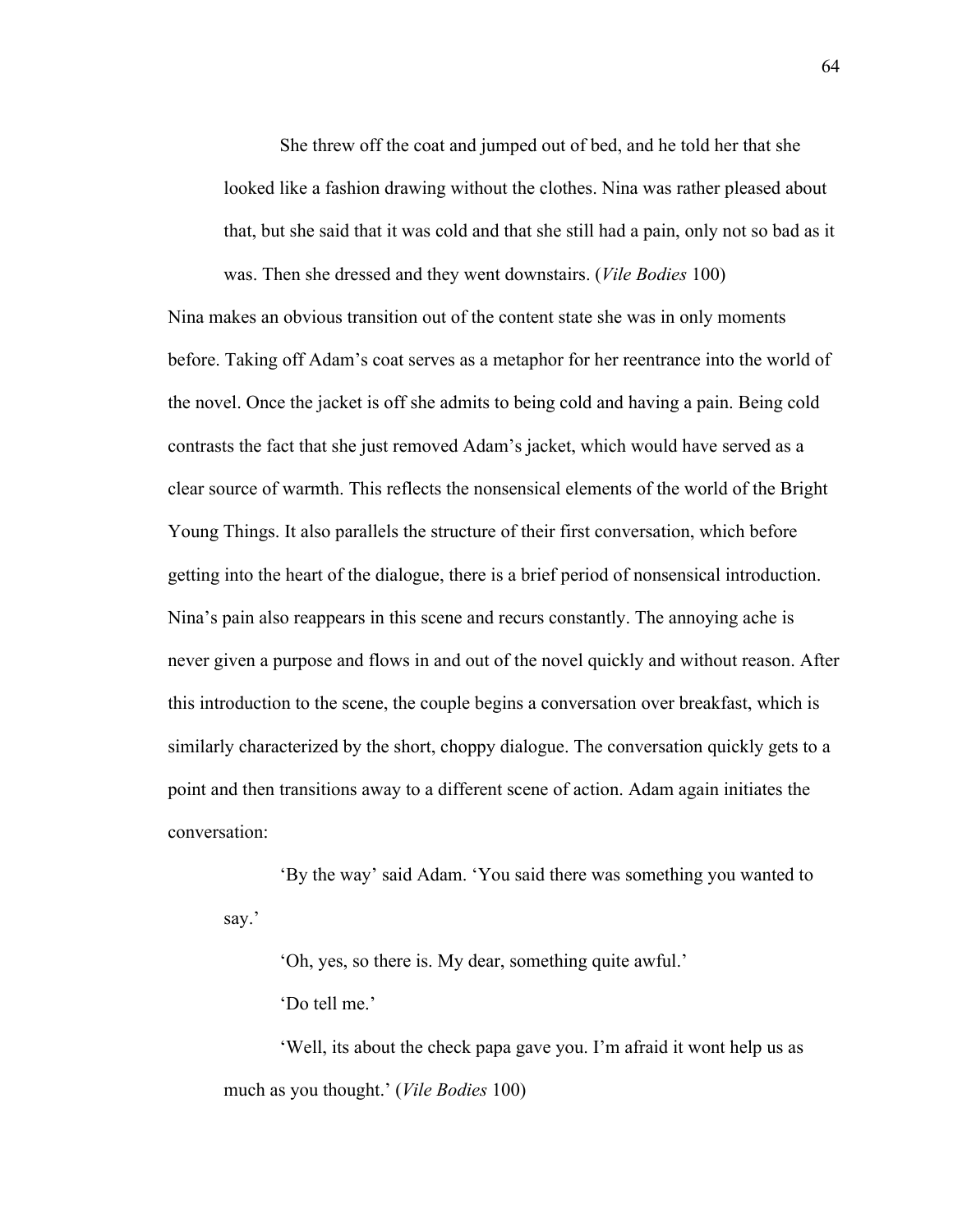Adam again serves as the point for moving the action of the novel forward. He reminds Nina of the drama, which once stated, sets off the next series of events. Again the conversation starts almost as an aside. In the previously referenced passage about their engagement, Adam starts the conversation with "there's one thing –" and here it begins as Adam reminds Nina of "something you wanted to say." Both of these phrases reduce the significance of what is said by making it seem as if it was almost forgotten. This allows the proceeding action to happen faster. This new incident, halting the marriage of Adam and Nina is as she states because the money her father gave Adam for the wedding is illegitimate. The reason for the check's illegitimacy is the signature. Adam finally recognizes how "the old idiot's signed it 'Charlie Chaplin'" (*Vile Bodies* 101). This situation again reflects the nonsense of the novel's universe. His character quickly moves through a series of ridiculous situations, like the inexplicable confiscation of his autobiography, or how his would be father in law decides to sign a check with the name Charlie Chaplin.

After Adam and Nina discuss their predicament they agree on the fact that as a result of the false check they "shan't be able to get married after all." (*Vile Bodies* 102) Despite this somewhat momentous occasion in the narrative, the scene immediately falls back into the aforementioned style of rapid transition as it cuts away quickly from the action, disregarding space and time, much as a film would. After the affirmation that they will not be able to get married, the dialogue ends with Adam saying, "It *is* a bore, isn't it?" (*Vile Bodies* 102) In this moment Adam reaffirms Nina's mentality by repeating the phrase "It *is* a bore", which she used when Adam first told her that their marriage was going to have to be postponed. Waugh uses the repetition of this statement to show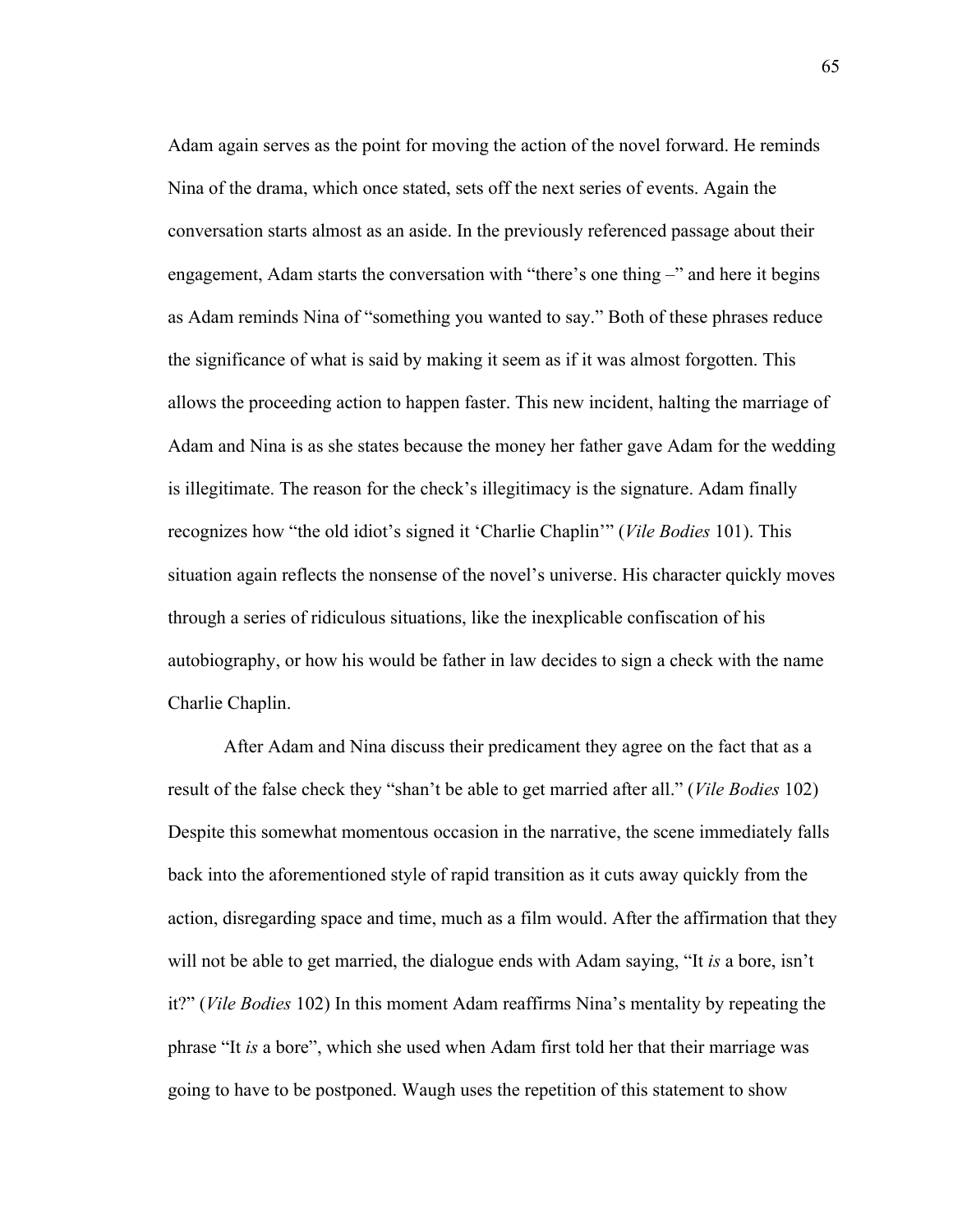Adam's regrettable acceptance of his universe. The narrator does not provide the reader with a moment of reflection or a break in the narrative, but instead the next lines are: "Later he said, 'I expect that parson thought I was dotty too.' And later. 'As a matter of fact, it's rather a good joke, don't you think?'" (*Vile Bodies* 102) Both of these lines disconnect from the sullen sentiments of the marriage being again put on hold and instead use Adam as a point of transition by providing a series of unrelated thoughts, which then allows Nina the space to provide her own unrelated explication. Adam is merely a device used by characters like Nina and the other Bright Young Things of the novel as means of finding constant action.

Adam is similar to *Decline and Fall's* Paul Pennyfeather in this regard. Both men serve as passive protagonists. They themselves engage in very little spontaneous, selfderived action and instead rely on the motivations of the surrounding universe to progress their narratives. The key difference is that despite being thrown around by the wills of others, Paul lies at the center of his universe. Adam is not at the center of his universe and instead most of his actions progress or influence the lives of others rather than his own. For example, when Adam suggests to his party: "Let's go to Lottie Crump's and have a drink." (*Vile Bodies* 66) The result of this series of events has little significance for Adam. The lone outcome for him is that the next morning he "woke up feeling terribly ill." (*Vile Bodies* 73) However, the other members of his party have a wild night of drinking and end up at the Prime Minister's home. Adam is not mentioned once in the scenes following his suggestion that they go out and drink. If Paul Pennyfeather had made a similar suggestion in *Decline and Fall*, he would have ended up in a situation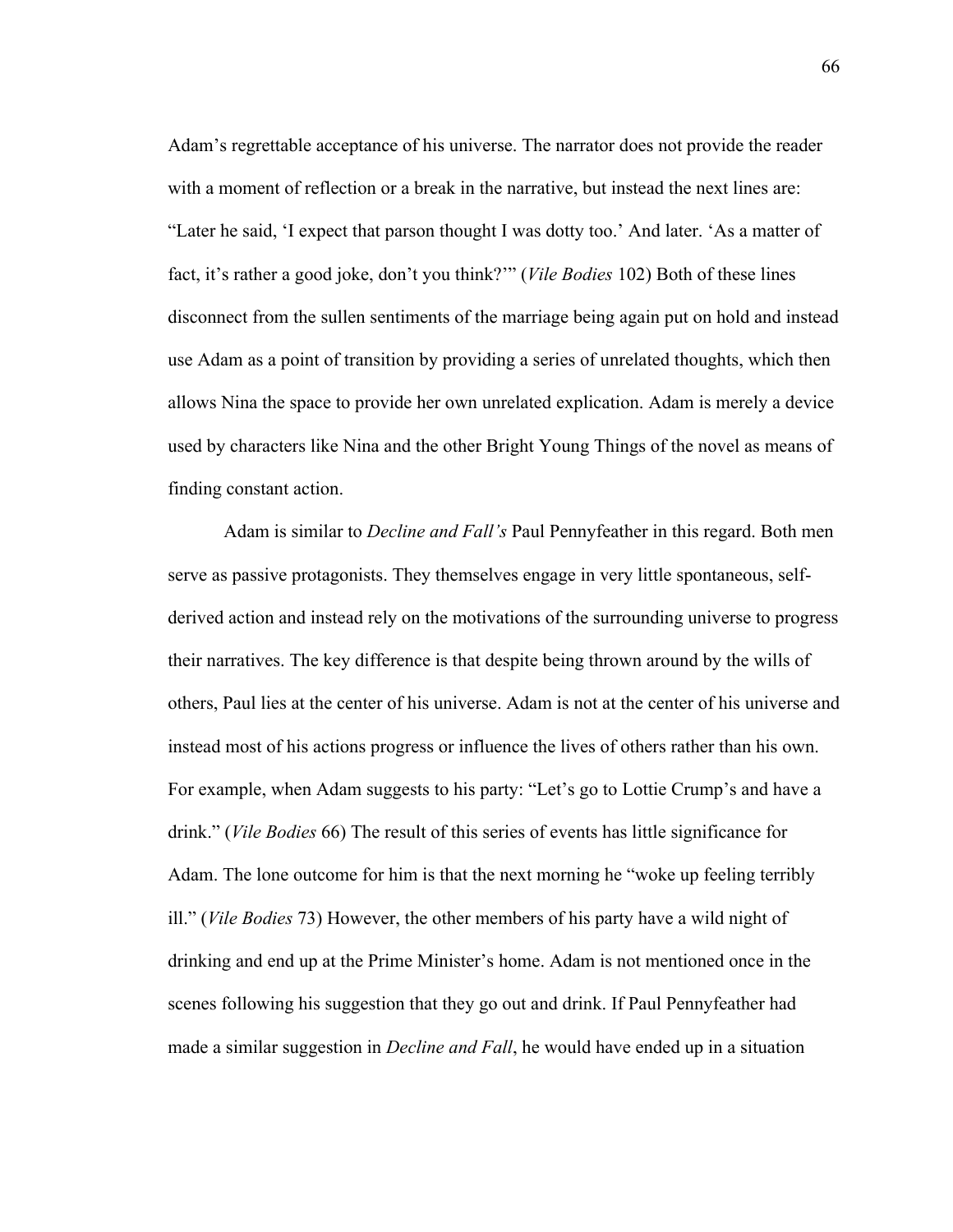beyond his control, but still would have been the focus of the scene and center of the action.

Nina and her peers are given an obviously negative portrayal by Waugh. As shown by the previous depictions of Nina, Waugh generalizes the aristocratic youth of his novel as the Bright Young Things and characterizes them as vapid, attention seeking creatures with no moral compass. Paul Doyle describes the world and the characters in the novel as a "scene of disorientation and moral decay. Obligations are not taken seriously; people hurt one another emotionally, mentally, and physically, and usually do not have the depth or sensitivity to realize their deficiencies. As long as they can pass time pleasurably and gratify their personal desires, the Bright Young Things dispense with moral standards and responsibilities." (14) This is why Nina's reaction to Adam's difficulty in trying to marry her is boredom and disregard for his feelings. Doyle's point is extremely true, the world of The Bright Young Things is emotionally vapid and the primary concern of the characters is not to connect with one another, but to maintain their shallow personas. Nina never makes any legitimate attempt to love Adam and instead only becomes openly invested in their relationship when it is convenient for her. When Adam experiences a brief stint of fame and popularity writing under the pseudonym Mr. Chatterbox, Nina becomes far more invested in his life. However, when he loses this position she again distances herself. This is also why Adam struggles to grow because he is in a world shaped by these beings that do not truly care for him. Waugh uses his novel to criticize this generation of emotionally gaunt, flippant youths. Neil Johnson describes a scene from the novel when the character Mrs. Ape openly criticizes the attendees of her party asking, "*Just you look at yourselves*" (*Vile Bodies* 136) Johnson writes how the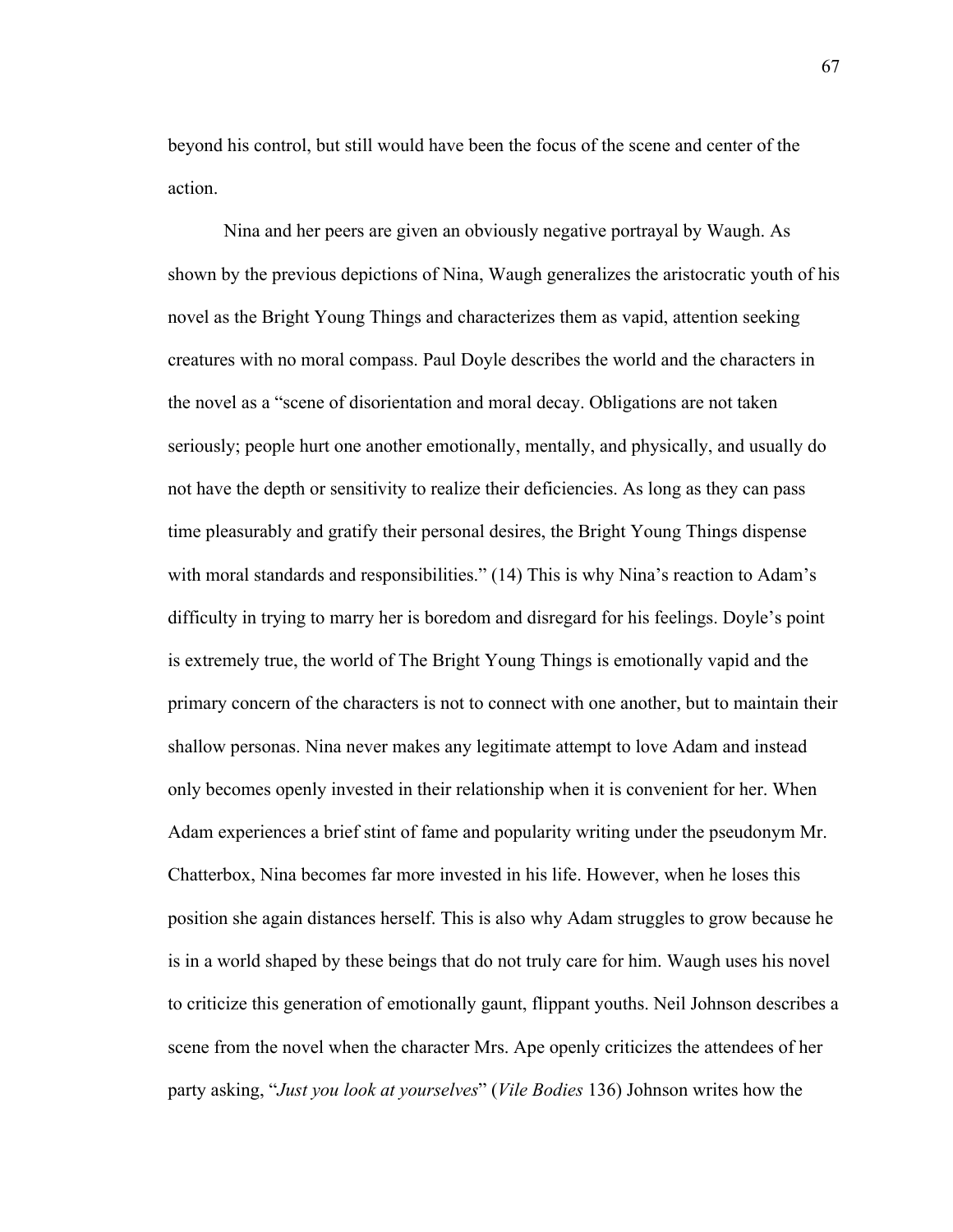effect for the Bright Young Things is that they for a short time exit their catered universe and become "trapped in the gaze of Mrs Ape, and whom do they see in that gaze if not themselves? This act of seeing themselves in Mrs Ape's gaze produces emotions of both shame and guilt, but shame is clearly dominant." (10) Johnson appropriately points out how when The Bright Young Things are occasionally forced to look at their lives, they are faced with nothing, but the reality of shame and judgment.

Waugh uses *Vile Bodies* to show what would potentially happen to the young, wealthy population of England if their education were removed. Symbolically shown through the removal of Adam's educational texts by the customs agents as he crosses into England, the world of the novel is one that lacks a concrete educational influence. The experience Waugh calls for in his essay *Was Oxford Worth While?* is completely removed from the novel's universe. The outcome is a population that has not been afforded the opportunity for an emotional growth and a gradual integration into society, which is why the Bright Young Things are so deplorable and the novel avoids any sort of emotional sympathy and instead follows a constant stream of outlandish acts. Aside from Adam the population is economically sound, which again backs up Waugh's point that school is a necessity not because of the money that will accompany earning a degree, but because of the experiences that will grant some emotional growth and help students avoid turning into The Bright Young Things of *Vile Bodies.* 

Waugh completely deconstructs the world of the novel, with the ironically named final chapter "Happy Ending". The final line of the chapter preceding "Happy Ending" is: *War has been declared*." (*Vile Bodies* 282) After this declaration the novel finally shifts away from the hectic pace and outlandish narrative, into the final chapter. The final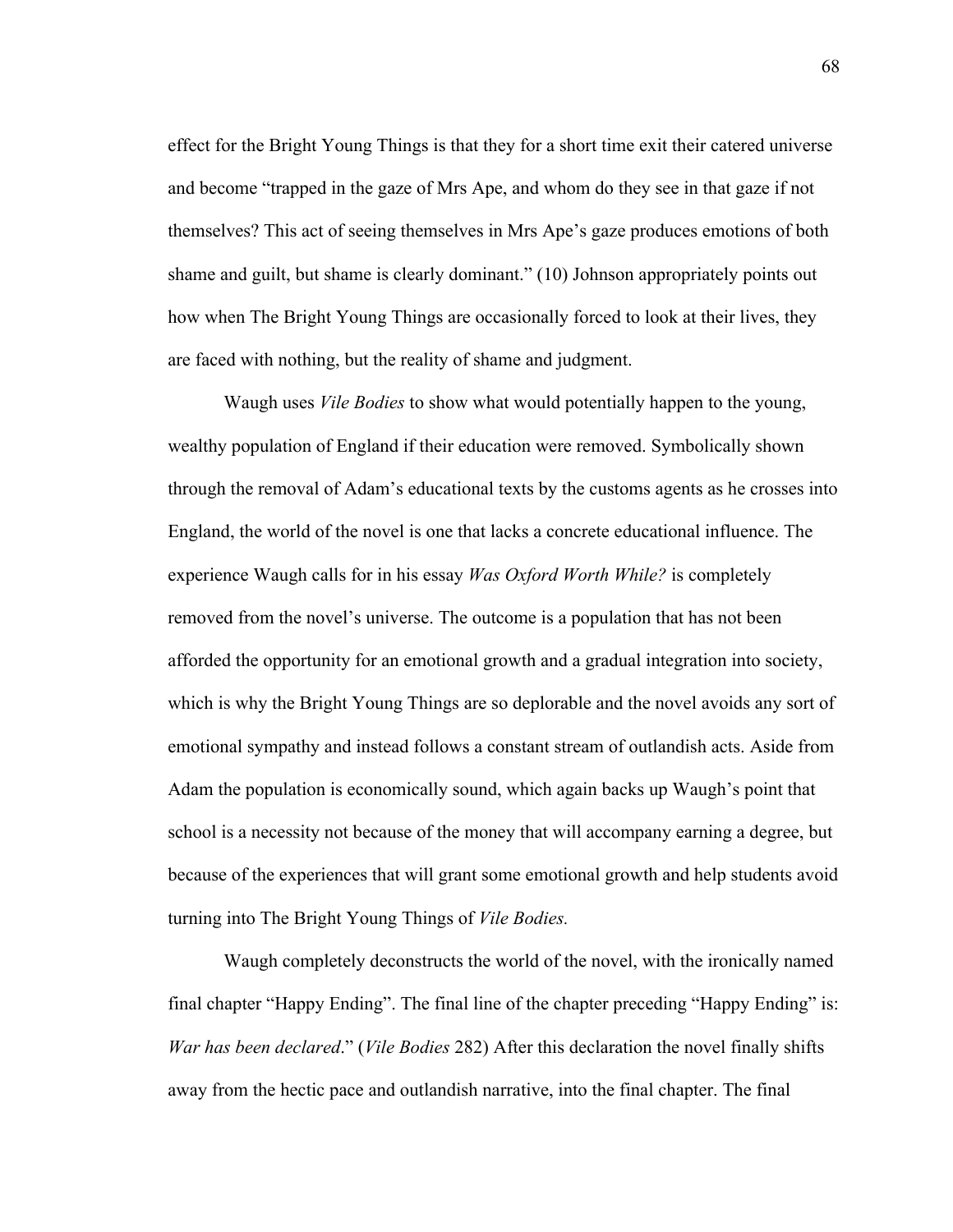chapter uses a temporal gap and sees Adam on the battlefield. The scenes are no longer being employed rapidly and the tone is not as playful. Waugh has taken the characters of *Vile Bodies* out of their fantastical setting and placed them in a world rooted in reality. It is a rude awakening and summed up in a moment when one of the girls from earlier in the novel is placed on the battlefield and is given the description of "The woebegone fragment of womanhood in the corner looked a little less terrified when she saw the wine. She recognized it as the symbol of international goodwill." (*Vile Bodies* 287) This description shows both her removal from the world of chaotic comfort and her inability to handle her current reality, which is now firmly rooted in Waugh's realistic depiction of war. The wine represents a forlorn symbol of comfort and reflects the priorities of the novel's former world. After this initial description, the girl presents a monologue, which Waugh uses to unapologetically criticize her character. In her monologue, she reveals her name to be "Chastity", which Waugh again places ironically to mock the despicable quality of the old world. The rest of her monologue is wayward as Chastity attempts to assemble the narrative of her life and how she ended up wandering the battlefield. There is no logic to her series of events, she was sent to Buenos Aires, "then when the war came she brought me back again", and then the "lorry I was in got stuck in the ditch so I got in with some other foreigners" (*Vile Bodies* 287). Her monologue makes little to no sense and reinforces Waugh's point that when faced with a harsh reality such as war, The Bright Young Things will be completely ill equipped.

Waugh ends this brief final chapter with the line: "And presently, like a circling typhoon, the sounds of battle began to return." (*Vile Bodies* 289) This final statement again ironically parallels the rest of the novel. Adam moves through a circular narrative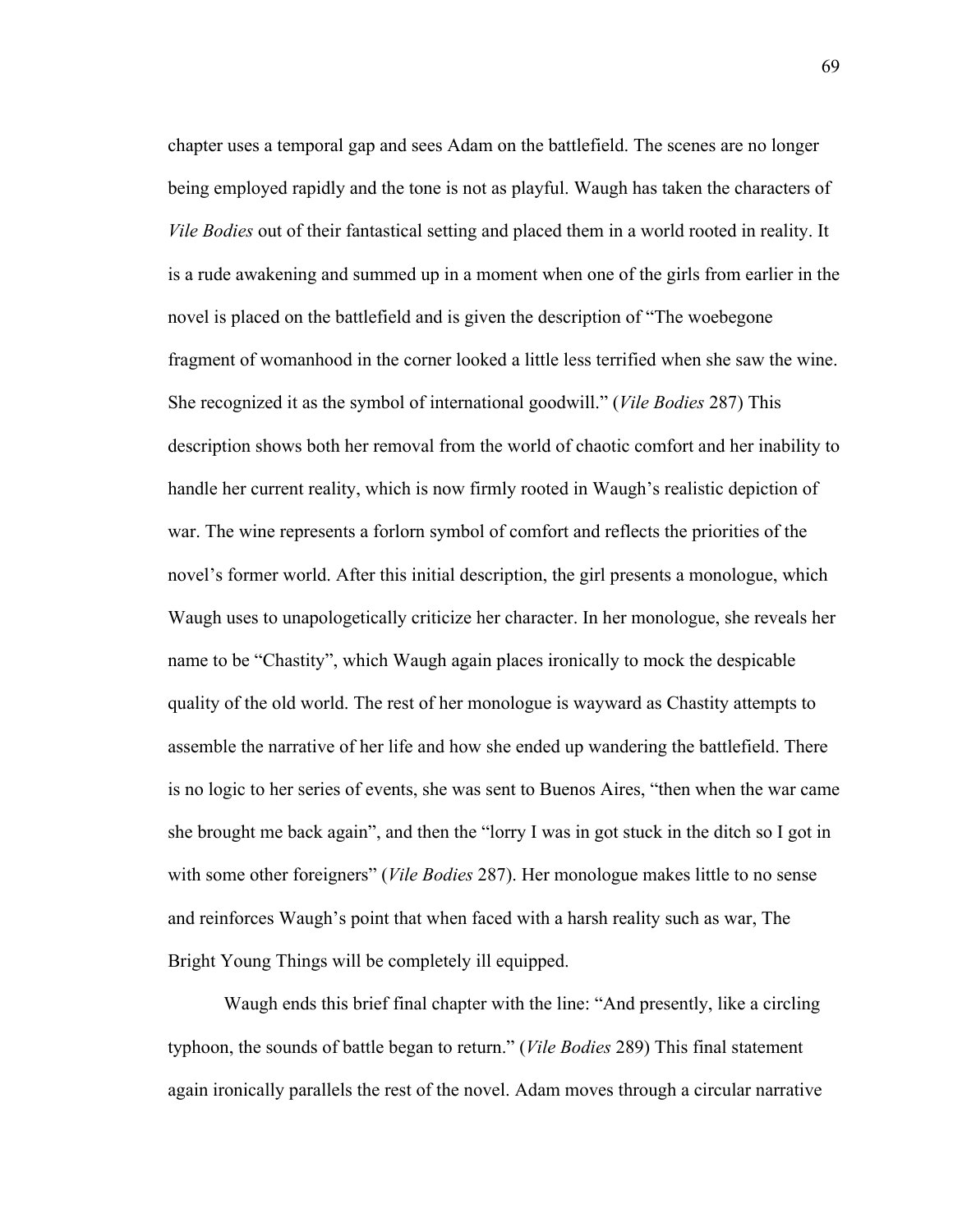as he is confronted by a number of social situations and characters that all lead him nowhere. For example, he is unable to marry Nina at the beginning of the novel, he continues to struggle to honor their engagement through the middle, and by the end he is still unable to find enough money to marry her. The irony here is that the circularity of the old world presented very little actual significance; all of the characters were completely content to float through their repetitive lives. However, in this new world of the final chapter the repetition hold all of the consequence as it leads them back into "the sounds of battle", which they are completely unable to handle.

The final chapter is a "Happy Ending" for Waugh because despite war breaking out, it finally presents the reality of the characters and separates them from the bullshit world they previously ruled. Unlike *Brideshead Revisited* and *Decline and Fall* there is only one world for the characters of *Vile Bodies* to live in, which restricts their growth. Unlike Charles and Sebastian, Adam Fenwick-Symes cannot leave his world temporarily and return having learned a lesson from the variety of his experiences. When Waugh finally does give the characters a new world in the final chapter, they are completely ill equipped and flounder as they are thrown into the deep end of a more realistic reality.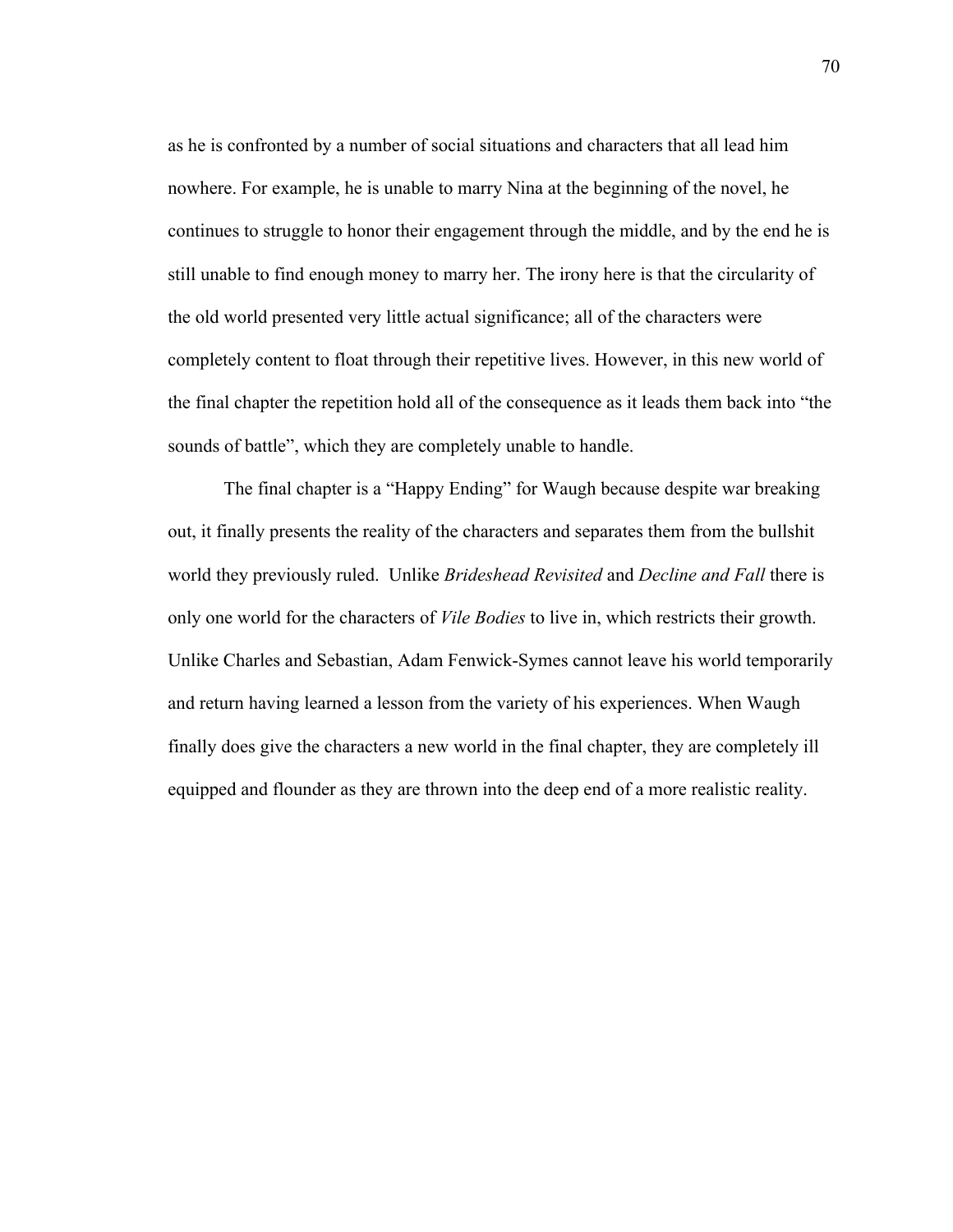## **V. The Reaffirming Power of Evelyn Waugh Through Film and Television**

The film and television adaptations of *Brideshead Revisited*, *Decline and Fall*, and *Vile Bodies* all work to reinforce the themes and ideas of their source material. Despite occasional liberties and diversions within their narratives, the themes are maintained and presented clearly to the viewer. All of the adaptations reinforce the point Waugh makes on education in his article *Was Oxford Worth While?* because they illustrate a clear division in space and the effects on the protagonists are all largely the same. The film adaptation of *Decline and Fall, Decline and Fall of a Birdwatcher* (Krish 1969), takes the greatest liberties when adapting the novel, yet despite its obvious differences, the film makes the same conclusion as Waugh's novel. Unlike *Decline and Fall of a Birdwatcher*, the television series *Brideshead Revisited* (Sturridge & Lindsay-Hogg 1981) and film adaptation of *Vile Bodies*, *Bright Young Things* (Fry 2003) stick closely to their source material.

The *Brideshead Revisited* television miniseries distinguishes space through its cinematography. The themes taken on by the miniseries mimic the effects of the book. There are very few, if any digressions from its source. The voice of the series is that of Waugh. Most of the language is taken verbatim from its source material. Sticking so closely to the original is neither a good nor bad quality; it creates a piece of work that is ineffective in creating any new or revelatory thought that cannot be found in the book. The greatest effects are cultural as a reflective article by the New York Times titled "30 Years Later, Revisiting 'Brideshead'" makes the point that "It made stars of Jeremy Irons, who played the moody, disillusioned painter Charles Ryder, and Anthony Andrews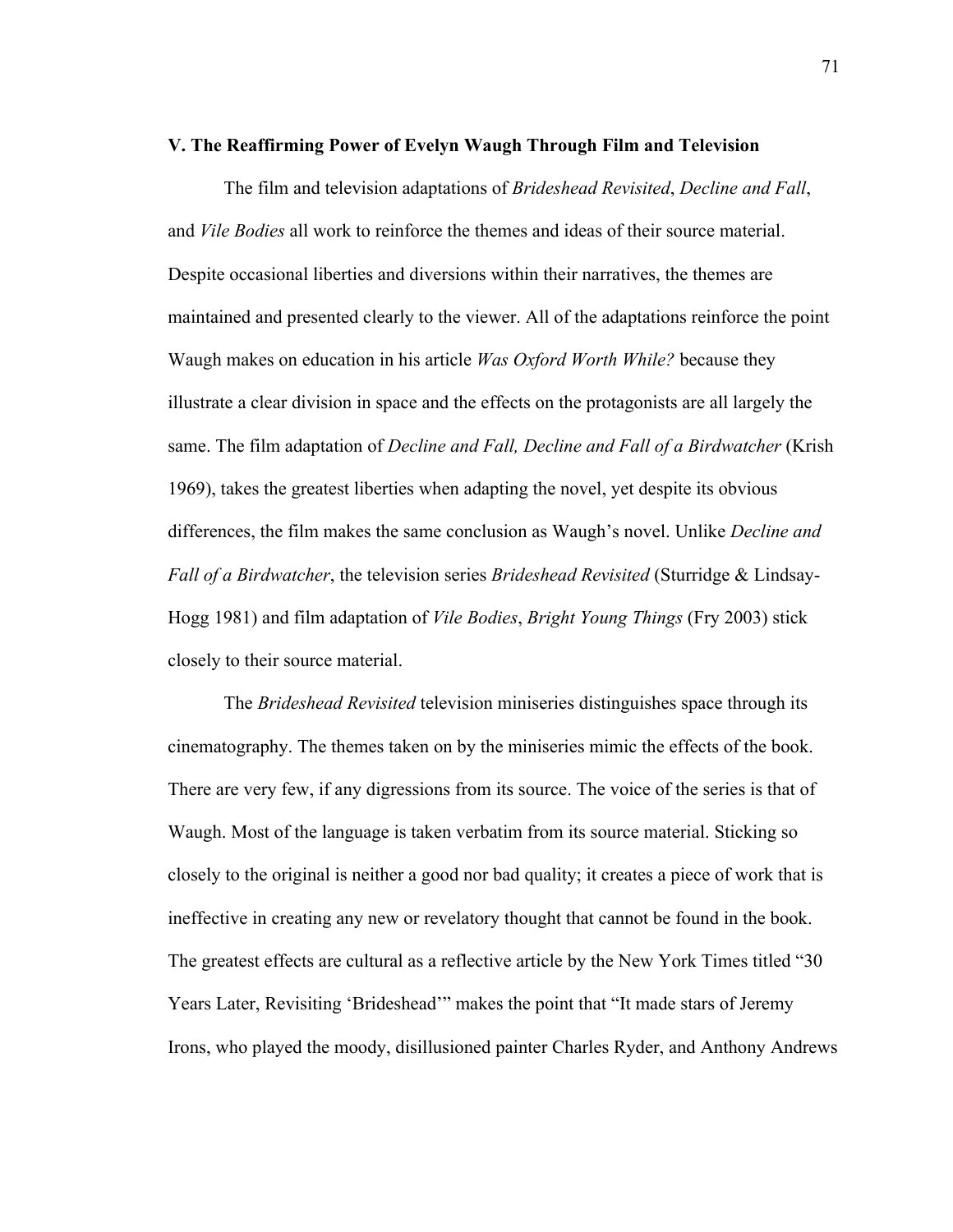as the outwardly insouciant but desperately dissolute aristocracy Sebastian Flyte. It popularized such English fashions as Oxford bags and terms like 'spiffing'" (Lyall)

The *Brideshead Revisited* miniseries most effectively worked to expose a large audience to Waugh's work and to operate on a visual level that a novel can obviously not achieve. In her essay *Hollywood Convention and Film Adaptation*, Debra Fried states that films change their source material through three conventions, "the style in which dialogue was edited, the status of filmed objects, and the star system." (Fried 294) Given the aforementioned details that the dialogue is strikingly literal in its adaptation from the book and that the series main actors, Jeremy Irons and Anthony Andrews did not emerge as stars until after the release of the series, the only convention in Fried's essay operating in this adaptation is "the status of filmed objects". Fried describes the "status of filmed objects" as the way that a film can take an object from a book and through the larger scope of the medium, achieve something greater. A film can use the manipulation of the camera, setting, and sound to create a clearer image for its audience than what Waugh was able to do through the limitations of his novel. A reader is forced to derive meaning based on his or her own understanding of the language. For example, when Waugh writes, "Oxford, in those days, was still a city of aquatint." (*Brideshead Revisited* 21) the meaning of this sentence heavily depends on whether or not a reader is familiar with the world "aquatint". When Irons delivers the same line from the opening monologue of Chapter One, the words are given more obvious meaning as the camera pans over a medium shot of a building at Oxford, while at the same time a bird can be heard chirping as the accompanying orchestra begins to swell. Just like in the novel, "aquatint" is a peculiar word that would have been lost on the average person watching the show.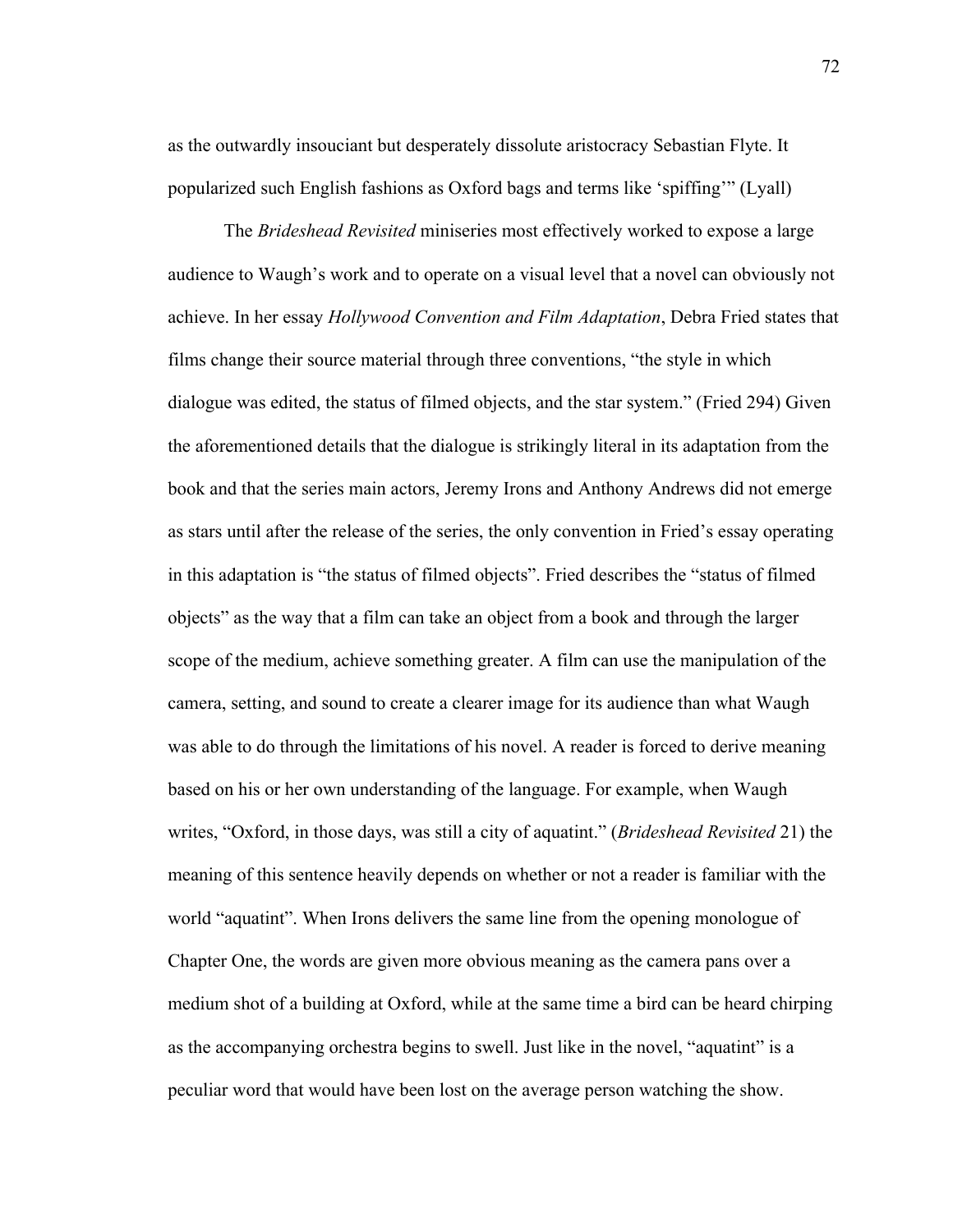However, given the onscreen reinforcement of beautiful imagery and sound, the meaning is forced and the viewer is prescribed a definition. The definition for the viewer is now an association with the variety and beauty of Oxford's campus.

In the novel the first chapter's introduction continues to the line, "In her spacious and quiet streets men walked and spoke as they had done in Newman's day; her autumnal mists, her gray springtime, and the rare glory of her summer days – such as that  $day -$ " (*Brideshead Revisited* 21) However, the miniseries skips this passage and Irons continues straight into the following lines, which begins with "when the chestnut was in flower and the bells rang out high and clear" and proceeds from there. The adaptation is able to skip this passage and nothing is lost for the viewer because of the idea of onscreen objects. The series writer's made the conscious decision to leave out this detail describing the exact day because the viewer is literally looking at that day on screen. The audience does not need to have the continued beauty of Oxford compared to the day being talked about because they are presently immersed in an image of a beautiful Oxford day, through the series' establishing shot of the college. This presents a literal translation of the text not simply through the words being used, but the imagery on screen.

The camera cuts from the initial establishing shots of the Oxford building, later revealed through dialogue to be the college Charles inhabited, to a long shot straight down a hallway, which again paired with the voiceover narration can be assumed to be a college at Oxford. The scene's setting is paired with an unspoken line from the novel. The long shot of the hallway shows the "palms and azaleas [that] were banked round the porter's lodge." (*Brideshead Revisited* 22) This scene however sees the series taking another liberty that the novel is incapable of achieving. The line spoken by Irons from the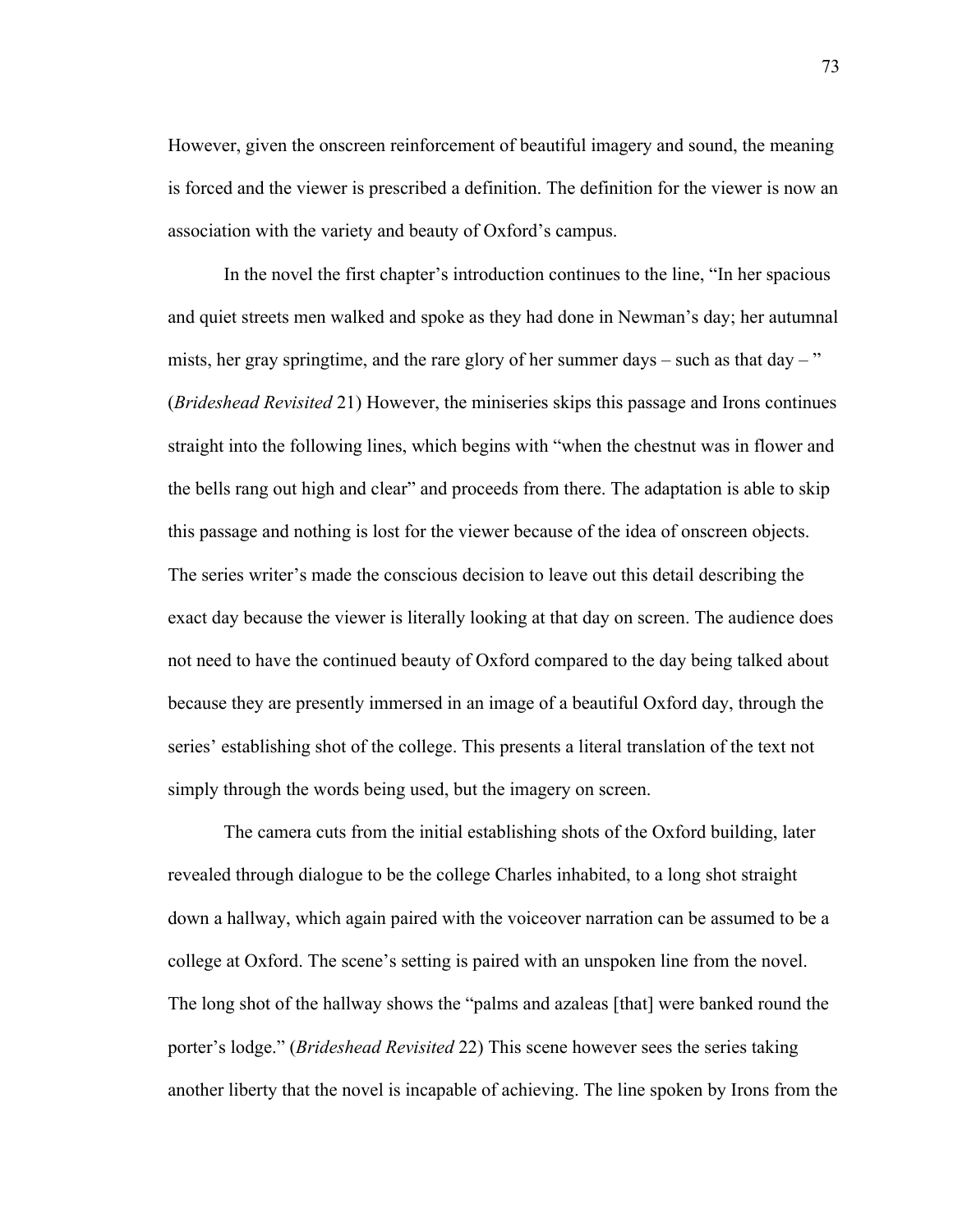text "Echoes of the intruders penetrated every corner, and in my own college was no echo, but an original fount of the grossest disturbance." (*Brideshead Revisited* 22) This line possesses little significance and is confusing for a first time reader of the book. The idea of an intruder is only mentioned here and then dropped immediately; the effect of foreshadowing in any sense is lost without a greater context of the entire work. Nothing has yet been said of the novel's ultimate intruder, Sebastian Flyte, yet the miniseries places him as the focal point of this brief shot in the hallway. As Charles' voiceover narration utters this line the camera begins to zoom on a figure dressed in all white, holding a teddy bear that has stepped from the sunlight, into the shadows of the hallway. When Charles begins to say the end of the line, a dresser being moved across the screen obstructs the viewer's image of the figure and the camera cuts. In hindsight, Waugh's intention to use the word intruder to mark the coming introduction of Sebastian is obvious. However, it is an easily missed and ignored detail. The congruent scene from the series takes the liberty of making this foreshadow obvious.

Although lacking original substance, the television series provided a visual lens, which works to magnify in particular the physical settings seen in the novel, especially at Oxford. Through this visual lens, the series is able to enhance Waugh's positive characterization of Oxford and the formative effects of the space. Oxford is cast primarily through the expressive use of light and the natural quality of the setting. Just like the novel, the series opens with the prologue, showing scenes of war and the eventual transition into Brideshead. The first episode transitions from the prologue into a shot of the university through a dissolve, which goes from the face of an older Charles into a shot of the University. As mentioned, this first shot of the university is accompanied by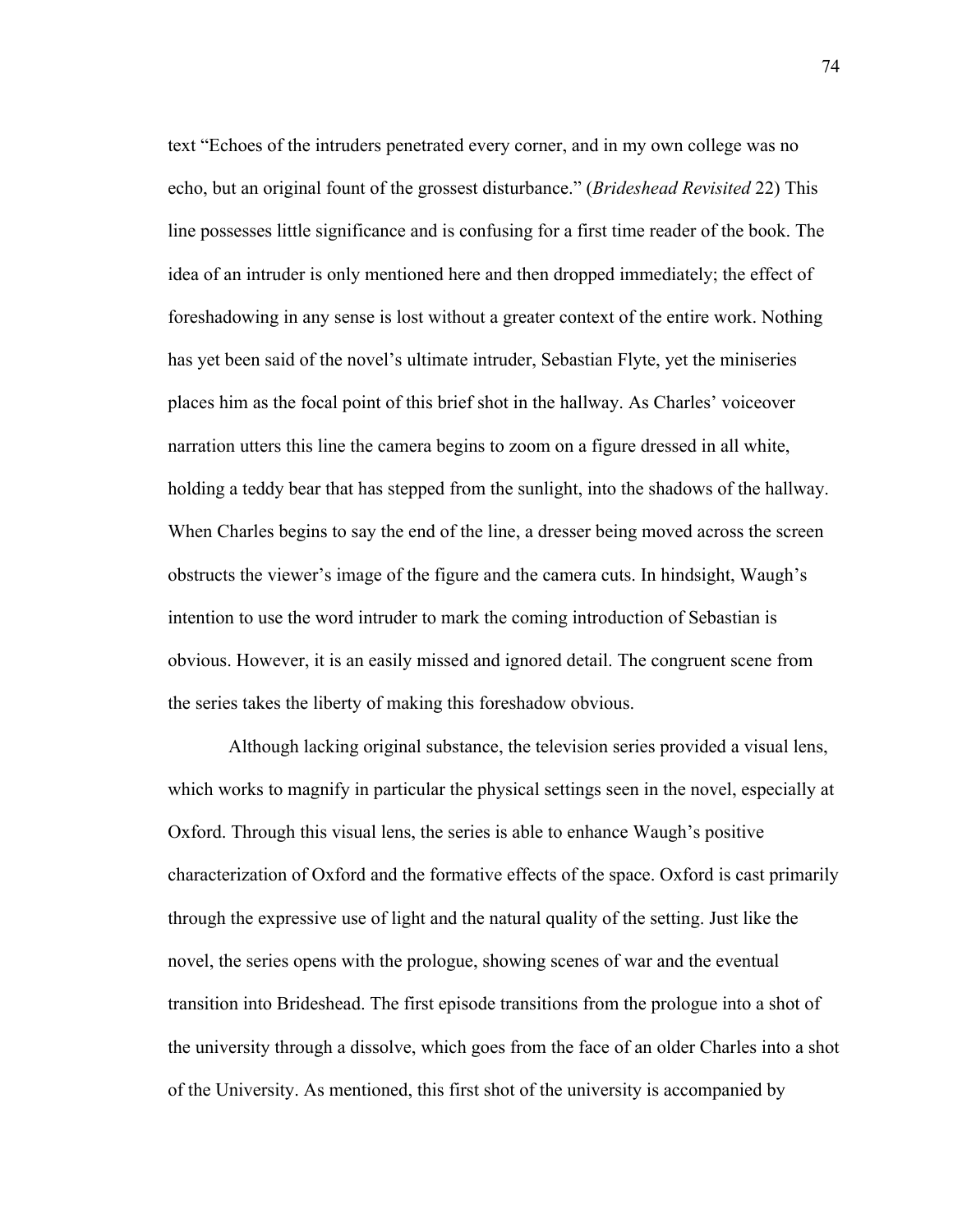Charles' introductory monologue as the screen extends the images being discussed. The effect of using imagery to provide further exposition and highlight the emotion provided in the text extends beyond Oxford and is obvious throughout a number of episodes.

For example, in episode three "The Bleak Light of Day" when Sebastian and Charles go drinking in London the scenes are lit brightly without any noticeable shadows. The scenes also set the individuals on screen in medium close-ups and as the focal point of the frame, forcing the gaze of the viewer directly onto the individual being shot. The direct nature of these shots allows the viewer to engage with the positive emotions of their drinking. The camera makes it seem as though the viewer is at the table drinking and relies on a series of quick, cross cuts to again force the attention onto the obvious emotions within the scene. This contrasts heavily with the scenes later in the episode where the boys are put in prison. Here the camera pulls away providing a longer shot and instead of using quick, cross cutting the scenes linger. Charles is shown sitting in the corner of the frame on the floor of his cell. Instead of cutting to the hapless yells of Rex and Sebastian it remains on Charles. The lighting is dimmer and the shadows surrounding Charles are obvious and accentuated, highlighting the quality of his grief. The series cuts from this scene to a dark, empty hallway in the prison. The boys begin speaking to each other from their separate cells and again instead of cross cutting to the individual speaking, the shot of the hallway is maintained, showing the separation and hopelessness of their situation.

Both the miniseries and the novel utilize the divisions in space to show the effects of the university and how an Oxford education shapes Charles and Sebastian. In the novel, Waugh shows the way Charles begins to develop once he enters the university and

75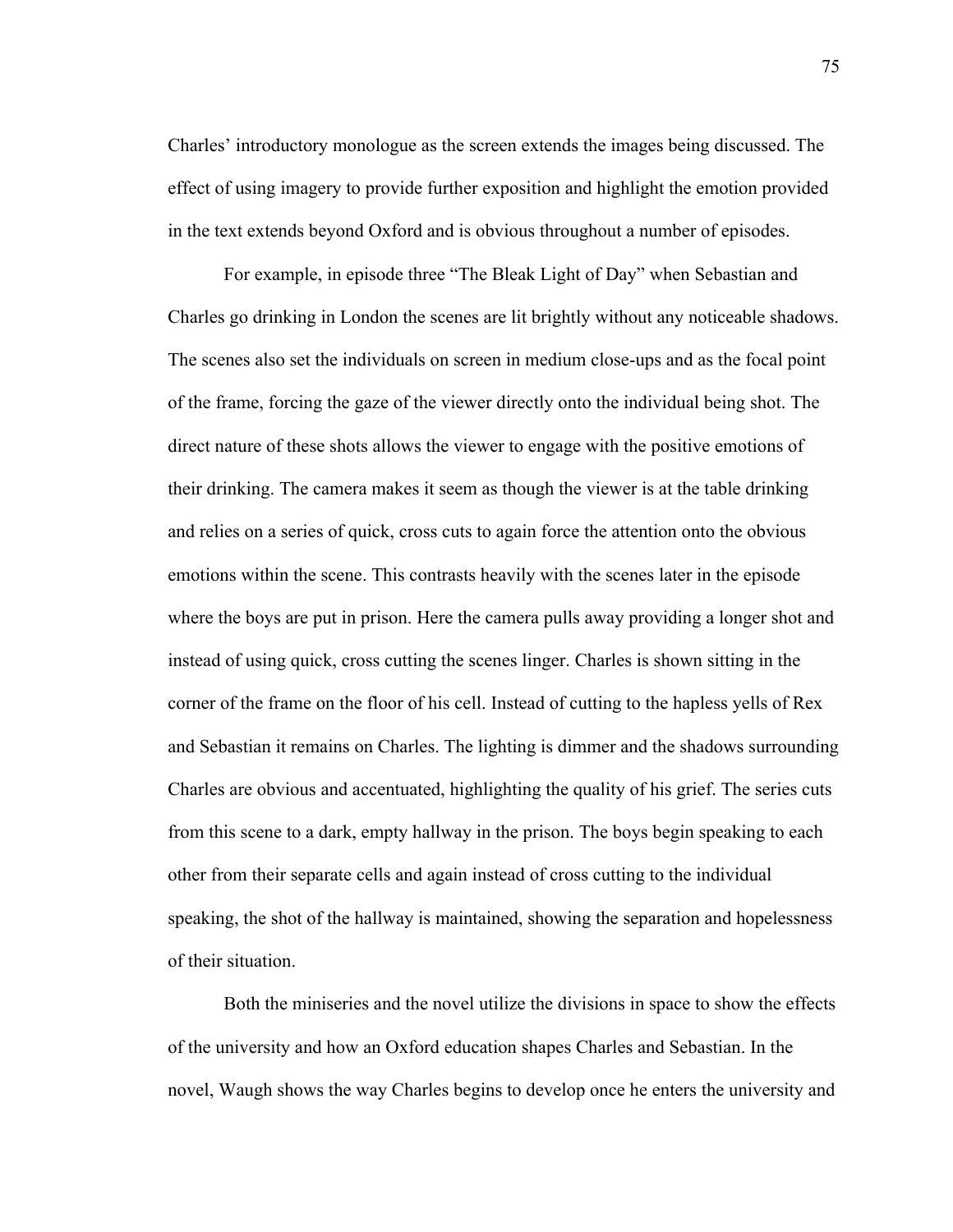how he is able to learn from the interactions within the college and the contrasting nature of the outside world. The miniseries works to all of the exact same effects, but utilizes the objects onscreen to highlight and provide more obvious and engaging emotions for the viewer to connect with. Stephen Fry's film adaptation of Waugh's *Vile Bodies* works to an almost identical effect as the miniseries. The film, *Bright Young Things*, uses an over stylized technique to illustrate the frantic pace of the novel and the outlandishness of its characters.

For example, in a scene where Adam Fenwick-Symes loses the money he was going to use to marry his fiancée, the scene preemptively transitions. The film moves into an unrelated scene, which immediately starts into a different, unrelated series of action. As Adam looks into a mirror, forlorn at having lost his fortune, an up-tempo jazz clarinet begins to play. The tempo and festive style of the song contrast Adam's somber state, but the shot soon transitions through an upward, vertical wipe. The vertical wipe is an unconventional transition and mimics the peculiar nature of the music. If these techniques were used in a different film, or even in the *Brideshead Revisited* miniseries they would appear ridiculous. However, given his subject matter Fry incorporates them seamlessly into the film. He uses them alongside Waugh's narrative and language to enhance the sense of ridiculousness, which is upheld throughout the entire film.

The scene proceeding the vertical wipe provides an example of the over the top style of the film's cinematography. As the wipe starts an audible scream is heard from a woman. By the time the wipe ends the screaming woman becomes visible on the screen and given her outfit and dancing movements the scream is quickly interpreted as a festive cry as she dance at one of the film's many parties. The transitions of the film are never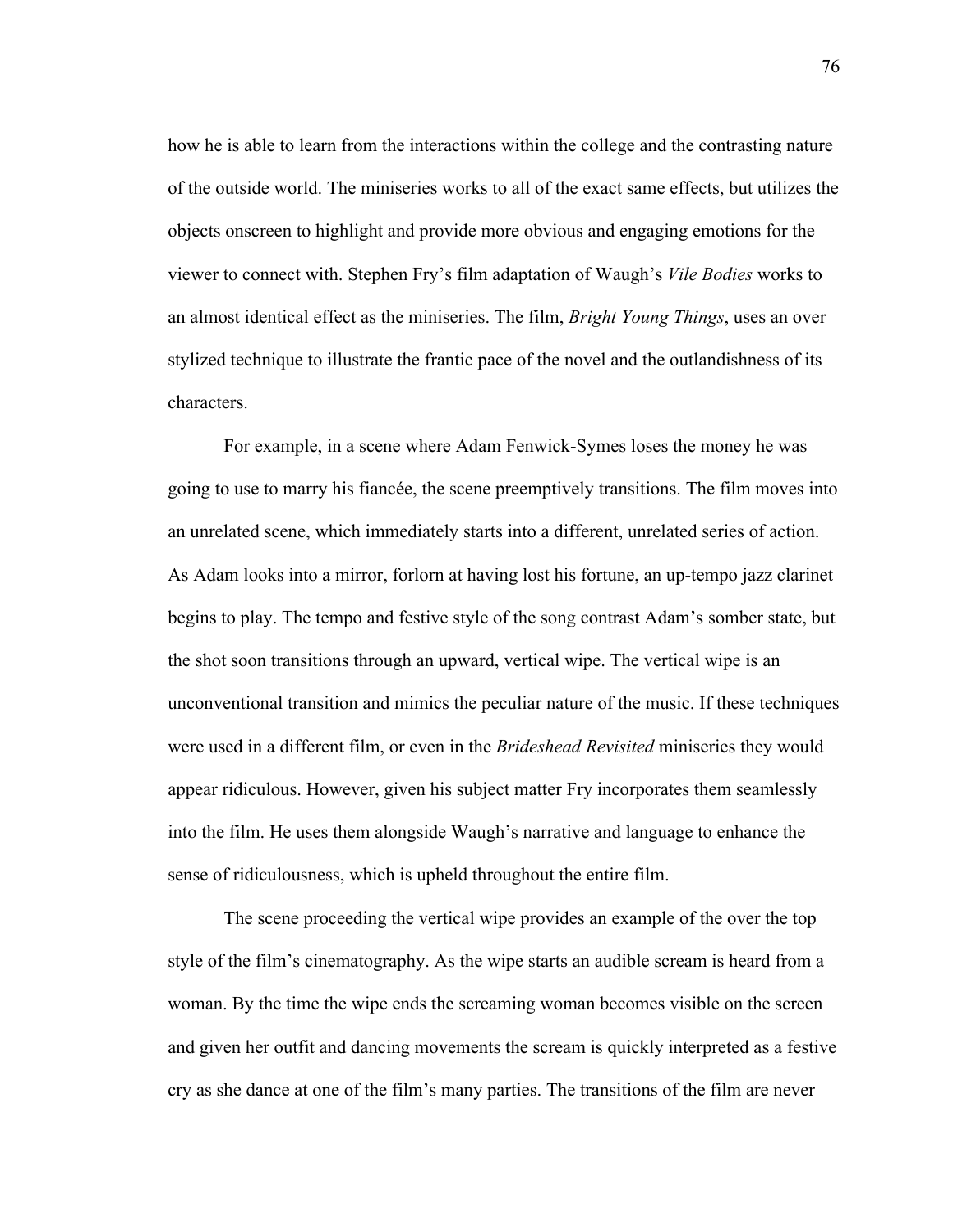gentle and no scene or situation is ever gently eased into the narrative, instead the film jumps rapidly through the story. After the wipe and shot of the woman, the party is then introduced as the camera weaves quickly through the crowd and is then followed by a series of rapid jump cuts. The fast camera movement and the quick cuts serve to reflect the pace of the story and the detestably frantic lives of the characters. The conversations of the film are all constructed through a series of short, quick cuts, which revolve around the action. Similarly the camera constantly weaves through the action as Fry takes the viewer on a twisted journey through the world of Waugh's.

The other aspect of this scene is that it shows the way Fry uses intense color patterns. In the film it is as though every party is themed by a color. The party shown during the opening credits is distinctly red. It achieves this color patter through the lighting, set design and costumes. The party in this scene with the screaming woman is distinctly blue; again Fry uses the lighting, set, and costumes to construct a scene that is definitively one color. This over stylization through color reflects the shallow, superficiality of the characters and the overpowering, encompassing effect of their universe. The particularity to which the sets and costumes are constructed parallels the vapid quality of the characters and their interactions, as well as the search for constant action despite their everlasting dissatisfaction.

*Bright Young Things* parallels the effects of the *Brideshead Revisited* miniseries because they both work to construct worlds, which adhere to the original images created by Waugh in his novels. They subsequently serve to reinforce the point that Waugh makes on the necessity for a formative, educational space for his characters to grow and how the world of *Bright Young Things* neglects to provide this for Adam. *Decline and*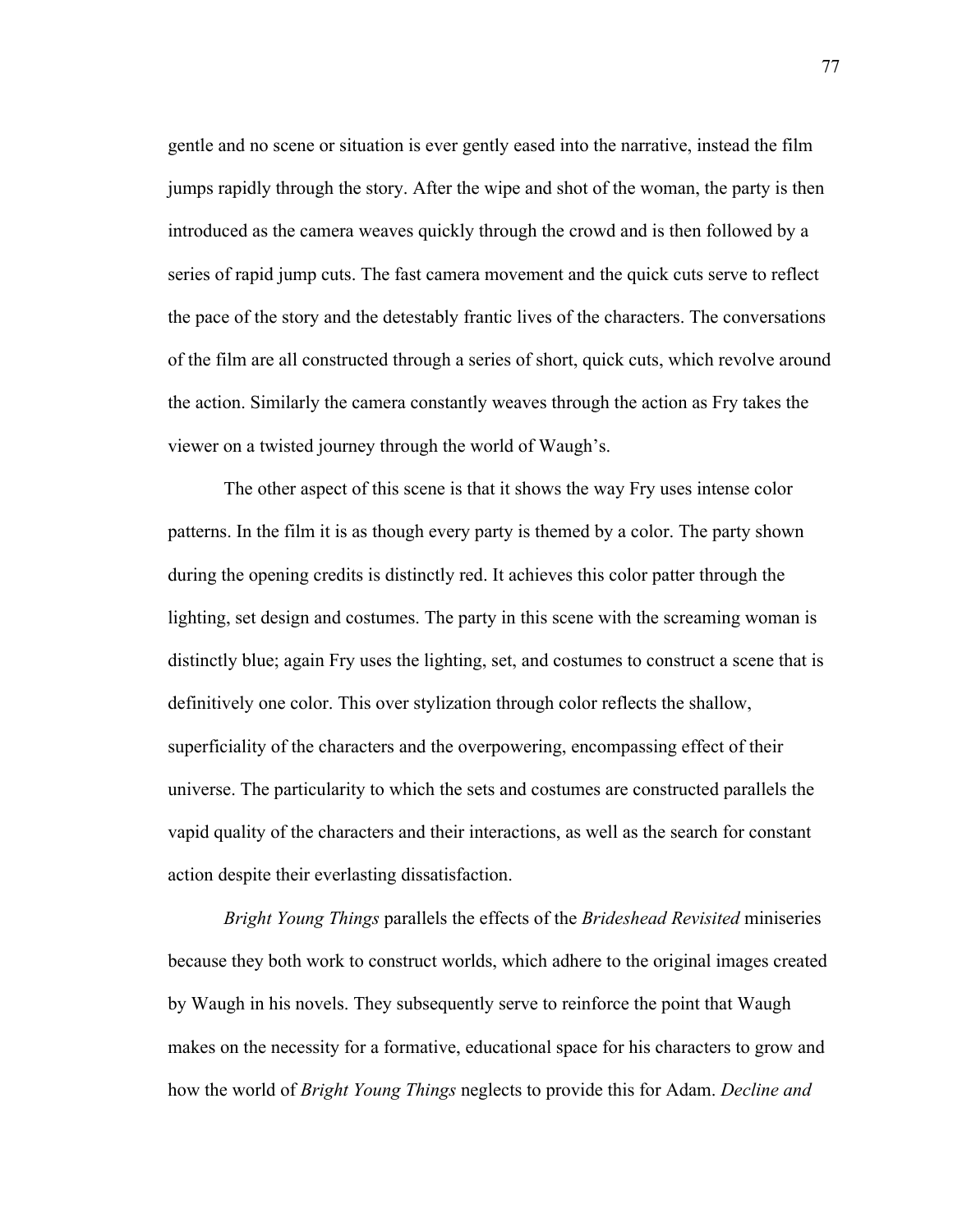*Fall of a Birdwatcher* eventually reinforces this point, but takes greater liberties in conveying its source material. The greatest distinction between the other adaptations and *Decline and Fall of a Bird Watcher* is the period of time that each film presents. The *Brideshead* miniseries and *Bright Young Things* are firmly rooted in maintaining the purity of their time periods. The scenes of the series try to make the viewer feel as if they are immersed in a series shot in the 1920s, while *Bright Young Things* creates the frantic, swinging world of London during the 1930s. The series and film are entirely concerned with upholding the realism of its subject matter. *Decline and Fall of a Bird Watcher* reflects a period of time more in line with when the movie was created rather than when its subject matter was set. The music, color patterns, and set designs all work appropriately with the chaos of the text it is drawing from, but unlike the other adaptations, it also reflects the fact that it was a film made in England during 1968, rather than the 1920s, which is when the novel was set.

The introductory credit sequence presents a series of images accompanied by the film's theme tune. Both are entirely definitive of the late 1960s. The art movement of the 1960s is defined as the period moving out of abstract expressionism. The period of Abstract Expressionism "was an art of introspection largely, although not exclusively, induced by the war." (Polcari 490) It served as the predecessor to surrealism and the style is largely defined by its spontaneous and abstract elements. Jackson Pollock, a renowned artist from this period developed the technique of drip painting, in which paint was simply dripped onto a canvas and allowed to work actively on its own. For example in his painting *Blue Poles* the image is not distinct, but instead the viewer is forced to create an experience from the colors, which have been sprayed on the canvas in front of them.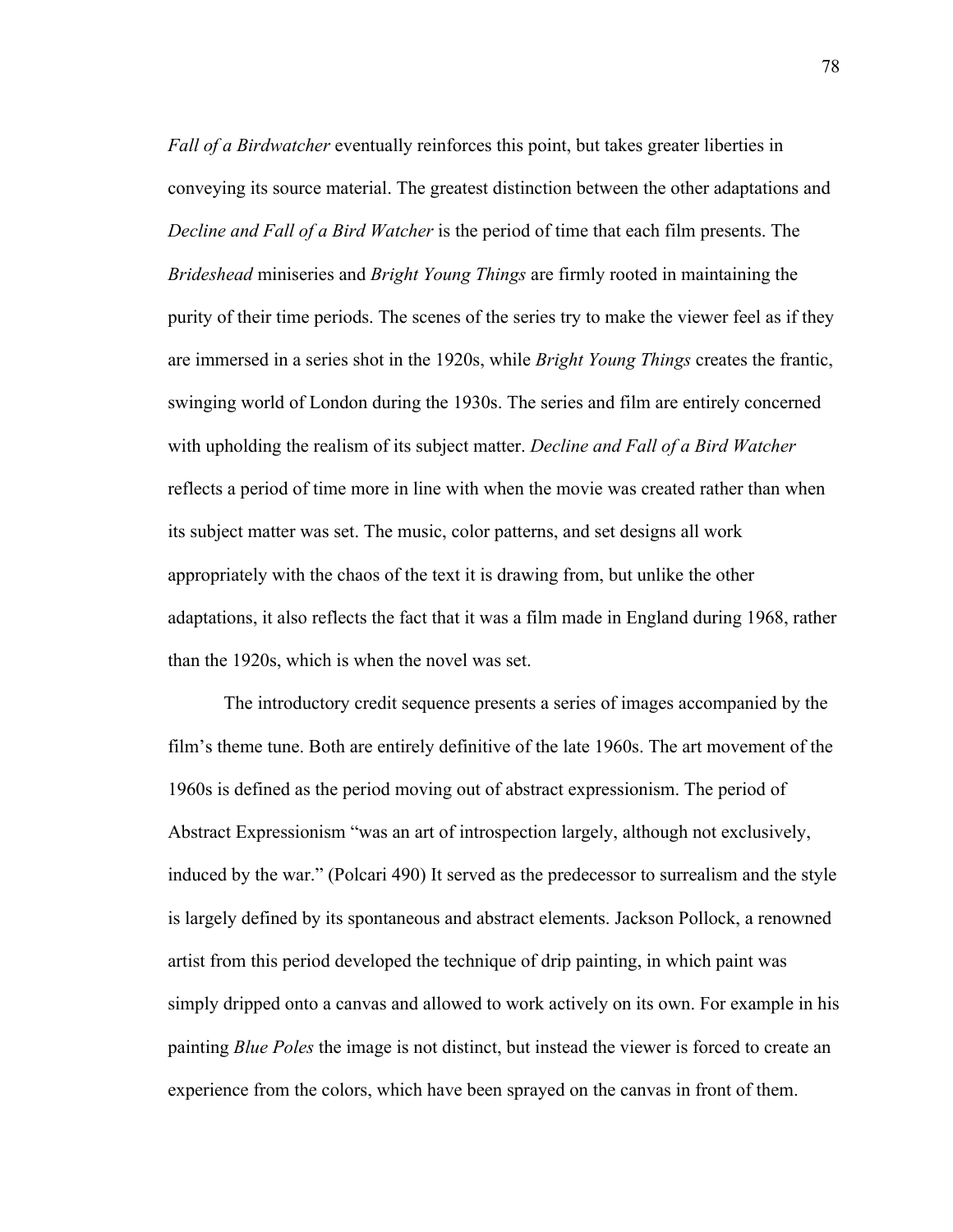Polcari asks the question, which establishes the movement in which *Decline and Fall of a Birdwatcher* was made: "Abstract Expressionism had been absorbed by British artists during the second half of the 1950s, the problem – for those who believed in a linear, progressive model of modern art – became 'What next?'

Following this period and moving into the period in which the film was made, British artists continued to work within forms of abstract expressionism, but were also introduced to American Pop Art. For many artists, these two periods collided to form the distinct, surreal, hypnotic and trippy art distinct to the late 1960s. American Pop Art introduced a new, vibrant and defined color palette for artists to work with, which combined with the spontaneity of abstract expressionism. Artists were making "surrealist-style collages and abstract paintings with rainbow like bands of colour." (Walker 95) This style takes over the introductory credit sequence of *Decline and Fall of a Birdwatcher*. The opening credit sequence shows a collection of colors as they continuously kaleidoscope behind the titles. They work to create the surreal, vibrant art, which was popular for the time period. The style of art that is evident on screen, does not relate in any way to when Waugh's novel was published in 1928. In contrast, the opening credit sequence of *Bright Young Things* works to the sole purpose of rooting the film in its time period. As the credits role, Fry's film shows a party with outfits and music obviously related to the culture of the late 1920s and early 30s. The sequence precedes the start of the narrative and is included as a means of providing a distinct orientation for the viewer. *Decline and Fall of a Birdwatcher* instead elects to create an adaptation that is more concerned with connecting its audience to the immediate present rather than trying to immerse them with the past and the period of its source material.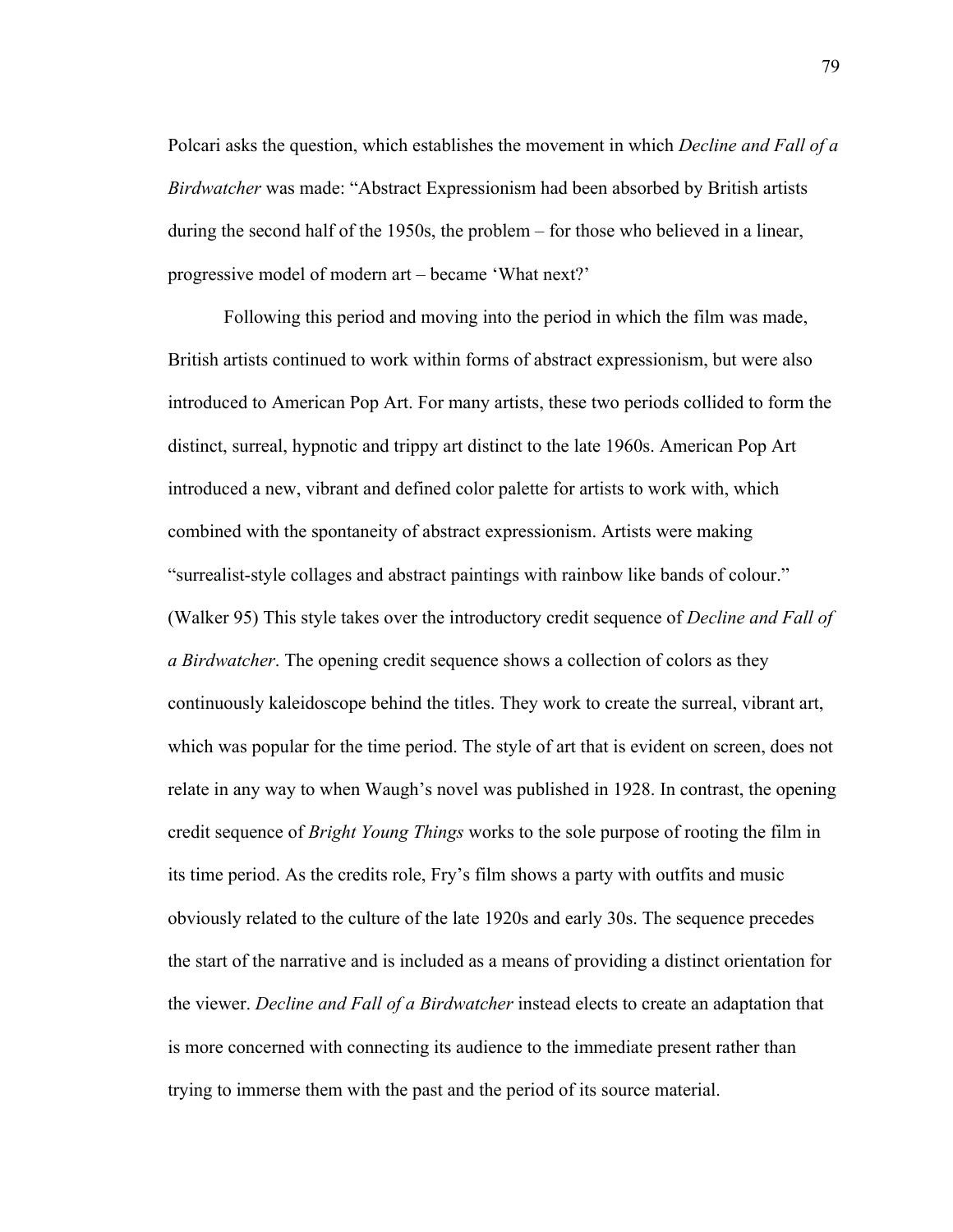The film's theme song simultaneously works to reflect its modernity. The theme recurs throughout the film and was done by British composer Ron Goodwin. Goodwin's most notable film score was the post war nostalgia documentary *Battle of Britain*  (Hamilton, 1969). *Battle of Britain* was made as a propaganda documentary to reflect Britain's dominance over the world and the outstanding effect of the nation's culture. The style of the song is very much in line with the music made by popular British artists and serves as a reflection of contemporary culture. The theme for *Decline and Fall of a Birdwatcher* presents a certain sense of camp, which plays to the satirized nature of its subject matter. However, it again reflects the late 1960s. Goodwin's theme is instrumental, but mimics the style of contemporary British pop artists like Sandie Shaw, The Fortunes, and Gerry and the Pacemakers, with upbeat drums, an organ and strings section, with the occasional flute solo accentuating the staccato bass.

The insertion of modernity produces a definitively British film for audiences. British culture of the 1960s was expanding across the globe with The British Invasion and films especially began to try and achieve a definitively British aesthetic. The British Invasion saw "in the 1960s, a confluence of new stylistic strategies gradually made its way into Hollywood filmmaking practices." (Beck 11) *Decline and Fall of a Bird Watcher* was made during this period and despite being made outside of Hollywood, it attempts to achieve the aesthetic. This is the most obvious reason why Krish changes the time period of his film. It both reflects its status as a British made film and achieves an extremely popular aesthetic. In terms of how his decisions to change the film affect Waugh's themes and narrative, they remain largely the same. By changing the time period of the narrative, Krish shows the timelessness and continued relevancy of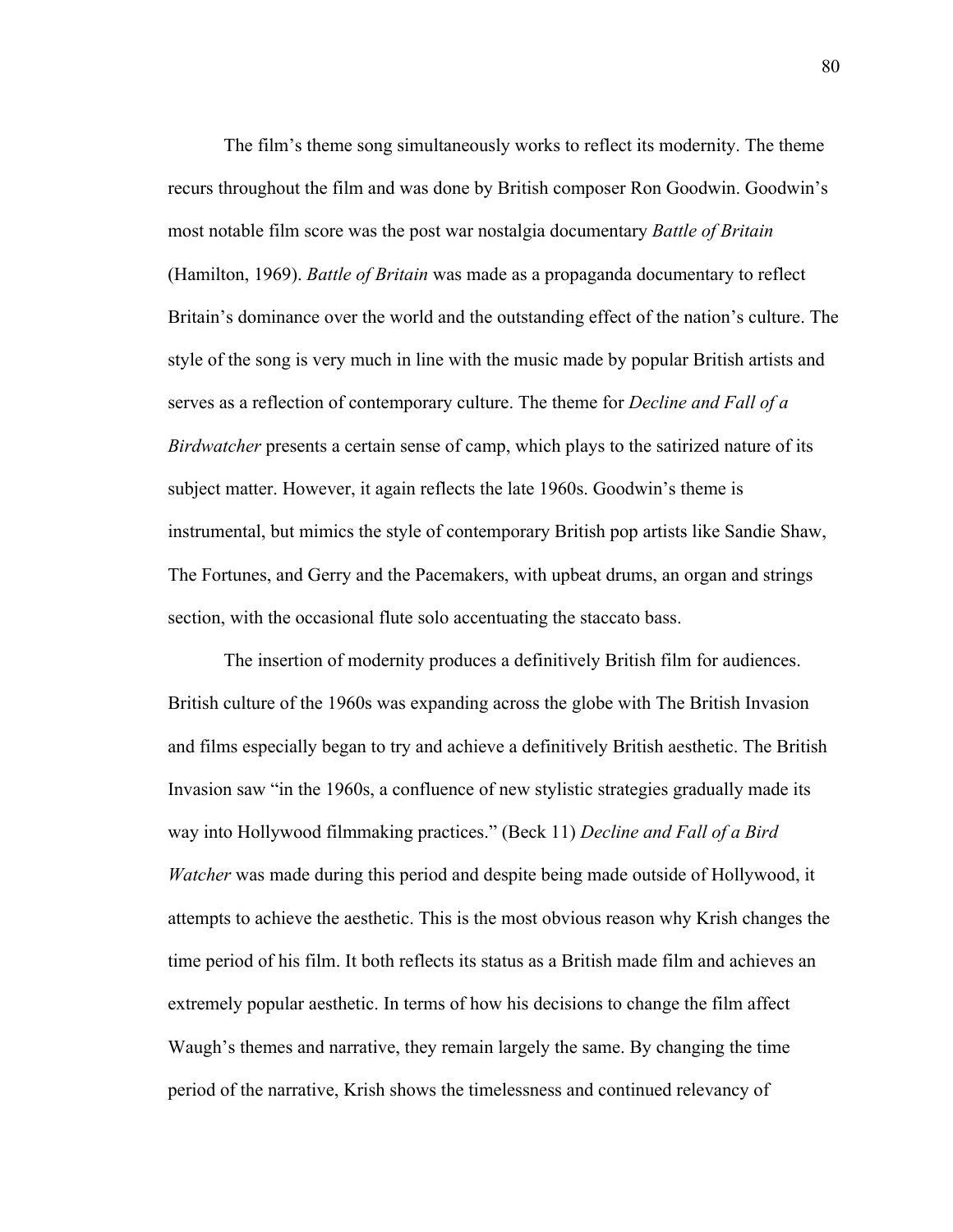Waugh's points. This works to enhance the themes of the novel because Krish demonstrates through his film how despite obvious changes to the time period, his characters are still engaged in the same trials and prove the necessity for a formative educational space several decades after Waugh's novel was first published. The fact that this adaptation was made several decades after Waugh originally published his novel highlights the strength of the author and its shows his continued connection to a contemporary audience.

*Decline and Fall of a Birdwatcher* takes another shift away from Waugh's novel with its ending. In Waugh's novel the story concludes when Paul Pennyfeather escapes prison when he fakes his death. After this, he spends some time in Margot's Villa in the final chapter and then heads back to Oxford in the epilogue. *Decline and Fall of a Birdwatcher* follows a nearly identical narrative to the book, until it's ending. Instead of Paul completing his circular trajectory and enrolling back at Oxford, the ending is slightly more ambiguous. The film's final scene shows Paul as he sheds a layer of his former self and runs into a somewhat different future than what is seen in the novel.

After attending his own funeral in a completely outlandish disguise (he wears a long false beard and a winter coat), Paul exits the funeral home. There is an initial long shot upon his exit from the funeral home, which immediately cuts in tandem with Paul's action. As he leaves he turns to a fire pit which stands on either side of the entrance to the funeral home and he drops a piece of paper into it. As the paper enters the flames the camera cuts to a close-up of the document burning. The close up of the document burning is maintained for six seconds, which provides time and focus to read the name "Paul Pennyfeather" through the flames. The shot then has a reverse cut to a low angle close up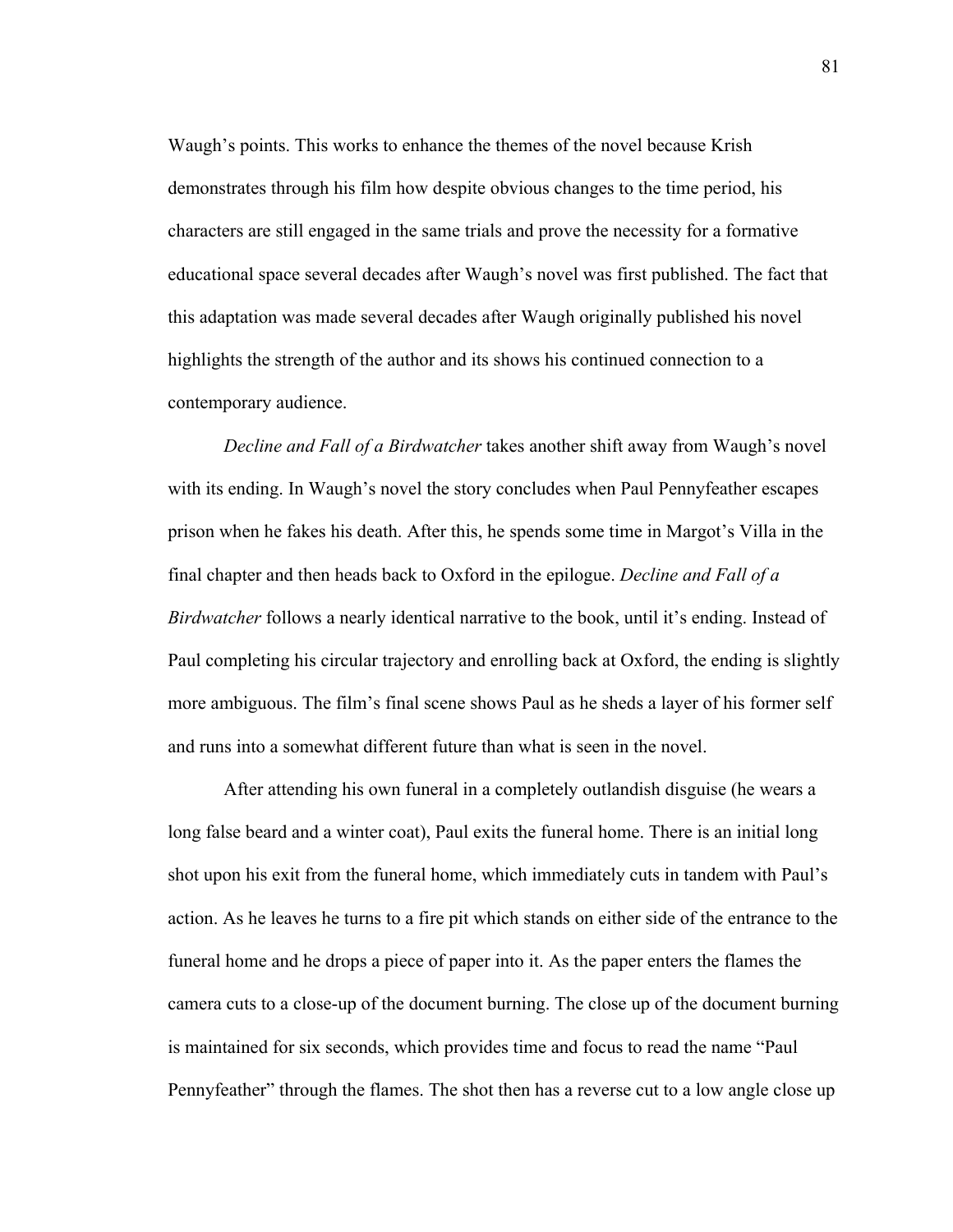of Paul starring down on his name as it burns. This shot both illustrates a period of reflection for the character, but also for the viewer as it shows the immediate perspective that the viewer just held looking down on the fire. The shot then cuts back to the paper, which has now turned black and shriveled in the flames. As the paper begins to deteriorate, the camera quickly zooms in. The zoom provides emphasis of the scene's action, but also is jarring given its speed. The jarring nature of the zoom reflects the unconventional world of Paul, which is quickly being erased. The camera then cuts back to the same reverse shot of Paul looking down, however the flames have grown higher and encompass his face. The camera cuts back to a now completely blackened, pulp of a piece of paper and then again quickly back to Paul. In this final reverse shot of Paul, he lingers over the fire, but quickly turns and walks out of the shot. The way the flames begin to take up the space between the camera and Paul's face, make it look as though he is literally being engulfed by flames and provides an even clearer image of his old character being disposed of. The way he then turns and exits the shot serves as a metaphor for the resurrected Paul, which can now move on since his old person has been burned and forgotten through the faking of his death.

The camera then pulls away from this series of shot reverse shot and cuts to an establishing long shot, which shows the funeral home. In front of the funeral home there is a driveway where an absurd purple car and its valet, who is wearing a matching purple suit stands over shining the car's exterior. Paul then walks into this long shot. The shot cuts to a medium shot with the valet in the foreground and Paul in the background. Paul turns and starts to walk towards the valet and the camera reveals that the valet is Captain Grimes. Paul walks in front of Captain Grimes, the camera zooms in to a close-up of the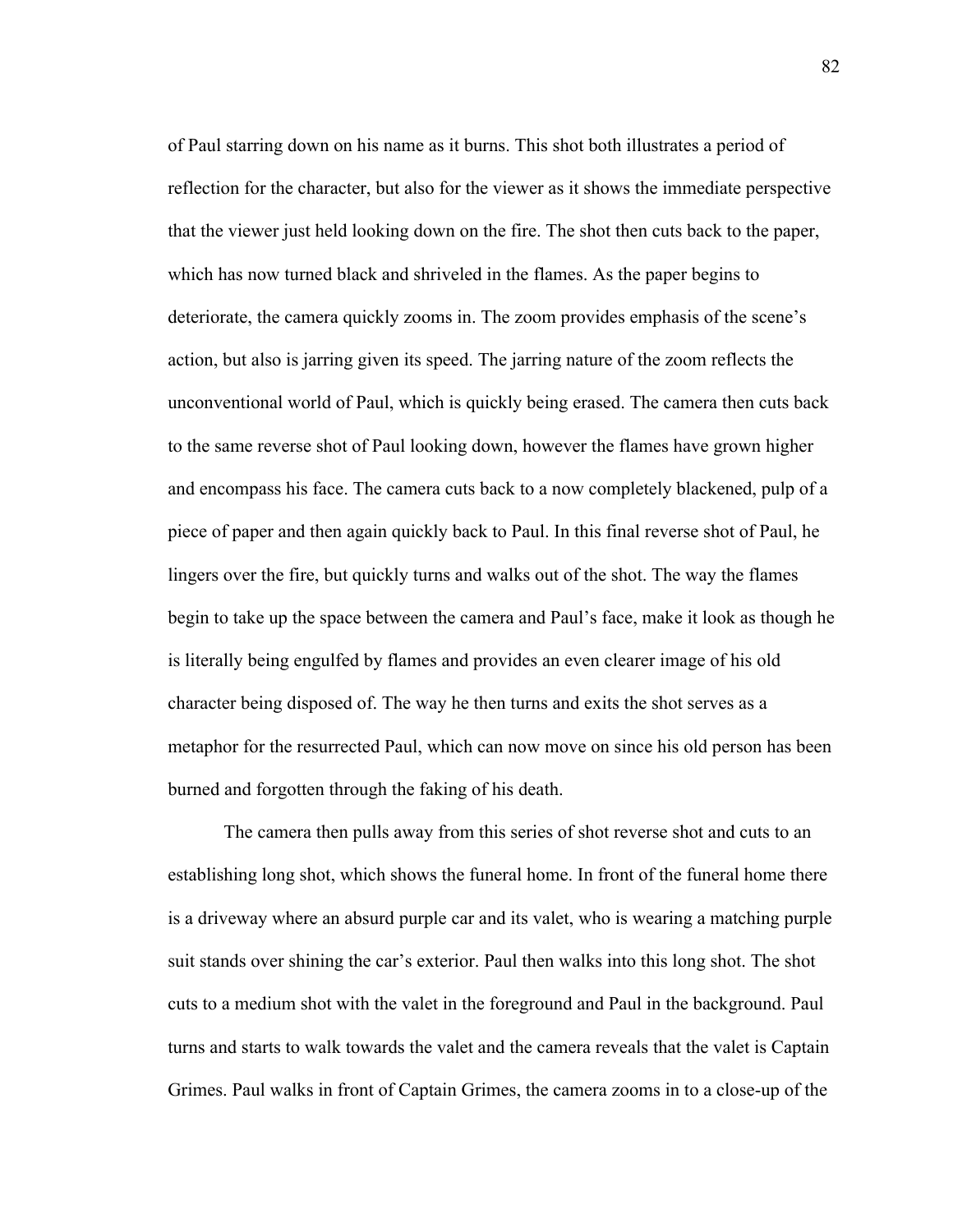two men and once the zoom ends, Paul states "Not a word old boy". Captain Grimes served as one of Paul's primary sources of control throughout the film and in this scene, Paul is finally able to assert his authority and conclude his circular narrative. Walking in front of the captain after having taken up a space in the background of the shot reflects this, but so too does the phrase Paul says. Grimes had previously said the same exact phrase to Paul earlier in the film, when he himself was wearing a disguise after his own faked death. Now the roles have been reversed and Paul solidifies his position by saying this to Captain Grimes and paralleling his actions. Paul walks away from Captain Grimes, imitating his limp and the film cuts to the final shot in the direction opposite the funeral home.

The final shot sees Paul walk into the frame, skip over a barrier in the path, turn around and while facing the camera, he jumps gleefully into the air. Paul then turns back around and begins to run off the path and into the distance of the shot. As he is running he begins to take off layers of his clothing and toss them haphazardly into the air. There is a brief cut back to an astonished Captain Grimes, before cutting back to Paul still running off into the distance, while taking more of his clothes off. The film's theme begins to play and the credits roll. This final sequence parallels the burning of Paul's name in the way that it again shows him shed his former self. This is most obviously done in the way that he starts to remove the various layers of his clothes. The way he runs away from the camera makes it seem as though he is finally leaving the destructive world of the film, however it is made slightly ambiguous when the theme song returns. Had the theme not recurred it would have been obvious that Paul had broken free from the story, especially in the way that Captain Grimes looks on in astonishment. However, the return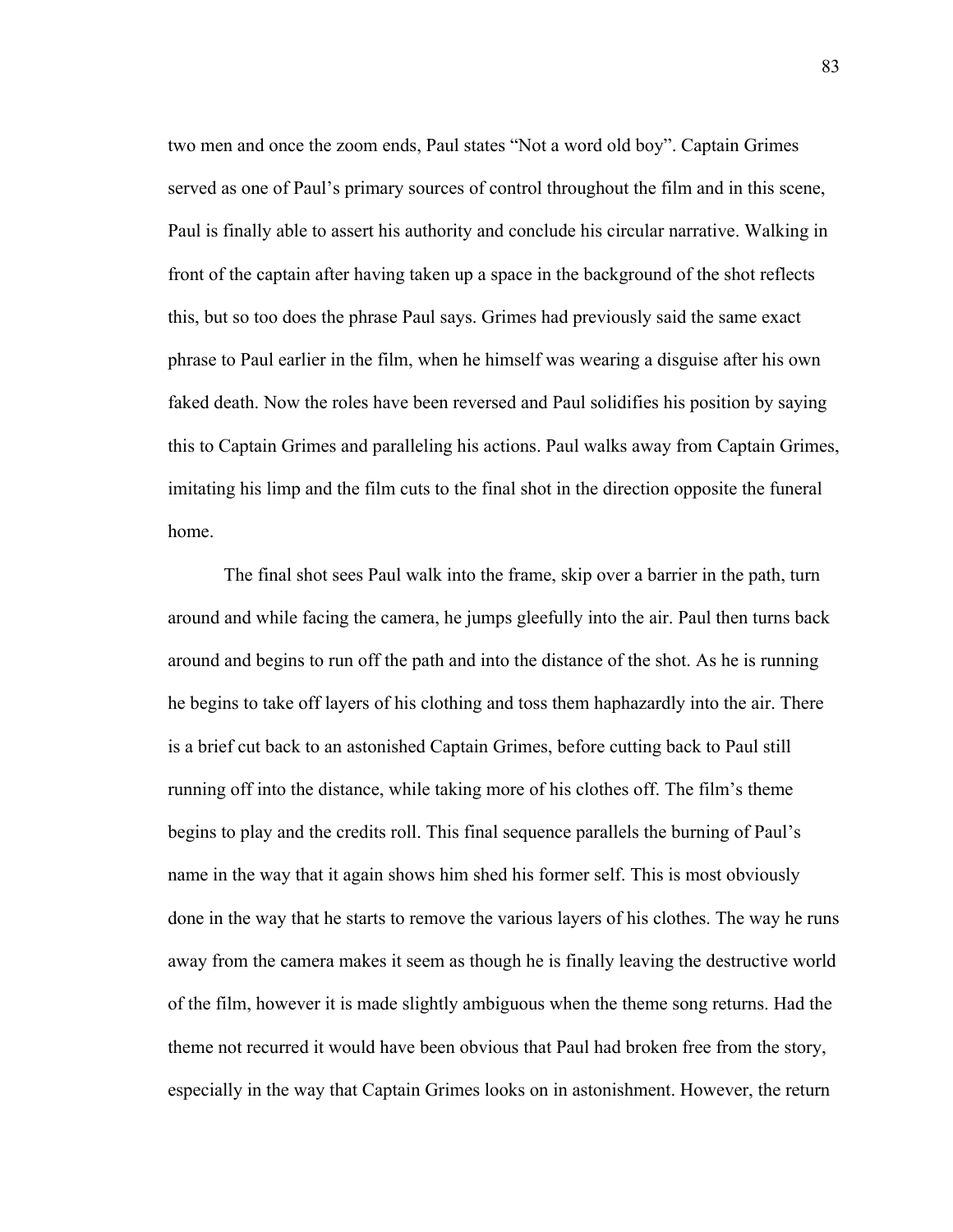of the song, which played consistently throughout the film, muddies the clarity of the ending.

The ambiguity of the song raises the question that despite Paul shedding his former self there is a chance that his new identity is just going to reenter a world of unavoidable chaos. No matter what changes Paul is able to make, the film seems to say with its ending that the fortunes of Paul were less a result of his character and more a result of the world that he was forced to live in. The film's theme is used during the introductory credits and its placement at the very end, just before the credits role signifies a return to the initial reality. Krish changed the narrative, by excluding the final chapter and epilogue of *Decline and Fall*, but he maintains the idea of Paul's circular trajectory. The film does so less obviously and unlike the novel is more explicit about Paul's potential change at the end, but it eventually falls back into a similar trajectory and reaffirms the novel's theme.

The adaptations back up and prove the point of Waugh's essay *Was Oxford Worth While?* Attending Oxford is indeed worthwhile because it allowed Charles to meet Sebastian and experience a new world that challenged all his preconceptions and eventually shaped him into a well-rounded adult. Paul's return to Oxford in the novel signifies his happy ending and his potential for a life beyond the chaotic world the novel traps him within. The Bright Young Things of *Vile Bodies* and *Bright Young Things* are unfortunately unable to attend Oxford and through their lack of education they become completely intolerable and create an abysmal world that can only be saved by war. The constant theme across all of Waugh's novels, which the adaptations bring appropriately into their contemporary worlds, years after Waugh's initial publication, shows how the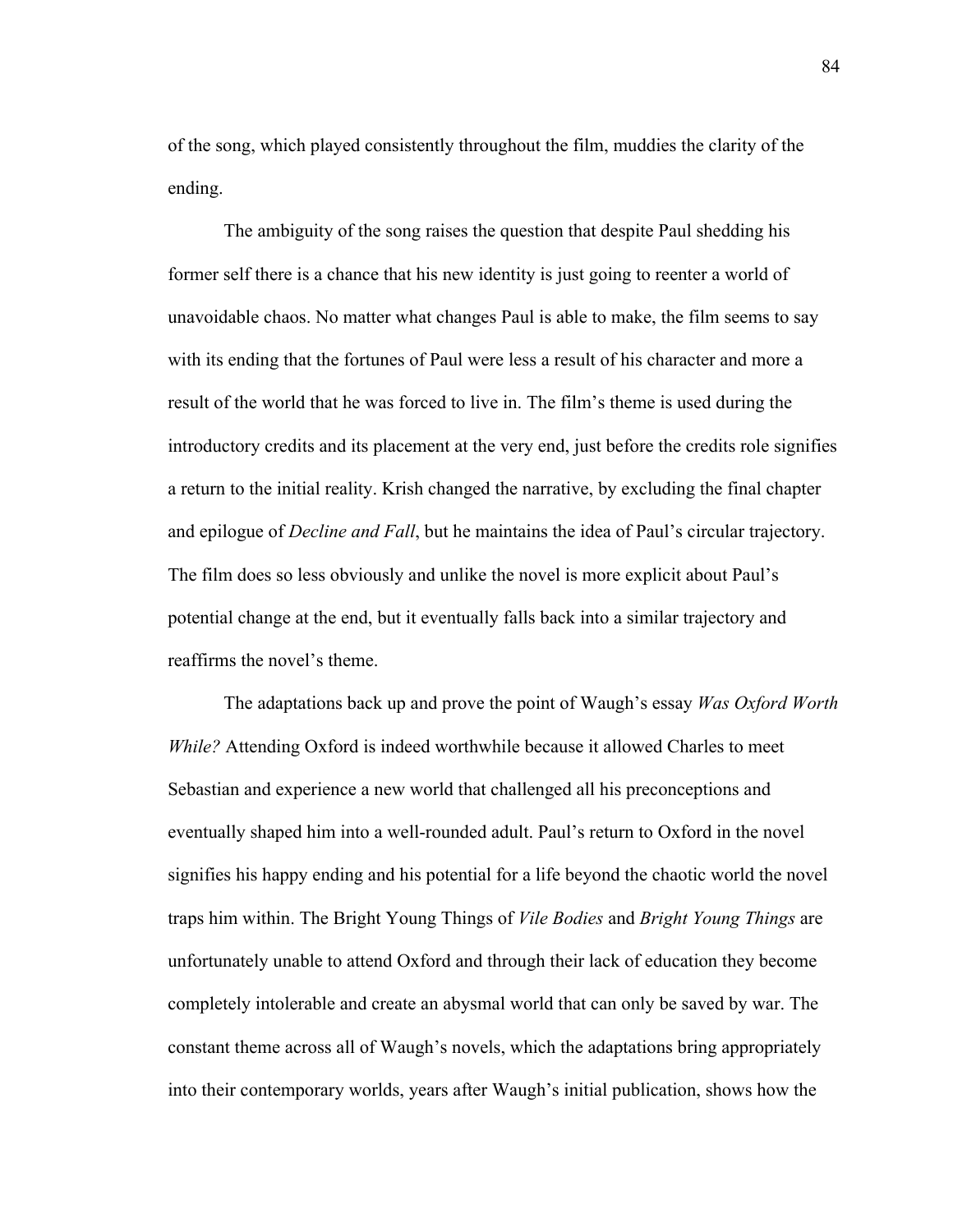idea that students need to attend university in order to have "another four years in which to grow up gradually" because "It puts them out of the way of their fellow-citizens while they are making fools of themselves." (*A Little Order* 17) resonates timelessly as an undeniable truth.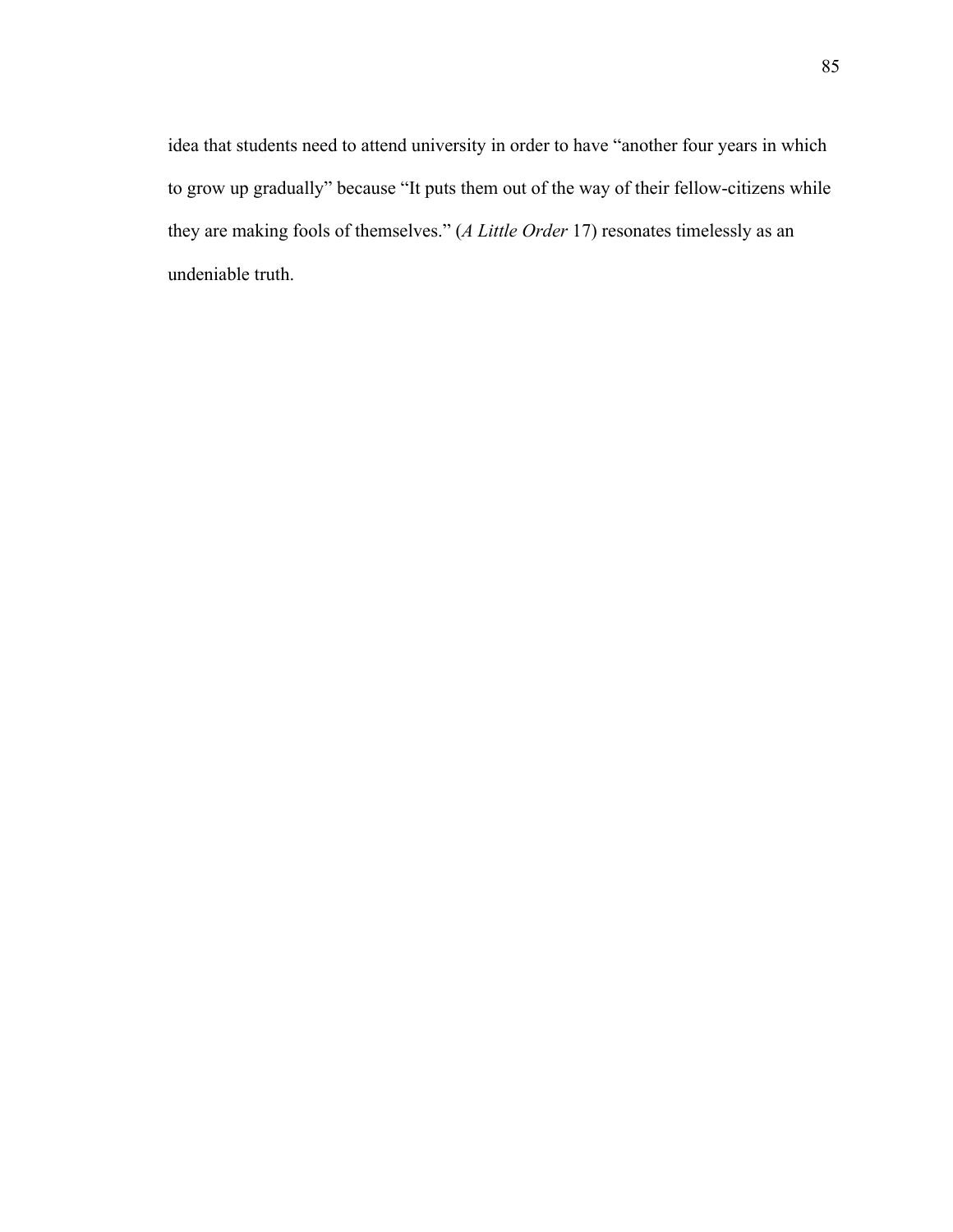## Works Cited

- Aeschylus, and Hugh Lloyd-Jones. Agamemnon. Englewood, Cliffs, N.J.: Prentice-Hall, 1970. Print.
- Beck, Jay. "The British Invasion". Designing Sound: Audiovisual Aesthetics in 1970s American Cinema. Rutgers University Press, 2016. 11–28. Web...
- Bivar, A. D. H.. "Lyonnesse: The Evolution of a Fable". *Modern Philology* 50.3 (1953): 162–170. Web...
- Carens, James F. Critical Essays on Evelyn Waugh. Boston, MA: G.K. Hall, 1987. Print.
- Cook, William J. Masks, Modes, and Morals: The Art of Evelyn Waugh. Rutherford: Fairleigh Dickinson UP, 1971. Print.
- Doyle, Paul A "Evelyn Waugh: A Critical Essay" Contemporary Writers in Christian Perspective, Ed. Roderick Jellema. New York: William B. Eerdmans Publishing Co., 1969. Print.
- The Editors of Encyclopædia Britannica. "Satyr and Silenus." Encyclopedia Britannica Online. Encyclopedia Britannica, n.d. Web. 15 Apr. 2016. <http://www.britannica.com/topic/Satyr>.
- Fried, Debra. "Hollywood Convention and Film Adaptation". Theatre Journal 39.3 (1987): 294–306. Web...
- Heath, Jeffrey M. The Picturesque Prison: Evelyn Waugh and His Writing. Kingston: McGill-Queen's UP, 1982. Print.
- Hepburn, Allan, ed.. Troubled Legacies: Narrative and Inheritance. Ed. Allan Hepburn. University of Toronto Press, 2007. Web...
- Hollis, Christopher "Evelyn Waugh" British Book News on Writers and Their Work, Ed. T. O. Beachcroft. London: Longmans, Green, & Co., 1954. Print.
- Johnson, R. Neill. "Shadowed by the Gaze: Evelyn Waugh's "vile Bodies" and "the Ordeal of Gilbert Pinfold"". The Modern Language Review 91.1 (1996): 9–19. Web…
- LaFrance, Marston. "Context and Structure of Evelyn Waugh's Brideshead Revisited". Twentieth Century Literature 10.1 (1964): 12–18. Web...
- Lodge David "Evelyn Waugh" Columbia Essays on Modern Writers, Ed. William Y. Tindall. New York: Columbia University Press, 1971. Print.
- Loss, Archie. ""Vile Bodies," Vorticism, and Italian Futurism". Journal of Modern Literature 18.1 (1992): 155–164. Web...
- Lyall, Sarah. "Revisiting 'Brideshead Revisited'." The New York Times. The New York Times, 19 July 2008. Web. 23 Apr. 2016.
	- $\lt$ http://www.nytimes.com/2008/07/20/movies/20lyal.html? $r=0$ >.
- Meckier, Jerome. "Cycle, Symbol, and Parody in Evelyn Waugh's "Decline and Fall"". Contemporary Literature 20.1 (1979): 51–75. Web...
- Phillips, Gene D. Evelyn Waugh's Officers, Gentlemen, and Rogues: The Fact behind His Fiction. Chicago: Nelson-Hall, 1975. Print.
- Polcari, Stephen. "Martha Graham and Abstract Expressionism". Reading Abstract Expressionism: Context and Critique. Ed. Ellen G. Landau. Yale University Press, 2005. 489–509. Web...
- Schweizer, Bernard. Radicals on the Road: The Politics of English Travel Writing in the 1930s. University of Virginia Press, 2001. Print.